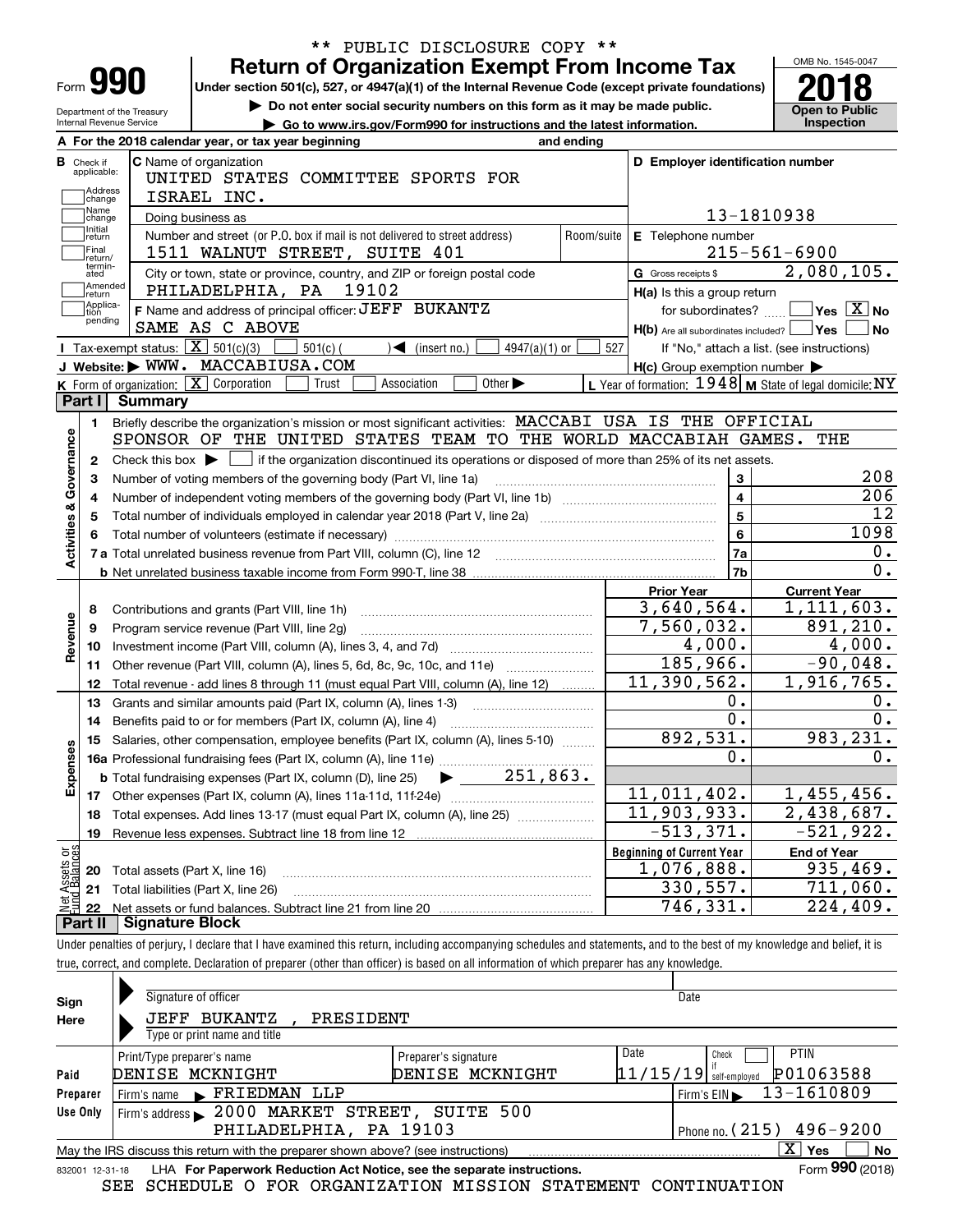| Part III     | UNITED STATES COMMITTEE SPORTS FOR<br>13-1810938<br>ISRAEL INC.<br>Page 2<br>Form 990 (2018)<br><b>Statement of Program Service Accomplishments</b>                                                                                                                                                                                                                                                                                                                                                                                                                                                                                |
|--------------|------------------------------------------------------------------------------------------------------------------------------------------------------------------------------------------------------------------------------------------------------------------------------------------------------------------------------------------------------------------------------------------------------------------------------------------------------------------------------------------------------------------------------------------------------------------------------------------------------------------------------------|
|              | $\overline{\mathbf{x}}$                                                                                                                                                                                                                                                                                                                                                                                                                                                                                                                                                                                                            |
| 1            | Briefly describe the organization's mission:<br>PLEASE SEE SCHEDULE O FOR MISSION STATEMENT.                                                                                                                                                                                                                                                                                                                                                                                                                                                                                                                                       |
|              |                                                                                                                                                                                                                                                                                                                                                                                                                                                                                                                                                                                                                                    |
|              |                                                                                                                                                                                                                                                                                                                                                                                                                                                                                                                                                                                                                                    |
| $\mathbf{2}$ | Did the organization undertake any significant program services during the year which were not listed on the<br>$\sqrt{}$ Yes $\sqrt{}$ X $\sqrt{}$ No<br>prior Form 990 or 990-EZ?                                                                                                                                                                                                                                                                                                                                                                                                                                                |
| 3            | If "Yes," describe these new services on Schedule O.<br>$ Yes X $ No                                                                                                                                                                                                                                                                                                                                                                                                                                                                                                                                                               |
| 4            | If "Yes," describe these changes on Schedule O.<br>Describe the organization's program service accomplishments for each of its three largest program services, as measured by expenses.                                                                                                                                                                                                                                                                                                                                                                                                                                            |
|              | Section 501(c)(3) and 501(c)(4) organizations are required to report the amount of grants and allocations to others, the total expenses, and<br>revenue, if any, for each program service reported.                                                                                                                                                                                                                                                                                                                                                                                                                                |
| 4a -         | 1,847,076. including grants of \$<br>891, 210.<br>) (Revenue \$<br>) (Expenses \$<br>(Code:<br>MACCABI USA EXPENDED THE ABOVE REFERENCED FUNDS TO PROVIDE SUPPORT TO<br>MEMBERS OF THE MACCABI USA COMMUNITY IN SERVICE OF THE ORGANIZATIONAL<br>MISSION. PROGRAMMING INCLUDED: SENDING A DELEGATION OF APPROXIMATELY<br>TO 16 AND SUPPORT TEAM MEMBERS<br>200 ATHLETES AGED 13<br>(MANAGEMENT,<br>MEDICAL, SECURITY, ETC.) TO THE INAUGURAL MACCABI YOUTH GAMES IN HAIFA,<br>ISRAEL; DOMESTIC ALUMNI ENGAGEMENT IN MULTIPLE LOCATIONS THROUGHOUT<br>THE<br>UNITED STATES FOR ALUMNI OF ALL AGES; AND, PREPARATIONS FOR A TOTAL OF |
|              | 700 DELEGATION MEMBERS TO THE PAN AMERICAN (MEXICO CITY, MEXICO) AND                                                                                                                                                                                                                                                                                                                                                                                                                                                                                                                                                               |
|              | EUROPEAN (BUDAPEST, HUNGARY) MACCABI GAMES WHICH ARE TO TAKE PLACE IN<br>THE SUMMER OF 2019.                                                                                                                                                                                                                                                                                                                                                                                                                                                                                                                                       |
|              |                                                                                                                                                                                                                                                                                                                                                                                                                                                                                                                                                                                                                                    |
|              |                                                                                                                                                                                                                                                                                                                                                                                                                                                                                                                                                                                                                                    |
| 4b           |                                                                                                                                                                                                                                                                                                                                                                                                                                                                                                                                                                                                                                    |
|              |                                                                                                                                                                                                                                                                                                                                                                                                                                                                                                                                                                                                                                    |
|              |                                                                                                                                                                                                                                                                                                                                                                                                                                                                                                                                                                                                                                    |
|              |                                                                                                                                                                                                                                                                                                                                                                                                                                                                                                                                                                                                                                    |
|              |                                                                                                                                                                                                                                                                                                                                                                                                                                                                                                                                                                                                                                    |
|              |                                                                                                                                                                                                                                                                                                                                                                                                                                                                                                                                                                                                                                    |
|              |                                                                                                                                                                                                                                                                                                                                                                                                                                                                                                                                                                                                                                    |
| 4с           | $\left(\text{Revenue }$                                                                                                                                                                                                                                                                                                                                                                                                                                                                                                                                                                                                            |
|              |                                                                                                                                                                                                                                                                                                                                                                                                                                                                                                                                                                                                                                    |
|              |                                                                                                                                                                                                                                                                                                                                                                                                                                                                                                                                                                                                                                    |
|              |                                                                                                                                                                                                                                                                                                                                                                                                                                                                                                                                                                                                                                    |
|              |                                                                                                                                                                                                                                                                                                                                                                                                                                                                                                                                                                                                                                    |
|              |                                                                                                                                                                                                                                                                                                                                                                                                                                                                                                                                                                                                                                    |
|              |                                                                                                                                                                                                                                                                                                                                                                                                                                                                                                                                                                                                                                    |
|              |                                                                                                                                                                                                                                                                                                                                                                                                                                                                                                                                                                                                                                    |
| 4d           | Other program services (Describe in Schedule O.)                                                                                                                                                                                                                                                                                                                                                                                                                                                                                                                                                                                   |
|              | ) (Revenue \$<br>(Expenses \$<br>including grants of \$<br>1,847,076.                                                                                                                                                                                                                                                                                                                                                                                                                                                                                                                                                              |
| 4е           | Total program service expenses $\blacktriangleright$<br>Form 990 (2018)                                                                                                                                                                                                                                                                                                                                                                                                                                                                                                                                                            |
|              | 832002 12-31-18<br>2                                                                                                                                                                                                                                                                                                                                                                                                                                                                                                                                                                                                               |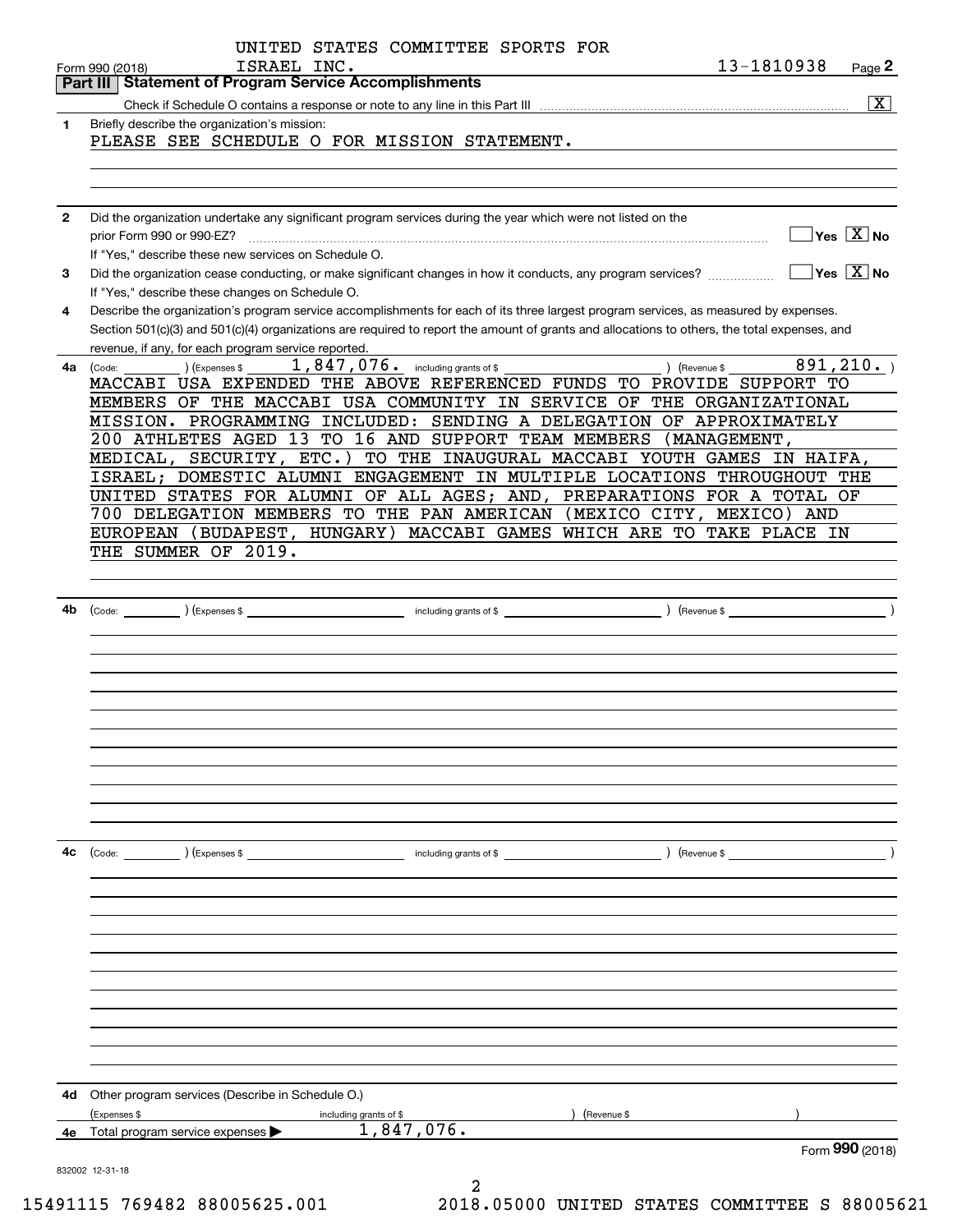|     |                                                                                                                                      |                 |             | Yes   No        |
|-----|--------------------------------------------------------------------------------------------------------------------------------------|-----------------|-------------|-----------------|
| 1   | Is the organization described in section $501(c)(3)$ or $4947(a)(1)$ (other than a private foundation)?                              |                 |             |                 |
|     |                                                                                                                                      | 1.              | X           |                 |
| 2   |                                                                                                                                      | $\mathbf{2}$    | $\mathbf X$ |                 |
| З   | Did the organization engage in direct or indirect political campaign activities on behalf of or in opposition to candidates for      |                 |             |                 |
|     |                                                                                                                                      | 3               |             | x               |
| 4   | Section 501(c)(3) organizations. Did the organization engage in lobbying activities, or have a section 501(h) election in effect     |                 |             |                 |
|     |                                                                                                                                      | 4               |             | x               |
| 5   | Is the organization a section 501(c)(4), 501(c)(5), or 501(c)(6) organization that receives membership dues, assessments, or         |                 |             |                 |
|     |                                                                                                                                      | 5               |             | x               |
| 6   | Did the organization maintain any donor advised funds or any similar funds or accounts for which donors have the right to            |                 |             |                 |
|     | provide advice on the distribution or investment of amounts in such funds or accounts? If "Yes," complete Schedule D, Part I         | 6               |             | x               |
| 7   | Did the organization receive or hold a conservation easement, including easements to preserve open space,                            |                 |             |                 |
|     |                                                                                                                                      | $\overline{7}$  |             | x               |
| 8   | Did the organization maintain collections of works of art, historical treasures, or other similar assets? If "Yes," complete         |                 |             |                 |
|     |                                                                                                                                      | 8               |             | X               |
| 9   | Did the organization report an amount in Part X, line 21, for escrow or custodial account liability, serve as a custodian for        |                 |             |                 |
|     | amounts not listed in Part X; or provide credit counseling, debt management, credit repair, or debt negotiation services?            |                 |             |                 |
|     | If "Yes." complete Schedule D. Part IV                                                                                               | 9               |             | x               |
| 10  | Did the organization, directly or through a related organization, hold assets in temporarily restricted endowments, permanent        |                 |             |                 |
|     |                                                                                                                                      | 10              | x           |                 |
| 11  | If the organization's answer to any of the following questions is "Yes," then complete Schedule D, Parts VI, VII, VIII, IX, or X     |                 |             |                 |
|     | as applicable.                                                                                                                       |                 |             |                 |
|     | a Did the organization report an amount for land, buildings, and equipment in Part X, line 10? If "Yes," complete Schedule D.        |                 |             |                 |
|     |                                                                                                                                      | 11a             | X           |                 |
|     | <b>b</b> Did the organization report an amount for investments - other securities in Part X, line 12 that is 5% or more of its total |                 |             |                 |
|     |                                                                                                                                      | 11 <sub>b</sub> |             | x               |
|     | c Did the organization report an amount for investments - program related in Part X, line 13 that is 5% or more of its total         |                 |             |                 |
|     |                                                                                                                                      | 11c             |             | x               |
|     | d Did the organization report an amount for other assets in Part X, line 15 that is 5% or more of its total assets reported in       |                 |             |                 |
|     |                                                                                                                                      | 11d             |             | x               |
|     | e Did the organization report an amount for other liabilities in Part X, line 25? If "Yes," complete Schedule D, Part X              | <b>11e</b>      | X           |                 |
| f   | Did the organization's separate or consolidated financial statements for the tax year include a footnote that addresses              |                 |             |                 |
|     | the organization's liability for uncertain tax positions under FIN 48 (ASC 740)? If "Yes," complete Schedule D, Part X               | 11f             | X           |                 |
|     | 12a Did the organization obtain separate, independent audited financial statements for the tax year? If "Yes," complete              |                 |             |                 |
|     | Schedule D, Parts XI and XII                                                                                                         | 12a             | x           |                 |
|     | <b>b</b> Was the organization included in consolidated, independent audited financial statements for the tax year?                   |                 |             |                 |
|     | If "Yes," and if the organization answered "No" to line 12a, then completing Schedule D, Parts XI and XII is optional                | 12 <sub>b</sub> |             | ▵               |
| 13  |                                                                                                                                      | 13              |             | X               |
| 14a | Did the organization maintain an office, employees, or agents outside of the United States?                                          | 14a             |             | X               |
| b   | Did the organization have aggregate revenues or expenses of more than \$10,000 from grantmaking, fundraising, business,              |                 |             |                 |
|     | investment, and program service activities outside the United States, or aggregate foreign investments valued at \$100,000           |                 |             |                 |
|     |                                                                                                                                      | 14b             | x           |                 |
| 15  | Did the organization report on Part IX, column (A), line 3, more than \$5,000 of grants or other assistance to or for any            |                 |             |                 |
|     |                                                                                                                                      | 15              |             | x               |
| 16  | Did the organization report on Part IX, column (A), line 3, more than \$5,000 of aggregate grants or other assistance to             |                 |             |                 |
|     |                                                                                                                                      | 16              |             | x               |
| 17  | Did the organization report a total of more than \$15,000 of expenses for professional fundraising services on Part IX,              |                 |             |                 |
|     |                                                                                                                                      | 17              |             | x               |
| 18  | Did the organization report more than \$15,000 total of fundraising event gross income and contributions on Part VIII, lines         |                 |             |                 |
|     |                                                                                                                                      | 18              | х           |                 |
| 19  | Did the organization report more than \$15,000 of gross income from gaming activities on Part VIII, line 9a? If "Yes."               |                 |             |                 |
|     |                                                                                                                                      | 19              | х           |                 |
| 20a |                                                                                                                                      | 20a             |             | X               |
| b   | If "Yes" to line 20a, did the organization attach a copy of its audited financial statements to this return?                         | 20 <sub>b</sub> |             |                 |
| 21  | Did the organization report more than \$5,000 of grants or other assistance to any domestic organization or                          |                 |             |                 |
|     |                                                                                                                                      | 21              |             | x               |
|     | 832003 12-31-18                                                                                                                      |                 |             | Form 990 (2018) |

3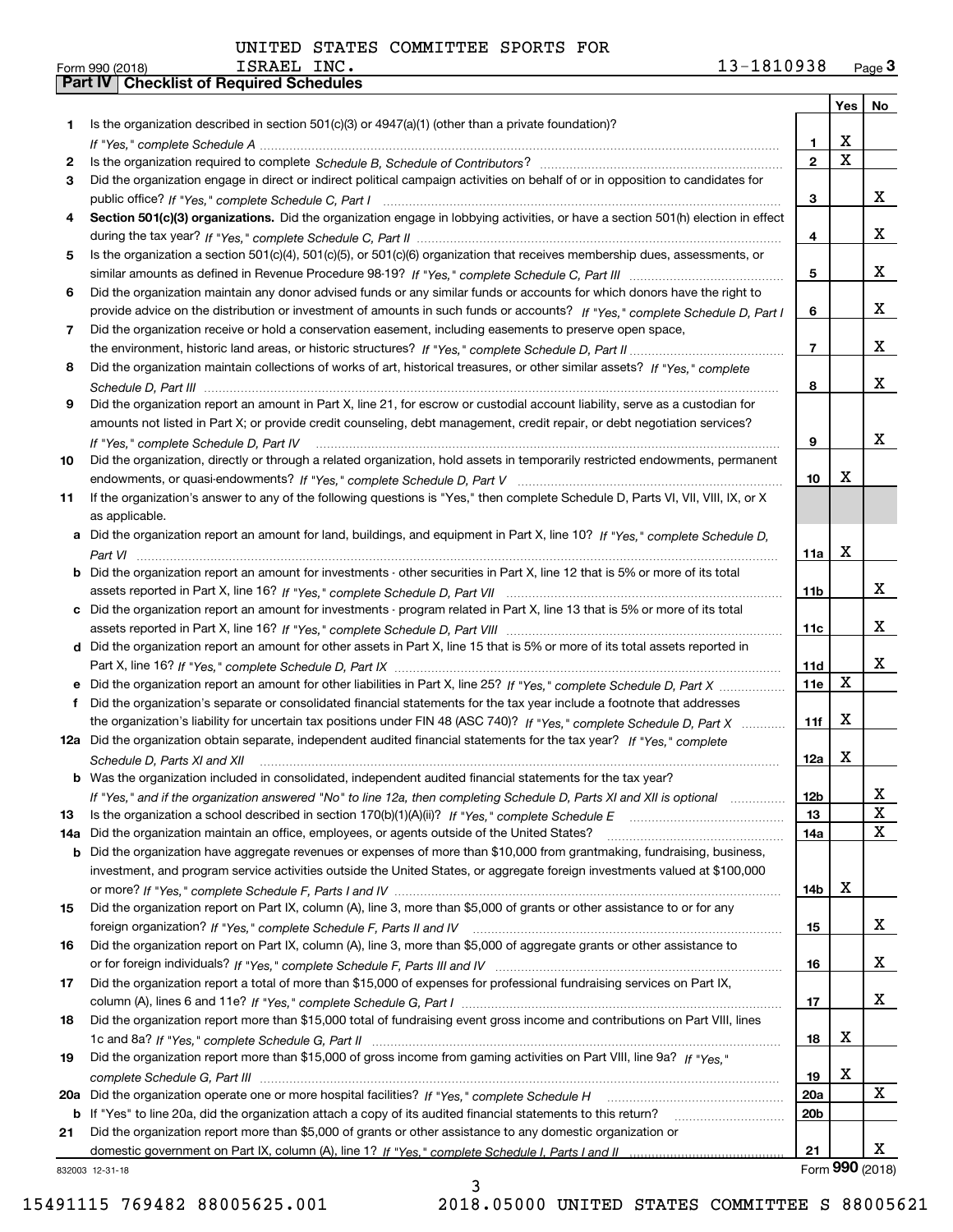*(continued)*

| Form 990 (2018) | ISRAEL                                                | INC. | 13-1810938 | Page 4 |
|-----------------|-------------------------------------------------------|------|------------|--------|
|                 | Part IV   Checklist of Required Schedules (continued) |      |            |        |

|               |                                                                                                                                                                                                                                           |                        | Yes | No              |
|---------------|-------------------------------------------------------------------------------------------------------------------------------------------------------------------------------------------------------------------------------------------|------------------------|-----|-----------------|
| 22            | Did the organization report more than \$5,000 of grants or other assistance to or for domestic individuals on                                                                                                                             |                        |     |                 |
|               |                                                                                                                                                                                                                                           | 22                     |     | x               |
| 23            | Did the organization answer "Yes" to Part VII, Section A, line 3, 4, or 5 about compensation of the organization's current                                                                                                                |                        |     |                 |
|               | and former officers, directors, trustees, key employees, and highest compensated employees? If "Yes," complete                                                                                                                            |                        |     |                 |
|               |                                                                                                                                                                                                                                           | 23                     | х   |                 |
|               | 24a Did the organization have a tax-exempt bond issue with an outstanding principal amount of more than \$100,000 as of the                                                                                                               |                        |     |                 |
|               | last day of the year, that was issued after December 31, 2002? If "Yes," answer lines 24b through 24d and complete                                                                                                                        |                        |     |                 |
|               |                                                                                                                                                                                                                                           | 24a                    |     | x               |
|               | <b>b</b> Did the organization invest any proceeds of tax-exempt bonds beyond a temporary period exception?                                                                                                                                | 24 <sub>b</sub>        |     |                 |
|               | c Did the organization maintain an escrow account other than a refunding escrow at any time during the year to defease                                                                                                                    |                        |     |                 |
|               |                                                                                                                                                                                                                                           | 24c                    |     |                 |
|               |                                                                                                                                                                                                                                           | 24d                    |     |                 |
|               | 25a Section 501(c)(3), 501(c)(4), and 501(c)(29) organizations. Did the organization engage in an excess benefit                                                                                                                          |                        |     |                 |
|               |                                                                                                                                                                                                                                           | 25a                    |     | x               |
|               | b Is the organization aware that it engaged in an excess benefit transaction with a disqualified person in a prior year, and                                                                                                              |                        |     |                 |
|               | that the transaction has not been reported on any of the organization's prior Forms 990 or 990-EZ? If "Yes," complete                                                                                                                     |                        |     |                 |
|               | Schedule L, Part I                                                                                                                                                                                                                        | 25 <sub>b</sub>        |     | x               |
| 26            | Did the organization report any amount on Part X, line 5, 6, or 22 for receivables from or payables to any current or                                                                                                                     |                        |     |                 |
|               | former officers, directors, trustees, key employees, highest compensated employees, or disqualified persons? If "Yes."                                                                                                                    |                        |     |                 |
|               | complete Schedule L, Part II                                                                                                                                                                                                              | 26                     |     | X               |
| 27            | Did the organization provide a grant or other assistance to an officer, director, trustee, key employee, substantial                                                                                                                      |                        |     |                 |
|               | contributor or employee thereof, a grant selection committee member, or to a 35% controlled entity or family member                                                                                                                       |                        |     | x               |
|               |                                                                                                                                                                                                                                           | 27                     |     |                 |
| 28            | Was the organization a party to a business transaction with one of the following parties (see Schedule L, Part IV                                                                                                                         |                        |     |                 |
|               | instructions for applicable filing thresholds, conditions, and exceptions):                                                                                                                                                               |                        |     | х               |
|               | a A current or former officer, director, trustee, or key employee? If "Yes," complete Schedule L, Part IV<br>b A family member of a current or former officer, director, trustee, or key employee? If "Yes," complete Schedule L, Part IV | 28a<br>28 <sub>b</sub> | X   |                 |
|               | c An entity of which a current or former officer, director, trustee, or key employee (or a family member thereof) was an officer,                                                                                                         |                        |     |                 |
|               |                                                                                                                                                                                                                                           | 28c                    | X   |                 |
| 29            |                                                                                                                                                                                                                                           | 29                     |     | X               |
| 30            | Did the organization receive contributions of art, historical treasures, or other similar assets, or qualified conservation                                                                                                               |                        |     |                 |
|               |                                                                                                                                                                                                                                           | 30                     |     | х               |
| 31            | Did the organization liquidate, terminate, or dissolve and cease operations?                                                                                                                                                              |                        |     |                 |
|               |                                                                                                                                                                                                                                           | 31                     |     | х               |
| 32            | Did the organization sell, exchange, dispose of, or transfer more than 25% of its net assets? If "Yes," complete                                                                                                                          |                        |     |                 |
|               |                                                                                                                                                                                                                                           | 32                     |     | х               |
|               | Did the organization own 100% of an entity disregarded as separate from the organization under Regulations                                                                                                                                |                        |     |                 |
|               |                                                                                                                                                                                                                                           | 33                     |     | x               |
| 34            | Was the organization related to any tax-exempt or taxable entity? If "Yes," complete Schedule R, Part II, III, or IV, and                                                                                                                 |                        |     |                 |
|               |                                                                                                                                                                                                                                           | 34                     | Χ   |                 |
|               | 35a Did the organization have a controlled entity within the meaning of section 512(b)(13)?                                                                                                                                               | 35a                    | X   |                 |
|               | b If "Yes" to line 35a, did the organization receive any payment from or engage in any transaction with a controlled entity                                                                                                               |                        |     |                 |
|               |                                                                                                                                                                                                                                           | 35b                    | х   |                 |
| 36            | Section 501(c)(3) organizations. Did the organization make any transfers to an exempt non-charitable related organization?                                                                                                                |                        |     |                 |
|               |                                                                                                                                                                                                                                           | 36                     |     | x               |
| 37            | Did the organization conduct more than 5% of its activities through an entity that is not a related organization                                                                                                                          |                        |     |                 |
|               |                                                                                                                                                                                                                                           | 37                     |     | x               |
| 38            | Did the organization complete Schedule O and provide explanations in Schedule O for Part VI, lines 11b and 19?                                                                                                                            |                        |     |                 |
|               | Note. All Form 990 filers are required to complete Schedule O                                                                                                                                                                             | 38                     | х   |                 |
| <b>Part V</b> | <b>Statements Regarding Other IRS Filings and Tax Compliance</b>                                                                                                                                                                          |                        |     |                 |
|               | Check if Schedule O contains a response or note to any line in this Part V                                                                                                                                                                |                        |     |                 |
|               |                                                                                                                                                                                                                                           |                        | Yes | No              |
|               | 17<br>1a<br>0                                                                                                                                                                                                                             |                        |     |                 |
| b             | Enter the number of Forms W-2G included in line 1a. Enter -0- if not applicable<br>1b                                                                                                                                                     |                        |     |                 |
|               | c Did the organization comply with backup withholding rules for reportable payments to vendors and reportable gaming                                                                                                                      |                        | Χ   |                 |
|               | (gambling) winnings to prize winners?                                                                                                                                                                                                     | 1c                     |     | Form 990 (2018) |
|               | 832004 12-31-18<br>4                                                                                                                                                                                                                      |                        |     |                 |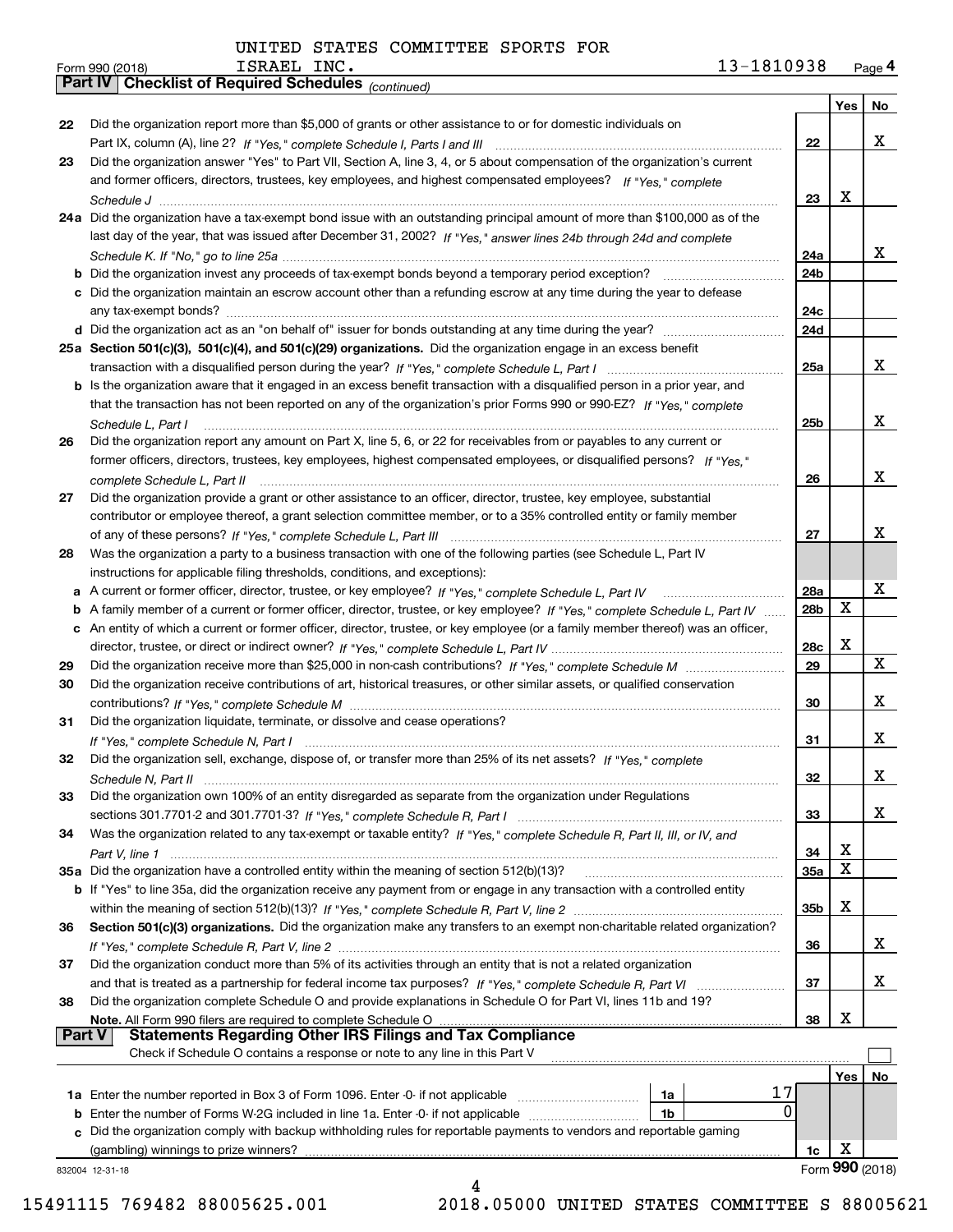|  | UNITED STATES COMMITTEE SPORTS FOR |  |  |
|--|------------------------------------|--|--|
|  |                                    |  |  |

ISRAEL INC.

|               | Form 990 (2018) | ISRAEL INC.                                                                                                                                                                                                                             |                 | 13-1810938 |                |     | Page 5 |
|---------------|-----------------|-----------------------------------------------------------------------------------------------------------------------------------------------------------------------------------------------------------------------------------------|-----------------|------------|----------------|-----|--------|
| <b>Part V</b> |                 | Statements Regarding Other IRS Filings and Tax Compliance (continued)                                                                                                                                                                   |                 |            |                |     |        |
|               |                 |                                                                                                                                                                                                                                         |                 |            |                | Yes | No     |
|               |                 | 2a Enter the number of employees reported on Form W-3, Transmittal of Wage and Tax Statements,                                                                                                                                          |                 |            |                |     |        |
|               |                 | filed for the calendar year ending with or within the year covered by this return                                                                                                                                                       | 2a              | 12         |                |     |        |
| b             |                 |                                                                                                                                                                                                                                         |                 |            | 2 <sub>b</sub> | х   |        |
|               |                 |                                                                                                                                                                                                                                         |                 |            |                |     |        |
| за            |                 | Did the organization have unrelated business gross income of \$1,000 or more during the year?                                                                                                                                           |                 |            | 3a             |     | X      |
| b             |                 |                                                                                                                                                                                                                                         |                 |            | 3b             |     |        |
|               |                 | 4a At any time during the calendar year, did the organization have an interest in, or a signature or other authority over, a                                                                                                            |                 |            |                |     |        |
|               |                 | financial account in a foreign country (such as a bank account, securities account, or other financial account)?                                                                                                                        |                 |            | 4a             |     | х      |
|               |                 | <b>b</b> If "Yes," enter the name of the foreign country: $\blacktriangleright$                                                                                                                                                         |                 |            |                |     |        |
|               |                 | See instructions for filing requirements for FinCEN Form 114, Report of Foreign Bank and Financial Accounts (FBAR).                                                                                                                     |                 |            |                |     |        |
| 5a            |                 | Was the organization a party to a prohibited tax shelter transaction at any time during the tax year?                                                                                                                                   |                 |            | 5a             |     | х      |
| b             |                 |                                                                                                                                                                                                                                         |                 |            | 5b             |     | Х      |
| с             |                 |                                                                                                                                                                                                                                         |                 |            | 5c             |     |        |
| 6а            |                 | Does the organization have annual gross receipts that are normally greater than \$100,000, and did the organization solicit                                                                                                             |                 |            |                |     |        |
|               |                 | any contributions that were not tax deductible as charitable contributions?                                                                                                                                                             |                 |            | 6a             |     | x      |
|               |                 | If "Yes," did the organization include with every solicitation an express statement that such contributions or gifts                                                                                                                    |                 |            |                |     |        |
|               |                 | were not tax deductible?                                                                                                                                                                                                                |                 |            | 6b             |     |        |
| 7             |                 | Organizations that may receive deductible contributions under section 170(c).                                                                                                                                                           |                 |            |                |     |        |
| a             |                 | Did the organization receive a payment in excess of \$75 made partly as a contribution and partly for goods and services provided to the payor?                                                                                         |                 |            | 7a             | x   |        |
| b             |                 | If "Yes," did the organization notify the donor of the value of the goods or services provided?                                                                                                                                         |                 |            | 7b             | х   |        |
|               |                 | Did the organization sell, exchange, or otherwise dispose of tangible personal property for which it was required                                                                                                                       |                 |            |                |     |        |
|               |                 | to file Form 8282?                                                                                                                                                                                                                      |                 |            | 7c             |     | х      |
| d             |                 |                                                                                                                                                                                                                                         | 7d              |            |                |     |        |
| е             |                 | Did the organization receive any funds, directly or indirectly, to pay premiums on a personal benefit contract?                                                                                                                         |                 |            | 7e             |     | х      |
| f             |                 | Did the organization, during the year, pay premiums, directly or indirectly, on a personal benefit contract?                                                                                                                            |                 |            | 7f             |     | x      |
| g             |                 | If the organization received a contribution of qualified intellectual property, did the organization file Form 8899 as required?                                                                                                        |                 |            | 7g             |     |        |
| h             |                 | If the organization received a contribution of cars, boats, airplanes, or other vehicles, did the organization file a Form 1098-C?                                                                                                      |                 |            | 7h             |     |        |
| 8             |                 | Sponsoring organizations maintaining donor advised funds. Did a donor advised fund maintained by the                                                                                                                                    |                 |            |                |     |        |
|               |                 | sponsoring organization have excess business holdings at any time during the year?                                                                                                                                                      |                 |            | 8              |     |        |
| 9             |                 | Sponsoring organizations maintaining donor advised funds.                                                                                                                                                                               |                 |            |                |     |        |
| а             |                 | Did the sponsoring organization make any taxable distributions under section 4966?                                                                                                                                                      |                 |            | 9а             |     |        |
| b             |                 | Did the sponsoring organization make a distribution to a donor, donor advisor, or related person?                                                                                                                                       |                 |            | 9b             |     |        |
| 10            |                 | Section 501(c)(7) organizations. Enter:                                                                                                                                                                                                 |                 |            |                |     |        |
| а             |                 | Initiation fees and capital contributions included on Part VIII, line 12 [100] [100] [100] [100] [100] [100] [                                                                                                                          | 10a             |            |                |     |        |
|               |                 | Gross receipts, included on Form 990, Part VIII, line 12, for public use of club facilities                                                                                                                                             | 10 <sub>b</sub> |            |                |     |        |
| 11            |                 | Section 501(c)(12) organizations. Enter:                                                                                                                                                                                                |                 |            |                |     |        |
| a             |                 | Gross income from members or shareholders                                                                                                                                                                                               | 11a             |            |                |     |        |
| b             |                 | Gross income from other sources (Do not net amounts due or paid to other sources against                                                                                                                                                |                 |            |                |     |        |
|               |                 | amounts due or received from them.)                                                                                                                                                                                                     | 11b             |            |                |     |        |
|               |                 | 12a Section 4947(a)(1) non-exempt charitable trusts. Is the organization filing Form 990 in lieu of Form 1041?                                                                                                                          |                 |            | 12a            |     |        |
|               |                 | <b>b</b> If "Yes," enter the amount of tax-exempt interest received or accrued during the year <i>manument</i> of the set of the set of the set of the set of the set of the set of the set of the set of the set of the set of the set | 12b             |            |                |     |        |
| 13            |                 | Section 501(c)(29) qualified nonprofit health insurance issuers.                                                                                                                                                                        |                 |            |                |     |        |
| a             |                 | Is the organization licensed to issue qualified health plans in more than one state?                                                                                                                                                    |                 |            | 13а            |     |        |
|               |                 | Note. See the instructions for additional information the organization must report on Schedule O.                                                                                                                                       |                 |            |                |     |        |
| b             |                 | Enter the amount of reserves the organization is required to maintain by the states in which the                                                                                                                                        |                 |            |                |     |        |
|               |                 |                                                                                                                                                                                                                                         | 13 <sub>b</sub> |            |                |     |        |
| c             |                 |                                                                                                                                                                                                                                         | 13 <sub>c</sub> |            |                |     |        |
| 14a           |                 | Did the organization receive any payments for indoor tanning services during the tax year?                                                                                                                                              |                 |            | 14a            |     | x      |
| b             |                 |                                                                                                                                                                                                                                         |                 |            | 14b            |     |        |
| 15            |                 | Is the organization subject to the section 4960 tax on payment(s) of more than \$1,000,000 in remuneration or                                                                                                                           |                 |            |                |     |        |
|               |                 | excess parachute payment(s) during the year?                                                                                                                                                                                            |                 |            | 15             |     | x      |
|               |                 | If "Yes," see instructions and file Form 4720, Schedule N.                                                                                                                                                                              |                 |            |                |     |        |
| 16            |                 | Is the organization an educational institution subject to the section 4968 excise tax on net investment income?                                                                                                                         |                 |            | 16             |     | х      |
|               |                 | If "Yes," complete Form 4720, Schedule O.                                                                                                                                                                                               |                 |            |                |     |        |

Form (2018) **990**

832005 12-31-18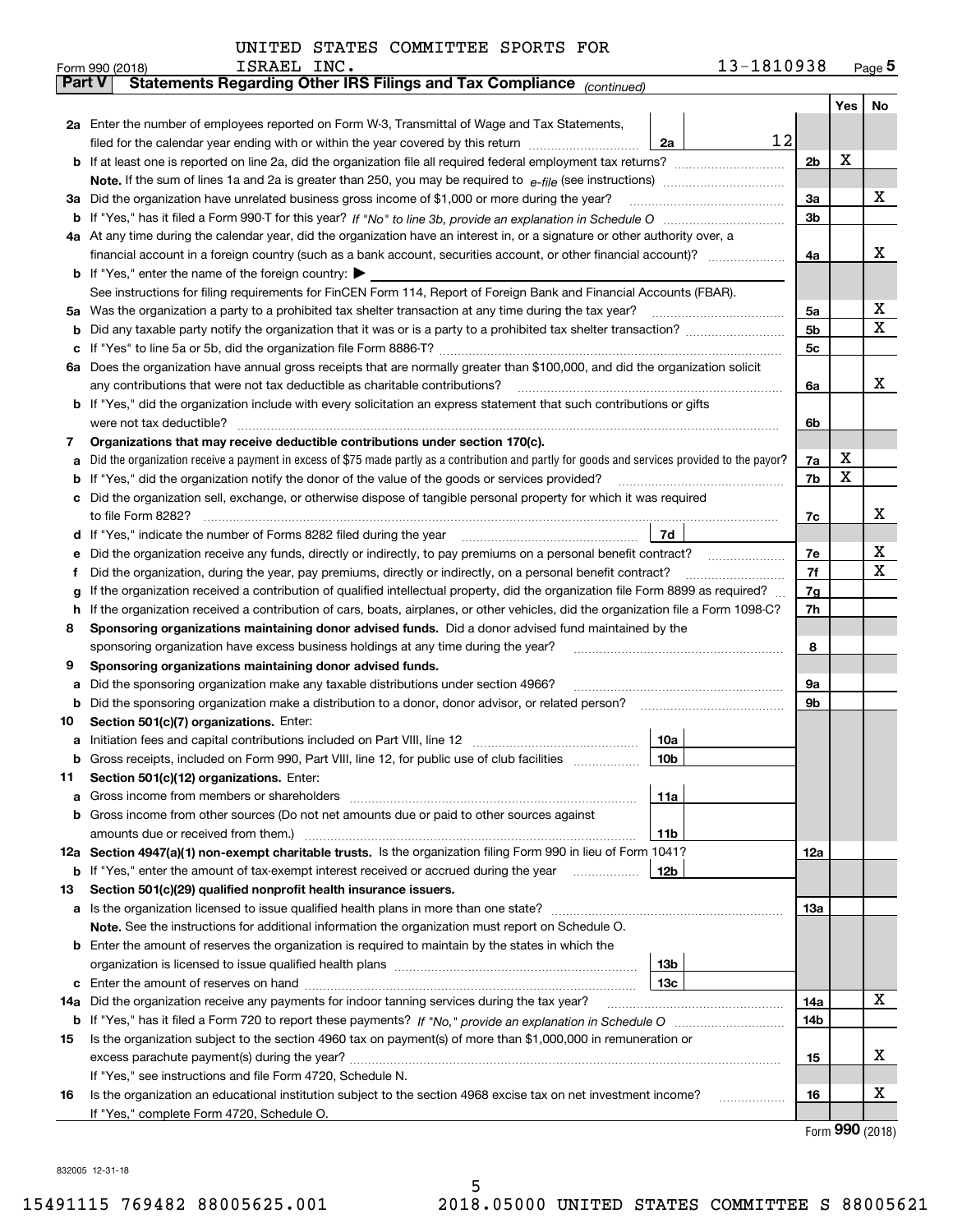*For each "Yes" response to lines 2 through 7b below, and for a "No" response to line 8a, 8b, or 10b below, describe the circumstances, processes, or changes in Schedule O. See instructions.* Form 990 (2018) **Form 990 (2018) Example 1 SRAEL INC.** The Sample of the set of the set of the set of the set of the set of the set of the set of the set of the set of the set of the set of the set of the set of the set

|              |                                                                                                                                                                            |       |  |                 | Yes <sub>1</sub> |  | No                           |  |  |
|--------------|----------------------------------------------------------------------------------------------------------------------------------------------------------------------------|-------|--|-----------------|------------------|--|------------------------------|--|--|
|              | <b>1a</b> Enter the number of voting members of the governing body at the end of the tax year                                                                              | 1a    |  | 208             |                  |  |                              |  |  |
|              | If there are material differences in voting rights among members of the governing body, or if the governing                                                                |       |  |                 |                  |  |                              |  |  |
|              | body delegated broad authority to an executive committee or similar committee, explain in Schedule O.                                                                      |       |  | 206             |                  |  |                              |  |  |
|              | <b>b</b> Enter the number of voting members included in line 1a, above, who are independent <i>manumum</i>                                                                 | 1b    |  |                 |                  |  |                              |  |  |
| $\mathbf{2}$ | Did any officer, director, trustee, or key employee have a family relationship or a business relationship with any other                                                   |       |  |                 |                  |  |                              |  |  |
|              | officer, director, trustee, or key employee?                                                                                                                               |       |  |                 |                  |  |                              |  |  |
| 3            | Did the organization delegate control over management duties customarily performed by or under the direct supervision                                                      |       |  |                 |                  |  |                              |  |  |
|              |                                                                                                                                                                            |       |  | 3               |                  |  | X<br>$\overline{\mathbf{x}}$ |  |  |
| 4            | Did the organization make any significant changes to its governing documents since the prior Form 990 was filed?                                                           |       |  | 4               |                  |  |                              |  |  |
| 5            |                                                                                                                                                                            |       |  | 5               |                  |  | $\mathbf X$                  |  |  |
| 6            |                                                                                                                                                                            |       |  | 6               |                  |  | $\mathbf X$                  |  |  |
|              | 7a Did the organization have members, stockholders, or other persons who had the power to elect or appoint one or                                                          |       |  |                 |                  |  |                              |  |  |
|              |                                                                                                                                                                            |       |  | 7a              |                  |  | X                            |  |  |
|              | <b>b</b> Are any governance decisions of the organization reserved to (or subject to approval by) members, stockholders, or                                                |       |  |                 |                  |  |                              |  |  |
|              | persons other than the governing body?                                                                                                                                     |       |  | 7b              |                  |  | X                            |  |  |
| 8            | Did the organization contemporaneously document the meetings held or written actions undertaken during the year by the following:                                          |       |  |                 |                  |  |                              |  |  |
| a            |                                                                                                                                                                            |       |  | 8a              | X                |  |                              |  |  |
|              |                                                                                                                                                                            |       |  | 8b              | X                |  |                              |  |  |
| 9            | Is there any officer, director, trustee, or key employee listed in Part VII, Section A, who cannot be reached at the                                                       |       |  |                 |                  |  |                              |  |  |
|              |                                                                                                                                                                            |       |  | 9               |                  |  | x                            |  |  |
|              | Section B. Policies (This Section B requests information about policies not required by the Internal Revenue Code.)                                                        |       |  |                 |                  |  |                              |  |  |
|              |                                                                                                                                                                            |       |  |                 | Yes∣             |  | No                           |  |  |
|              |                                                                                                                                                                            |       |  | 10a             |                  |  | X                            |  |  |
|              | <b>b</b> If "Yes," did the organization have written policies and procedures governing the activities of such chapters, affiliates,                                        |       |  |                 |                  |  |                              |  |  |
|              |                                                                                                                                                                            |       |  | 10 <sub>b</sub> |                  |  |                              |  |  |
|              | 11a Has the organization provided a complete copy of this Form 990 to all members of its governing body before filing the form?                                            |       |  | 11a             | X                |  |                              |  |  |
|              | <b>b</b> Describe in Schedule O the process, if any, used by the organization to review this Form 990.                                                                     |       |  |                 |                  |  |                              |  |  |
|              |                                                                                                                                                                            |       |  | 12a             | X                |  |                              |  |  |
| b            |                                                                                                                                                                            |       |  | 12b             | X                |  |                              |  |  |
|              | c Did the organization regularly and consistently monitor and enforce compliance with the policy? If "Yes," describe                                                       |       |  |                 |                  |  |                              |  |  |
|              | in Schedule O how this was done encourance and the control of the control of the control of the control of the                                                             |       |  | 12c             | X                |  |                              |  |  |
| 13           |                                                                                                                                                                            |       |  | 13              | X                |  |                              |  |  |
| 14           | Did the organization have a written document retention and destruction policy? manufactured and the organization have a written document retention and destruction policy? |       |  | 14              | $\mathbf X$      |  |                              |  |  |
| 15           | Did the process for determining compensation of the following persons include a review and approval by independent                                                         |       |  |                 |                  |  |                              |  |  |
|              | persons, comparability data, and contemporaneous substantiation of the deliberation and decision?                                                                          |       |  |                 |                  |  |                              |  |  |
|              |                                                                                                                                                                            |       |  | 15a             | X                |  |                              |  |  |
|              | <b>b</b> Other officers or key employees of the organization                                                                                                               |       |  | 15b             | $\mathbf X$      |  |                              |  |  |
|              | If "Yes" to line 15a or 15b, describe the process in Schedule O (see instructions).                                                                                        |       |  |                 |                  |  |                              |  |  |
|              | 16a Did the organization invest in, contribute assets to, or participate in a joint venture or similar arrangement with a                                                  |       |  |                 |                  |  |                              |  |  |
|              | taxable entity during the year?                                                                                                                                            |       |  | 16a             |                  |  | X                            |  |  |
|              | b If "Yes," did the organization follow a written policy or procedure requiring the organization to evaluate its participation                                             |       |  |                 |                  |  |                              |  |  |
|              | in joint venture arrangements under applicable federal tax law, and take steps to safeguard the organization's                                                             |       |  |                 |                  |  |                              |  |  |
|              | exempt status with respect to such arrangements?                                                                                                                           |       |  | 16b             |                  |  |                              |  |  |
|              | <b>Section C. Disclosure</b>                                                                                                                                               |       |  |                 |                  |  |                              |  |  |
| 17           | List the states with which a copy of this Form 990 is required to be filed $\blacktriangleright$ AL, AR, CA, FL, GA, IL, KS, KY, MD, MA, MI, MN                            |       |  |                 |                  |  |                              |  |  |
| 18           | Section 6104 requires an organization to make its Forms 1023 (1024 or 1024 A if applicable), 990, and 990-T (Section 501(c)(3)s only) available                            |       |  |                 |                  |  |                              |  |  |
|              | for public inspection. Indicate how you made these available. Check all that apply.                                                                                        |       |  |                 |                  |  |                              |  |  |
|              | $\boxed{\text{X}}$ Own website<br>$X$ Upon request<br>Another's website<br>Other (explain in Schedule O)                                                                   |       |  |                 |                  |  |                              |  |  |
| 19           | Describe in Schedule O whether (and if so, how) the organization made its governing documents, conflict of interest policy, and financial                                  |       |  |                 |                  |  |                              |  |  |
|              | statements available to the public during the tax year.                                                                                                                    |       |  |                 |                  |  |                              |  |  |
| 20           | State the name, address, and telephone number of the person who possesses the organization's books and records                                                             |       |  |                 |                  |  |                              |  |  |
|              | THE ORGANIZATION - 215-561-6900                                                                                                                                            |       |  |                 |                  |  |                              |  |  |
|              | 1511 WALNUT STREET, SUITE 401, PHILADELPHIA, PA                                                                                                                            | 19102 |  |                 |                  |  |                              |  |  |
|              | SEE SCHEDULE O FOR FULL LIST OF STATES                                                                                                                                     |       |  |                 | Form 990 (2018)  |  |                              |  |  |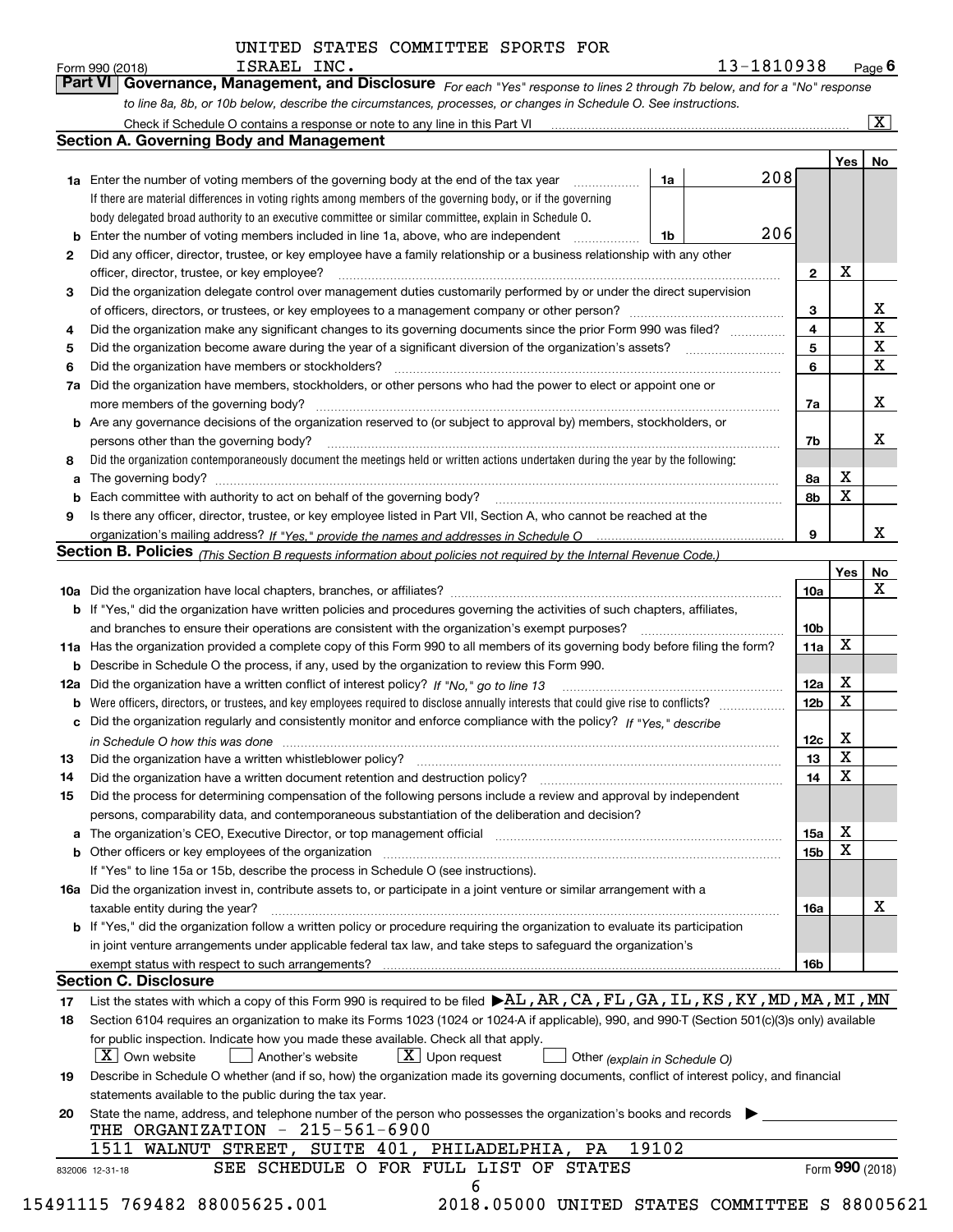$\mathcal{L}^{\text{max}}$ 

# **7Part VII Compensation of Officers, Directors, Trustees, Key Employees, Highest Compensated Employees, and Independent Contractors**

Check if Schedule O contains a response or note to any line in this Part VII

**Section A. Officers, Directors, Trustees, Key Employees, and Highest Compensated Employees**

**1a**  Complete this table for all persons required to be listed. Report compensation for the calendar year ending with or within the organization's tax year.

**•** List all of the organization's current officers, directors, trustees (whether individuals or organizations), regardless of amount of compensation. Enter -0- in columns  $(D)$ ,  $(E)$ , and  $(F)$  if no compensation was paid.

**(A)**

● List all of the organization's **current** key employees, if any. See instructions for definition of "key employee."

**•** List the organization's five current highest compensated employees (other than an officer, director, trustee, or key employee) who received reportable compensation (Box 5 of Form W-2 and/or Box 7 of Form 1099-MISC) of more than \$100,000 from the organization and any related organizations.

 $\bullet$  List all of the organization's **former** officers, key employees, and highest compensated employees who received more than \$100,000 of reportable compensation from the organization and any related organizations.

**•** List all of the organization's former directors or trustees that received, in the capacity as a former director or trustee of the organization, more than \$10,000 of reportable compensation from the organization and any related organizations.

List persons in the following order: individual trustees or directors; institutional trustees; officers; key employees; highest compensated employees; and former such persons.

Check this box if neither the organization nor any related organization compensated any current officer, director, or trustee.  $\mathcal{L}^{\text{max}}$ 

| (A)                           | (B)                                                                                 |                                |                                 | (C)     |              |                                 |        | (D)                 | (E)                              | (F)                      |
|-------------------------------|-------------------------------------------------------------------------------------|--------------------------------|---------------------------------|---------|--------------|---------------------------------|--------|---------------------|----------------------------------|--------------------------|
| Name and Title                | Position<br>Average<br>(do not check more than one<br>box, unless person is both an |                                |                                 |         |              |                                 |        | Reportable          | Reportable                       | Estimated                |
|                               | hours per                                                                           |                                | officer and a director/trustee) |         |              |                                 |        | compensation        | compensation                     | amount of                |
|                               | week                                                                                |                                |                                 |         |              |                                 |        | from                | from related                     | other                    |
|                               | (list any<br>hours for                                                              | Individual trustee or director |                                 |         |              |                                 |        | the<br>organization | organizations<br>(W-2/1099-MISC) | compensation<br>from the |
|                               | related                                                                             |                                |                                 |         |              |                                 |        | (W-2/1099-MISC)     |                                  | organization             |
|                               | organizations                                                                       |                                |                                 |         |              |                                 |        |                     |                                  | and related              |
|                               | below                                                                               |                                | Institutional trustee           |         | Key employee | Highest compensated<br>employee |        |                     |                                  | organizations            |
|                               | line)                                                                               |                                |                                 | Officer |              |                                 | Former |                     |                                  |                          |
| <b>JEFFREY BUKANTZ</b><br>(1) | 10.00                                                                               |                                |                                 |         |              |                                 |        |                     |                                  |                          |
| PRESIDENT                     | 1.00                                                                                | $\mathbf X$                    |                                 | X       |              |                                 |        | $\mathbf 0$ .       | 0.                               | $\mathbf 0$ .            |
| DONALD KENT<br>(2)            | 4.00                                                                                |                                |                                 |         |              |                                 |        |                     |                                  |                          |
| FIRST VICE PRESIDENT          |                                                                                     | $\mathbf X$                    |                                 | X       |              |                                 |        | $\mathbf{0}$ .      | $\mathbf 0$ .                    | $\mathbf 0$ .            |
| (3)<br>TONJA MAGERMAN         | 4.00                                                                                |                                |                                 |         |              |                                 |        |                     |                                  |                          |
| VICE PRESIDENT                |                                                                                     | $\mathbf X$                    |                                 | X       |              |                                 |        | $\mathbf 0$ .       | 0.                               | $\mathbf 0$ .            |
| (4)<br>DEBORAH ADAMS          | 4.00                                                                                |                                |                                 |         |              |                                 |        |                     |                                  |                          |
| VICE PRESIDENT                |                                                                                     | $\mathbf X$                    |                                 | X       |              |                                 |        | $\mathbf 0$ .       | $\mathbf 0$ .                    | $\mathbf 0$ .            |
| (5)<br>ARNOLD FIELKOW         | 4.00                                                                                |                                |                                 |         |              |                                 |        |                     |                                  |                          |
| VICE PRESIDENT                |                                                                                     | $\mathbf X$                    |                                 | X       |              |                                 |        | $\mathbf 0$ .       | $\mathbf 0$ .                    | $\mathbf 0$ .            |
| LOUIS MOYERMAN<br>(6)         | 4.00                                                                                |                                |                                 |         |              |                                 |        |                     |                                  |                          |
| VICE PRESIDENT                |                                                                                     | $\mathbf X$                    |                                 | X       |              |                                 |        | $\mathbf{0}$ .      | $\mathbf 0$ .                    | 0.                       |
| (7)<br>BENJAMIN FOX           | 4.00                                                                                |                                |                                 |         |              |                                 |        |                     |                                  |                          |
| <b>TREASURER</b>              |                                                                                     | $\mathbf x$                    |                                 | X       |              |                                 |        | $\mathbf 0$ .       | $\mathbf 0$ .                    | $\mathbf 0$ .            |
| MARC ROSENBERG<br>(8)         | 4.00                                                                                |                                |                                 |         |              |                                 |        |                     |                                  |                          |
| <b>ASSOCIATE TREASURER</b>    |                                                                                     | $\mathbf X$                    |                                 | X       |              |                                 |        | $\mathbf 0$ .       | $\mathbf 0$ .                    | $0$ .                    |
| (9)<br>DONNA ORENDER          | 4.00                                                                                |                                |                                 |         |              |                                 |        |                     |                                  |                          |
| <b>SECRETARY</b>              |                                                                                     | $\mathbf X$                    |                                 | X       |              |                                 |        | $\mathbf 0$ .       | $\mathbf 0$ .                    | $\mathbf 0$ .            |
| RONALD CARNER<br>(10)         | $\overline{2.00}$                                                                   |                                |                                 |         |              |                                 |        |                     |                                  |                          |
| PAST PRESIDENT                | 1.00                                                                                | $\mathbf X$                    |                                 |         |              |                                 |        | $\mathbf 0$ .       | $\mathbf 0$ .                    | $\mathbf 0$ .            |
| TONIA WORTMAN<br>(11)         | 2.00                                                                                |                                |                                 |         |              |                                 |        |                     |                                  |                          |
| PAST PRESIDENT                |                                                                                     | $\mathbf X$                    |                                 |         |              |                                 |        | $\mathbf 0$ .       | $\mathbf 0$ .                    | $\mathbf 0$ .            |
| ROBERT SPIVAK<br>(12)         | $\overline{2.00}$                                                                   |                                |                                 |         |              |                                 |        |                     |                                  |                          |
| PAST PRESIDENT                | 1.00                                                                                | $\mathbf X$                    |                                 |         |              |                                 |        | $\mathbf 0$ .       | $\mathbf 0$ .                    | $\mathbf 0$ .            |
| HARVEY MORGAN<br>(13)         | 2.00                                                                                |                                |                                 |         |              |                                 |        |                     |                                  |                          |
| REGIONAL VP                   | 1.00                                                                                | $\mathbf X$                    |                                 |         |              |                                 |        | $\mathbf 0$ .       | $\mathbf 0$ .                    | $\mathbf 0$ .            |
| (14)<br>WALTER KLORES         | 2.00                                                                                |                                |                                 |         |              |                                 |        |                     |                                  |                          |
| REGIONAL VP                   |                                                                                     | $\mathbf X$                    |                                 |         |              |                                 |        | $\mathbf 0$ .       | $\mathbf 0$ .                    | $\mathbf 0$ .            |
| (15)<br>SAMUEL SPORN          | 2.00                                                                                |                                |                                 |         |              |                                 |        |                     |                                  |                          |
| REGIONAL VP                   |                                                                                     | $\mathbf X$                    |                                 |         |              |                                 |        | $\mathbf 0$ .       | $\mathbf 0$ .                    | $\mathbf 0$ .            |
| (16)<br>CAREN LESSER          | 2.00                                                                                |                                |                                 |         |              |                                 |        |                     |                                  |                          |
| REGIONAL VP                   |                                                                                     | $\mathbf x$                    |                                 |         |              |                                 |        | $\mathbf 0$ .       | $\mathbf 0$                      | 0.                       |
| (17)<br>WALTER WORTMAN        | $\overline{2.00}$                                                                   |                                |                                 |         |              |                                 |        |                     |                                  |                          |
| REGIONAL VP                   | 0.30                                                                                | $\mathbf X$                    |                                 |         |              |                                 |        | $\mathbf 0$ .       | $\mathbf 0$ .                    | $0$ .                    |
| 832007 12-31-18               |                                                                                     |                                |                                 |         |              |                                 |        |                     |                                  | Form 990 (2018)          |

832007 12-31-18

15491115 769482 88005625.001 2018.05000 UNITED STATES COMMITTEE S 88005621

7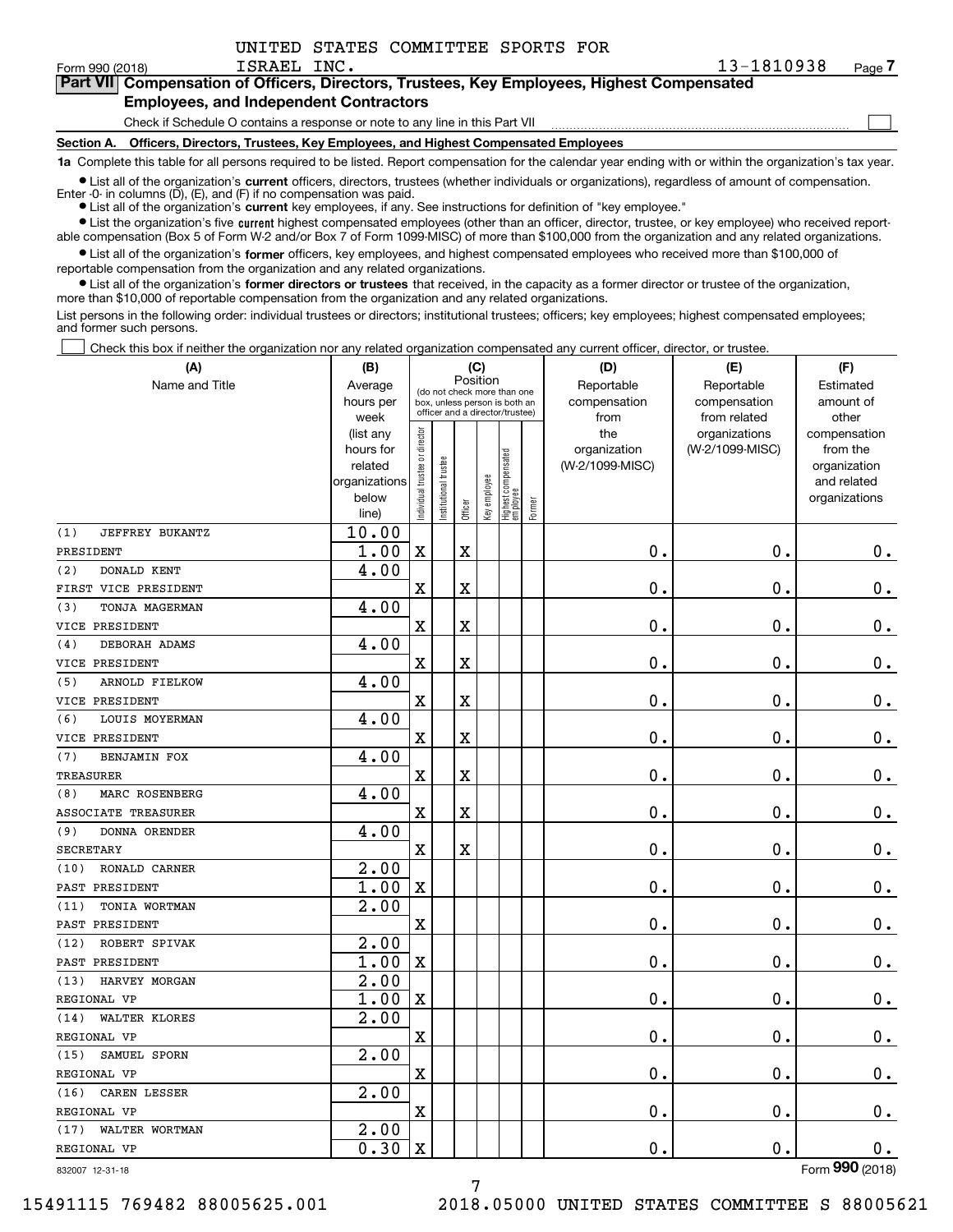ISRAEL INC.

Form 990 (2018) Page **8** 13-1810938

| Part VII<br>Section A. Officers, Directors, Trustees, Key Employees, and Highest Compensated Employees (continued)                                                       |                                                    |                                                                  |                       |         |              |                                 |        |                         |                                  |                 |               |                  |
|--------------------------------------------------------------------------------------------------------------------------------------------------------------------------|----------------------------------------------------|------------------------------------------------------------------|-----------------------|---------|--------------|---------------------------------|--------|-------------------------|----------------------------------|-----------------|---------------|------------------|
| (A)                                                                                                                                                                      | (B)<br>(C)                                         |                                                                  |                       |         |              |                                 |        | (D)                     | (E)                              |                 | (F)           |                  |
| Name and title                                                                                                                                                           | Position<br>Average<br>(do not check more than one |                                                                  |                       |         |              |                                 |        | Reportable              | Reportable                       |                 | Estimated     |                  |
|                                                                                                                                                                          | hours per                                          | box, unless person is both an<br>officer and a director/trustee) |                       |         |              |                                 |        | compensation            | compensation                     |                 | amount of     |                  |
|                                                                                                                                                                          | week<br>(list any                                  |                                                                  |                       |         |              |                                 |        | from                    | from related                     |                 | other         |                  |
|                                                                                                                                                                          | hours for                                          |                                                                  |                       |         |              |                                 |        | the<br>organization     | organizations<br>(W-2/1099-MISC) | compensation    | from the      |                  |
|                                                                                                                                                                          | related                                            |                                                                  |                       |         |              |                                 |        | (W-2/1099-MISC)         |                                  |                 | organization  |                  |
|                                                                                                                                                                          | organizations                                      | Individual trustee or director                                   | Institutional trustee |         |              | Highest compensated<br>employee |        |                         |                                  |                 | and related   |                  |
|                                                                                                                                                                          | below                                              |                                                                  |                       |         | Key employee |                                 | Former |                         |                                  |                 | organizations |                  |
|                                                                                                                                                                          | line)                                              |                                                                  |                       | Officer |              |                                 |        |                         |                                  |                 |               |                  |
| LAWRENCE LEVIN<br>(18)                                                                                                                                                   | 3.00                                               |                                                                  |                       |         |              |                                 |        |                         |                                  |                 |               |                  |
| LEGAL COUNSEL                                                                                                                                                            |                                                    | $\mathbf X$                                                      |                       |         |              |                                 |        | 0.                      | 0.                               |                 |               | $0$ .            |
| (19)<br><b>ELLEN ATLAS</b><br>SR. ADVISOR                                                                                                                                | 0.50                                               | $\mathbf X$                                                      |                       |         |              |                                 |        | 0.                      | 0.                               |                 |               | $0$ .            |
| (20) ALAN SHERMAN                                                                                                                                                        | 0.50                                               |                                                                  |                       |         |              |                                 |        |                         |                                  |                 |               |                  |
| SR. ADVISOR                                                                                                                                                              |                                                    | $\mathbf X$                                                      |                       |         |              |                                 |        | 0.                      | 0.                               |                 |               | $0$ .            |
| (21) FRED COHEN                                                                                                                                                          | 0.50                                               |                                                                  |                       |         |              |                                 |        |                         |                                  |                 |               |                  |
| TRUSTEE                                                                                                                                                                  |                                                    | $\mathbf X$                                                      |                       |         |              |                                 |        | 0.                      | 0.                               |                 |               | $\mathbf 0$ .    |
| (22) MARK RABINOWITZ                                                                                                                                                     | 0.50                                               |                                                                  |                       |         |              |                                 |        |                         |                                  |                 |               |                  |
| TRUSTEE                                                                                                                                                                  |                                                    | $\mathbf X$                                                      |                       |         |              |                                 |        | 0.                      | 0.                               |                 |               | 0.               |
| (23)<br>JODI REFF                                                                                                                                                        | 0.50                                               |                                                                  |                       |         |              |                                 |        |                         |                                  |                 |               |                  |
| TRUSTEE                                                                                                                                                                  |                                                    | $\mathbf X$                                                      |                       |         |              |                                 |        | 0.                      | $0$ .                            |                 |               | 0.               |
| (24)<br><b>BARRY GURLAND</b>                                                                                                                                             | 0.50                                               |                                                                  |                       |         |              |                                 |        |                         |                                  |                 |               |                  |
| TRUSTEE                                                                                                                                                                  | 2.50                                               | $\mathbf X$                                                      |                       |         |              |                                 |        | 0.                      | 0.                               |                 |               | 0.               |
| (25)<br><b>MARK KNUE</b>                                                                                                                                                 | 2.00                                               | $\mathbf X$                                                      |                       |         |              |                                 |        | 0.                      | 0.                               |                 |               | 0.               |
| TRUSTEE<br>(26)<br>CAROLYN WASSERMAN                                                                                                                                     | 0.50                                               |                                                                  |                       |         |              |                                 |        |                         |                                  |                 |               |                  |
| TRUSTEE                                                                                                                                                                  |                                                    | $\mathbf x$                                                      |                       |         |              |                                 |        | 0.                      | 0.                               |                 |               | $0\cdot$         |
|                                                                                                                                                                          |                                                    |                                                                  |                       |         |              |                                 | ▶      | 0.                      | $\overline{0}$ .                 |                 |               | $\overline{0}$ . |
| c Total from continuation sheets to Part VII, Section A [11, 11] [11] Total from continuation sheets to Part VII, Section A                                              |                                                    |                                                                  |                       |         |              |                                 |        | 390,498.                | 0.                               |                 | 13,344.       |                  |
|                                                                                                                                                                          |                                                    |                                                                  |                       |         |              |                                 |        | 390,498.                | 0.                               |                 | 13,344.       |                  |
| Total number of individuals (including but not limited to those listed above) who received more than \$100,000 of reportable<br>$\mathbf{2}$                             |                                                    |                                                                  |                       |         |              |                                 |        |                         |                                  |                 |               |                  |
| compensation from the organization $\blacktriangleright$                                                                                                                 |                                                    |                                                                  |                       |         |              |                                 |        |                         |                                  |                 |               | 2                |
|                                                                                                                                                                          |                                                    |                                                                  |                       |         |              |                                 |        |                         |                                  |                 | Yes           | No               |
| 3<br>Did the organization list any former officer, director, or trustee, key employee, or highest compensated employee on                                                |                                                    |                                                                  |                       |         |              |                                 |        |                         |                                  |                 |               |                  |
| line 1a? If "Yes," complete Schedule J for such individual manufactured contains and the 1a? If "Yes," complete Schedule J for such individual                           |                                                    |                                                                  |                       |         |              |                                 |        |                         |                                  | 3               | x             |                  |
| For any individual listed on line 1a, is the sum of reportable compensation and other compensation from the organization<br>4                                            |                                                    |                                                                  |                       |         |              |                                 |        |                         |                                  |                 |               |                  |
|                                                                                                                                                                          |                                                    |                                                                  |                       |         |              |                                 |        |                         |                                  | 4               | X             |                  |
| Did any person listed on line 1a receive or accrue compensation from any unrelated organization or individual for services<br>5                                          |                                                    |                                                                  |                       |         |              |                                 |        |                         |                                  |                 |               | x                |
| rendered to the organization? If "Yes." complete Schedule J for such person<br><b>Section B. Independent Contractors</b>                                                 |                                                    |                                                                  |                       |         |              |                                 |        |                         |                                  | 5               |               |                  |
| Complete this table for your five highest compensated independent contractors that received more than \$100,000 of compensation from<br>1                                |                                                    |                                                                  |                       |         |              |                                 |        |                         |                                  |                 |               |                  |
| the organization. Report compensation for the calendar year ending with or within the organization's tax year.                                                           |                                                    |                                                                  |                       |         |              |                                 |        |                         |                                  |                 |               |                  |
| (A)                                                                                                                                                                      |                                                    |                                                                  |                       |         |              |                                 |        | (B)                     |                                  | (C)             |               |                  |
| Name and business address                                                                                                                                                |                                                    |                                                                  | <b>NONE</b>           |         |              |                                 |        | Description of services |                                  | Compensation    |               |                  |
|                                                                                                                                                                          |                                                    |                                                                  |                       |         |              |                                 |        |                         |                                  |                 |               |                  |
|                                                                                                                                                                          |                                                    |                                                                  |                       |         |              |                                 |        |                         |                                  |                 |               |                  |
|                                                                                                                                                                          |                                                    |                                                                  |                       |         |              |                                 |        |                         |                                  |                 |               |                  |
|                                                                                                                                                                          |                                                    |                                                                  |                       |         |              |                                 |        |                         |                                  |                 |               |                  |
|                                                                                                                                                                          |                                                    |                                                                  |                       |         |              |                                 |        |                         |                                  |                 |               |                  |
|                                                                                                                                                                          |                                                    |                                                                  |                       |         |              |                                 |        |                         |                                  |                 |               |                  |
|                                                                                                                                                                          |                                                    |                                                                  |                       |         |              |                                 |        |                         |                                  |                 |               |                  |
|                                                                                                                                                                          |                                                    |                                                                  |                       |         |              |                                 |        |                         |                                  |                 |               |                  |
|                                                                                                                                                                          |                                                    |                                                                  |                       |         |              |                                 |        |                         |                                  |                 |               |                  |
| Total number of independent contractors (including but not limited to those listed above) who received more than<br>2<br>\$100,000 of compensation from the organization |                                                    |                                                                  |                       |         |              | 0                               |        |                         |                                  |                 |               |                  |
| SEE PART VII, SECTION A CONTINUATION SHEETS                                                                                                                              |                                                    |                                                                  |                       |         |              |                                 |        |                         |                                  | Form 990 (2018) |               |                  |

832008 12-31-18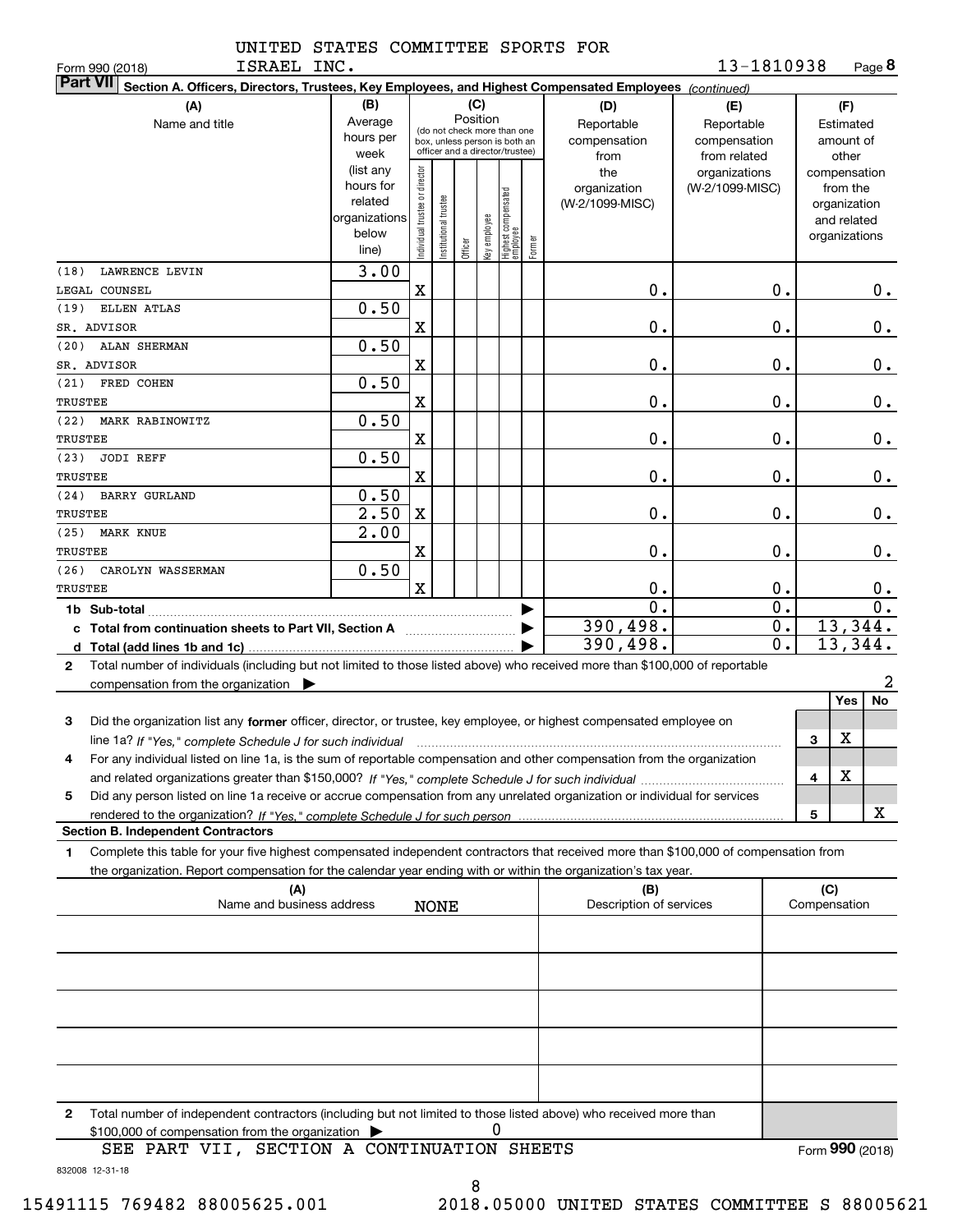|             | UNITED STATES COMMITTEE SPORTS FOR |  |            |
|-------------|------------------------------------|--|------------|
| ISRAEL INC. |                                    |  | 13-1810938 |

| ISRAEL INC.<br>Form 990                                                                                                   |                        |                                |                       |                        |              |                              |        |                 | 13-1810938      |               |
|---------------------------------------------------------------------------------------------------------------------------|------------------------|--------------------------------|-----------------------|------------------------|--------------|------------------------------|--------|-----------------|-----------------|---------------|
| <b>Part VII</b><br>Section A. Officers, Directors, Trustees, Key Employees, and Highest Compensated Employees (continued) |                        |                                |                       |                        |              |                              |        |                 |                 |               |
| (A)                                                                                                                       | (B)                    |                                |                       | (C)                    |              |                              |        | (D)             | (E)             | (F)           |
| Name and title                                                                                                            | Average                |                                |                       | Position               |              |                              |        | Reportable      | Reportable      | Estimated     |
|                                                                                                                           | hours                  |                                |                       | (check all that apply) |              |                              |        | compensation    | compensation    | amount of     |
|                                                                                                                           | per                    |                                |                       |                        |              |                              |        | from            | from related    | other         |
|                                                                                                                           | week                   |                                |                       |                        |              |                              |        | the             | organizations   | compensation  |
|                                                                                                                           | (list any              |                                |                       |                        |              |                              |        | organization    | (W-2/1099-MISC) | from the      |
|                                                                                                                           | hours for              |                                |                       |                        |              |                              |        | (W-2/1099-MISC) |                 | organization  |
|                                                                                                                           | related                |                                |                       |                        |              |                              |        |                 |                 | and related   |
|                                                                                                                           | organizations<br>below |                                |                       |                        |              |                              |        |                 |                 | organizations |
|                                                                                                                           | line)                  | Individual trustee or director | Institutional trustee | Officer                | Key employee | Highest compensated employee | Former |                 |                 |               |
| (27)<br>KENNETH SCHWARTZ                                                                                                  | 0.50                   |                                |                       |                        |              |                              |        |                 |                 |               |
| TRUSTEE                                                                                                                   |                        | $\mathbf X$                    |                       |                        |              |                              |        | 0.              | 0.              | $0$ .         |
|                                                                                                                           | 2.00                   |                                |                       |                        |              |                              |        |                 |                 |               |
| (28)<br>LELAND FAUST                                                                                                      |                        |                                |                       |                        |              |                              |        |                 |                 |               |
| <b>TRUSTEE</b>                                                                                                            |                        | $\mathbf X$                    |                       |                        |              |                              |        | 0.              | 0.              | $\mathbf 0$ . |
| (29)<br>MAX LEVINE                                                                                                        | 0.50                   |                                |                       |                        |              |                              |        |                 |                 |               |
| <b>TRUSTEE</b>                                                                                                            |                        | $\mathbf X$                    |                       |                        |              |                              |        | 0.              | 0.              | $\mathbf 0$ . |
| (30)<br>SARAH LEVINE                                                                                                      | 0.50                   |                                |                       |                        |              |                              |        |                 |                 |               |
| <b>TRUSTEE</b>                                                                                                            |                        | $\mathbf X$                    |                       |                        |              |                              |        | 0.              | 0.              | $\mathbf 0$ . |
| <b>JEFFREY SIMON</b><br>(31)                                                                                              | 0.50                   |                                |                       |                        |              |                              |        |                 |                 |               |
| <b>TRUSTEE</b>                                                                                                            |                        | $\mathbf X$                    |                       |                        |              |                              |        | 0.              | 0.              | $\mathbf 0$ . |
| (32)<br><b>MATTHEW SUSSON</b>                                                                                             | 0.50                   |                                |                       |                        |              |                              |        |                 |                 |               |
| <b>TRUSTEE</b>                                                                                                            |                        | X                              |                       |                        |              |                              |        | 0.              | 0.              | $\mathbf 0$ . |
| (33)<br>JORDAN WEINSTEIN                                                                                                  | 0.50                   |                                |                       |                        |              |                              |        |                 |                 |               |
| <b>TRUSTEE</b>                                                                                                            |                        | $\mathbf X$                    |                       |                        |              |                              |        | 0.              | 0.              | $\mathbf 0$ . |
| (34)<br>JEFFREY SCHULMAN                                                                                                  | 2.00                   |                                |                       |                        |              |                              |        |                 |                 |               |
| <b>TRUSTEE</b>                                                                                                            |                        | $\mathbf X$                    |                       |                        |              |                              |        | 0.              | 0.              | $\mathbf 0$ . |
| (35)<br>HAROLD FRIEDMAN                                                                                                   | 0.50                   |                                |                       |                        |              |                              |        |                 |                 |               |
| <b>TRUSTEE</b>                                                                                                            |                        | $\mathbf X$                    |                       |                        |              |                              |        | 0.              | 0.              | $\mathbf 0$ . |
| (36)<br>TODD JACOBSON                                                                                                     | 0.50                   |                                |                       |                        |              |                              |        |                 |                 |               |
| <b>TRUSTEE</b>                                                                                                            |                        | $\mathbf X$                    |                       |                        |              |                              |        | 0.              | 0.              | $\mathbf 0$ . |
| (37)<br>SHERRY LEVIN                                                                                                      | 0.50                   |                                |                       |                        |              |                              |        |                 |                 |               |
| <b>TRUSTEE</b>                                                                                                            |                        | $\mathbf X$                    |                       |                        |              |                              |        | 0.              | 0.              | $\mathbf 0$ . |
| (38)<br>ADAM MOYERMAN                                                                                                     | 0.50                   |                                |                       |                        |              |                              |        |                 |                 |               |
| TRUSTEE                                                                                                                   | 0.30                   | $\mathbf X$                    |                       |                        |              |                              |        | 0.              | 0.              | 0.            |
| (39) RICHARD REFF                                                                                                         | 0.50                   |                                |                       |                        |              |                              |        |                 |                 |               |
| TRUSTEE                                                                                                                   |                        | $\mathbf X$                    |                       |                        |              |                              |        | $\mathbf 0$ .   | $\mathbf 0$ .   | $0$ .         |
| (40) MARC BACKAL                                                                                                          | 2.00                   |                                |                       |                        |              |                              |        |                 |                 |               |
| TRUSTEE                                                                                                                   |                        | $\mathbf X$                    |                       |                        |              |                              |        | $\mathbf 0$ .   | $\mathbf 0$ .   | 0.            |
| (41) PHILIPPE BENNETT                                                                                                     | 2.00                   |                                |                       |                        |              |                              |        |                 |                 |               |
| TRUSTEE                                                                                                                   | $1.00 \, \mathrm{X}$   |                                |                       |                        |              |                              |        | 0.              | $\mathbf 0$ .   | 0.            |
| (42) SHARI CHASE                                                                                                          | 0.50                   |                                |                       |                        |              |                              |        |                 |                 |               |
| TRUSTEE                                                                                                                   |                        | $\mathbf X$                    |                       |                        |              |                              |        | 0.              | $\mathbf 0$ .   | 0.            |
| (43) DANIEL COSGROVE                                                                                                      | 0.50                   |                                |                       |                        |              |                              |        |                 |                 |               |
| TRUSTEE                                                                                                                   |                        | $\mathbf X$                    |                       |                        |              |                              |        | 0.              | $\mathbf 0$ .   | $0$ .         |
| (44) KENNETH FLAX                                                                                                         | 0.50                   |                                |                       |                        |              |                              |        |                 |                 |               |
| TRUSTEE                                                                                                                   |                        | $\mathbf X$                    |                       |                        |              |                              |        | 0.              | $\mathbf 0$ .   | 0.            |
| (45) JOSHUA FLUG                                                                                                          | 0.50                   |                                |                       |                        |              |                              |        |                 |                 |               |
| TRUSTEE                                                                                                                   |                        | $\mathbf x$                    |                       |                        |              |                              |        | 0.              | $\mathbf 0$ .   | $0_{.}$       |
| (46) STEVEN GITTLEMAN                                                                                                     | 0.50                   |                                |                       |                        |              |                              |        |                 |                 |               |
| TRUSTEE                                                                                                                   |                        | $\mathbf X$                    |                       |                        |              |                              |        | $\mathbf 0$ .   | $\mathbf 0$ .   | 0.            |
|                                                                                                                           |                        |                                |                       |                        |              |                              |        |                 |                 |               |
| Total to Part VII, Section A, line 1c                                                                                     |                        |                                |                       |                        |              |                              |        |                 |                 |               |
|                                                                                                                           |                        |                                |                       |                        |              |                              |        |                 |                 |               |

832201 04-01-18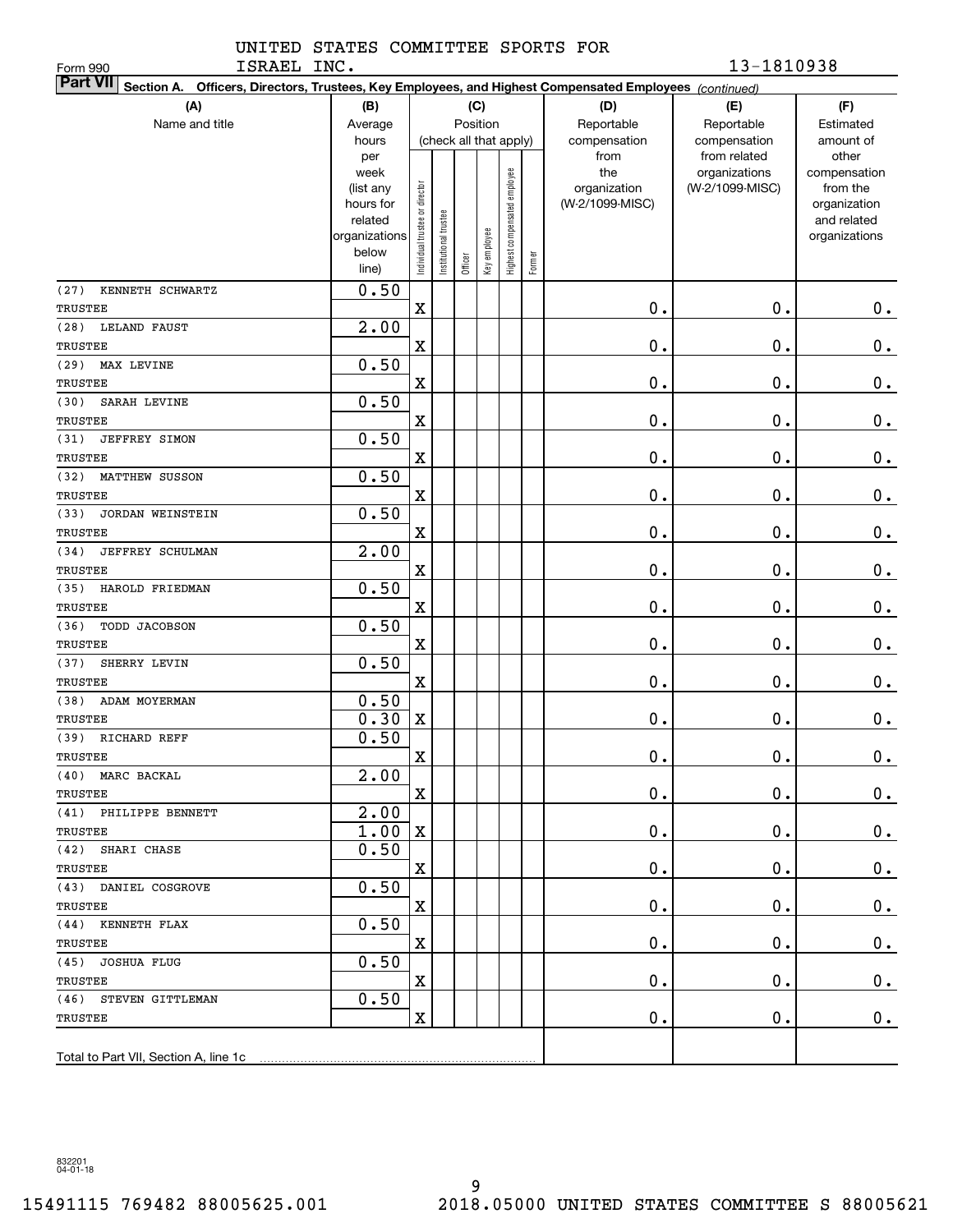|             | UNITED STATES COMMITTEE SPORTS FOR |  |            |
|-------------|------------------------------------|--|------------|
| ISRAEL INC. |                                    |  | 13-1810938 |

| Part VII Section A. Officers, Directors, Trustees, Key Employees, and Highest Compensated Employees (continued) |                   |                                |                        |         |              |                              |        |                     |                                  |                          |
|-----------------------------------------------------------------------------------------------------------------|-------------------|--------------------------------|------------------------|---------|--------------|------------------------------|--------|---------------------|----------------------------------|--------------------------|
| (A)                                                                                                             | (B)               |                                |                        |         | (C)          |                              |        | (D)                 | (E)                              | (F)                      |
| Name and title                                                                                                  | Average           |                                |                        |         | Position     |                              |        | Reportable          | Reportable                       | Estimated                |
|                                                                                                                 | hours             |                                | (check all that apply) |         |              |                              |        | compensation        | compensation                     | amount of                |
|                                                                                                                 | per               |                                |                        |         |              |                              |        | from                | from related                     | other                    |
|                                                                                                                 | week<br>(list any |                                |                        |         |              |                              |        | the<br>organization | organizations<br>(W-2/1099-MISC) | compensation<br>from the |
|                                                                                                                 | hours for         |                                |                        |         |              |                              |        | (W-2/1099-MISC)     |                                  | organization             |
|                                                                                                                 | related           |                                |                        |         |              |                              |        |                     |                                  | and related              |
|                                                                                                                 | organizations     |                                |                        |         |              |                              |        |                     |                                  | organizations            |
|                                                                                                                 | below             | Individual trustee or director | nstitutional trustee   | Officer | Key employee | Highest compensated employee | Former |                     |                                  |                          |
|                                                                                                                 | line)             |                                |                        |         |              |                              |        |                     |                                  |                          |
| <b>LAWRENCE GREEN</b><br>(47)                                                                                   | 0.50              |                                |                        |         |              |                              |        |                     |                                  |                          |
| <b>TRUSTEE</b>                                                                                                  |                   | $\mathbf X$                    |                        |         |              |                              |        | 0.                  | 0.                               | $\mathbf 0$ .            |
| ELI HAMI<br>(48)                                                                                                | 0.50              |                                |                        |         |              |                              |        |                     |                                  |                          |
| <b>TRUSTEE</b>                                                                                                  |                   | $\mathbf X$                    |                        |         |              |                              |        | 0.                  | 0.                               | $\mathbf 0$ .            |
| SCOTT KALB<br>(49)                                                                                              | 0.50              |                                |                        |         |              |                              |        |                     |                                  |                          |
| <b>TRUSTEE</b>                                                                                                  |                   | $\mathbf X$                    |                        |         |              |                              |        | 0.                  | 0.                               | $\mathbf 0$ .            |
| MITCHELL KURTZ<br>(50)                                                                                          | 0.50              |                                |                        |         |              |                              |        |                     |                                  |                          |
| <b>TRUSTEE</b>                                                                                                  |                   | $\mathbf X$                    |                        |         |              |                              |        | 0.                  | 0.                               | $\mathbf 0$ .            |
| ARTHUR LAVITT<br>(51)                                                                                           | 0.50              |                                |                        |         |              |                              |        |                     |                                  |                          |
| <b>TRUSTEE</b>                                                                                                  |                   | $\mathbf X$                    |                        |         |              |                              |        | 0.                  | 0.                               | $\mathbf 0$ .            |
| GARY MARGOLIS<br>(52)                                                                                           | 0.50              |                                |                        |         |              |                              |        |                     |                                  |                          |
| <b>TRUSTEE</b>                                                                                                  |                   | $\mathbf X$                    |                        |         |              |                              |        | 0.                  | 0.                               | $\mathbf 0$ .            |
| THOMAS ROSENBERG<br>(53)                                                                                        | 2.00              |                                |                        |         |              |                              |        |                     |                                  |                          |
| <b>TRUSTEE</b>                                                                                                  |                   | $\mathbf X$                    |                        |         |              |                              |        | 0.                  | 0.                               | $\mathbf 0$ .            |
| ONDREA SCHICIANO<br>(54)                                                                                        | 0.50              |                                |                        |         |              |                              |        |                     |                                  |                          |
| <b>TRUSTEE</b>                                                                                                  |                   | $\mathbf X$                    |                        |         |              |                              |        | 0.                  | 0.                               | $\mathbf 0$ .            |
| MICHAEL SCHIESEL<br>(55)                                                                                        | 0.50              |                                |                        |         |              |                              |        |                     |                                  |                          |
| <b>TRUSTEE</b>                                                                                                  |                   | $\mathbf X$                    |                        |         |              |                              |        | 0.                  | 0.                               | $\mathbf 0$ .            |
| NEIL SOLOMON<br>(56)                                                                                            | 0.50              |                                |                        |         |              |                              |        |                     |                                  |                          |
| <b>TRUSTEE</b>                                                                                                  | 0.50              | $\mathbf X$                    |                        |         |              |                              |        | 0.                  | 0.                               | $\mathbf 0$ .            |
| FRANK SUPOVITZ<br>(57)<br><b>TRUSTEE</b>                                                                        |                   | $\mathbf X$                    |                        |         |              |                              |        | 0.                  | 0.                               | $\mathbf 0$ .            |
| GEOFFREY THAW                                                                                                   | 2.00              |                                |                        |         |              |                              |        |                     |                                  |                          |
| (58)<br><b>TRUSTEE</b>                                                                                          |                   | $\mathbf X$                    |                        |         |              |                              |        | 0.                  | 0.                               | $\mathbf 0$ .            |
| <b>JULIE TUCKER</b><br>(59)                                                                                     | 0.50              |                                |                        |         |              |                              |        |                     |                                  |                          |
| TRUSTEE                                                                                                         |                   | $\mathbf X$                    |                        |         |              |                              |        | 0.                  | 0.                               | $\mathbf 0$ .            |
| (60) TODD VOLYN                                                                                                 | 0.50              |                                |                        |         |              |                              |        |                     |                                  |                          |
| TRUSTEE                                                                                                         |                   | X                              |                        |         |              |                              |        | $\mathbf 0$ .       | 0.                               | $0_{.}$                  |
| (61) DEBBIE ZUMOFF                                                                                              | 0.50              |                                |                        |         |              |                              |        |                     |                                  |                          |
| TRUSTEE                                                                                                         |                   | X                              |                        |         |              |                              |        | $0$ .               | 0.                               | 0.                       |
| (62) RICHARD ADER                                                                                               | 0.50              |                                |                        |         |              |                              |        |                     |                                  |                          |
| TRUSTEE                                                                                                         |                   | X                              |                        |         |              |                              |        | 0.                  | $0$ .                            | $\mathbf 0$ .            |
| (63) JANICE ALBERT                                                                                              | 0.50              |                                |                        |         |              |                              |        |                     |                                  |                          |
| TRUSTEE                                                                                                         |                   | X                              |                        |         |              |                              |        | 0.                  | $0$ .                            | $\mathbf 0$ .            |
| (64) ALAN APPELBAUM                                                                                             | 0.50              |                                |                        |         |              |                              |        |                     |                                  |                          |
| <b>TRUSTEE</b>                                                                                                  |                   | X                              |                        |         |              |                              |        | 0.                  | $0$ .                            | $\mathbf 0$ .            |
| (65) SIMON ATLAS                                                                                                | 0.50              |                                |                        |         |              |                              |        |                     |                                  |                          |
| TRUSTEE                                                                                                         |                   | X                              |                        |         |              |                              |        | 0.                  | $0$ .                            | $\mathbf 0$ .            |
| (66) PETER BARTFELD                                                                                             | 0.50              |                                |                        |         |              |                              |        |                     |                                  |                          |
| TRUSTEE                                                                                                         |                   | X                              |                        |         |              |                              |        | 0.                  | $0$ .                            | 0.                       |
|                                                                                                                 |                   |                                |                        |         |              |                              |        |                     |                                  |                          |
| Total to Part VII, Section A, line 1c                                                                           |                   |                                |                        |         |              |                              |        |                     |                                  |                          |
|                                                                                                                 |                   |                                |                        |         |              |                              |        |                     |                                  |                          |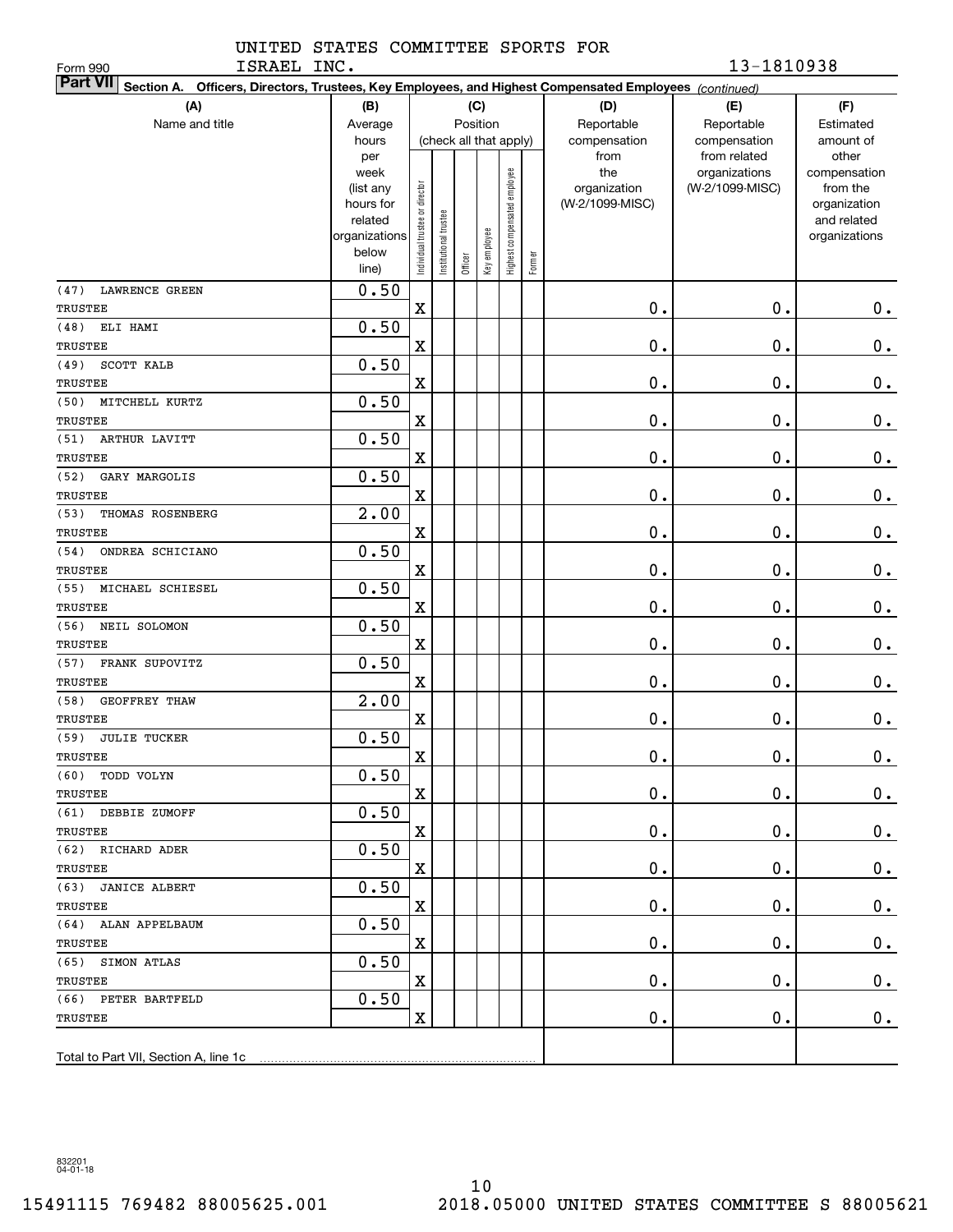|             | UNITED STATES COMMITTEE SPORTS FOR |  |            |
|-------------|------------------------------------|--|------------|
| ISRAEL INC. |                                    |  | 13-1810938 |

| Part VII Section A. Officers, Directors, Trustees, Key Employees, and Highest Compensated Employees (continued) |                   |                                |                       |                        |              |                              |        |                     |                                  |                          |
|-----------------------------------------------------------------------------------------------------------------|-------------------|--------------------------------|-----------------------|------------------------|--------------|------------------------------|--------|---------------------|----------------------------------|--------------------------|
| (A)                                                                                                             | (B)               |                                |                       | (C)                    |              |                              |        | (D)                 | (E)                              | (F)                      |
| Name and title                                                                                                  | Average           |                                |                       | Position               |              |                              |        | Reportable          | Reportable                       | Estimated                |
|                                                                                                                 | hours             |                                |                       | (check all that apply) |              |                              |        | compensation        | compensation                     | amount of                |
|                                                                                                                 | per               |                                |                       |                        |              |                              |        | from                | from related                     | other                    |
|                                                                                                                 | week<br>(list any |                                |                       |                        |              |                              |        | the<br>organization | organizations<br>(W-2/1099-MISC) | compensation<br>from the |
|                                                                                                                 | hours for         |                                |                       |                        |              |                              |        | (W-2/1099-MISC)     |                                  | organization             |
|                                                                                                                 | related           |                                |                       |                        |              |                              |        |                     |                                  | and related              |
|                                                                                                                 | organizations     |                                |                       |                        |              |                              |        |                     |                                  | organizations            |
|                                                                                                                 | below             | Individual trustee or director | Institutional trustee | Officer                | Key employee | Highest compensated employee | Former |                     |                                  |                          |
|                                                                                                                 | line)             |                                |                       |                        |              |                              |        |                     |                                  |                          |
| (67)<br>MAX BEHR                                                                                                | 0.50              |                                |                       |                        |              |                              |        |                     |                                  |                          |
| TRUSTEE                                                                                                         |                   | X                              |                       |                        |              |                              |        | 0.                  | $0$ .                            | 0.                       |
| (68)<br>STEPHEN BERLINER                                                                                        | 2.00              |                                |                       |                        |              |                              |        |                     |                                  |                          |
| TRUSTEE                                                                                                         | 0.30              | $\mathbf X$                    |                       |                        |              |                              |        | 0.                  | $0$ .                            | 0.                       |
| (69)<br>ALEXANDER BLAVATNIK                                                                                     | 0.50              |                                |                       |                        |              |                              |        |                     |                                  |                          |
| TRUSTEE                                                                                                         |                   | X                              |                       |                        |              |                              |        | 0.                  | $0$ .                            | 0.                       |
| (70)<br><b>MARTIN BLOOM</b>                                                                                     | 0.50              |                                |                       |                        |              |                              |        |                     |                                  |                          |
| TRUSTEE                                                                                                         |                   | X                              |                       |                        |              |                              |        | 0.                  | $0$ .                            | 0.                       |
| (71)<br>SANDI BLOOMBERG                                                                                         | 0.50              |                                |                       |                        |              |                              |        |                     |                                  |                          |
| TRUSTEE                                                                                                         |                   | X                              |                       |                        |              |                              |        | 0.                  | $0$ .                            | 0.                       |
| <b>JAY BLUMENFELD</b><br>(72)                                                                                   | 0.50              |                                |                       |                        |              |                              |        |                     |                                  |                          |
| <b>TRUSTEE</b>                                                                                                  |                   | X                              |                       |                        |              |                              |        | 0.                  | $0$ .                            | 0.                       |
| (73)<br>GARY BOMZER                                                                                             | 0.50              |                                |                       |                        |              |                              |        |                     |                                  |                          |
| <b>TRUSTEE</b>                                                                                                  |                   | X                              |                       |                        |              |                              |        | 0.                  | $0$ .                            | 0.                       |
| (74)<br>ROBERT BRESSMAN                                                                                         | 0.50              |                                |                       |                        |              |                              |        |                     |                                  |                          |
| TRUSTEE                                                                                                         |                   | X                              |                       |                        |              |                              |        | 0.                  | $0$ .                            | $\mathbf 0$ .            |
| (75)<br><b>JAMES BRONNER</b>                                                                                    | 0.50              |                                |                       |                        |              |                              |        |                     |                                  |                          |
| TRUSTEE                                                                                                         |                   | X                              |                       |                        |              |                              |        | 0.                  | $0$ .                            | $\mathbf 0$ .            |
| (76)<br>NANCY BROWN                                                                                             | 0.50              |                                |                       |                        |              |                              |        |                     |                                  |                          |
| TRUSTEE                                                                                                         |                   | X                              |                       |                        |              |                              |        | 0.                  | $0$ .                            | 0.                       |
| JAMES CALMAS<br>(77)                                                                                            | 0.50              |                                |                       |                        |              |                              |        |                     |                                  |                          |
| TRUSTEE                                                                                                         |                   | X                              |                       |                        |              |                              |        | 0.                  | $0$ .                            | 0.                       |
| (78)<br>JOEL CARTER                                                                                             | 0.50              |                                |                       |                        |              |                              |        |                     |                                  |                          |
| TRUSTEE                                                                                                         |                   | X                              |                       |                        |              |                              |        | 0.                  | $0$ .                            | $0$ .                    |
| <b>GERALD CHAIT</b><br>(79)                                                                                     | 0.50              |                                |                       |                        |              |                              |        |                     |                                  |                          |
| TRUSTEE                                                                                                         | 2.00              | $\mathbf X$                    |                       |                        |              |                              |        | 0.                  | $0$ .                            | $\mathbf 0$ .            |
| (80) LISA CHAJET                                                                                                |                   | X                              |                       |                        |              |                              |        | $\mathbf 0$ .       | $\mathbf 0$ .                    |                          |
| TRUSTEE<br>(81) MEL CHASKIN                                                                                     | 0.50              |                                |                       |                        |              |                              |        |                     |                                  | $0_{.}$                  |
| TRUSTEE                                                                                                         |                   | $\mathbf X$                    |                       |                        |              |                              |        | $\mathbf 0$ .       | О.                               | 0.                       |
| (82) GLEN COBLENS                                                                                               | 0.50              |                                |                       |                        |              |                              |        |                     |                                  |                          |
| TRUSTEE                                                                                                         |                   | $\mathbf X$                    |                       |                        |              |                              |        | $\mathbf 0$ .       | О.                               | 0.                       |
| (83) JEFFREY COHN                                                                                               | 0.50              |                                |                       |                        |              |                              |        |                     |                                  |                          |
| TRUSTEE                                                                                                         |                   | $\mathbf X$                    |                       |                        |              |                              |        | 0.                  | О.                               | 0.                       |
| (84) ROBERT DELMAN                                                                                              | 0.50              |                                |                       |                        |              |                              |        |                     |                                  |                          |
| TRUSTEE                                                                                                         |                   | $\mathbf X$                    |                       |                        |              |                              |        | 0.                  | О.                               | $0_{.}$                  |
| (85) HOWARD DORMAN                                                                                              | 0.50              |                                |                       |                        |              |                              |        |                     |                                  |                          |
| TRUSTEE                                                                                                         |                   | $\mathbf X$                    |                       |                        |              |                              |        | 0.                  | О.                               | $\mathbf 0$ .            |
| (86) LEO EISNER                                                                                                 | 0.50              |                                |                       |                        |              |                              |        |                     |                                  |                          |
| TRUSTEE                                                                                                         |                   | X                              |                       |                        |              |                              |        | 0.                  | $\mathbf 0$ .                    | 0.                       |
|                                                                                                                 |                   |                                |                       |                        |              |                              |        |                     |                                  |                          |
| Total to Part VII, Section A, line 1c                                                                           |                   |                                |                       |                        |              |                              |        |                     |                                  |                          |
|                                                                                                                 |                   |                                |                       |                        |              |                              |        |                     |                                  |                          |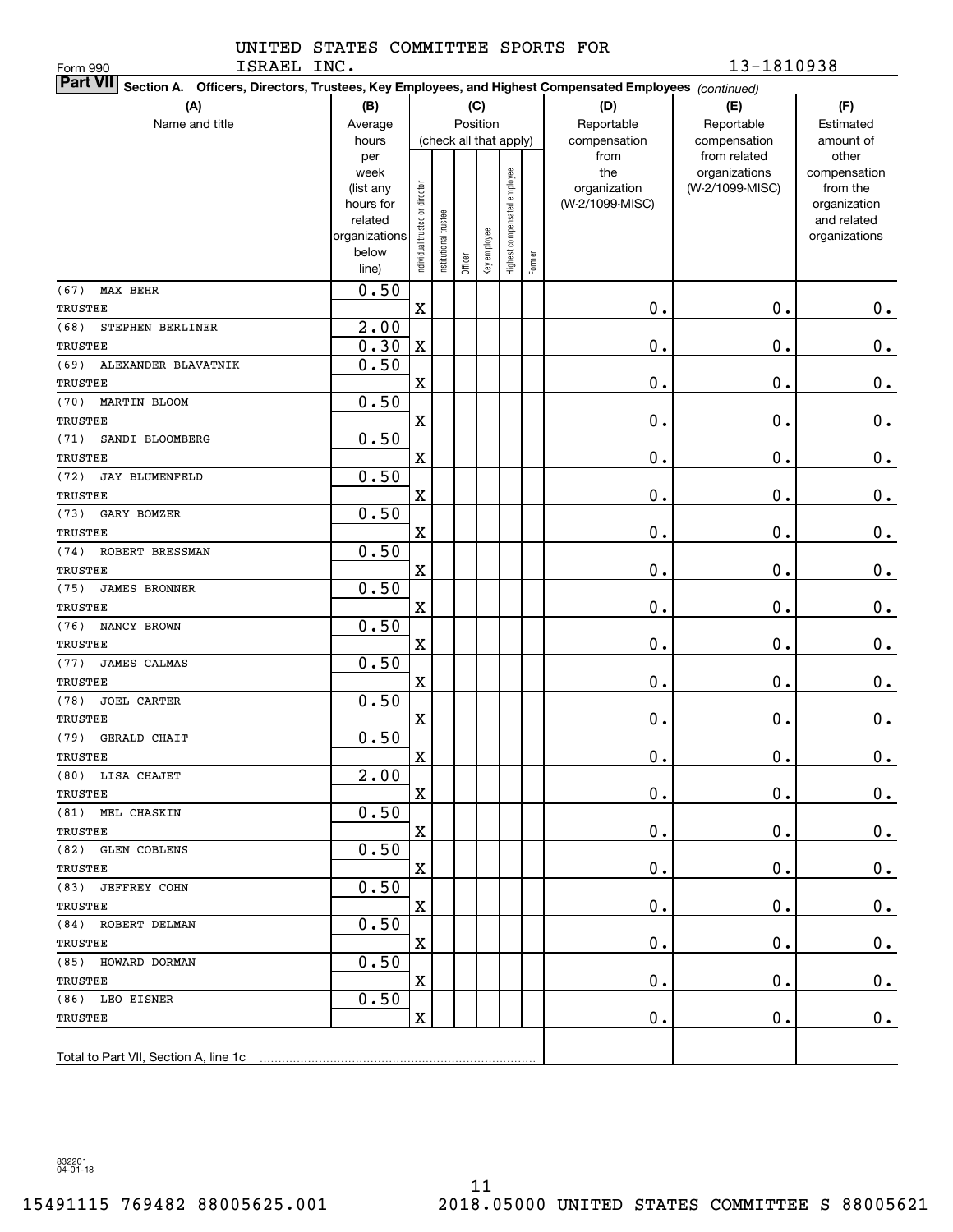|             | UNITED STATES COMMITTEE SPORTS FOR |  |            |
|-------------|------------------------------------|--|------------|
| ISRAEL INC. |                                    |  | 13-1810938 |

| Part VII Section A. Officers, Directors, Trustees, Key Employees, and Highest Compensated Employees (continued) |                        |                                |                        |         |              |                              |        |                                 |                 |                          |
|-----------------------------------------------------------------------------------------------------------------|------------------------|--------------------------------|------------------------|---------|--------------|------------------------------|--------|---------------------------------|-----------------|--------------------------|
| (A)                                                                                                             | (B)                    |                                |                        |         | (C)          |                              |        | (D)                             | (E)             | (F)                      |
| Name and title                                                                                                  | Average                |                                |                        |         | Position     |                              |        | Reportable                      | Reportable      | Estimated                |
|                                                                                                                 | hours                  |                                | (check all that apply) |         |              |                              |        | compensation                    | compensation    | amount of                |
|                                                                                                                 | per                    |                                |                        |         |              |                              |        | from                            | from related    | other                    |
|                                                                                                                 | week                   |                                |                        |         |              | Highest compensated employee |        | the                             | organizations   | compensation             |
|                                                                                                                 | (list any<br>hours for | Individual trustee or director |                        |         |              |                              |        | organization<br>(W-2/1099-MISC) | (W-2/1099-MISC) | from the<br>organization |
|                                                                                                                 | related                |                                |                        |         |              |                              |        |                                 |                 | and related              |
|                                                                                                                 | organizations          |                                |                        |         |              |                              |        |                                 |                 | organizations            |
|                                                                                                                 | below                  |                                | Institutional trustee  |         | Key employee |                              |        |                                 |                 |                          |
|                                                                                                                 | line)                  |                                |                        | Officer |              |                              | Former |                                 |                 |                          |
| <b>EVE ELLIS</b><br>(87)                                                                                        | 0.50                   |                                |                        |         |              |                              |        |                                 |                 |                          |
| <b>TRUSTEE</b>                                                                                                  |                        | $\mathbf X$                    |                        |         |              |                              |        | 0.                              | 0.              | $\mathbf 0$ .            |
| LISA FISCHMAN<br>(88)                                                                                           | 2.00                   |                                |                        |         |              |                              |        |                                 |                 |                          |
| <b>TRUSTEE</b>                                                                                                  |                        | $\mathbf X$                    |                        |         |              |                              |        | 0.                              | 0.              | $\mathbf 0$ .            |
| PHILIP FISHEL<br>(89)                                                                                           | 0.50                   |                                |                        |         |              |                              |        |                                 |                 |                          |
| <b>TRUSTEE</b>                                                                                                  |                        | $\mathbf X$                    |                        |         |              |                              |        | 0.                              | 0.              | $\mathbf 0$ .            |
| MARK FISHMAN<br>(90)                                                                                            | 0.50                   |                                |                        |         |              |                              |        |                                 |                 |                          |
| <b>TRUSTEE</b>                                                                                                  |                        | $\mathbf X$                    |                        |         |              |                              |        | 0.                              | 0.              | $\mathbf 0$ .            |
| <b>JESS FORREST</b><br>(91)                                                                                     | 0.50                   |                                |                        |         |              |                              |        |                                 |                 |                          |
| <b>TRUSTEE</b>                                                                                                  |                        | $\mathbf X$                    |                        |         |              |                              |        | 0.                              | 0.              | $\mathbf 0$ .            |
| LORI FOX<br>(92)                                                                                                | 0.50                   |                                |                        |         |              |                              |        |                                 |                 |                          |
| <b>TRUSTEE</b>                                                                                                  |                        | $\mathbf X$                    |                        |         |              |                              |        | 0.                              | 0.              | $\mathbf 0$ .            |
| <b>LEAH FRANKEL</b><br>(93)                                                                                     | 0.50                   |                                |                        |         |              |                              |        |                                 |                 |                          |
| <b>TRUSTEE</b>                                                                                                  |                        | $\mathbf X$                    |                        |         |              |                              |        | 0.                              | 0.              | $\mathbf 0$ .            |
| MARC FREIMUTH<br>(94)                                                                                           | 0.50                   |                                |                        |         |              |                              |        |                                 |                 |                          |
| <b>TRUSTEE</b>                                                                                                  |                        | $\mathbf X$                    |                        |         |              |                              |        | 0.                              | 0.              | $\mathbf 0$ .            |
| (95)<br>JONATHAN FRIEDER                                                                                        | 0.50                   |                                |                        |         |              |                              |        |                                 |                 |                          |
| <b>TRUSTEE</b>                                                                                                  |                        | $\mathbf X$                    |                        |         |              |                              |        | 0.                              | 0.              | $\mathbf 0$ .            |
| ARNOLD FRIEDMAN<br>(96)                                                                                         | 0.50                   |                                |                        |         |              |                              |        |                                 |                 |                          |
| <b>TRUSTEE</b>                                                                                                  |                        | $\mathbf X$                    |                        |         |              |                              |        | 0.                              | 0.              | $\mathbf 0$ .            |
| HARLEE GASMER<br>(97)                                                                                           | 0.50                   |                                |                        |         |              |                              |        |                                 |                 |                          |
| <b>TRUSTEE</b>                                                                                                  |                        | $\mathbf X$                    |                        |         |              |                              |        | 0.                              | 0.              | $\mathbf 0$ .            |
| MARILYN GLASER<br>(98)                                                                                          | 0.50                   |                                |                        |         |              |                              |        |                                 |                 |                          |
| <b>TRUSTEE</b>                                                                                                  |                        | $\mathbf X$                    |                        |         |              |                              |        | 0.                              | 0.              | $\mathbf 0$ .            |
| ALAN GOLDBERG<br>(99)                                                                                           | 0.50                   |                                |                        |         |              |                              |        |                                 |                 |                          |
| TRUSTEE                                                                                                         |                        | $\mathbf X$                    |                        |         |              |                              |        | $\mathbf 0$ .                   | 0.              | $\mathbf 0$ .            |
| (100) ADAM GOLDSTEIN                                                                                            | 0.50                   |                                |                        |         |              |                              |        |                                 |                 |                          |
| TRUSTEE                                                                                                         |                        | X                              |                        |         |              |                              |        | $0$ .                           | $0$ .           | $0_{.}$                  |
| (101) BRENT GOLDSTEIN                                                                                           | 0.50                   |                                |                        |         |              |                              |        |                                 |                 |                          |
| TRUSTEE                                                                                                         |                        | X                              |                        |         |              |                              |        | $\mathbf 0$ .                   | 0.              | $\mathbf 0$ .            |
| (102) JOEL GOLDSTEIN                                                                                            | 0.50                   |                                |                        |         |              |                              |        |                                 |                 |                          |
| TRUSTEE                                                                                                         |                        | X                              |                        |         |              |                              |        | $\mathbf 0$ .                   | 0.              | $\mathbf 0$ .            |
| (103) MARK GOLDSTEIN                                                                                            | 0.50                   | X                              |                        |         |              |                              |        |                                 |                 |                          |
| TRUSTEE                                                                                                         | 0.50                   |                                |                        |         |              |                              |        | $\mathbf 0$ .                   | 0.              | $\mathbf 0$ .            |
| (104) MICHAEL GOLDSTEIN<br>TRUSTEE                                                                              |                        | X                              |                        |         |              |                              |        | $\mathbf 0$ .                   | 0.              |                          |
| (105) BRIAN GREENE                                                                                              | 0.50                   |                                |                        |         |              |                              |        |                                 |                 | $\mathbf 0$ .            |
| TRUSTEE                                                                                                         |                        | X                              |                        |         |              |                              |        | $\mathbf 0$ .                   | 0.              | $0_{.}$                  |
| (106) YRAM GROFF                                                                                                | 0.50                   |                                |                        |         |              |                              |        |                                 |                 |                          |
| TRUSTEE                                                                                                         |                        | X                              |                        |         |              |                              |        | $\mathbf 0$ .                   | 0.              | $0$ .                    |
|                                                                                                                 |                        |                                |                        |         |              |                              |        |                                 |                 |                          |
| Total to Part VII, Section A, line 1c                                                                           |                        |                                |                        |         |              |                              |        |                                 |                 |                          |
|                                                                                                                 |                        |                                |                        |         |              |                              |        |                                 |                 |                          |

832201 04-01-18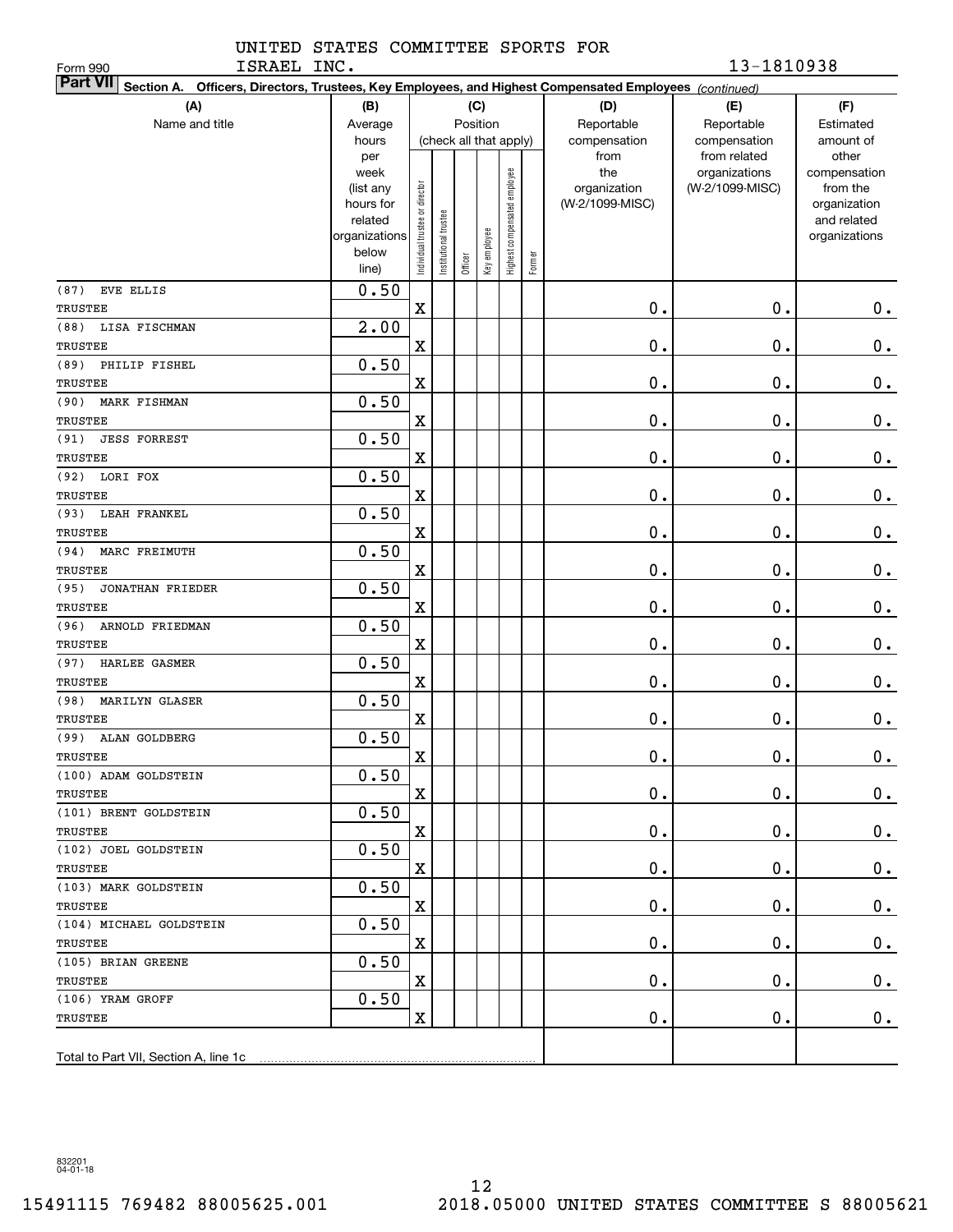## UNITED STATES COMMITTEE SPORTS FOR ISRAEL INC. 13-1810938

| <b>Part VII</b> Section A. Officers, Directors, Trustees, Key Employees, and Highest Compensated Employees (continued) |                   |                                |                       |         |              |                              |        |                     |                 |                          |
|------------------------------------------------------------------------------------------------------------------------|-------------------|--------------------------------|-----------------------|---------|--------------|------------------------------|--------|---------------------|-----------------|--------------------------|
| (A)                                                                                                                    | (B)               |                                |                       |         | (C)          |                              |        | (D)                 | (E)             | (F)                      |
| Name and title                                                                                                         | Average           |                                |                       |         | Position     |                              |        | Reportable          | Reportable      | Estimated                |
|                                                                                                                        | hours             |                                |                       |         |              | (check all that apply)       |        | compensation        | compensation    | amount of                |
|                                                                                                                        | per               |                                |                       |         |              |                              |        | from                | from related    | other                    |
|                                                                                                                        | week<br>(list any |                                |                       |         |              | Highest compensated employee |        | the<br>organization | organizations   | compensation             |
|                                                                                                                        | hours for         |                                |                       |         |              |                              |        | (W-2/1099-MISC)     | (W-2/1099-MISC) | from the<br>organization |
|                                                                                                                        | related           |                                |                       |         |              |                              |        |                     |                 | and related              |
|                                                                                                                        | organizations     |                                |                       |         |              |                              |        |                     |                 | organizations            |
|                                                                                                                        | below             | Individual trustee or director | Institutional trustee |         | Key employee |                              |        |                     |                 |                          |
|                                                                                                                        | line)             |                                |                       | Officer |              |                              | Former |                     |                 |                          |
| (107) STEPHEN GROFF                                                                                                    | 0.50              |                                |                       |         |              |                              |        |                     |                 |                          |
| <b>TRUSTEE</b>                                                                                                         |                   | $\mathbf X$                    |                       |         |              |                              |        | $\mathbf 0$ .       | $\mathbf 0$ .   | $\mathbf 0$ .            |
| (108) MICHAEL GROSS                                                                                                    | 0.50              |                                |                       |         |              |                              |        |                     |                 |                          |
| <b>TRUSTEE</b>                                                                                                         |                   | X                              |                       |         |              |                              |        | 0.                  | $\mathbf 0$ .   | $\mathbf 0$ .            |
| (109) BETSY GROSSMAN                                                                                                   | 0.50              |                                |                       |         |              |                              |        |                     |                 |                          |
| <b>TRUSTEE</b>                                                                                                         |                   | X                              |                       |         |              |                              |        | 0.                  | $\mathbf 0$ .   | $0_{.}$                  |
| (110) GERALD GROSSMAN                                                                                                  | 0.50              |                                |                       |         |              |                              |        |                     |                 |                          |
| <b>TRUSTEE</b>                                                                                                         |                   | X                              |                       |         |              |                              |        | 0.                  | $\mathbf 0$ .   | $0_{.}$                  |
| (111) ALAN HAHN                                                                                                        | 0.50              |                                |                       |         |              |                              |        |                     |                 |                          |
| <b>TRUSTEE</b>                                                                                                         |                   | $\mathbf X$                    |                       |         |              |                              |        | 0.                  | $\mathbf 0$ .   | $\mathbf 0$ .            |
| (112) MATTHEW HALPERN                                                                                                  | 2.00              |                                |                       |         |              |                              |        |                     |                 |                          |
| TRUSTEE                                                                                                                |                   | X                              |                       |         |              |                              |        | 0.                  | $\mathbf 0$ .   | $\mathbf 0$ .            |
| (113) IRIS HAMI                                                                                                        | 0.50              |                                |                       |         |              |                              |        |                     |                 |                          |
| <b>TRUSTEE</b>                                                                                                         |                   | X                              |                       |         |              |                              |        | 0.                  | $\mathbf 0$ .   | $\mathbf 0$ .            |
| (114) JOEL HIRSCH                                                                                                      | 0.50              |                                |                       |         |              |                              |        |                     |                 |                          |
| <b>TRUSTEE</b>                                                                                                         |                   | X                              |                       |         |              |                              |        | 0.                  | $\mathbf 0$ .   | $\mathbf 0$ .            |
| (115) ELIE HIRSCHFELD                                                                                                  | 0.50              |                                |                       |         |              |                              |        |                     |                 |                          |
| <b>TRUSTEE</b>                                                                                                         |                   | X                              |                       |         |              |                              |        | 0.                  | $\mathbf 0$ .   | $0_{.}$                  |
| (116) JOSH KAHANE                                                                                                      | 0.50              |                                |                       |         |              |                              |        |                     |                 |                          |
| <b>TRUSTEE</b>                                                                                                         |                   | X                              |                       |         |              |                              |        | 0.                  | $\mathbf 0$ .   | $\mathbf 0$ .            |
| (117) LAWRENCE KANTER                                                                                                  | 0.50              |                                |                       |         |              |                              |        |                     |                 |                          |
| <b>TRUSTEE</b>                                                                                                         |                   | $\mathbf X$                    |                       |         |              |                              |        | 0.                  | $\mathbf 0$ .   | $\mathbf 0$ .            |
| (118) KAREN KARPER                                                                                                     | 0.50              |                                |                       |         |              |                              |        |                     |                 |                          |
| <b>TRUSTEE</b>                                                                                                         |                   | X                              |                       |         |              |                              |        | 0.                  | $\mathbf 0$ .   | $\mathbf 0$ .            |
| (119) JANE KATZ                                                                                                        | 0.50              |                                |                       |         |              |                              |        |                     |                 |                          |
| TRUSTEE                                                                                                                |                   | X                              |                       |         |              |                              |        | 0.                  | $\mathbf 0$ .   | $0$ .                    |
| (120) CHARLES KAUFMAN                                                                                                  | 0.50              |                                |                       |         |              |                              |        |                     |                 |                          |
| TRUSTEE                                                                                                                |                   | $\mathbf X$                    |                       |         |              |                              |        | 0.                  | $\mathbf 0$ .   | $0_{\cdot}$              |
| (121) BONNIE KAY                                                                                                       | 0.50              |                                |                       |         |              |                              |        |                     |                 |                          |
| TRUSTEE                                                                                                                |                   | X                              |                       |         |              |                              |        | $\mathbf 0$ .       | $\mathbf 0$ .   | 0.                       |
| (122) MARK KITAEFF                                                                                                     | 0.50              |                                |                       |         |              |                              |        |                     |                 |                          |
| TRUSTEE                                                                                                                |                   | $\mathbf X$                    |                       |         |              |                              |        | $\mathbf 0$ .       | $\mathbf 0$ .   | 0.                       |
| (123) PAUL KLAPPER                                                                                                     | 0.50              |                                |                       |         |              |                              |        |                     |                 |                          |
| TRUSTEE                                                                                                                |                   | X                              |                       |         |              |                              |        | 0.                  | $\mathbf 0$ .   | 0.                       |
| (124) JEFFREY KOHN                                                                                                     | 0.50              |                                |                       |         |              |                              |        |                     |                 |                          |
| <b>TRUSTEE</b>                                                                                                         |                   | X                              |                       |         |              |                              |        | 0.                  | $\mathfrak o$ . | 0.                       |
| (125) LENNY KRAYZELBURG                                                                                                | 0.50              |                                |                       |         |              |                              |        |                     |                 |                          |
| TRUSTEE                                                                                                                |                   | X                              |                       |         |              |                              |        | 0.                  | $\mathfrak o$ . | $0_{.}$                  |
| (126) JEFFREY KRIEGER                                                                                                  | 0.50              |                                |                       |         |              |                              |        |                     |                 |                          |
| TRUSTEE                                                                                                                |                   | $\mathbf X$                    |                       |         |              |                              |        | 0.                  | $\mathfrak o$ . | 0.                       |
|                                                                                                                        |                   |                                |                       |         |              |                              |        |                     |                 |                          |
| Total to Part VII, Section A, line 1c                                                                                  |                   |                                |                       |         |              |                              |        |                     |                 |                          |

832201 04-01-18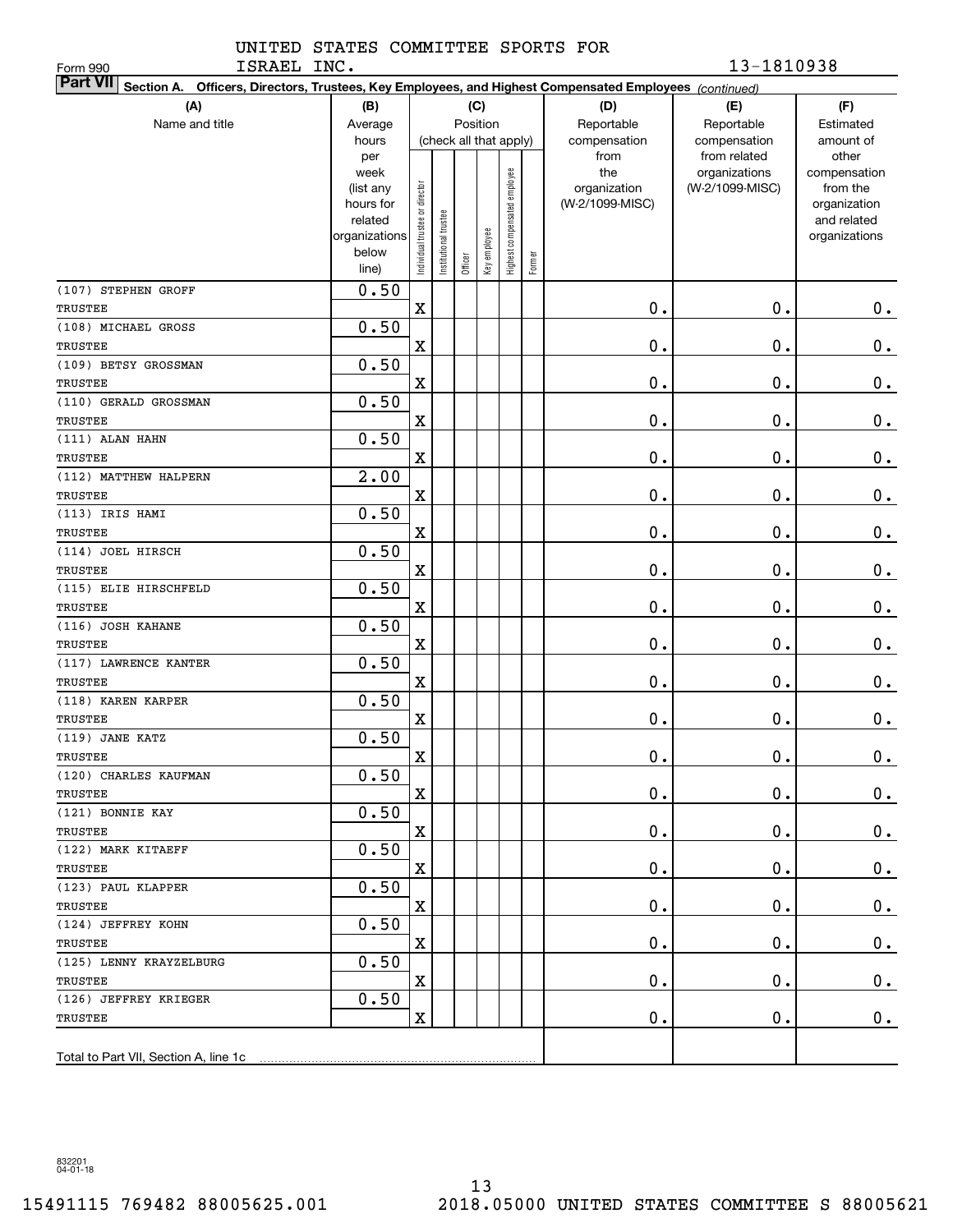|             | UNITED STATES COMMITTEE SPORTS FOR |  |            |
|-------------|------------------------------------|--|------------|
| ISRAEL INC. |                                    |  | 13-1810938 |

| ISRAEL INC.<br>Form 990                                                                                                   |                          |                                |                       |         |                        |                              |        |                 | 13-1810938      |                              |
|---------------------------------------------------------------------------------------------------------------------------|--------------------------|--------------------------------|-----------------------|---------|------------------------|------------------------------|--------|-----------------|-----------------|------------------------------|
| <b>Part VII</b><br>Section A. Officers, Directors, Trustees, Key Employees, and Highest Compensated Employees (continued) |                          |                                |                       |         |                        |                              |        |                 |                 |                              |
| (A)                                                                                                                       | (B)                      |                                |                       |         | (C)                    |                              |        | (D)             | (E)             | (F)                          |
| Name and title                                                                                                            | Average                  |                                |                       |         | Position               |                              |        | Reportable      | Reportable      | Estimated                    |
|                                                                                                                           | hours                    |                                |                       |         | (check all that apply) |                              |        | compensation    | compensation    | amount of                    |
|                                                                                                                           | per                      |                                |                       |         |                        |                              |        | from            | from related    | other                        |
|                                                                                                                           | week                     |                                |                       |         |                        |                              |        | the             | organizations   | compensation                 |
|                                                                                                                           | (list any                |                                |                       |         |                        |                              |        | organization    | (W-2/1099-MISC) | from the                     |
|                                                                                                                           | hours for                |                                |                       |         |                        |                              |        | (W-2/1099-MISC) |                 | organization                 |
|                                                                                                                           | related<br>organizations |                                |                       |         |                        |                              |        |                 |                 | and related<br>organizations |
|                                                                                                                           | below                    |                                |                       |         |                        |                              |        |                 |                 |                              |
|                                                                                                                           | line)                    | Individual trustee or director | Institutional trustee | Officer | Key employee           | Highest compensated employee | Former |                 |                 |                              |
| (127) ERIC KRIFTCHER                                                                                                      | 0.50                     |                                |                       |         |                        |                              |        |                 |                 |                              |
| <b>TRUSTEE</b>                                                                                                            |                          | X                              |                       |         |                        |                              |        | 0.              | $0$ .           | 0.                           |
| (128) BRIAN KRONICK                                                                                                       | 0.50                     |                                |                       |         |                        |                              |        |                 |                 |                              |
| <b>TRUSTEE</b>                                                                                                            |                          | X                              |                       |         |                        |                              |        | 0.              | $0$ .           | $\mathbf 0$ .                |
| (129) HAROLD KURTZ                                                                                                        | 0.50                     |                                |                       |         |                        |                              |        |                 |                 |                              |
| <b>TRUSTEE</b>                                                                                                            |                          | X                              |                       |         |                        |                              |        | 0.              | $0$ .           | $\mathbf 0$ .                |
| (130) CHARLES LEBOVITZ                                                                                                    | 0.50                     |                                |                       |         |                        |                              |        |                 |                 |                              |
| <b>TRUSTEE</b>                                                                                                            |                          | $\mathbf X$                    |                       |         |                        |                              |        | 0.              | $0$ .           | $\mathbf 0$ .                |
| (131) DAVID LEBOWITZ                                                                                                      | 0.50                     |                                |                       |         |                        |                              |        |                 |                 |                              |
| <b>TRUSTEE</b>                                                                                                            |                          | $\mathbf X$                    |                       |         |                        |                              |        | 0.              | $0$ .           | $\mathbf 0$ .                |
| (132) HARVEY LEFF                                                                                                         | 0.50                     |                                |                       |         |                        |                              |        |                 |                 |                              |
| <b>TRUSTEE</b>                                                                                                            |                          | $\mathbf X$                    |                       |         |                        |                              |        | 0.              | $0$ .           | $\mathbf 0$ .                |
| (133) LAWRENCE LEFF                                                                                                       | 0.50                     |                                |                       |         |                        |                              |        |                 |                 |                              |
| <b>TRUSTEE</b>                                                                                                            |                          | X                              |                       |         |                        |                              |        | 0.              | $0$ .           | $\mathbf 0$ .                |
| (134) RABBI DARREN LEVINE                                                                                                 | 2.00                     |                                |                       |         |                        |                              |        |                 |                 |                              |
| <b>TRUSTEE</b>                                                                                                            |                          | $\mathbf X$                    |                       |         |                        |                              |        | 0.              | $0$ .           | $\mathbf 0$ .                |
| (135) HOWARD LEVY                                                                                                         | 0.50                     |                                |                       |         |                        |                              |        |                 |                 |                              |
| <b>TRUSTEE</b>                                                                                                            |                          | $\mathbf X$                    |                       |         |                        |                              |        | 0.              | $0$ .           | $\mathbf 0$ .                |
| (136) JACKIE LEWIS                                                                                                        | 0.50                     |                                |                       |         |                        |                              |        |                 |                 |                              |
| <b>TRUSTEE</b>                                                                                                            |                          | X                              |                       |         |                        |                              |        | 0.              | $0$ .           | $\mathbf 0$ .                |
| (137) DEBORAH LICHTENFELD                                                                                                 | 2.00                     |                                |                       |         |                        |                              |        |                 |                 |                              |
| <b>TRUSTEE</b>                                                                                                            |                          | $\mathbf X$                    |                       |         |                        |                              |        | 0.              | $0$ .           | $\mathbf 0$ .                |
| (138) DOUGLAS LIFTMAN                                                                                                     | 0.50                     |                                |                       |         |                        |                              |        |                 |                 |                              |
| <b>TRUSTEE</b>                                                                                                            |                          | $\mathbf X$                    |                       |         |                        |                              |        | 0.              | 0.              | $\mathbf 0$ .                |
| (139) GEORGE LIPPMAN                                                                                                      | 0.50                     |                                |                       |         |                        |                              |        |                 |                 |                              |
| TRUSTEE                                                                                                                   |                          | $\overline{\textbf{X}}$        |                       |         |                        |                              |        | $\mathbf 0$ .   | $\mathbf 0$ .   | $\mathbf 0$ .                |
| (140) DAVID LORRY                                                                                                         | 0.50                     |                                |                       |         |                        |                              |        |                 |                 |                              |
| TRUSTEE                                                                                                                   |                          | X                              |                       |         |                        |                              |        | 0.              | $\mathbf 0$ .   | 0.                           |
| (141) ALAN MAGERMAN                                                                                                       | 0.50                     |                                |                       |         |                        |                              |        |                 |                 |                              |
| TRUSTEE                                                                                                                   |                          | X                              |                       |         |                        |                              |        | 0.              | $\mathbf 0$ .   | $\mathbf{0}$ .               |
| (142) JOEL MAGERMAN                                                                                                       | 2.00                     |                                |                       |         |                        |                              |        |                 |                 |                              |
| TRUSTEE                                                                                                                   |                          | $\mathbf X$                    |                       |         |                        |                              |        | 0.              | $\mathbf 0$ .   | $0_{.}$                      |
| (143) RACHEL MAGERMAN                                                                                                     | 0.50                     |                                |                       |         |                        |                              |        |                 |                 |                              |
| TRUSTEE                                                                                                                   |                          | $\mathbf X$                    |                       |         |                        |                              |        | 0.              | $\mathbf 0$ .   | $0_{.}$                      |
| (144) MICHAEL MARINOFF                                                                                                    | 0.50                     |                                |                       |         |                        |                              |        |                 |                 |                              |
| TRUSTEE                                                                                                                   |                          | X                              |                       |         |                        |                              |        | 0.              | $\mathbf 0$ .   | $0_{.}$                      |
| (145) CHRIS MCPHERSON                                                                                                     | 0.50                     |                                |                       |         |                        |                              |        |                 |                 |                              |
| TRUSTEE                                                                                                                   |                          | X                              |                       |         |                        |                              |        | 0.              | $\mathbf 0$ .   | 0.                           |
| (146) ALAN MELTZER                                                                                                        | 0.50                     |                                |                       |         |                        |                              |        |                 |                 |                              |
| TRUSTEE                                                                                                                   |                          | X                              |                       |         |                        |                              |        | $\mathbf 0$ .   | $\mathbf 0$ .   | 0.                           |
|                                                                                                                           |                          |                                |                       |         |                        |                              |        |                 |                 |                              |
| Total to Part VII, Section A, line 1c                                                                                     |                          |                                |                       |         |                        |                              |        |                 |                 |                              |
|                                                                                                                           |                          |                                |                       |         |                        |                              |        |                 |                 |                              |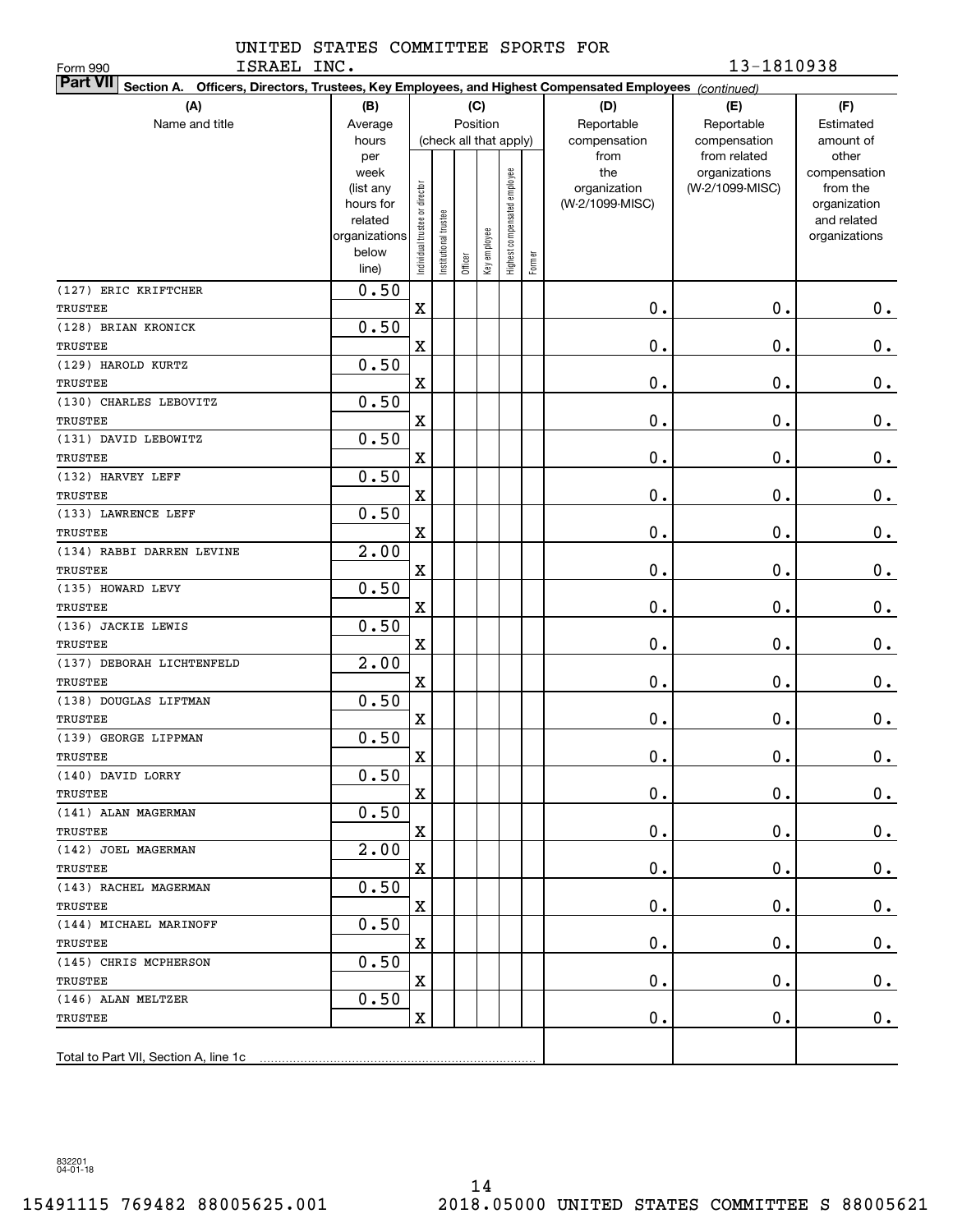|             | UNITED STATES COMMITTEE SPORTS FOR |  |            |
|-------------|------------------------------------|--|------------|
| ISRAEL INC. |                                    |  | 13-1810938 |

| Part VII Section A. Officers, Directors, Trustees, Key Employees, and Highest Compensated Employees (continued) |                   |                                |                        |         |              |                              |        |                     |                                  |                          |
|-----------------------------------------------------------------------------------------------------------------|-------------------|--------------------------------|------------------------|---------|--------------|------------------------------|--------|---------------------|----------------------------------|--------------------------|
| (A)                                                                                                             | (B)               | (C)                            |                        |         |              |                              |        | (D)                 | (E)                              | (F)                      |
| Name and title                                                                                                  | Average           |                                | Position               |         |              |                              |        | Reportable          | Reportable                       | Estimated                |
|                                                                                                                 | hours             |                                | (check all that apply) |         |              |                              |        | compensation        | compensation                     | amount of                |
|                                                                                                                 | per               |                                |                        |         |              |                              |        | from                | from related                     | other                    |
|                                                                                                                 | week<br>(list any |                                |                        |         |              |                              |        | the<br>organization | organizations<br>(W-2/1099-MISC) | compensation<br>from the |
|                                                                                                                 | hours for         |                                |                        |         |              |                              |        | (W-2/1099-MISC)     |                                  | organization             |
|                                                                                                                 | related           |                                |                        |         |              |                              |        |                     |                                  | and related              |
|                                                                                                                 | organizations     |                                |                        |         |              |                              |        |                     |                                  | organizations            |
|                                                                                                                 | below             | Individual trustee or director | Institutional trustee  | Officer | Key employee | Highest compensated employee | Former |                     |                                  |                          |
|                                                                                                                 | line)             |                                |                        |         |              |                              |        |                     |                                  |                          |
| (147) DAVID MENCHE                                                                                              | 0.50              |                                |                        |         |              |                              |        |                     |                                  |                          |
| TRUSTEE                                                                                                         |                   | $\mathbf X$                    |                        |         |              |                              |        | $\mathbf 0$ .       | $0$ .                            | $\mathbf 0$ .            |
| (148) KIM MERTENS                                                                                               | 0.50              |                                |                        |         |              |                              |        |                     |                                  |                          |
| TRUSTEE                                                                                                         |                   | $\mathbf X$                    |                        |         |              |                              |        | $\mathbf 0$ .       | 0.                               | $\mathbf 0$ .            |
| (149) JEAN MILBAUER                                                                                             | 0.50              |                                |                        |         |              |                              |        |                     |                                  |                          |
| TRUSTEE                                                                                                         |                   | $\mathbf X$                    |                        |         |              |                              |        | $\mathbf 0$ .       | $0$ .                            | $\mathbf 0$ .            |
| (150) JONATHAN MILLER                                                                                           | 0.50              |                                |                        |         |              |                              |        |                     |                                  |                          |
| <b>TRUSTEE</b>                                                                                                  |                   | $\mathbf X$                    |                        |         |              |                              |        | $\mathbf 0$ .       | $0$ .                            | $\mathbf 0$ .            |
| (151) MELVYN MILLER                                                                                             | 0.50              |                                |                        |         |              |                              |        |                     |                                  |                          |
| TRUSTEE                                                                                                         |                   | $\mathbf X$                    |                        |         |              |                              |        | $\mathbf 0$ .       | $0$ .                            | 0.                       |
| (152) ARNOLD MINKOFF                                                                                            | 0.50              |                                |                        |         |              |                              |        |                     |                                  |                          |
| TRUSTEE                                                                                                         |                   | $\mathbf X$                    |                        |         |              |                              |        | $\mathbf 0$ .       | $0$ .                            | $\mathbf 0$ .            |
| (153) SUSAN MORGAN                                                                                              | 0.50              |                                |                        |         |              |                              |        |                     |                                  |                          |
| TRUSTEE                                                                                                         |                   | $\mathbf X$                    |                        |         |              |                              |        | $\mathbf 0$ .       | $0$ .                            | $\mathbf 0$ .            |
| (154) JEFFREY MOSHAL                                                                                            | 0.50              |                                |                        |         |              |                              |        |                     |                                  |                          |
| TRUSTEE                                                                                                         |                   | X                              |                        |         |              |                              |        | $\mathbf 0$ .       | $0$ .                            | 0.                       |
| (155) NANCY NEFF                                                                                                | 0.50              |                                |                        |         |              |                              |        |                     |                                  |                          |
| TRUSTEE                                                                                                         |                   | X                              |                        |         |              |                              |        | $\mathbf 0$ .       | $0$ .                            | $\mathbf 0$ .            |
| (156) LAWRENCE NORMAN                                                                                           | 0.50              |                                |                        |         |              |                              |        |                     |                                  |                          |
| TRUSTEE                                                                                                         |                   | $\mathbf X$                    |                        |         |              |                              |        | $\mathbf 0$ .       | $0$ .                            | $\mathbf 0$ .            |
| (157) DEANE PENN                                                                                                | 0.50              |                                |                        |         |              |                              |        |                     |                                  |                          |
| TRUSTEE                                                                                                         |                   | $\mathbf X$                    |                        |         |              |                              |        | $\mathbf 0$ .       | $0$ .                            | $\mathbf 0$ .            |
| (158) SUSAN PENN                                                                                                | 0.50              |                                |                        |         |              |                              |        |                     |                                  |                          |
| <b>TRUSTEE</b>                                                                                                  | 0.50              | $\mathbf X$                    |                        |         |              |                              |        | $\mathbf 0$ .       | 0.                               | $\mathbf 0$ .            |
| (159) BRYAN POLLACK<br><b>TRUSTEE</b>                                                                           |                   |                                |                        |         |              |                              |        | $\mathbf 0$ .       | $0$ .                            |                          |
| (160) PETER POLLAT                                                                                              | 0.50              | X                              |                        |         |              |                              |        |                     |                                  | $\mathbf 0$ .            |
| TRUSTEE                                                                                                         |                   | X                              |                        |         |              |                              |        | $\mathbf 0$ .       | 0.                               |                          |
| (161) TERRY POSNER                                                                                              | 0.50              |                                |                        |         |              |                              |        |                     |                                  | $0$ .                    |
| TRUSTEE                                                                                                         |                   | X                              |                        |         |              |                              |        | $\mathbf 0$ .       | $\mathbf 0$ .                    | $0$ .                    |
| (162) JOSHUA PRANSKY                                                                                            | 0.50              |                                |                        |         |              |                              |        |                     |                                  |                          |
| TRUSTEE                                                                                                         |                   | X                              |                        |         |              |                              |        | $\mathbf 0$ .       | $\mathbf 0$ .                    | $\mathbf 0$ .            |
| (163) H. LEWIS RAPAPORT                                                                                         | 0.50              |                                |                        |         |              |                              |        |                     |                                  |                          |
| TRUSTEE                                                                                                         |                   | X                              |                        |         |              |                              |        | $\mathbf 0$ .       | $\mathbf 0$ .                    | $\mathbf 0$ .            |
| (164) DANIEL REICH                                                                                              | 0.50              |                                |                        |         |              |                              |        |                     |                                  |                          |
| TRUSTEE                                                                                                         |                   | X                              |                        |         |              |                              |        | $\mathbf 0$ .       | $\mathbf 0$ .                    | $\mathbf 0$ .            |
| (165) ANGELA RETELNY                                                                                            | 0.50              |                                |                        |         |              |                              |        |                     |                                  |                          |
| TRUSTEE                                                                                                         |                   | X                              |                        |         |              |                              |        | $\mathbf 0$ .       | $\mathbf 0$ .                    | $0_{.}$                  |
| (166) MERYL ROMEU                                                                                               | 0.50              |                                |                        |         |              |                              |        |                     |                                  |                          |
| TRUSTEE                                                                                                         |                   | $\mathbf X$                    |                        |         |              |                              |        | $\mathbf 0$ .       | 0.                               | 0.                       |
|                                                                                                                 |                   |                                |                        |         |              |                              |        |                     |                                  |                          |
| Total to Part VII, Section A, line 1c                                                                           |                   |                                |                        |         |              |                              |        |                     |                                  |                          |
|                                                                                                                 |                   |                                |                        |         |              |                              |        |                     |                                  |                          |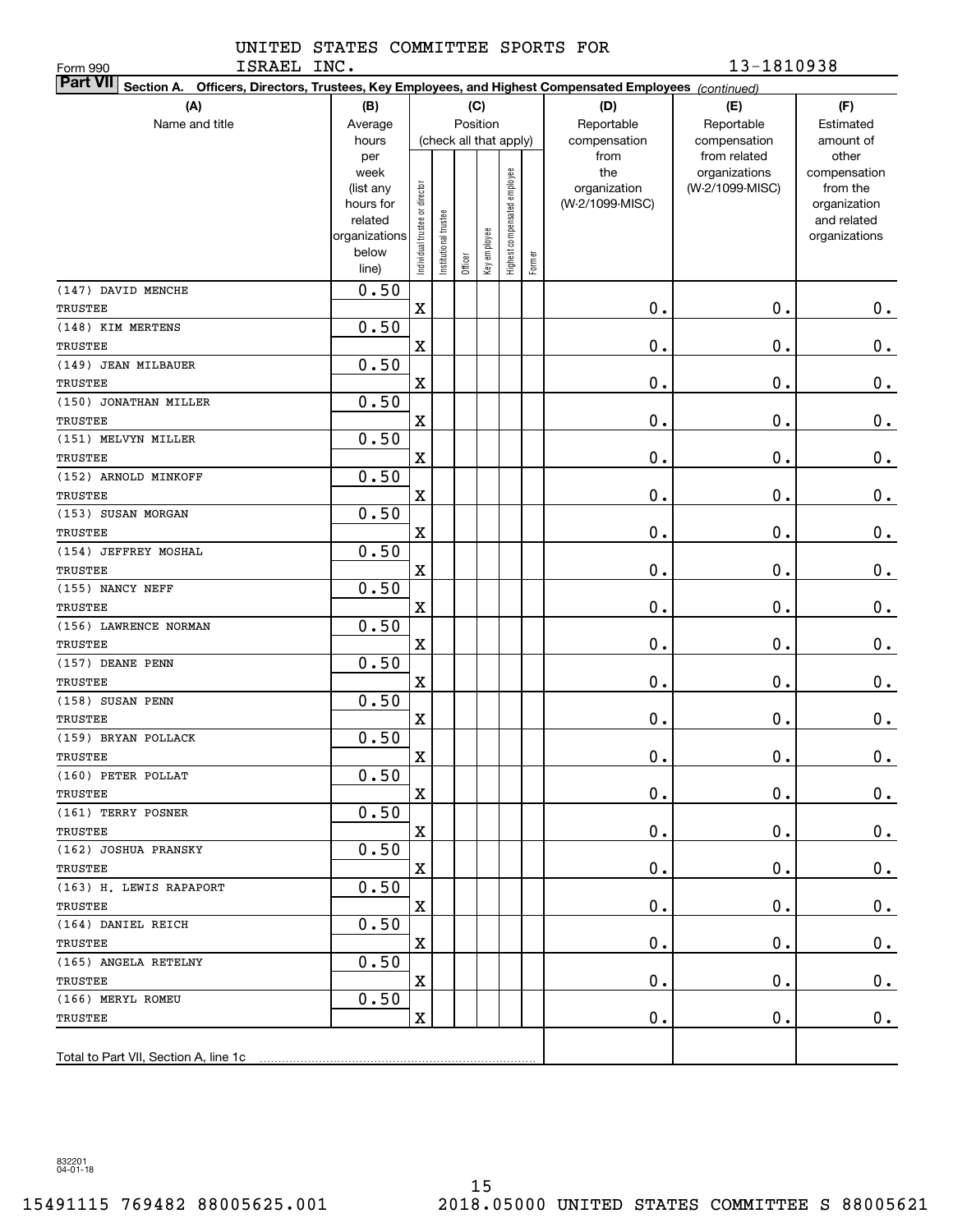|             | UNITED STATES COMMITTEE SPORTS FOR |  |            |
|-------------|------------------------------------|--|------------|
| ISRAEL INC. |                                    |  | 13-1810938 |

| Part VII Section A. Officers, Directors, Trustees, Key Employees, and Highest Compensated Employees (continued) |                      |                                           |                       |         |              |                              |        |                 |                 |                             |
|-----------------------------------------------------------------------------------------------------------------|----------------------|-------------------------------------------|-----------------------|---------|--------------|------------------------------|--------|-----------------|-----------------|-----------------------------|
| (A)                                                                                                             | (D)                  | (E)                                       | (F)                   |         |              |                              |        |                 |                 |                             |
| Name and title                                                                                                  | Average              | (C)<br>Position<br>(check all that apply) |                       |         |              |                              |        | Reportable      | Reportable      | Estimated                   |
|                                                                                                                 | hours                |                                           |                       |         |              |                              |        | compensation    | compensation    | amount of                   |
|                                                                                                                 | per                  |                                           |                       |         |              |                              |        | from            | from related    | other                       |
|                                                                                                                 | week                 |                                           |                       |         |              | Highest compensated employee |        | the             | organizations   | compensation                |
|                                                                                                                 | (list any            |                                           |                       |         |              |                              |        | organization    | (W-2/1099-MISC) | from the                    |
|                                                                                                                 | hours for<br>related |                                           |                       |         |              |                              |        | (W-2/1099-MISC) |                 | organization<br>and related |
|                                                                                                                 | organizations        |                                           |                       |         |              |                              |        |                 |                 | organizations               |
|                                                                                                                 | below                | Individual trustee or director            | Institutional trustee |         | Key employee |                              |        |                 |                 |                             |
|                                                                                                                 | line)                |                                           |                       | Officer |              |                              | Former |                 |                 |                             |
| (167) JOEL ROODYN                                                                                               | 2.00                 |                                           |                       |         |              |                              |        |                 |                 |                             |
| <b>TRUSTEE</b>                                                                                                  |                      | $\mathbf X$                               |                       |         |              |                              |        | 0.              | 0.              | 0.                          |
| (168) RICHARD ROTHMAN                                                                                           | 0.50                 |                                           |                       |         |              |                              |        |                 |                 |                             |
| <b>TRUSTEE</b>                                                                                                  |                      | $\mathbf X$                               |                       |         |              |                              |        | 0.              | 0.              | $\mathbf 0$ .               |
| (169) JEFFREY ROTTER                                                                                            | 0.50                 |                                           |                       |         |              |                              |        |                 |                 |                             |
| <b>TRUSTEE</b>                                                                                                  |                      | $\mathbf X$                               |                       |         |              |                              |        | 0.              | 0.              | $\mathbf 0$ .               |
| (170) BENJAMIN RUBIN                                                                                            | 0.50                 |                                           |                       |         |              |                              |        |                 |                 |                             |
| <b>TRUSTEE</b>                                                                                                  |                      | $\mathbf X$                               |                       |         |              |                              |        | 0.              | 0.              | $\mathbf 0$ .               |
| (171) SUMMER RUNESTAD                                                                                           | 2.00                 |                                           |                       |         |              |                              |        |                 |                 |                             |
| <b>TRUSTEE</b>                                                                                                  |                      | $\mathbf X$                               |                       |         |              |                              |        | 0.              | 0.              | $\mathbf 0$ .               |
| (172) BARBARA SABIN                                                                                             | 0.50                 |                                           |                       |         |              |                              |        |                 |                 |                             |
| <b>TRUSTEE</b>                                                                                                  |                      | $\mathbf X$                               |                       |         |              |                              |        | 0.              | 0.              | $\mathbf 0$ .               |
| (173) HAROLD SACKS                                                                                              | 0.50                 |                                           |                       |         |              |                              |        |                 |                 |                             |
| <b>TRUSTEE</b>                                                                                                  |                      | $\mathbf X$                               |                       |         |              |                              |        | 0.              | 0.              | $\mathbf 0$ .               |
| (174) JOSIE SANDLER                                                                                             | 0.50                 |                                           |                       |         |              |                              |        |                 |                 |                             |
| <b>TRUSTEE</b>                                                                                                  |                      | $\mathbf X$                               |                       |         |              |                              |        | 0.              | 0.              | $\mathbf 0$ .               |
| (175) JOSHUA SCHACHTER                                                                                          | 0.50                 |                                           |                       |         |              |                              |        |                 |                 |                             |
| <b>TRUSTEE</b>                                                                                                  |                      | $\mathbf X$                               |                       |         |              |                              |        | 0.              | 0.              | $\mathbf 0$ .               |
| (176) NEIL SCHECHTER                                                                                            | 0.50                 |                                           |                       |         |              |                              |        |                 |                 |                             |
| <b>TRUSTEE</b>                                                                                                  |                      | $\mathbf X$                               |                       |         |              |                              |        | 0.              | 0.              | $\mathbf 0$ .               |
| (177) BRADLEY SCHER                                                                                             | 0.50                 |                                           |                       |         |              |                              |        |                 |                 |                             |
| <b>TRUSTEE</b>                                                                                                  |                      | $\mathbf X$                               |                       |         |              |                              |        | 0.              | 0.              | $\mathbf 0$ .               |
| (178) BRIAN SCHIFF                                                                                              | 0.50                 |                                           |                       |         |              |                              |        |                 |                 |                             |
| <b>TRUSTEE</b>                                                                                                  |                      | $\mathbf X$                               |                       |         |              |                              |        | 0.              | 0.              | $\mathbf 0$ .               |
| (179) MICHAEL SHEFF                                                                                             | 0.50                 |                                           |                       |         |              |                              |        |                 |                 |                             |
| TRUSTEE                                                                                                         |                      | $\mathbf X$                               |                       |         |              |                              |        | $\mathbf 0$ .   | 0.              | $\mathbf 0$ .               |
| (180) MURRAY SHELDON                                                                                            | 0.50                 |                                           |                       |         |              |                              |        |                 |                 |                             |
| TRUSTEE                                                                                                         |                      | X                                         |                       |         |              |                              |        | $0$ .           | $0$ .           | $0_{.}$                     |
| (181) LENNY SILBERMAN                                                                                           | 0.50                 |                                           |                       |         |              |                              |        |                 |                 |                             |
| TRUSTEE                                                                                                         |                      | X                                         |                       |         |              |                              |        | $\mathbf 0$ .   | 0.              | $\mathbf 0$ .               |
| (182) MARK SILVER                                                                                               | 0.50                 |                                           |                       |         |              |                              |        |                 |                 |                             |
| TRUSTEE                                                                                                         |                      | X                                         |                       |         |              |                              |        | $\mathbf 0$ .   | 0.              | $\mathbf 0$ .               |
| (183) MORTON SLOAN                                                                                              | 0.50                 |                                           |                       |         |              |                              |        |                 |                 |                             |
| TRUSTEE                                                                                                         |                      | X                                         |                       |         |              |                              |        | $\mathbf 0$ .   | 0.              | $\mathbf 0$ .               |
| (184) ROBERT SOCKOLOV                                                                                           | 0.50                 |                                           |                       |         |              |                              |        |                 |                 |                             |
| TRUSTEE                                                                                                         |                      | X                                         |                       |         |              |                              |        | $\mathbf 0$ .   | 0.              | $\mathbf 0$ .               |
| (185) HOWARD SOLOMON                                                                                            | 0.50                 |                                           |                       |         |              |                              |        |                 |                 |                             |
| TRUSTEE                                                                                                         |                      | X                                         |                       |         |              |                              |        | $\mathbf 0$ .   | 0.              | $0_{.}$                     |
| (186) TRACEY SPECTER                                                                                            | 0.50                 | X                                         |                       |         |              |                              |        | $\mathbf 0$ .   | 0.              |                             |
| TRUSTEE                                                                                                         |                      |                                           |                       |         |              |                              |        |                 |                 | $0$ .                       |
|                                                                                                                 |                      |                                           |                       |         |              |                              |        |                 |                 |                             |
| Total to Part VII, Section A, line 1c                                                                           |                      |                                           |                       |         |              |                              |        |                 |                 |                             |

832201 04-01-18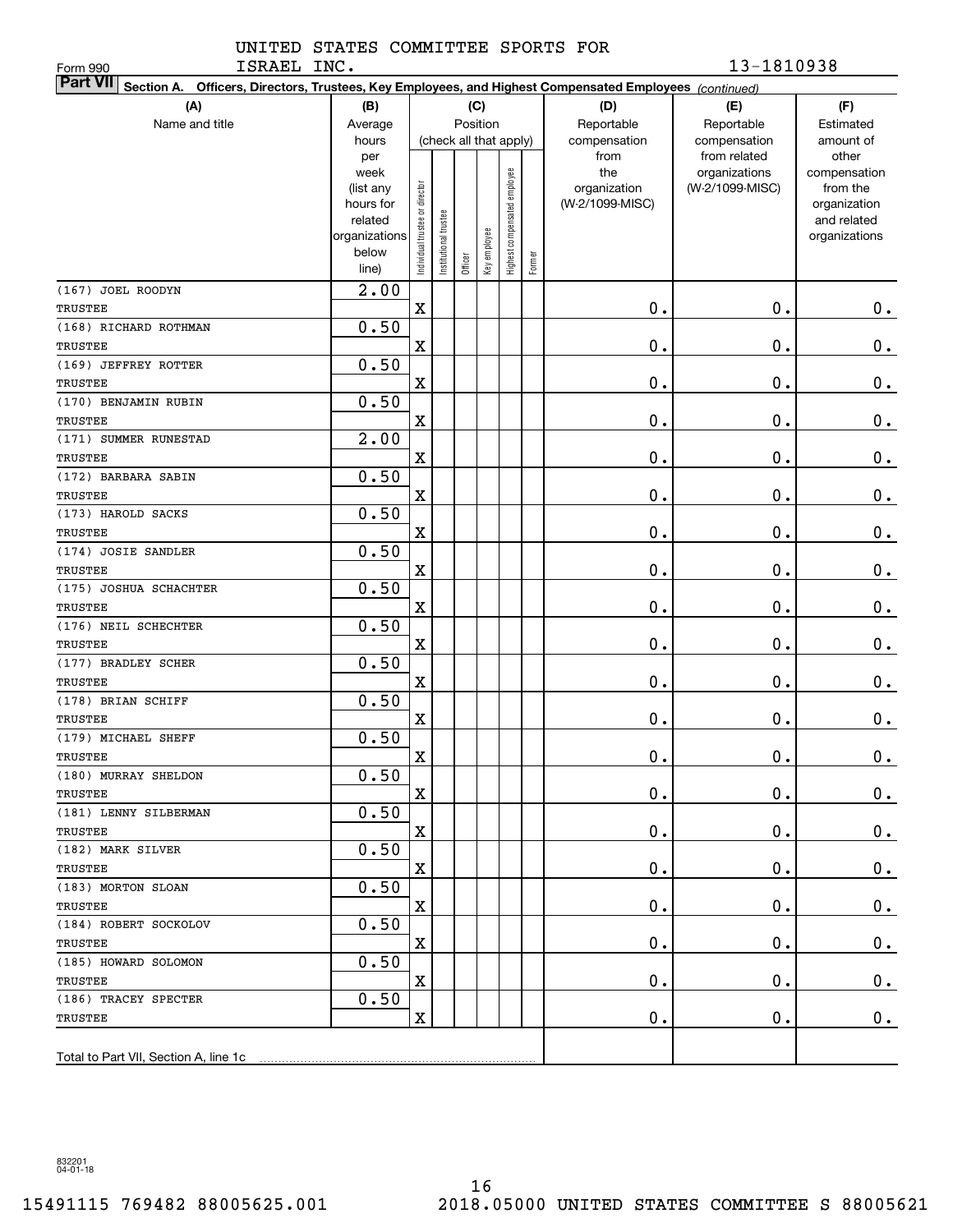| Part VII Section A. Officers, Directors, Trustees, Key Employees, and Highest Compensated Employees (continued)<br>(A)<br>(B)<br>(C) |                          |                                |                        |         |              |                              |            | (D)             | (E)             | (F)           |
|--------------------------------------------------------------------------------------------------------------------------------------|--------------------------|--------------------------------|------------------------|---------|--------------|------------------------------|------------|-----------------|-----------------|---------------|
| Name and title                                                                                                                       | Average                  | Position                       |                        |         |              |                              | Reportable | Reportable      | Estimated       |               |
|                                                                                                                                      | hours                    |                                | (check all that apply) |         |              |                              |            | compensation    | compensation    | amount of     |
|                                                                                                                                      | per                      |                                |                        |         |              |                              |            | from            | from related    | other         |
|                                                                                                                                      | week                     |                                |                        |         |              |                              |            | the             | organizations   | compensation  |
|                                                                                                                                      | (list any                |                                |                        |         |              |                              |            | organization    | (W-2/1099-MISC) | from the      |
|                                                                                                                                      | hours for                |                                |                        |         |              |                              |            | (W-2/1099-MISC) |                 | organization  |
|                                                                                                                                      | related<br>organizations |                                |                        |         |              |                              |            |                 |                 | and related   |
|                                                                                                                                      | below                    |                                |                        |         |              |                              |            |                 |                 | organizations |
|                                                                                                                                      | line)                    | Individual trustee or director | Institutional trustee  | Officer | Key employee | Highest compensated employee | Former     |                 |                 |               |
| (187) MARK SPITZ                                                                                                                     | 0.50                     |                                |                        |         |              |                              |            |                 |                 |               |
| TRUSTEE                                                                                                                              |                          | $\mathbf X$                    |                        |         |              |                              |            | 0.              | 0.              | 0.            |
| (188) JESSICA STEGMAN                                                                                                                | 0.50                     |                                |                        |         |              |                              |            |                 |                 |               |
| TRUSTEE                                                                                                                              |                          | $\mathbf X$                    |                        |         |              |                              |            | 0.              | 0.              | 0.            |
| (189) MARC STEIN                                                                                                                     | 0.50                     |                                |                        |         |              |                              |            |                 |                 |               |
| TRUSTEE                                                                                                                              |                          | $\mathbf X$                    |                        |         |              |                              |            | 0.              | 0.              | $0_{.}$       |
| (190) ELLIOT STEINMETZ                                                                                                               | 0.50                     |                                |                        |         |              |                              |            |                 |                 |               |
| TRUSTEE                                                                                                                              |                          | $\mathbf X$                    |                        |         |              |                              |            | 0.              | 0.              | $0_{.}$       |
| (191) ALEX STERNBERG                                                                                                                 | 0.50                     |                                |                        |         |              |                              |            |                 |                 |               |
| TRUSTEE                                                                                                                              |                          | $\mathbf X$                    |                        |         |              |                              |            | 0.              | 0.              | 0.            |
| (192) RUSSELL STOCH                                                                                                                  | 0.50                     |                                |                        |         |              |                              |            |                 |                 |               |
| <b>TRUSTEE</b>                                                                                                                       |                          | $\mathbf X$                    |                        |         |              |                              |            | 0.              | 0.              | 0.            |
| (193) DAVID STONE                                                                                                                    | 0.50                     |                                |                        |         |              |                              |            |                 |                 |               |
| TRUSTEE                                                                                                                              |                          | $\mathbf X$                    |                        |         |              |                              |            | 0.              | 0.              | $0_{.}$       |
| (194) DANA SUSSON                                                                                                                    | 0.50                     |                                |                        |         |              |                              |            |                 |                 |               |
| TRUSTEE                                                                                                                              |                          | $\mathbf X$                    |                        |         |              |                              |            | 0.              | 0.              | 0.            |
| (195) MARK SUSSON                                                                                                                    | 0.50                     |                                |                        |         |              |                              |            |                 |                 |               |
| TRUSTEE                                                                                                                              |                          | $\mathbf X$                    |                        |         |              |                              |            | 0.              | 0.              | 0.            |
| (196) PETER TILL                                                                                                                     | 0.50                     |                                |                        |         |              |                              |            |                 |                 |               |
| TRUSTEE                                                                                                                              |                          | $\mathbf X$                    |                        |         |              |                              |            | 0.              | 0.              | 0.            |
| (197) CLIFFORD TOPOL                                                                                                                 | 0.50                     |                                |                        |         |              |                              |            |                 |                 |               |
| TRUSTEE                                                                                                                              |                          | $\mathbf X$                    |                        |         |              |                              |            | 0.              | 0.              | 0.            |
| (198) NEIL TRAMER                                                                                                                    | 0.50                     |                                |                        |         |              |                              |            |                 |                 |               |
| TRUSTEE                                                                                                                              |                          | $\mathbf X$                    |                        |         |              |                              |            | 0.              | 0.              | $0$ .         |
| (199) BRETT WALSDORF                                                                                                                 | 0.50                     |                                |                        |         |              |                              |            |                 |                 |               |
| <b>TRUSTEE</b>                                                                                                                       |                          | $\mathbf X$                    |                        |         |              |                              |            | $0$ .           | 0.              | $\mathbf 0$ . |
| (200) JOSHUA WARMUND                                                                                                                 | 0.50                     |                                |                        |         |              |                              |            |                 |                 |               |
| TRUSTEE                                                                                                                              |                          | $\mathbf X$                    |                        |         |              |                              |            | $\mathbf 0$ .   | $\mathbf 0$ .   | $0_{.}$       |
| (201) BRYAN WEINGARTEN                                                                                                               | 0.50                     |                                |                        |         |              |                              |            |                 |                 |               |
| TRUSTEE                                                                                                                              |                          | $\mathbf X$                    |                        |         |              |                              |            | $\mathbf 0$ .   | $\mathbf 0$ .   | $0_{.}$       |
| (202) LEONARD WEISS                                                                                                                  | 0.50                     |                                |                        |         |              |                              |            |                 |                 |               |
| TRUSTEE                                                                                                                              |                          | $\mathbf X$                    |                        |         |              |                              |            | $\mathbf 0$ .   | $\mathbf 0$ .   | 0.            |
| (203) STEVEN WERTHEIM                                                                                                                | 0.50                     |                                |                        |         |              |                              |            |                 |                 |               |
| TRUSTEE                                                                                                                              |                          | $\mathbf X$                    |                        |         |              |                              |            | $\mathbf 0$ .   | $\mathbf 0$ .   | $\mathbf 0$ . |
| (204) DAVID WINN                                                                                                                     | 0.50                     |                                |                        |         |              |                              |            |                 |                 |               |
| TRUSTEE                                                                                                                              |                          | $\mathbf X$                    |                        |         |              |                              |            | $\mathbf 0$ .   | $\mathbf 0$ .   | $\mathbf 0$ . |
| (205) PRESTON WOLIN                                                                                                                  | 0.50                     |                                |                        |         |              |                              |            |                 |                 |               |
| TRUSTEE                                                                                                                              |                          | $\mathbf X$                    |                        |         |              |                              |            | $\mathbf 0$ .   | $\mathbf 0$ .   | 0.            |
| (206) GERALD WOLKOFF                                                                                                                 | 0.50                     |                                |                        |         |              |                              |            |                 |                 |               |
| TRUSTEE                                                                                                                              |                          | $\mathbf X$                    |                        |         |              |                              |            | 0.              | 0.              | 0.            |
|                                                                                                                                      |                          |                                |                        |         |              |                              |            |                 |                 |               |
| Total to Part VII, Section A, line 1c                                                                                                |                          |                                |                        |         |              |                              |            |                 |                 |               |

832201 04-01-18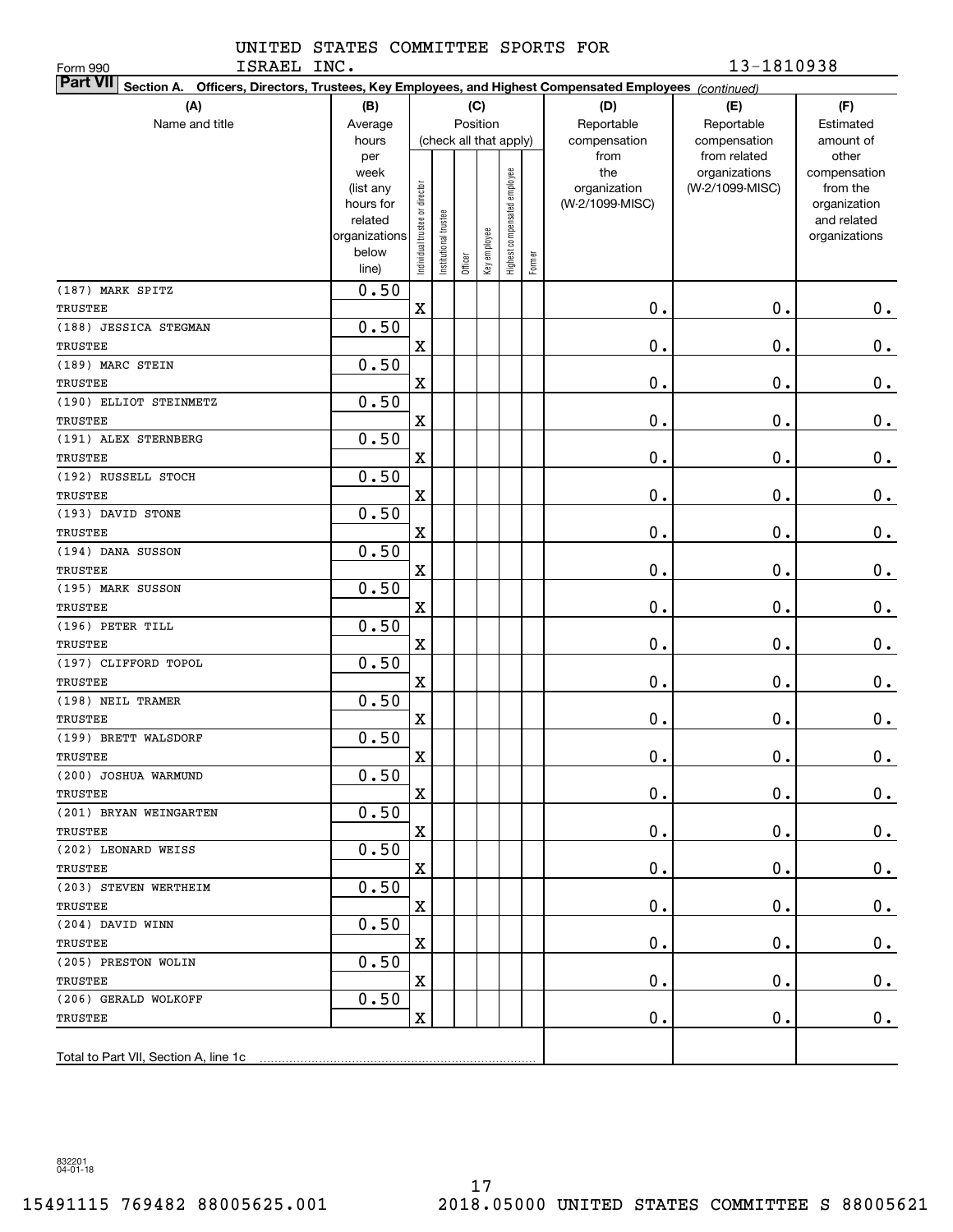| ISRAEL INC.<br>Form 990                                                                                                   | UNITED STATES COMMITTEE SPORTS FOR                      |                                |                       |             |                        |                              |        |                                             | 13-1810938                                                       |                                                |
|---------------------------------------------------------------------------------------------------------------------------|---------------------------------------------------------|--------------------------------|-----------------------|-------------|------------------------|------------------------------|--------|---------------------------------------------|------------------------------------------------------------------|------------------------------------------------|
| <b>Part VII</b><br>Section A. Officers, Directors, Trustees, Key Employees, and Highest Compensated Employees (continued) |                                                         |                                |                       |             |                        |                              |        |                                             |                                                                  |                                                |
| (A)                                                                                                                       | (B)                                                     |                                |                       |             | (C)                    |                              |        | (D)                                         | (E)                                                              | (F)                                            |
| Name and title                                                                                                            | Average                                                 |                                |                       |             | Position               |                              |        | Reportable                                  | Reportable                                                       | Estimated                                      |
|                                                                                                                           | hours<br>per<br>week<br>(list any                       |                                |                       |             | (check all that apply) |                              |        | compensation<br>from<br>the<br>organization | compensation<br>from related<br>organizations<br>(W-2/1099-MISC) | amount of<br>other<br>compensation<br>from the |
|                                                                                                                           | hours for<br>related<br>organizations<br>below<br>line) | Individual trustee or director | Institutional trustee | Officer     | Key employee           | Highest compensated employee | Former | (W-2/1099-MISC)                             |                                                                  | organization<br>and related<br>organizations   |
| (207) SEYMOUR ZUCKERMAN                                                                                                   | 0.50                                                    |                                |                       |             |                        |                              |        |                                             |                                                                  |                                                |
| TRUSTEE                                                                                                                   |                                                         | $\mathbf x$                    |                       |             |                        |                              |        | $0$ .                                       | $0$ .                                                            | 0.                                             |
| (TO 02/2018)<br>(208) JED MARGOLIS                                                                                        | 40.00                                                   |                                |                       |             |                        |                              |        |                                             |                                                                  |                                                |
| EXECUTIVE DIRECTOR                                                                                                        |                                                         | $\mathbf X$                    |                       | $\mathbf X$ |                        |                              |        | <u>180,498.</u>                             | 0.                                                               | $0_{.}$                                        |
| (209) DAVID SNYDER<br>EXECUTIVE DIRECTOR                                                                                  | 40.00                                                   |                                |                       | $\mathbf X$ |                        |                              |        | 210,000.                                    | $0$ .                                                            | 13,344.                                        |
|                                                                                                                           |                                                         |                                |                       |             |                        |                              |        |                                             |                                                                  |                                                |
|                                                                                                                           |                                                         |                                |                       |             |                        |                              |        |                                             |                                                                  |                                                |
|                                                                                                                           |                                                         |                                |                       |             |                        |                              |        |                                             |                                                                  |                                                |
|                                                                                                                           |                                                         |                                |                       |             |                        |                              |        |                                             |                                                                  |                                                |
|                                                                                                                           |                                                         |                                |                       |             |                        |                              |        |                                             |                                                                  |                                                |
|                                                                                                                           |                                                         |                                |                       |             |                        |                              |        |                                             |                                                                  |                                                |
|                                                                                                                           |                                                         |                                |                       |             |                        |                              |        |                                             |                                                                  |                                                |
|                                                                                                                           |                                                         |                                |                       |             |                        |                              |        |                                             |                                                                  |                                                |
|                                                                                                                           |                                                         |                                |                       |             |                        |                              |        |                                             |                                                                  |                                                |
|                                                                                                                           |                                                         |                                |                       |             |                        |                              |        |                                             |                                                                  |                                                |
|                                                                                                                           |                                                         |                                |                       |             |                        |                              |        |                                             |                                                                  |                                                |
|                                                                                                                           |                                                         |                                |                       |             |                        |                              |        |                                             |                                                                  |                                                |
|                                                                                                                           |                                                         |                                |                       |             |                        |                              |        |                                             |                                                                  |                                                |
|                                                                                                                           |                                                         |                                |                       |             |                        |                              |        |                                             |                                                                  |                                                |
|                                                                                                                           |                                                         |                                |                       |             |                        |                              |        |                                             |                                                                  |                                                |
|                                                                                                                           |                                                         |                                |                       |             |                        |                              |        | 390,498.                                    |                                                                  | 13,344.                                        |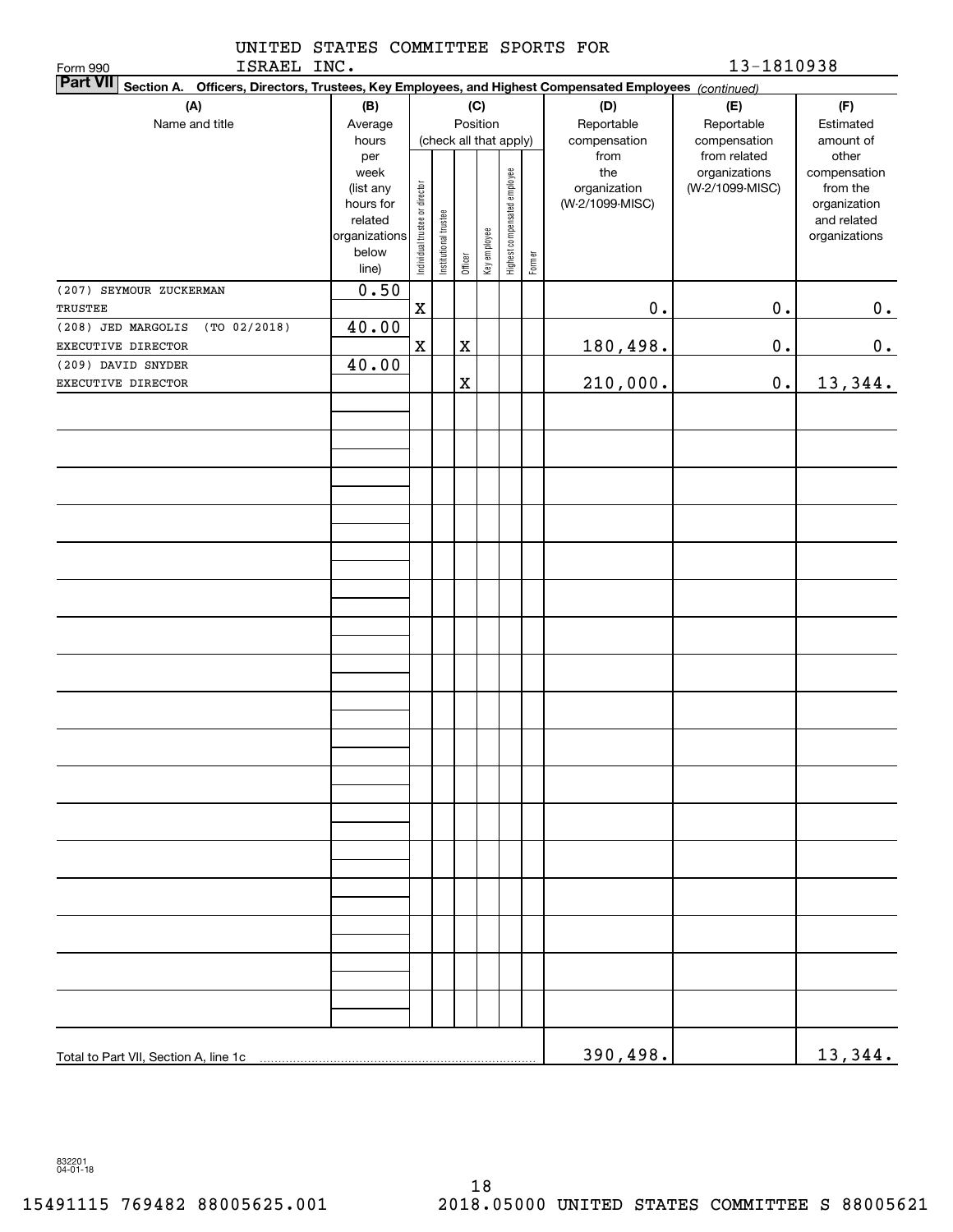|  | UNITED STATES COMMITTEE SPORTS FOR |  |  |
|--|------------------------------------|--|--|
|  |                                    |  |  |

|                                                           | <b>Part VIII</b> | <b>Statement of Revenue</b>                                                                                           |                |                                |                      |                                                 |                                         |                                                                    |
|-----------------------------------------------------------|------------------|-----------------------------------------------------------------------------------------------------------------------|----------------|--------------------------------|----------------------|-------------------------------------------------|-----------------------------------------|--------------------------------------------------------------------|
|                                                           |                  | Check if Schedule O contains a response or note to any line in this Part VIII                                         |                |                                |                      |                                                 |                                         |                                                                    |
|                                                           |                  |                                                                                                                       |                |                                | (A)<br>Total revenue | (B)<br>Related or<br>exempt function<br>revenue | (C)<br>Unrelated<br>business<br>revenue | (D)<br>Revenuè excluded<br>from tax under<br>sections<br>512 - 514 |
|                                                           |                  | 1 a Federated campaigns                                                                                               | 1a             |                                |                      |                                                 |                                         |                                                                    |
|                                                           |                  | <b>b</b> Membership dues                                                                                              | 1 <sub>b</sub> | $\overline{26,392}$ .          |                      |                                                 |                                         |                                                                    |
|                                                           |                  | c Fundraising events                                                                                                  | 1 <sub>c</sub> | 323, 171.                      |                      |                                                 |                                         |                                                                    |
|                                                           |                  |                                                                                                                       | 1d             | 468,822.                       |                      |                                                 |                                         |                                                                    |
|                                                           |                  | d Related organizations<br>$\overline{\phantom{a}}$                                                                   |                |                                |                      |                                                 |                                         |                                                                    |
|                                                           |                  | e Government grants (contributions)                                                                                   | 1e             |                                |                      |                                                 |                                         |                                                                    |
|                                                           |                  | f All other contributions, gifts, grants, and                                                                         |                |                                |                      |                                                 |                                         |                                                                    |
|                                                           |                  | similar amounts not included above                                                                                    | 1f             | 293,218.                       |                      |                                                 |                                         |                                                                    |
| Contributions, Gifts, Grants<br>and Other Similar Amounts |                  | <b>g</b> Noncash contributions included in lines 1a-1f: \$                                                            |                |                                |                      |                                                 |                                         |                                                                    |
|                                                           |                  |                                                                                                                       |                |                                |                      |                                                 |                                         |                                                                    |
|                                                           |                  | ANNUAL GAMES                                                                                                          |                | <b>Business Code</b><br>711300 | 891, 210.            | 891,210.                                        |                                         |                                                                    |
|                                                           | 2a               |                                                                                                                       |                |                                |                      |                                                 |                                         |                                                                    |
|                                                           | b                | <u> 1989 - Johann Barn, mars ann an t-Amhair an t-Amhair an t-Amhair an t-Amhair an t-Amhair an t-Amhair an t-Amh</u> |                |                                |                      |                                                 |                                         |                                                                    |
|                                                           | с                | <u> 1989 - Johann Stein, marwolaethau a bhann an t-Amhainn an t-Amhainn an t-Amhainn an t-Amhainn an t-Amhainn an</u> |                |                                |                      |                                                 |                                         |                                                                    |
|                                                           | d                | the contract of the contract of the contract of the contract of the                                                   |                |                                |                      |                                                 |                                         |                                                                    |
| Program Service<br>Revenue                                |                  |                                                                                                                       |                |                                |                      |                                                 |                                         |                                                                    |
|                                                           |                  | f All other program service revenue                                                                                   |                |                                | 891, 210.            |                                                 |                                         |                                                                    |
|                                                           |                  |                                                                                                                       |                | ▶                              |                      |                                                 |                                         |                                                                    |
|                                                           | 3                | Investment income (including dividends, interest, and                                                                 |                |                                | 4,000.               |                                                 |                                         | 4,000.                                                             |
|                                                           |                  |                                                                                                                       |                |                                |                      |                                                 |                                         |                                                                    |
|                                                           | 4                | Income from investment of tax-exempt bond proceeds                                                                    |                |                                |                      |                                                 |                                         |                                                                    |
|                                                           | 5                |                                                                                                                       |                |                                |                      |                                                 |                                         |                                                                    |
|                                                           |                  |                                                                                                                       | (i) Real       | (ii) Personal                  |                      |                                                 |                                         |                                                                    |
|                                                           |                  | 6 a Gross rents                                                                                                       |                |                                |                      |                                                 |                                         |                                                                    |
|                                                           | b                | Less: rental expenses                                                                                                 |                |                                |                      |                                                 |                                         |                                                                    |
|                                                           |                  | Rental income or (loss)                                                                                               |                |                                |                      |                                                 |                                         |                                                                    |
|                                                           |                  |                                                                                                                       |                |                                |                      |                                                 |                                         |                                                                    |
|                                                           |                  | 7 a Gross amount from sales of                                                                                        | (i) Securities | (ii) Other                     |                      |                                                 |                                         |                                                                    |
|                                                           |                  | assets other than inventory                                                                                           |                |                                |                      |                                                 |                                         |                                                                    |
|                                                           |                  | <b>b</b> Less: cost or other basis                                                                                    |                |                                |                      |                                                 |                                         |                                                                    |
|                                                           |                  | and sales expenses                                                                                                    |                |                                |                      |                                                 |                                         |                                                                    |
|                                                           |                  |                                                                                                                       |                |                                |                      |                                                 |                                         |                                                                    |
|                                                           |                  |                                                                                                                       |                |                                |                      |                                                 |                                         |                                                                    |
|                                                           |                  | 8 a Gross income from fundraising events (not                                                                         |                |                                |                      |                                                 |                                         |                                                                    |
| <b>Other Revenue</b>                                      |                  | including \$323, 171. of                                                                                              |                |                                |                      |                                                 |                                         |                                                                    |
|                                                           |                  | contributions reported on line 1c). See                                                                               |                |                                |                      |                                                 |                                         |                                                                    |
|                                                           |                  |                                                                                                                       |                | $a$ 43,524.                    |                      |                                                 |                                         |                                                                    |
|                                                           |                  |                                                                                                                       |                | $b\sqrt{152,840}$ .            |                      |                                                 |                                         |                                                                    |
|                                                           |                  | c Net income or (loss) from fundraising events                                                                        |                | <u></u> ▶                      | $-109, 316.$         |                                                 |                                         | $-109, 316.$                                                       |
|                                                           |                  | 9 a Gross income from gaming activities. See                                                                          |                |                                |                      |                                                 |                                         |                                                                    |
|                                                           |                  |                                                                                                                       | al             | 29,768.                        |                      |                                                 |                                         |                                                                    |
|                                                           |                  |                                                                                                                       | $\mathbf{b}$   | 10,500.                        |                      |                                                 |                                         |                                                                    |
|                                                           |                  | c Net income or (loss) from gaming activities                                                                         |                |                                | 19,268.              |                                                 |                                         | 19,268.                                                            |
|                                                           |                  | 10 a Gross sales of inventory, less returns                                                                           |                |                                |                      |                                                 |                                         |                                                                    |
|                                                           |                  |                                                                                                                       |                |                                |                      |                                                 |                                         |                                                                    |
|                                                           |                  |                                                                                                                       | b              |                                |                      |                                                 |                                         |                                                                    |
|                                                           |                  |                                                                                                                       |                |                                |                      |                                                 |                                         |                                                                    |
|                                                           |                  | Miscellaneous Revenue                                                                                                 |                | <b>Business Code</b>           |                      |                                                 |                                         |                                                                    |
|                                                           | 11a              | <u> 1989 - Johann Barn, amerikansk politiker (d. 1989)</u>                                                            |                |                                |                      |                                                 |                                         |                                                                    |
|                                                           | b                | <u> 1989 - Johann Stein, marwolaethau a bhann an t-Amhair an t-Amhair an t-Amhair an t-Amhair an t-Amhair an t-A</u>  |                |                                |                      |                                                 |                                         |                                                                    |
|                                                           | с                | <u> 1989 - Johann Stein, mars an deus Amerikaansk kommunister (</u>                                                   |                |                                |                      |                                                 |                                         |                                                                    |
|                                                           |                  |                                                                                                                       |                |                                |                      |                                                 |                                         |                                                                    |
|                                                           |                  |                                                                                                                       |                | $\blacktriangleright$          |                      |                                                 |                                         |                                                                    |
|                                                           | 12               |                                                                                                                       |                |                                | 1,916,765.           | 891,210.                                        | 0.                                      | $-86,048.$                                                         |
|                                                           | 832009 12-31-18  |                                                                                                                       |                |                                |                      |                                                 |                                         | Form 990 (2018)                                                    |

19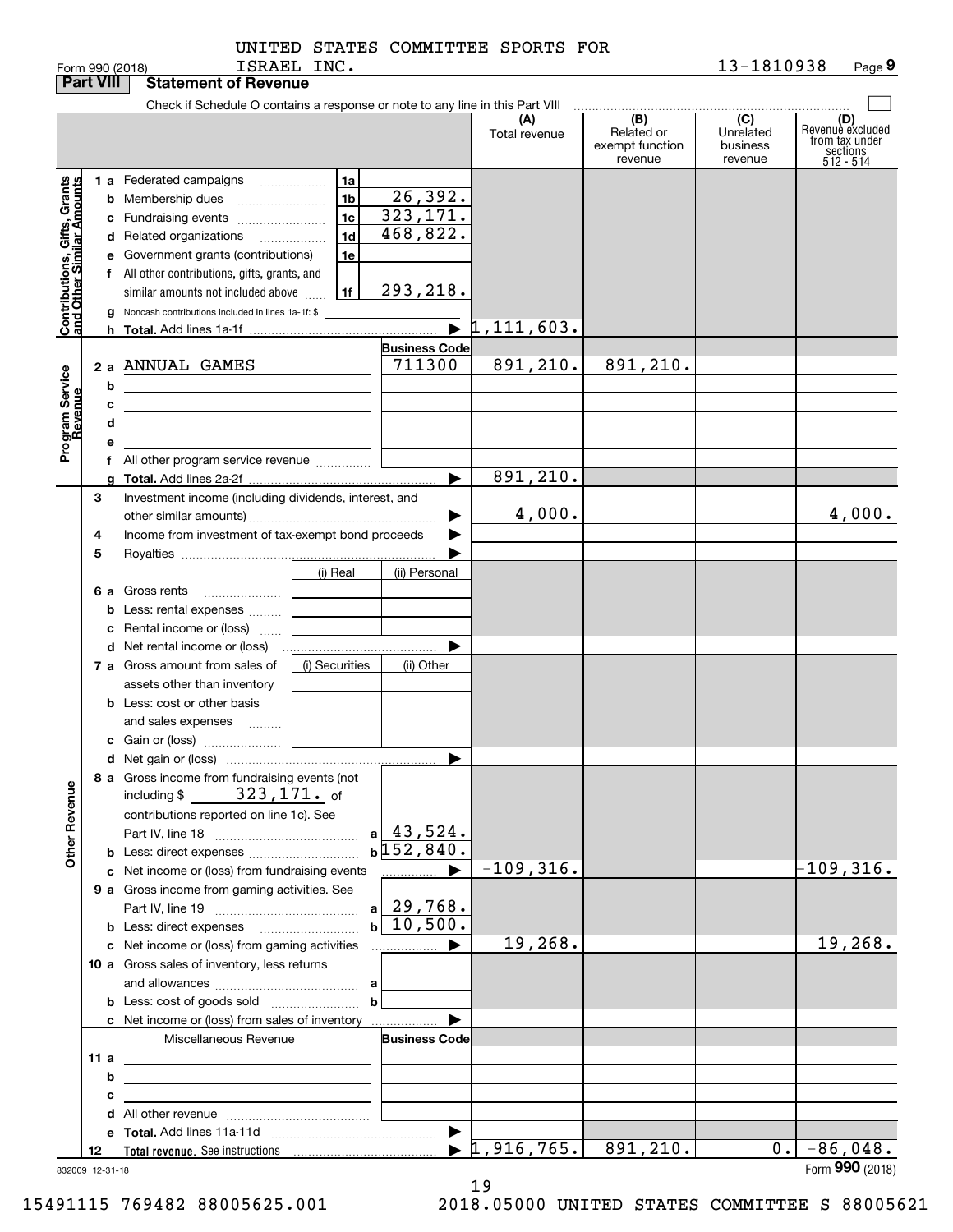**10**

 $\mathcal{L}^{\text{max}}$ 

|   | ISRAEL INC.<br>Form 990 (2018)                                                                                                         |                       |                                    |                                           | 13-1810938<br>Page             |
|---|----------------------------------------------------------------------------------------------------------------------------------------|-----------------------|------------------------------------|-------------------------------------------|--------------------------------|
|   | <b>Part IX   Statement of Functional Expenses</b>                                                                                      |                       |                                    |                                           |                                |
|   | Section 501(c)(3) and 501(c)(4) organizations must complete all columns. All other organizations must complete column (A).             |                       |                                    |                                           |                                |
|   | Check if Schedule O contains a response or note to any line in this Part IX                                                            |                       |                                    |                                           |                                |
|   | Do not include amounts reported on lines 6b,<br>7b, 8b, 9b, and 10b of Part VIII.                                                      | (A)<br>Total expenses | (B)<br>Program service<br>expenses | (C)<br>Management and<br>general expenses | (D)<br>Fundraising<br>expenses |
|   | Grants and other assistance to domestic organizations<br>and domestic governments. See Part IV, line 21                                |                       |                                    |                                           |                                |
| 2 | Grants and other assistance to domestic<br>individuals. See Part IV, line 22                                                           |                       |                                    |                                           |                                |
| 3 | Grants and other assistance to foreign<br>organizations, foreign governments, and foreign<br>individuals, See Part IV, lines 15 and 16 |                       |                                    |                                           |                                |

|    | $\frac{1}{2}$                                                                                            |            |                         |          |                     |
|----|----------------------------------------------------------------------------------------------------------|------------|-------------------------|----------|---------------------|
| 3  | Grants and other assistance to foreign                                                                   |            |                         |          |                     |
|    | organizations, foreign governments, and foreign                                                          |            |                         |          |                     |
|    | individuals. See Part IV, lines 15 and 16                                                                |            |                         |          |                     |
| 4  | Benefits paid to or for members                                                                          |            |                         |          |                     |
| 5  | Compensation of current officers, directors,                                                             |            |                         |          |                     |
|    | trustees, and key employees                                                                              | 403,842.   | 242,304.                | 80,769.  | 80,769.             |
| 6  | Compensation not included above, to disqualified                                                         |            |                         |          |                     |
|    | persons (as defined under section 4958(f)(1)) and                                                        |            |                         |          |                     |
|    | persons described in section 4958(c)(3)(B)                                                               |            |                         |          |                     |
| 7  |                                                                                                          | 478,283.   | 403,348.                |          | 74,935.             |
| 8  | Pension plan accruals and contributions (include                                                         |            |                         |          |                     |
|    | section 401(k) and 403(b) employer contributions)                                                        | 5,489.     | 4,711.                  |          |                     |
| 9  |                                                                                                          | 38,358.    | 30,176.                 | 1,334.   | $\frac{778}{6,848}$ |
| 10 |                                                                                                          | 57,259.    | 42,944.                 | 4,008.   | 10,307.             |
| 11 | Fees for services (non-employees):                                                                       |            |                         |          |                     |
| a  |                                                                                                          |            |                         |          |                     |
| b  |                                                                                                          | 11,679.    |                         | 11,679.  |                     |
|    |                                                                                                          | 77,517.    |                         | 77,517.  |                     |
| d  |                                                                                                          |            |                         |          |                     |
| е  | Professional fundraising services. See Part IV, line 17                                                  |            |                         |          |                     |
| f  | Investment management fees                                                                               |            |                         |          |                     |
| a  | Other. (If line 11g amount exceeds 10% of line 25,                                                       |            |                         |          |                     |
|    | column (A) amount, list line 11g expenses on Sch O.)                                                     | 7,886.     |                         | 7,886.   |                     |
| 12 |                                                                                                          | 37,205.    | 11,876.                 | 13,300.  | 12,029.             |
| 13 |                                                                                                          | 23,121.    | 4,856.                  | 18,265.  |                     |
| 14 |                                                                                                          | 58,099.    | 43,574.                 | 4,067.   | 10,458.             |
| 15 |                                                                                                          |            |                         |          |                     |
| 16 |                                                                                                          | 76, 551.   | 48,008.                 | 17,021.  | 11,522.             |
| 17 | Travel                                                                                                   | 378,091.   | $\overline{346, 543}$ . | 31,548.  |                     |
| 18 | Payments of travel or entertainment expenses                                                             |            |                         |          |                     |
|    | for any federal, state, or local public officials                                                        |            |                         |          |                     |
| 19 | Conferences, conventions, and meetings                                                                   | 19,261.    | 19,261.                 |          |                     |
| 20 | Interest                                                                                                 | 1,484.     |                         | 1,484.   |                     |
| 21 |                                                                                                          |            |                         |          |                     |
| 22 | Depreciation, depletion, and amortization                                                                | 1,377.     |                         | 1,377.   |                     |
| 23 | Insurance                                                                                                | 63,730.    | 30,610.                 | 31,491.  | 1,629.              |
| 24 | Other expenses. Itemize expenses not covered<br>above. (List miscellaneous expenses in line 24e. If line |            |                         |          |                     |
|    | 24e amount exceeds 10% of line 25, column (A)<br>amount, list line 24e expenses on Schedule O.)          |            |                         |          |                     |
| a  | REGISTRATION                                                                                             | 327,331.   | 320,101.                |          | 7,230.              |
| b  | DUES & SUBSCRIPTIONS                                                                                     | 127,530.   | 114,329.                | 13,201.  |                     |
| с  | <b>NEWSLETTER</b>                                                                                        | 42,941.    | 32,206.                 |          | 10,735.             |
| d  | <b>BANK FEES</b>                                                                                         | 42,671.    | 38,385.                 | 4,286.   |                     |
|    | e All other expenses                                                                                     | 158,982.   | 113,844.                | 20,515.  | 24,623.             |
| 25 | Total functional expenses. Add lines 1 through 24e                                                       | 2,438,687. | 1,847,076.              | 339,748. | 251,863.            |
| 26 | Joint costs. Complete this line only if the organization                                                 |            |                         |          |                     |
|    | reported in column (B) joint costs from a combined                                                       |            |                         |          |                     |
|    |                                                                                                          |            |                         |          |                     |

20

832010 12-31-18

 $Check here$ 

Check here  $\bullet$  if following SOP 98-2 (ASC 958-720)

educational campaign and fundraising solicitation.

Form (2018) **990**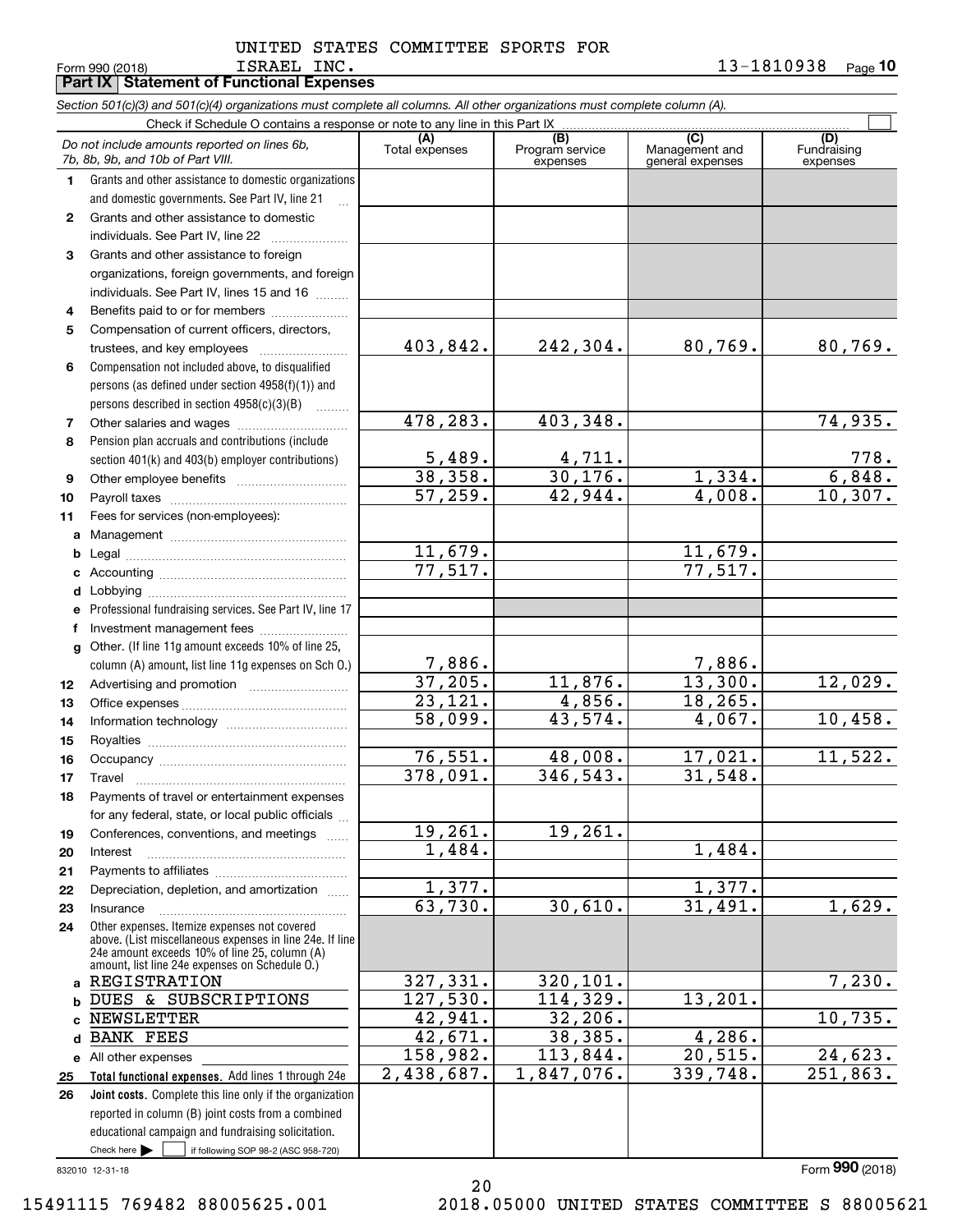| : <sub>Orm</sub> 990 (2018) |  |  |
|-----------------------------|--|--|

# ISRAEL INC. UNITED STATES COMMITTEE SPORTS FOR

|                             | Part X | <b>Balance Sheet</b>                                                                                                                                                                                                           |          |                                                                                                                                                                                                                                                                                                                                                                                                                                        |                          |                 |                         |
|-----------------------------|--------|--------------------------------------------------------------------------------------------------------------------------------------------------------------------------------------------------------------------------------|----------|----------------------------------------------------------------------------------------------------------------------------------------------------------------------------------------------------------------------------------------------------------------------------------------------------------------------------------------------------------------------------------------------------------------------------------------|--------------------------|-----------------|-------------------------|
|                             |        |                                                                                                                                                                                                                                |          |                                                                                                                                                                                                                                                                                                                                                                                                                                        |                          |                 |                         |
|                             |        |                                                                                                                                                                                                                                |          |                                                                                                                                                                                                                                                                                                                                                                                                                                        | (A)<br>Beginning of year |                 | (B)<br>End of year      |
|                             | 1      | Cash - non-interest-bearing                                                                                                                                                                                                    |          |                                                                                                                                                                                                                                                                                                                                                                                                                                        | 860,237.                 | $\mathbf{1}$    | $\overline{418}$ , 311. |
|                             | 2      |                                                                                                                                                                                                                                |          |                                                                                                                                                                                                                                                                                                                                                                                                                                        |                          | $\mathbf{2}$    |                         |
|                             | 3      |                                                                                                                                                                                                                                |          |                                                                                                                                                                                                                                                                                                                                                                                                                                        | 98,626.                  | 3               | 46,586.                 |
|                             | 4      |                                                                                                                                                                                                                                |          |                                                                                                                                                                                                                                                                                                                                                                                                                                        | 5,890.                   | 4               |                         |
|                             | 5      | Loans and other receivables from current and former officers, directors,                                                                                                                                                       |          |                                                                                                                                                                                                                                                                                                                                                                                                                                        |                          |                 |                         |
|                             |        | trustees, key employees, and highest compensated employees. Complete                                                                                                                                                           |          |                                                                                                                                                                                                                                                                                                                                                                                                                                        |                          |                 |                         |
|                             |        | Part II of Schedule L                                                                                                                                                                                                          |          |                                                                                                                                                                                                                                                                                                                                                                                                                                        |                          | 5               |                         |
|                             | 6      | Loans and other receivables from other disqualified persons (as defined under                                                                                                                                                  |          |                                                                                                                                                                                                                                                                                                                                                                                                                                        |                          |                 |                         |
|                             |        | section $4958(f)(1)$ , persons described in section $4958(c)(3)(B)$ , and contributing                                                                                                                                         |          |                                                                                                                                                                                                                                                                                                                                                                                                                                        |                          |                 |                         |
|                             |        | employers and sponsoring organizations of section 501(c)(9) voluntary                                                                                                                                                          |          |                                                                                                                                                                                                                                                                                                                                                                                                                                        |                          |                 |                         |
|                             |        | employees' beneficiary organizations (see instr). Complete Part II of Sch L                                                                                                                                                    |          | 6                                                                                                                                                                                                                                                                                                                                                                                                                                      |                          |                 |                         |
| Assets                      | 7      |                                                                                                                                                                                                                                |          | 7                                                                                                                                                                                                                                                                                                                                                                                                                                      |                          |                 |                         |
|                             | 8      |                                                                                                                                                                                                                                |          |                                                                                                                                                                                                                                                                                                                                                                                                                                        |                          | 8               |                         |
|                             | 9      | Prepaid expenses and deferred charges                                                                                                                                                                                          | 105,478. | 9                                                                                                                                                                                                                                                                                                                                                                                                                                      | 455,942.                 |                 |                         |
|                             |        | 10a Land, buildings, and equipment: cost or other                                                                                                                                                                              |          |                                                                                                                                                                                                                                                                                                                                                                                                                                        |                          |                 |                         |
|                             |        | basis. Complete Part VI of Schedule D  10a                                                                                                                                                                                     |          | 128,067.                                                                                                                                                                                                                                                                                                                                                                                                                               |                          |                 |                         |
|                             |        | │ 10b Do<br><b>b</b> Less: accumulated depreciation                                                                                                                                                                            |          | $\overline{124,178}$ .                                                                                                                                                                                                                                                                                                                                                                                                                 | 1,657.                   | 10 <sub>c</sub> | 3,889.                  |
|                             | 11     |                                                                                                                                                                                                                                |          |                                                                                                                                                                                                                                                                                                                                                                                                                                        | $\overline{5,000}$ .     | 11              | $\frac{1}{5,000}$ .     |
|                             | 12     |                                                                                                                                                                                                                                |          |                                                                                                                                                                                                                                                                                                                                                                                                                                        | 12                       |                 |                         |
|                             | 13     | Investments - program-related. See Part IV, line 11                                                                                                                                                                            |          |                                                                                                                                                                                                                                                                                                                                                                                                                                        | 13                       |                 |                         |
|                             | 14     |                                                                                                                                                                                                                                |          |                                                                                                                                                                                                                                                                                                                                                                                                                                        |                          | 14              |                         |
|                             | 15     |                                                                                                                                                                                                                                |          |                                                                                                                                                                                                                                                                                                                                                                                                                                        | 0.                       | 15              | 5,741.                  |
|                             | 16     |                                                                                                                                                                                                                                |          |                                                                                                                                                                                                                                                                                                                                                                                                                                        | 1,076,888.               | 16              | 935,469.                |
|                             | 17     |                                                                                                                                                                                                                                |          |                                                                                                                                                                                                                                                                                                                                                                                                                                        | 310,818.                 | 17              | 234,431.                |
|                             | 18     |                                                                                                                                                                                                                                |          | 18                                                                                                                                                                                                                                                                                                                                                                                                                                     |                          |                 |                         |
|                             | 19     |                                                                                                                                                                                                                                | 19,739.  | 19                                                                                                                                                                                                                                                                                                                                                                                                                                     | 315,078.                 |                 |                         |
|                             | 20     |                                                                                                                                                                                                                                |          |                                                                                                                                                                                                                                                                                                                                                                                                                                        | 20                       |                 |                         |
|                             | 21     | Escrow or custodial account liability. Complete Part IV of Schedule D                                                                                                                                                          |          |                                                                                                                                                                                                                                                                                                                                                                                                                                        | 21                       |                 |                         |
|                             | 22     | Loans and other payables to current and former officers, directors, trustees,                                                                                                                                                  |          |                                                                                                                                                                                                                                                                                                                                                                                                                                        |                          |                 |                         |
|                             |        | key employees, highest compensated employees, and disqualified persons.                                                                                                                                                        |          |                                                                                                                                                                                                                                                                                                                                                                                                                                        |                          |                 |                         |
| Liabilities                 |        | Complete Part II of Schedule L                                                                                                                                                                                                 |          | $\begin{minipage}{0.5\textwidth} \begin{tabular}{ l l l } \hline \multicolumn{1}{ l l l } \hline \multicolumn{1}{ l l } \multicolumn{1}{ l l } \multicolumn{1}{ l } \multicolumn{1}{ l } \multicolumn{1}{ l } \multicolumn{1}{ l } \multicolumn{1}{ l } \multicolumn{1}{ l } \multicolumn{1}{ l } \multicolumn{1}{ l } \multicolumn{1}{ l } \multicolumn{1}{ l } \multicolumn{1}{ l } \multicolumn{1}{ l } \multicolumn{1}{ l } \mult$ |                          | 22              |                         |
|                             | 23     | Secured mortgages and notes payable to unrelated third parties                                                                                                                                                                 |          |                                                                                                                                                                                                                                                                                                                                                                                                                                        |                          | 23              |                         |
|                             | 24     |                                                                                                                                                                                                                                |          |                                                                                                                                                                                                                                                                                                                                                                                                                                        |                          | 24              |                         |
|                             | 25     | Other liabilities (including federal income tax, payables to related third                                                                                                                                                     |          |                                                                                                                                                                                                                                                                                                                                                                                                                                        |                          |                 |                         |
|                             |        | parties, and other liabilities not included on lines 17-24). Complete Part X of                                                                                                                                                |          |                                                                                                                                                                                                                                                                                                                                                                                                                                        |                          |                 |                         |
|                             |        | Schedule D                                                                                                                                                                                                                     |          |                                                                                                                                                                                                                                                                                                                                                                                                                                        | $0$ .                    | 25              | 161,551.                |
|                             | 26     |                                                                                                                                                                                                                                |          |                                                                                                                                                                                                                                                                                                                                                                                                                                        | 330,557.                 | 26              | 711,060.                |
|                             |        | Organizations that follow SFAS 117 (ASC 958), check here $\blacktriangleright \begin{array}{ c } \hline X & \text{and} \end{array}$                                                                                            |          |                                                                                                                                                                                                                                                                                                                                                                                                                                        |                          |                 |                         |
|                             |        | complete lines 27 through 29, and lines 33 and 34.                                                                                                                                                                             |          |                                                                                                                                                                                                                                                                                                                                                                                                                                        |                          |                 |                         |
|                             | 27     |                                                                                                                                                                                                                                |          |                                                                                                                                                                                                                                                                                                                                                                                                                                        | 717,437.                 | 27              | 102, 366.               |
|                             | 28     | Temporarily restricted net assets [[11] matter contracts and restricted net assets [11] matter contracts and restricted net assets [11] matter contracts and restricted net assets and restricted net assets and restricted ne |          |                                                                                                                                                                                                                                                                                                                                                                                                                                        | 28,894.                  | 28              | 122,043.                |
|                             | 29     | Permanently restricted net assets                                                                                                                                                                                              |          |                                                                                                                                                                                                                                                                                                                                                                                                                                        |                          | 29              |                         |
|                             |        | Organizations that do not follow SFAS 117 (ASC 958), check here $\blacktriangleright$                                                                                                                                          |          |                                                                                                                                                                                                                                                                                                                                                                                                                                        |                          |                 |                         |
|                             |        | and complete lines 30 through 34.                                                                                                                                                                                              |          |                                                                                                                                                                                                                                                                                                                                                                                                                                        |                          |                 |                         |
| Net Assets or Fund Balances | 30     |                                                                                                                                                                                                                                |          |                                                                                                                                                                                                                                                                                                                                                                                                                                        |                          | 30              |                         |
|                             | 31     | Paid-in or capital surplus, or land, building, or equipment fund                                                                                                                                                               |          |                                                                                                                                                                                                                                                                                                                                                                                                                                        |                          | 31              |                         |
|                             | 32     | Retained earnings, endowment, accumulated income, or other funds                                                                                                                                                               |          | .                                                                                                                                                                                                                                                                                                                                                                                                                                      |                          | 32              |                         |
|                             | 33     |                                                                                                                                                                                                                                |          |                                                                                                                                                                                                                                                                                                                                                                                                                                        | 746,331.                 | 33              | 224,409.                |
|                             | 34     |                                                                                                                                                                                                                                |          |                                                                                                                                                                                                                                                                                                                                                                                                                                        | 1,076,888.               | 34              | 935,469.                |

Form (2018) **990**

832011 12-31-18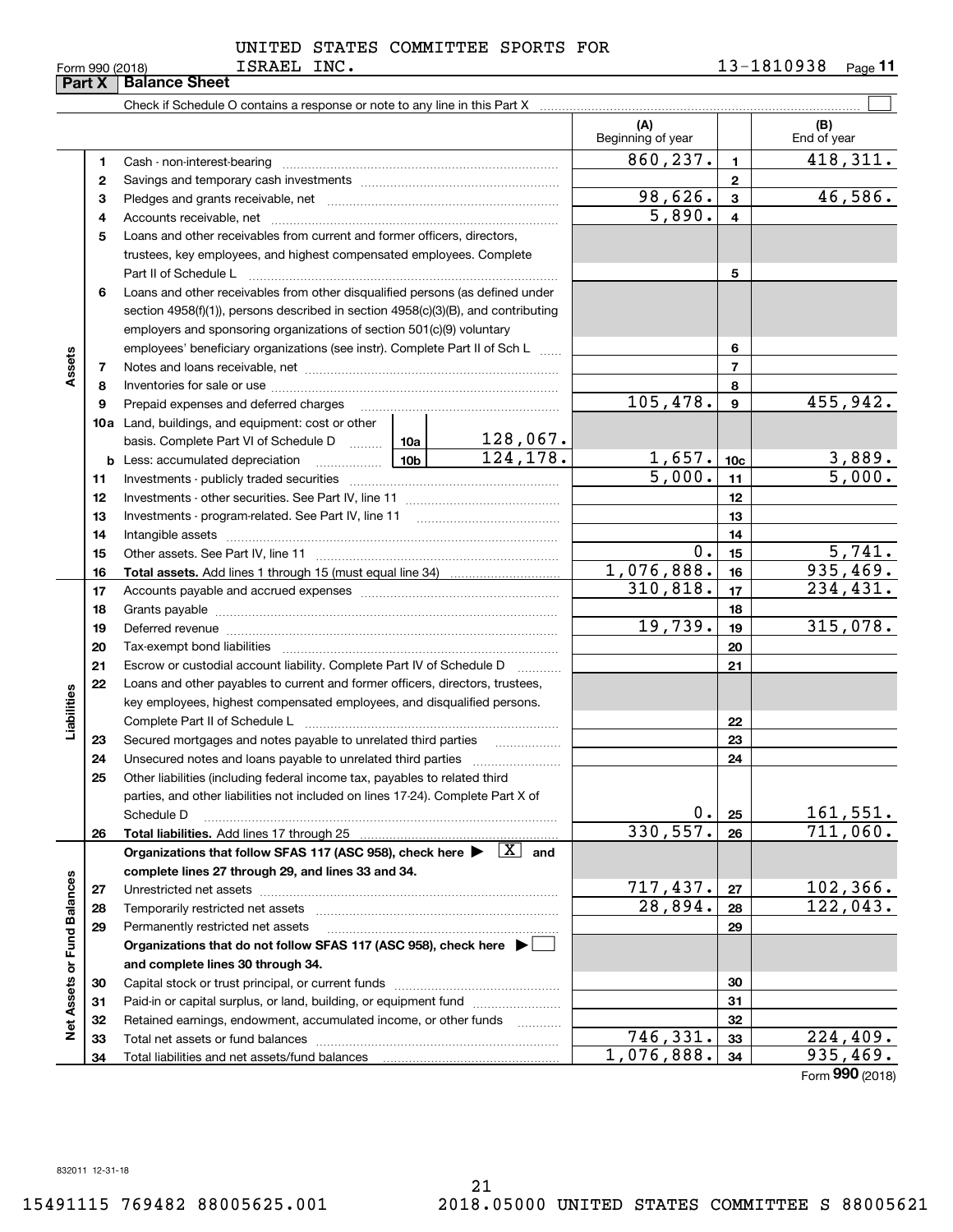|            | UNITED STATES COMMITTEE SPORTS FOR |  |                   |  |
|------------|------------------------------------|--|-------------------|--|
| TSRAFI TNC |                                    |  | $13 - 1810938$ p. |  |

|    | Form 990 (2018)<br>ISKAEL INC.                                                                                                                                                                                                                                                                                                                                                                                                                                             | 13-1810938       |                |            | Page 12   |
|----|----------------------------------------------------------------------------------------------------------------------------------------------------------------------------------------------------------------------------------------------------------------------------------------------------------------------------------------------------------------------------------------------------------------------------------------------------------------------------|------------------|----------------|------------|-----------|
|    | <b>Part XI   Reconciliation of Net Assets</b>                                                                                                                                                                                                                                                                                                                                                                                                                              |                  |                |            |           |
|    | Check if Schedule O contains a response or note to any line in this Part XI                                                                                                                                                                                                                                                                                                                                                                                                |                  |                |            |           |
|    |                                                                                                                                                                                                                                                                                                                                                                                                                                                                            |                  |                |            |           |
| 1  | Total revenue (must equal Part VIII, column (A), line 12)                                                                                                                                                                                                                                                                                                                                                                                                                  | $\mathbf{1}$     | 1,916,765.     |            |           |
| 2  |                                                                                                                                                                                                                                                                                                                                                                                                                                                                            | $\mathbf{2}$     | 2,438,687.     |            |           |
| 3  | Revenue less expenses. Subtract line 2 from line 1                                                                                                                                                                                                                                                                                                                                                                                                                         | $\overline{3}$   | $-521,922.$    |            |           |
| 4  |                                                                                                                                                                                                                                                                                                                                                                                                                                                                            | $\overline{4}$   |                |            | 746, 331. |
| 5  | Net unrealized gains (losses) on investments<br>$\overline{a_1, \ldots, a_n, \ldots, a_n, \ldots, a_n, \ldots, a_n, \ldots, a_n, \ldots, a_n, \ldots, a_n, \ldots, a_n, \ldots, a_n, \ldots, a_n, \ldots, a_n, \ldots, a_n, \ldots, a_n, \ldots, a_n, \ldots, a_n, \ldots, a_n, \ldots, a_n, \ldots, a_n, \ldots, a_n, \ldots, a_n, \ldots, a_n, \ldots, a_n, \ldots, a_n, \ldots, a_n, \ldots, a_n, \ldots, a_n, \ldots, a_n, \ldots, a_n, \ldots, a_n, \ldots, a_n, \ld$ | 5                |                |            |           |
| 6  | Donated services and use of facilities                                                                                                                                                                                                                                                                                                                                                                                                                                     | 6                |                |            |           |
| 7  | Investment expenses                                                                                                                                                                                                                                                                                                                                                                                                                                                        | $\overline{7}$   |                |            |           |
| 8  | Prior period adjustments                                                                                                                                                                                                                                                                                                                                                                                                                                                   | 8                |                |            |           |
| 9  | Other changes in net assets or fund balances (explain in Schedule O)                                                                                                                                                                                                                                                                                                                                                                                                       | 9                |                |            | 0.        |
| 10 | Net assets or fund balances at end of year. Combine lines 3 through 9 (must equal Part X, line 33,                                                                                                                                                                                                                                                                                                                                                                         |                  |                |            |           |
|    | column (B))                                                                                                                                                                                                                                                                                                                                                                                                                                                                | 10 <sup>10</sup> |                |            | 224, 409. |
|    | Part XII Financial Statements and Reporting                                                                                                                                                                                                                                                                                                                                                                                                                                |                  |                |            |           |
|    |                                                                                                                                                                                                                                                                                                                                                                                                                                                                            |                  |                |            |           |
|    |                                                                                                                                                                                                                                                                                                                                                                                                                                                                            |                  |                | <b>Yes</b> | <b>No</b> |
| 1. | Accounting method used to prepare the Form 990: $\Box$ Cash $\Box$ Accrual<br>Other<br>$\pm$ $\pm$                                                                                                                                                                                                                                                                                                                                                                         |                  |                |            |           |
|    | If the organization changed its method of accounting from a prior year or checked "Other," explain in Schedule O.                                                                                                                                                                                                                                                                                                                                                          |                  |                |            |           |
|    | 2a Were the organization's financial statements compiled or reviewed by an independent accountant?                                                                                                                                                                                                                                                                                                                                                                         |                  | 2a             |            | X         |
|    | If "Yes," check a box below to indicate whether the financial statements for the year were compiled or reviewed on a                                                                                                                                                                                                                                                                                                                                                       |                  |                |            |           |
|    | separate basis, consolidated basis, or both:                                                                                                                                                                                                                                                                                                                                                                                                                               |                  |                |            |           |
|    | Separate basis<br>Consolidated basis<br>Both consolidated and separate basis                                                                                                                                                                                                                                                                                                                                                                                               |                  |                |            |           |
|    | <b>b</b> Were the organization's financial statements audited by an independent accountant?                                                                                                                                                                                                                                                                                                                                                                                |                  | 2 <sub>b</sub> | X          |           |
|    | If "Yes," check a box below to indicate whether the financial statements for the year were audited on a separate basis,                                                                                                                                                                                                                                                                                                                                                    |                  |                |            |           |
|    | consolidated basis, or both:                                                                                                                                                                                                                                                                                                                                                                                                                                               |                  |                |            |           |
|    | $\lfloor x \rfloor$ Separate basis<br>Consolidated basis<br>Both consolidated and separate basis                                                                                                                                                                                                                                                                                                                                                                           |                  |                |            |           |
|    | c If "Yes" to line 2a or 2b, does the organization have a committee that assumes responsibility for oversight of the audit,                                                                                                                                                                                                                                                                                                                                                |                  |                |            |           |
|    |                                                                                                                                                                                                                                                                                                                                                                                                                                                                            |                  | 2c             | Х          |           |
|    | If the organization changed either its oversight process or selection process during the tax year, explain in Schedule O.                                                                                                                                                                                                                                                                                                                                                  |                  |                |            |           |
|    | 3a As a result of a federal award, was the organization required to undergo an audit or audits as set forth in the Single Audit                                                                                                                                                                                                                                                                                                                                            |                  |                |            |           |
|    |                                                                                                                                                                                                                                                                                                                                                                                                                                                                            |                  | За             |            | X         |
|    | b If "Yes," did the organization undergo the required audit or audits? If the organization did not undergo the required audit                                                                                                                                                                                                                                                                                                                                              |                  |                |            |           |
|    | or audits, explain why in Schedule O and describe any steps taken to undergo such audits                                                                                                                                                                                                                                                                                                                                                                                   |                  | 3b             |            |           |

Form (2018) **990**

832012 12-31-18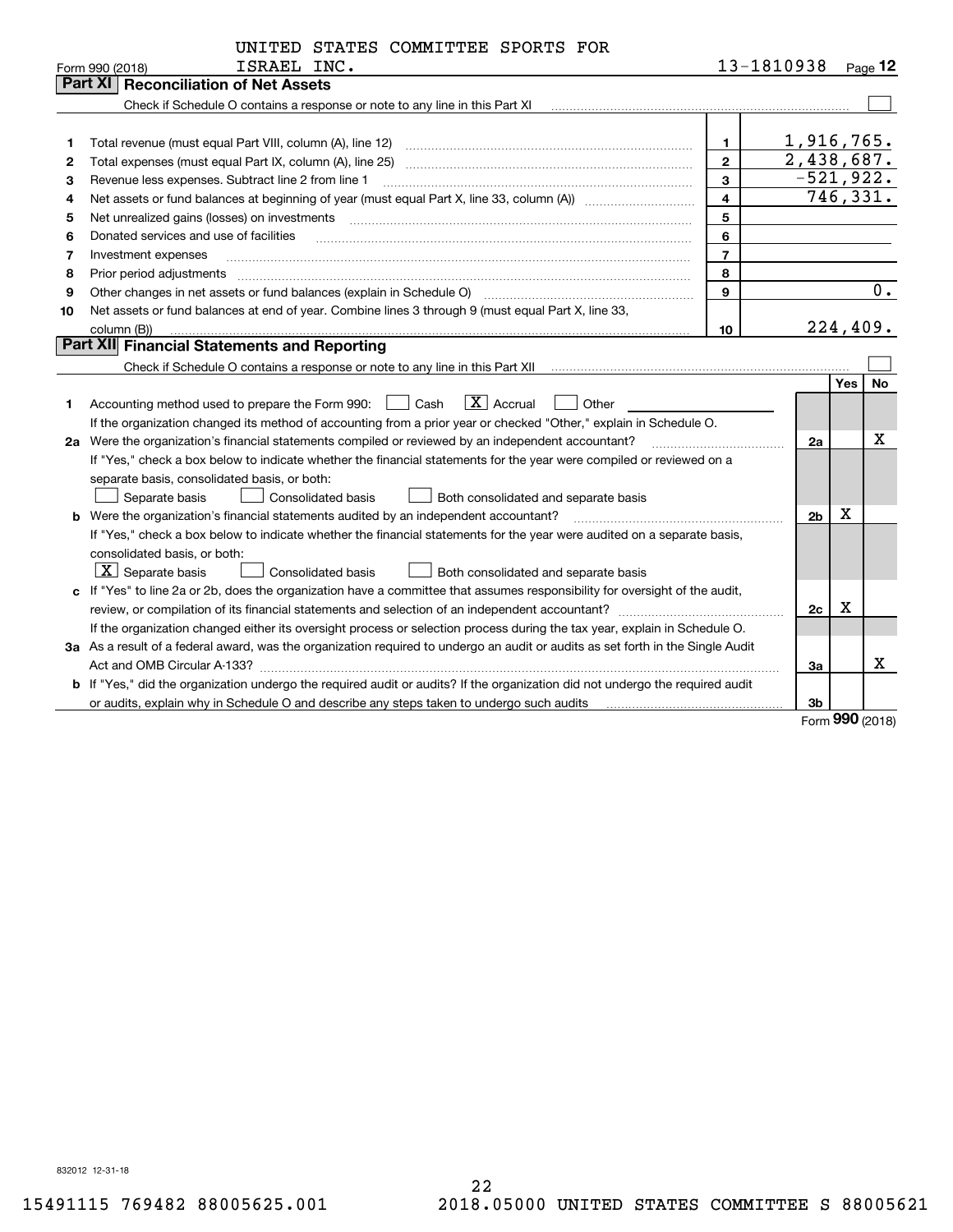| <b>SCHEDULE A</b><br><b>Public Charity Status and Public Support</b> |                                                                                                           |  |                                               |                                                                                                                                                                                                                                                                                  |     |                                 |                                                      | OMB No. 1545-0047 |                                                    |  |
|----------------------------------------------------------------------|-----------------------------------------------------------------------------------------------------------|--|-----------------------------------------------|----------------------------------------------------------------------------------------------------------------------------------------------------------------------------------------------------------------------------------------------------------------------------------|-----|---------------------------------|------------------------------------------------------|-------------------|----------------------------------------------------|--|
| (Form 990 or 990-EZ)                                                 |                                                                                                           |  |                                               | Complete if the organization is a section $501(c)(3)$ organization or a section                                                                                                                                                                                                  |     |                                 |                                                      |                   |                                                    |  |
|                                                                      |                                                                                                           |  |                                               | 4947(a)(1) nonexempt charitable trust.                                                                                                                                                                                                                                           |     |                                 |                                                      |                   |                                                    |  |
|                                                                      | Department of the Treasury<br>Internal Revenue Service                                                    |  |                                               | Attach to Form 990 or Form 990-EZ.                                                                                                                                                                                                                                               |     |                                 |                                                      |                   | <b>Open to Public</b><br>Inspection                |  |
|                                                                      | Name of the organization                                                                                  |  |                                               | Go to www.irs.gov/Form990 for instructions and the latest information.<br>UNITED STATES COMMITTEE SPORTS FOR                                                                                                                                                                     |     |                                 |                                                      |                   | <b>Employer identification number</b>              |  |
|                                                                      |                                                                                                           |  | ISRAEL INC.                                   |                                                                                                                                                                                                                                                                                  |     |                                 |                                                      |                   | 13-1810938                                         |  |
|                                                                      | Part I<br>Reason for Public Charity Status (All organizations must complete this part.) See instructions. |  |                                               |                                                                                                                                                                                                                                                                                  |     |                                 |                                                      |                   |                                                    |  |
|                                                                      |                                                                                                           |  |                                               | The organization is not a private foundation because it is: (For lines 1 through 12, check only one box.)                                                                                                                                                                        |     |                                 |                                                      |                   |                                                    |  |
| 1                                                                    |                                                                                                           |  |                                               | A church, convention of churches, or association of churches described in section 170(b)(1)(A)(i).                                                                                                                                                                               |     |                                 |                                                      |                   |                                                    |  |
| 2                                                                    |                                                                                                           |  |                                               | A school described in section 170(b)(1)(A)(ii). (Attach Schedule E (Form 990 or 990-EZ).)                                                                                                                                                                                        |     |                                 |                                                      |                   |                                                    |  |
| 3                                                                    |                                                                                                           |  |                                               | A hospital or a cooperative hospital service organization described in section $170(b)(1)(A)(iii)$ .                                                                                                                                                                             |     |                                 |                                                      |                   |                                                    |  |
| 4                                                                    |                                                                                                           |  |                                               | A medical research organization operated in conjunction with a hospital described in section 170(b)(1)(A)(iii). Enter the hospital's name,                                                                                                                                       |     |                                 |                                                      |                   |                                                    |  |
|                                                                      | city, and state:                                                                                          |  |                                               |                                                                                                                                                                                                                                                                                  |     |                                 |                                                      |                   |                                                    |  |
| 5                                                                    |                                                                                                           |  |                                               | An organization operated for the benefit of a college or university owned or operated by a governmental unit described in                                                                                                                                                        |     |                                 |                                                      |                   |                                                    |  |
|                                                                      |                                                                                                           |  | section 170(b)(1)(A)(iv). (Complete Part II.) |                                                                                                                                                                                                                                                                                  |     |                                 |                                                      |                   |                                                    |  |
| 6<br>7                                                               | $\overline{\mathbf{X}}$                                                                                   |  |                                               | A federal, state, or local government or governmental unit described in section 170(b)(1)(A)(v).<br>An organization that normally receives a substantial part of its support from a governmental unit or from the general public described in                                    |     |                                 |                                                      |                   |                                                    |  |
|                                                                      |                                                                                                           |  | section 170(b)(1)(A)(vi). (Complete Part II.) |                                                                                                                                                                                                                                                                                  |     |                                 |                                                      |                   |                                                    |  |
| 8                                                                    |                                                                                                           |  |                                               | A community trust described in section 170(b)(1)(A)(vi). (Complete Part II.)                                                                                                                                                                                                     |     |                                 |                                                      |                   |                                                    |  |
| 9                                                                    |                                                                                                           |  |                                               | An agricultural research organization described in section 170(b)(1)(A)(ix) operated in conjunction with a land-grant college                                                                                                                                                    |     |                                 |                                                      |                   |                                                    |  |
|                                                                      |                                                                                                           |  |                                               | or university or a non-land-grant college of agriculture (see instructions). Enter the name, city, and state of the college or                                                                                                                                                   |     |                                 |                                                      |                   |                                                    |  |
|                                                                      | university:                                                                                               |  |                                               |                                                                                                                                                                                                                                                                                  |     |                                 |                                                      |                   |                                                    |  |
| 10                                                                   |                                                                                                           |  |                                               | An organization that normally receives: (1) more than 33 1/3% of its support from contributions, membership fees, and gross receipts from                                                                                                                                        |     |                                 |                                                      |                   |                                                    |  |
|                                                                      |                                                                                                           |  |                                               | activities related to its exempt functions - subject to certain exceptions, and (2) no more than 33 1/3% of its support from gross investment                                                                                                                                    |     |                                 |                                                      |                   |                                                    |  |
|                                                                      |                                                                                                           |  |                                               | income and unrelated business taxable income (less section 511 tax) from businesses acquired by the organization after June 30, 1975.                                                                                                                                            |     |                                 |                                                      |                   |                                                    |  |
|                                                                      |                                                                                                           |  | See section 509(a)(2). (Complete Part III.)   |                                                                                                                                                                                                                                                                                  |     |                                 |                                                      |                   |                                                    |  |
| 11                                                                   |                                                                                                           |  |                                               | An organization organized and operated exclusively to test for public safety. See section 509(a)(4).                                                                                                                                                                             |     |                                 |                                                      |                   |                                                    |  |
| 12                                                                   |                                                                                                           |  |                                               | An organization organized and operated exclusively for the benefit of, to perform the functions of, or to carry out the purposes of one or<br>more publicly supported organizations described in section 509(a)(1) or section 509(a)(2). See section 509(a)(3). Check the box in |     |                                 |                                                      |                   |                                                    |  |
|                                                                      |                                                                                                           |  |                                               | lines 12a through 12d that describes the type of supporting organization and complete lines 12e, 12f, and 12g.                                                                                                                                                                   |     |                                 |                                                      |                   |                                                    |  |
| a                                                                    |                                                                                                           |  |                                               | Type I. A supporting organization operated, supervised, or controlled by its supported organization(s), typically by giving                                                                                                                                                      |     |                                 |                                                      |                   |                                                    |  |
|                                                                      |                                                                                                           |  |                                               | the supported organization(s) the power to regularly appoint or elect a majority of the directors or trustees of the supporting                                                                                                                                                  |     |                                 |                                                      |                   |                                                    |  |
|                                                                      |                                                                                                           |  |                                               | organization. You must complete Part IV, Sections A and B.                                                                                                                                                                                                                       |     |                                 |                                                      |                   |                                                    |  |
| b                                                                    |                                                                                                           |  |                                               | Type II. A supporting organization supervised or controlled in connection with its supported organization(s), by having                                                                                                                                                          |     |                                 |                                                      |                   |                                                    |  |
|                                                                      |                                                                                                           |  |                                               | control or management of the supporting organization vested in the same persons that control or manage the supported                                                                                                                                                             |     |                                 |                                                      |                   |                                                    |  |
|                                                                      |                                                                                                           |  |                                               | organization(s). You must complete Part IV, Sections A and C.                                                                                                                                                                                                                    |     |                                 |                                                      |                   |                                                    |  |
| c                                                                    |                                                                                                           |  |                                               | Type III functionally integrated. A supporting organization operated in connection with, and functionally integrated with,                                                                                                                                                       |     |                                 |                                                      |                   |                                                    |  |
| d                                                                    |                                                                                                           |  |                                               | its supported organization(s) (see instructions). You must complete Part IV, Sections A, D, and E.<br>Type III non-functionally integrated. A supporting organization operated in connection with its supported organization(s)                                                  |     |                                 |                                                      |                   |                                                    |  |
|                                                                      |                                                                                                           |  |                                               | that is not functionally integrated. The organization generally must satisfy a distribution requirement and an attentiveness                                                                                                                                                     |     |                                 |                                                      |                   |                                                    |  |
|                                                                      |                                                                                                           |  |                                               | requirement (see instructions). You must complete Part IV, Sections A and D, and Part V.                                                                                                                                                                                         |     |                                 |                                                      |                   |                                                    |  |
| е                                                                    |                                                                                                           |  |                                               | Check this box if the organization received a written determination from the IRS that it is a Type I, Type II, Type III                                                                                                                                                          |     |                                 |                                                      |                   |                                                    |  |
|                                                                      |                                                                                                           |  |                                               | functionally integrated, or Type III non-functionally integrated supporting organization.                                                                                                                                                                                        |     |                                 |                                                      |                   |                                                    |  |
| f                                                                    | Enter the number of supported organizations                                                               |  |                                               |                                                                                                                                                                                                                                                                                  |     |                                 |                                                      |                   |                                                    |  |
|                                                                      |                                                                                                           |  |                                               | Provide the following information about the supported organization(s).                                                                                                                                                                                                           |     | (iv) Is the organization listed |                                                      |                   |                                                    |  |
|                                                                      | (i) Name of supported<br>organization                                                                     |  | (ii) EIN                                      | (iii) Type of organization<br>(described on lines 1-10                                                                                                                                                                                                                           |     | in your governing document?     | (v) Amount of monetary<br>support (see instructions) |                   | (vi) Amount of other<br>support (see instructions) |  |
|                                                                      |                                                                                                           |  |                                               | above (see instructions))                                                                                                                                                                                                                                                        | Yes | No                              |                                                      |                   |                                                    |  |
|                                                                      |                                                                                                           |  |                                               |                                                                                                                                                                                                                                                                                  |     |                                 |                                                      |                   |                                                    |  |
|                                                                      |                                                                                                           |  |                                               |                                                                                                                                                                                                                                                                                  |     |                                 |                                                      |                   |                                                    |  |
|                                                                      |                                                                                                           |  |                                               |                                                                                                                                                                                                                                                                                  |     |                                 |                                                      |                   |                                                    |  |
|                                                                      |                                                                                                           |  |                                               |                                                                                                                                                                                                                                                                                  |     |                                 |                                                      |                   |                                                    |  |
|                                                                      |                                                                                                           |  |                                               |                                                                                                                                                                                                                                                                                  |     |                                 |                                                      |                   |                                                    |  |
|                                                                      |                                                                                                           |  |                                               |                                                                                                                                                                                                                                                                                  |     |                                 |                                                      |                   |                                                    |  |
|                                                                      |                                                                                                           |  |                                               |                                                                                                                                                                                                                                                                                  |     |                                 |                                                      |                   |                                                    |  |
|                                                                      |                                                                                                           |  |                                               |                                                                                                                                                                                                                                                                                  |     |                                 |                                                      |                   |                                                    |  |
|                                                                      |                                                                                                           |  |                                               |                                                                                                                                                                                                                                                                                  |     |                                 |                                                      |                   |                                                    |  |
| Total                                                                |                                                                                                           |  |                                               |                                                                                                                                                                                                                                                                                  |     |                                 |                                                      |                   | 000 EZI 0040                                       |  |

LHA For Paperwork Reduction Act Notice, see the Instructions for Form 990 or 990-EZ. 832021 10-11-18 Schedule A (Form 990 or 990-EZ) 2018 23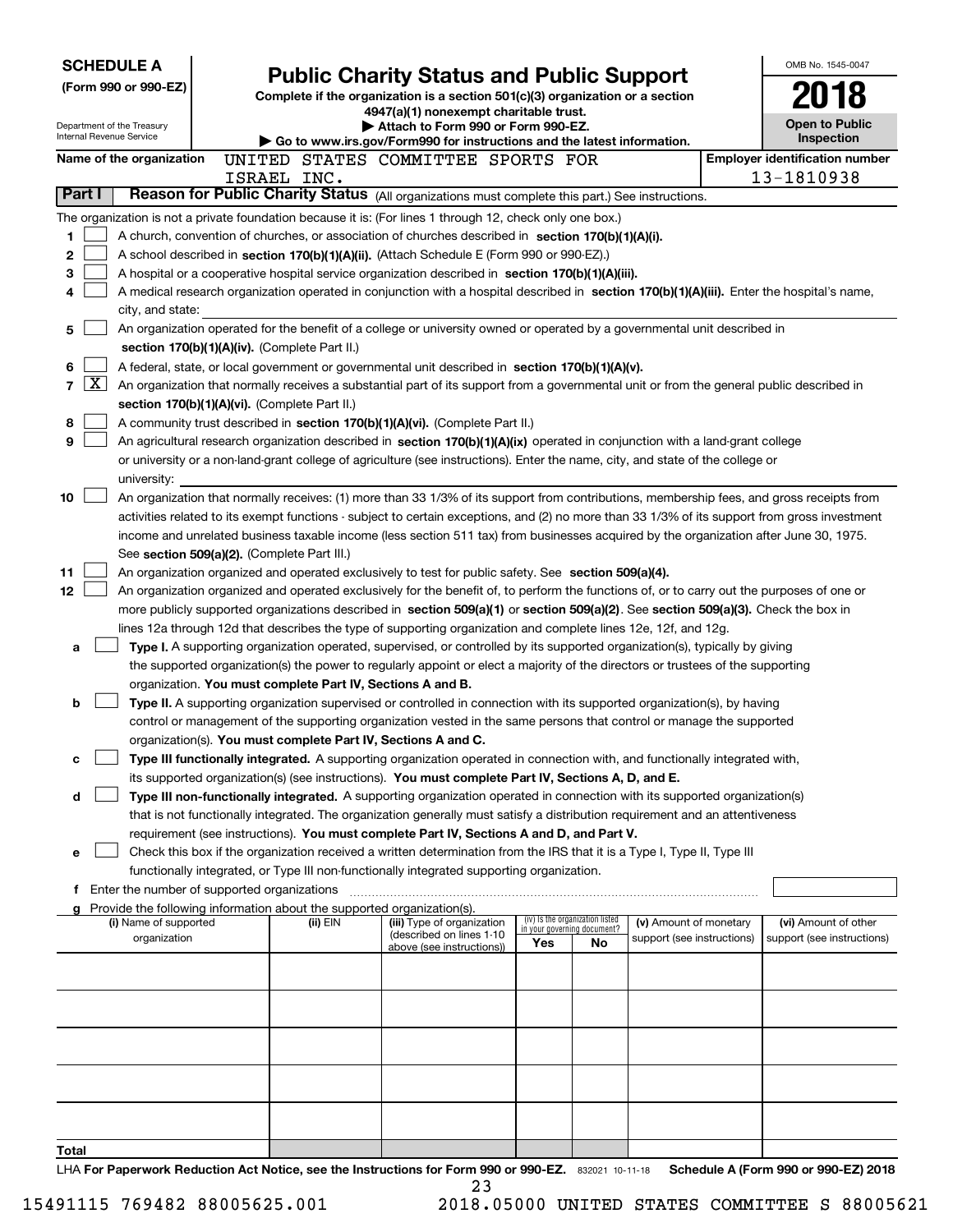## Schedule A (Form 990 or 990-EZ) 2018 Page ISRAEL INC. 13-1810938

13-1810938 Page 2

(Complete only if you checked the box on line 5, 7, or 8 of Part I or if the organization failed to qualify under Part III. If the organization fails to qualify under the tests listed below, please complete Part III.) **Part II Support Schedule for Organizations Described in Sections 170(b)(1)(A)(iv) and 170(b)(1)(A)(vi)**

|   | <b>Section A. Public Support</b>                                                                                                               |          |            |            |            |                                      |                                          |
|---|------------------------------------------------------------------------------------------------------------------------------------------------|----------|------------|------------|------------|--------------------------------------|------------------------------------------|
|   | Calendar year (or fiscal year beginning in) $\blacktriangleright$                                                                              | (a) 2014 | $(b)$ 2015 | $(c)$ 2016 | $(d)$ 2017 | (e) 2018                             | (f) Total                                |
|   | 1 Gifts, grants, contributions, and                                                                                                            |          |            |            |            |                                      |                                          |
|   | membership fees received. (Do not                                                                                                              |          |            |            |            |                                      |                                          |
|   | include any "unusual grants.")                                                                                                                 | 2691246. | 1890963.   | 2071609.   | 3640564.   |                                      | 1111603.11405985.                        |
|   | 2 Tax revenues levied for the organ-                                                                                                           |          |            |            |            |                                      |                                          |
|   | ization's benefit and either paid to                                                                                                           |          |            |            |            |                                      |                                          |
|   | or expended on its behalf                                                                                                                      |          |            |            |            |                                      |                                          |
|   | 3 The value of services or facilities                                                                                                          |          |            |            |            |                                      |                                          |
|   | furnished by a governmental unit to                                                                                                            |          |            |            |            |                                      |                                          |
|   | the organization without charge                                                                                                                |          |            |            |            |                                      |                                          |
|   | 4 Total. Add lines 1 through 3                                                                                                                 | 2691246. | 1890963.   | 2071609.   | 3640564.   |                                      | 1111603.11405985.                        |
| 5 | The portion of total contributions                                                                                                             |          |            |            |            |                                      |                                          |
|   | by each person (other than a                                                                                                                   |          |            |            |            |                                      |                                          |
|   | governmental unit or publicly                                                                                                                  |          |            |            |            |                                      |                                          |
|   | supported organization) included                                                                                                               |          |            |            |            |                                      |                                          |
|   | on line 1 that exceeds 2% of the                                                                                                               |          |            |            |            |                                      |                                          |
|   | amount shown on line 11,                                                                                                                       |          |            |            |            |                                      |                                          |
|   | column (f)                                                                                                                                     |          |            |            |            |                                      | 1375685.                                 |
|   | 6 Public support. Subtract line 5 from line 4.                                                                                                 |          |            |            |            |                                      | 10030300.                                |
|   | <b>Section B. Total Support</b>                                                                                                                |          |            |            |            |                                      |                                          |
|   | Calendar year (or fiscal year beginning in)                                                                                                    | (a) 2014 | $(b)$ 2015 | $(c)$ 2016 | $(d)$ 2017 | (e) 2018                             | (f) Total                                |
|   | <b>7</b> Amounts from line 4                                                                                                                   | 2691246. | 1890963.   | 2071609.   | 3640564.   |                                      | 1111603.11405985.                        |
|   | 8 Gross income from interest,                                                                                                                  |          |            |            |            |                                      |                                          |
|   | dividends, payments received on                                                                                                                |          |            |            |            |                                      |                                          |
|   | securities loans, rents, royalties,                                                                                                            |          |            |            |            |                                      |                                          |
|   | and income from similar sources                                                                                                                | 588.     | 4,569.     | 4,260.     | 4,000.     | 4,000.                               | 17,417.                                  |
|   | <b>9</b> Net income from unrelated business                                                                                                    |          |            |            |            |                                      |                                          |
|   | activities, whether or not the                                                                                                                 |          |            |            |            |                                      |                                          |
|   | business is regularly carried on                                                                                                               |          | 74,186.    |            |            |                                      | 74,186.                                  |
|   | 10 Other income. Do not include gain                                                                                                           |          |            |            |            |                                      |                                          |
|   | or loss from the sale of capital                                                                                                               |          |            |            |            |                                      |                                          |
|   | assets (Explain in Part VI.)                                                                                                                   |          |            |            |            |                                      |                                          |
|   | 11 Total support. Add lines 7 through 10                                                                                                       |          |            |            |            |                                      | 11497588.                                |
|   | 12 Gross receipts from related activities, etc. (see instructions)                                                                             |          |            |            |            | 12                                   |                                          |
|   | 13 First five years. If the Form 990 is for the organization's first, second, third, fourth, or fifth tax year as a section 501(c)(3)          |          |            |            |            |                                      |                                          |
|   | organization, check this box and stop here                                                                                                     |          |            |            |            |                                      |                                          |
|   | Section C. Computation of Public Support Percentage                                                                                            |          |            |            |            |                                      |                                          |
|   | 14 Public support percentage for 2018 (line 6, column (f) divided by line 11, column (f) <i>manumeronominimi</i> ng                            |          |            |            |            | 14                                   | 87.24<br>%                               |
|   |                                                                                                                                                |          |            |            |            | 15                                   | 90.87<br>%                               |
|   | 16a 33 1/3% support test - 2018. If the organization did not check the box on line 13, and line 14 is 33 1/3% or more, check this box and      |          |            |            |            |                                      |                                          |
|   | stop here. The organization qualifies as a publicly supported organization                                                                     |          |            |            |            |                                      | $\blacktriangleright$ $\boxed{\text{X}}$ |
|   | b 33 1/3% support test - 2017. If the organization did not check a box on line 13 or 16a, and line 15 is 33 1/3% or more, check this box       |          |            |            |            |                                      |                                          |
|   | and <b>stop here.</b> The organization qualifies as a publicly supported organization                                                          |          |            |            |            |                                      |                                          |
|   | 17a 10% -facts-and-circumstances test - 2018. If the organization did not check a box on line 13, 16a, or 16b, and line 14 is 10% or more,     |          |            |            |            |                                      |                                          |
|   | and if the organization meets the "facts-and-circumstances" test, check this box and stop here. Explain in Part VI how the organization        |          |            |            |            |                                      |                                          |
|   |                                                                                                                                                |          |            |            |            |                                      |                                          |
|   | <b>b 10% -facts-and-circumstances test - 2017.</b> If the organization did not check a box on line 13, 16a, 16b, or 17a, and line 15 is 10% or |          |            |            |            |                                      |                                          |
|   | more, and if the organization meets the "facts-and-circumstances" test, check this box and stop here. Explain in Part VI how the               |          |            |            |            |                                      |                                          |
|   | organization meets the "facts-and-circumstances" test. The organization qualifies as a publicly supported organization                         |          |            |            |            |                                      |                                          |
|   | 18 Private foundation. If the organization did not check a box on line 13, 16a, 16b, 17a, or 17b, check this box and see instructions          |          |            |            |            |                                      |                                          |
|   |                                                                                                                                                |          |            |            |            | Schodule A (Form 000 or 000 F7) 2019 |                                          |

**Schedule A (Form 990 or 990-EZ) 2018**

832022 10-11-18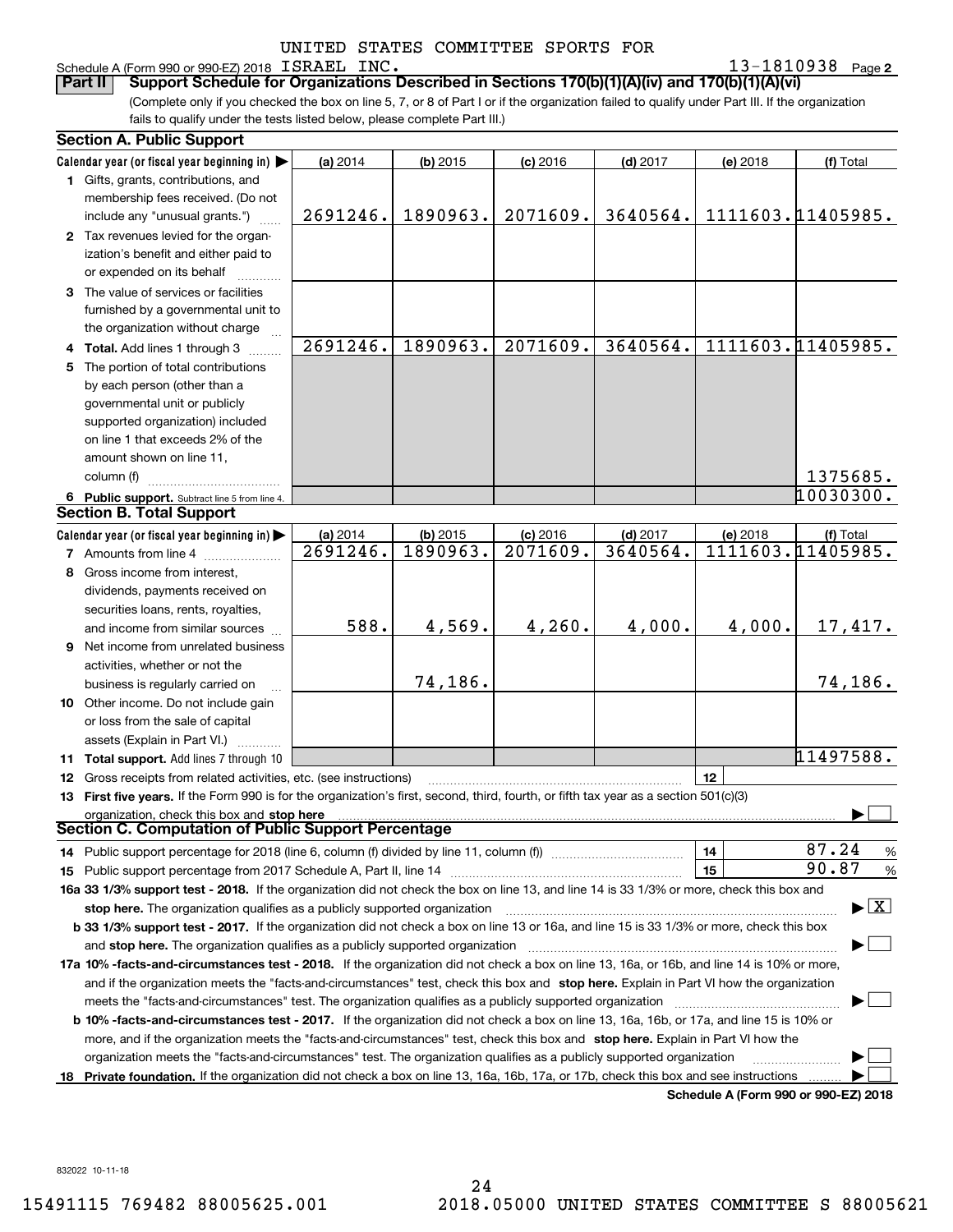|  | UNITED STATES COMMITTEE SPORTS FOR |  |  |
|--|------------------------------------|--|--|
|  |                                    |  |  |

Schedule A (Form 990 or 990-EZ) 2018 ISRAEL INC

(Complete only if you checked the box on line 10 of Part I or if the organization failed to qualify under Part II. If the organization fails to qualify under the tests listed below, please complete Part II.)

|    | <b>Section A. Public Support</b>                                                                                                                                                                                               |          |          |            |            |          |                                      |
|----|--------------------------------------------------------------------------------------------------------------------------------------------------------------------------------------------------------------------------------|----------|----------|------------|------------|----------|--------------------------------------|
|    | Calendar year (or fiscal year beginning in) $\blacktriangleright$                                                                                                                                                              | (a) 2014 | (b) 2015 | $(c)$ 2016 | $(d)$ 2017 | (e) 2018 | (f) Total                            |
|    | 1 Gifts, grants, contributions, and                                                                                                                                                                                            |          |          |            |            |          |                                      |
|    | membership fees received. (Do not                                                                                                                                                                                              |          |          |            |            |          |                                      |
|    | include any "unusual grants.")                                                                                                                                                                                                 |          |          |            |            |          |                                      |
|    | <b>2</b> Gross receipts from admissions,<br>merchandise sold or services per-<br>formed, or facilities furnished in<br>any activity that is related to the<br>organization's tax-exempt purpose                                |          |          |            |            |          |                                      |
|    | 3 Gross receipts from activities that<br>are not an unrelated trade or bus-                                                                                                                                                    |          |          |            |            |          |                                      |
|    | iness under section 513                                                                                                                                                                                                        |          |          |            |            |          |                                      |
|    | 4 Tax revenues levied for the organ-<br>ization's benefit and either paid to                                                                                                                                                   |          |          |            |            |          |                                      |
|    | or expended on its behalf<br>.                                                                                                                                                                                                 |          |          |            |            |          |                                      |
|    | 5 The value of services or facilities<br>furnished by a governmental unit to<br>the organization without charge                                                                                                                |          |          |            |            |          |                                      |
|    |                                                                                                                                                                                                                                |          |          |            |            |          |                                      |
|    | <b>6 Total.</b> Add lines 1 through 5<br>7a Amounts included on lines 1, 2, and<br>3 received from disqualified persons                                                                                                        |          |          |            |            |          |                                      |
|    | <b>b</b> Amounts included on lines 2 and 3 received<br>from other than disqualified persons that<br>exceed the greater of \$5,000 or 1% of the<br>amount on line 13 for the year                                               |          |          |            |            |          |                                      |
|    | c Add lines 7a and 7b                                                                                                                                                                                                          |          |          |            |            |          |                                      |
|    | 8 Public support. (Subtract line 7c from line 6.)<br><b>Section B. Total Support</b>                                                                                                                                           |          |          |            |            |          |                                      |
|    | Calendar year (or fiscal year beginning in) $\blacktriangleright$                                                                                                                                                              | (a) 2014 | (b) 2015 | $(c)$ 2016 | $(d)$ 2017 | (e) 2018 | (f) Total                            |
|    | 9 Amounts from line 6                                                                                                                                                                                                          |          |          |            |            |          |                                      |
|    | 10a Gross income from interest,<br>dividends, payments received on<br>securities loans, rents, royalties,<br>and income from similar sources                                                                                   |          |          |            |            |          |                                      |
|    | <b>b</b> Unrelated business taxable income<br>(less section 511 taxes) from businesses                                                                                                                                         |          |          |            |            |          |                                      |
|    | acquired after June 30, 1975                                                                                                                                                                                                   |          |          |            |            |          |                                      |
|    | c Add lines 10a and 10b<br>11 Net income from unrelated business<br>activities not included in line 10b,<br>whether or not the business is<br>regularly carried on                                                             |          |          |            |            |          |                                      |
|    | 12 Other income. Do not include gain<br>or loss from the sale of capital<br>assets (Explain in Part VI.)                                                                                                                       |          |          |            |            |          |                                      |
|    | 13 Total support. (Add lines 9, 10c, 11, and 12.)                                                                                                                                                                              |          |          |            |            |          |                                      |
|    | 14 First five years. If the Form 990 is for the organization's first, second, third, fourth, or fifth tax year as a section 501(c)(3) organization,                                                                            |          |          |            |            |          |                                      |
|    | check this box and stop here measurements are all the state of the state of the state of the state of the state of the state of the state of the state of the state of the state of the state of the state of the state of the |          |          |            |            |          |                                      |
|    | <b>Section C. Computation of Public Support Percentage</b>                                                                                                                                                                     |          |          |            |            |          |                                      |
|    | 15 Public support percentage for 2018 (line 8, column (f), divided by line 13, column (f))                                                                                                                                     |          |          |            |            | 15       | %                                    |
| 16 | Public support percentage from 2017 Schedule A, Part III, line 15                                                                                                                                                              |          |          |            |            | 16       | %                                    |
|    | <b>Section D. Computation of Investment Income Percentage</b>                                                                                                                                                                  |          |          |            |            |          |                                      |
|    | 17 Investment income percentage for 2018 (line 10c, column (f), divided by line 13, column (f))<br>18 Investment income percentage from 2017 Schedule A, Part III, line 17                                                     |          |          |            |            | 17<br>18 | %<br>%                               |
|    | 19a 33 1/3% support tests - 2018. If the organization did not check the box on line 14, and line 15 is more than 33 1/3%, and line 17 is not                                                                                   |          |          |            |            |          |                                      |
|    | more than 33 1/3%, check this box and stop here. The organization qualifies as a publicly supported organization                                                                                                               |          |          |            |            |          |                                      |
|    | <b>b 33 1/3% support tests - 2017.</b> If the organization did not check a box on line 14 or line 19a, and line 16 is more than 33 1/3%, and                                                                                   |          |          |            |            |          |                                      |
|    | line 18 is not more than 33 1/3%, check this box and stop here. The organization qualifies as a publicly supported organization                                                                                                |          |          |            |            |          |                                      |
| 20 | Private foundation. If the organization did not check a box on line 14, 19a, or 19b, check this box and see instructions                                                                                                       |          |          |            |            |          | .                                    |
|    | 832023 10-11-18                                                                                                                                                                                                                |          |          |            |            |          | Schedule A (Form 990 or 990-EZ) 2018 |
|    |                                                                                                                                                                                                                                |          | 25       |            |            |          |                                      |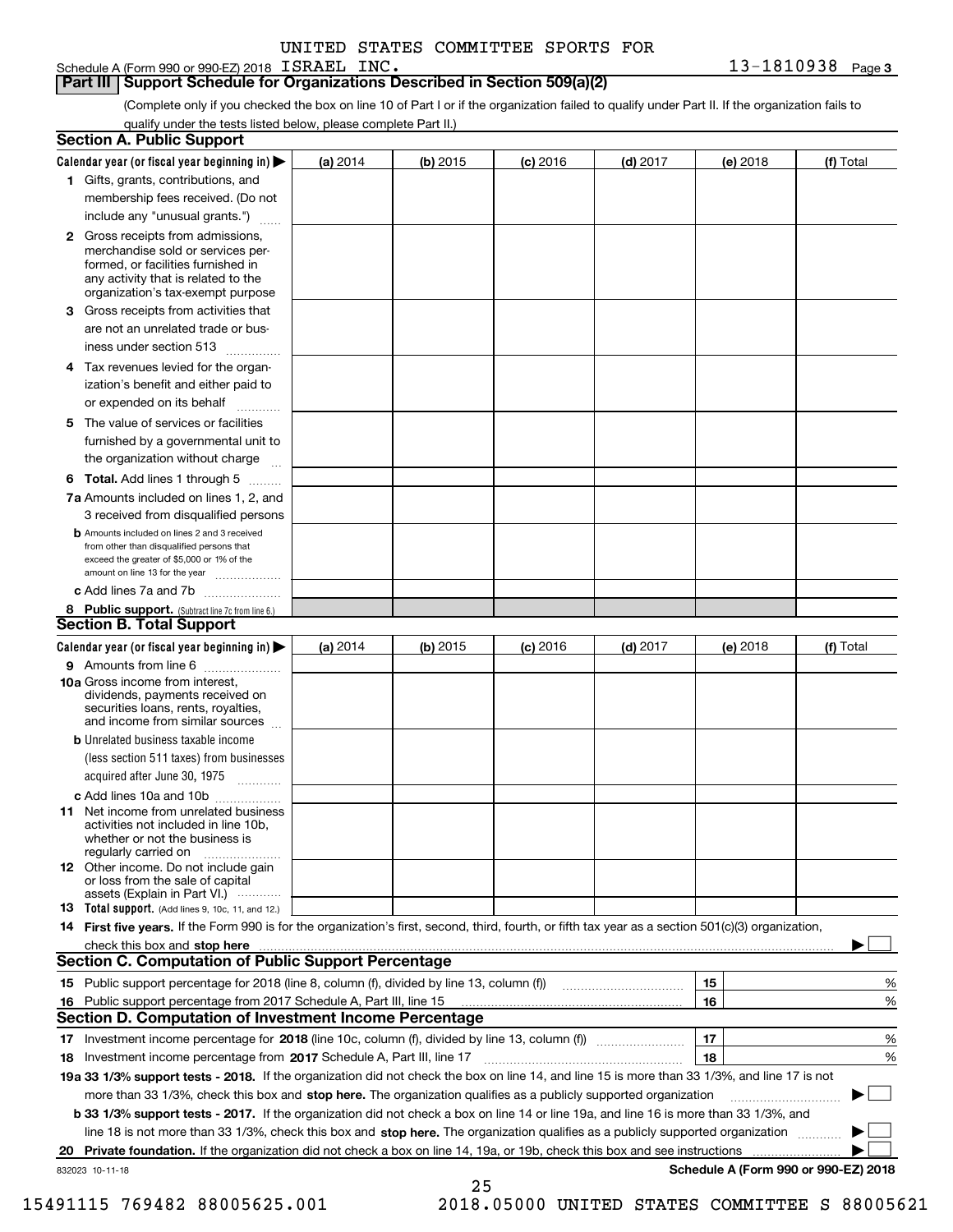### Schedule A (Form 990 or 990-EZ) 2018 Page ISRAEL INC. 13-1810938 **Part IV Supporting Organizations**

(Complete only if you checked a box in line 12 on Part I. If you checked 12a of Part I, complete Sections A and B. If you checked 12b of Part I, complete Sections A and C. If you checked 12c of Part I, complete Sections A, D, and E. If you checked 12d of Part I, complete Sections A and D, and complete Part V.)

### **Section A. All Supporting Organizations**

- **1** Are all of the organization's supported organizations listed by name in the organization's governing documents? If "No," describe in **Part VI** how the supported organizations are designated. If designated by *class or purpose, describe the designation. If historic and continuing relationship, explain.*
- **2** Did the organization have any supported organization that does not have an IRS determination of status under section 509(a)(1) or (2)? If "Yes," explain in Part VI how the organization determined that the supported *organization was described in section 509(a)(1) or (2).*
- **3a** Did the organization have a supported organization described in section 501(c)(4), (5), or (6)? If "Yes," answer *(b) and (c) below.*
- **b** Did the organization confirm that each supported organization qualified under section 501(c)(4), (5), or (6) and satisfied the public support tests under section 509(a)(2)? If "Yes," describe in **Part VI** when and how the *organization made the determination.*
- **c**Did the organization ensure that all support to such organizations was used exclusively for section 170(c)(2)(B) purposes? If "Yes," explain in **Part VI** what controls the organization put in place to ensure such use.
- **4a***If* Was any supported organization not organized in the United States ("foreign supported organization")? *"Yes," and if you checked 12a or 12b in Part I, answer (b) and (c) below.*
- **b** Did the organization have ultimate control and discretion in deciding whether to make grants to the foreign supported organization? If "Yes," describe in **Part VI** how the organization had such control and discretion *despite being controlled or supervised by or in connection with its supported organizations.*
- **c** Did the organization support any foreign supported organization that does not have an IRS determination under sections 501(c)(3) and 509(a)(1) or (2)? If "Yes," explain in **Part VI** what controls the organization used *to ensure that all support to the foreign supported organization was used exclusively for section 170(c)(2)(B) purposes.*
- **5a** Did the organization add, substitute, or remove any supported organizations during the tax year? If "Yes," answer (b) and (c) below (if applicable). Also, provide detail in **Part VI,** including (i) the names and EIN *numbers of the supported organizations added, substituted, or removed; (ii) the reasons for each such action; (iii) the authority under the organization's organizing document authorizing such action; and (iv) how the action was accomplished (such as by amendment to the organizing document).*
- **b** Type I or Type II only. Was any added or substituted supported organization part of a class already designated in the organization's organizing document?
- **cSubstitutions only.**  Was the substitution the result of an event beyond the organization's control?
- **6** Did the organization provide support (whether in the form of grants or the provision of services or facilities) to **Part VI.** *If "Yes," provide detail in* support or benefit one or more of the filing organization's supported organizations? anyone other than (i) its supported organizations, (ii) individuals that are part of the charitable class benefited by one or more of its supported organizations, or (iii) other supporting organizations that also
- **7**Did the organization provide a grant, loan, compensation, or other similar payment to a substantial contributor *If "Yes," complete Part I of Schedule L (Form 990 or 990-EZ).* regard to a substantial contributor? (as defined in section 4958(c)(3)(C)), a family member of a substantial contributor, or a 35% controlled entity with
- **8** Did the organization make a loan to a disqualified person (as defined in section 4958) not described in line 7? *If "Yes," complete Part I of Schedule L (Form 990 or 990-EZ).*
- **9a** Was the organization controlled directly or indirectly at any time during the tax year by one or more in section 509(a)(1) or (2))? If "Yes," *provide detail in* <code>Part VI.</code> disqualified persons as defined in section 4946 (other than foundation managers and organizations described
- **b** Did one or more disqualified persons (as defined in line 9a) hold a controlling interest in any entity in which the supporting organization had an interest? If "Yes," provide detail in P**art VI**.
- **c**Did a disqualified person (as defined in line 9a) have an ownership interest in, or derive any personal benefit from, assets in which the supporting organization also had an interest? If "Yes," provide detail in P**art VI.**
- **10a** Was the organization subject to the excess business holdings rules of section 4943 because of section supporting organizations)? If "Yes," answer 10b below. 4943(f) (regarding certain Type II supporting organizations, and all Type III non-functionally integrated
- **b** Did the organization have any excess business holdings in the tax year? (Use Schedule C, Form 4720, to *determine whether the organization had excess business holdings.)*

26

832024 10-11-18

**Schedule A (Form 990 or 990-EZ) 2018**

**4a4b4c5a 5b5c6789a 9b9c10a10b**

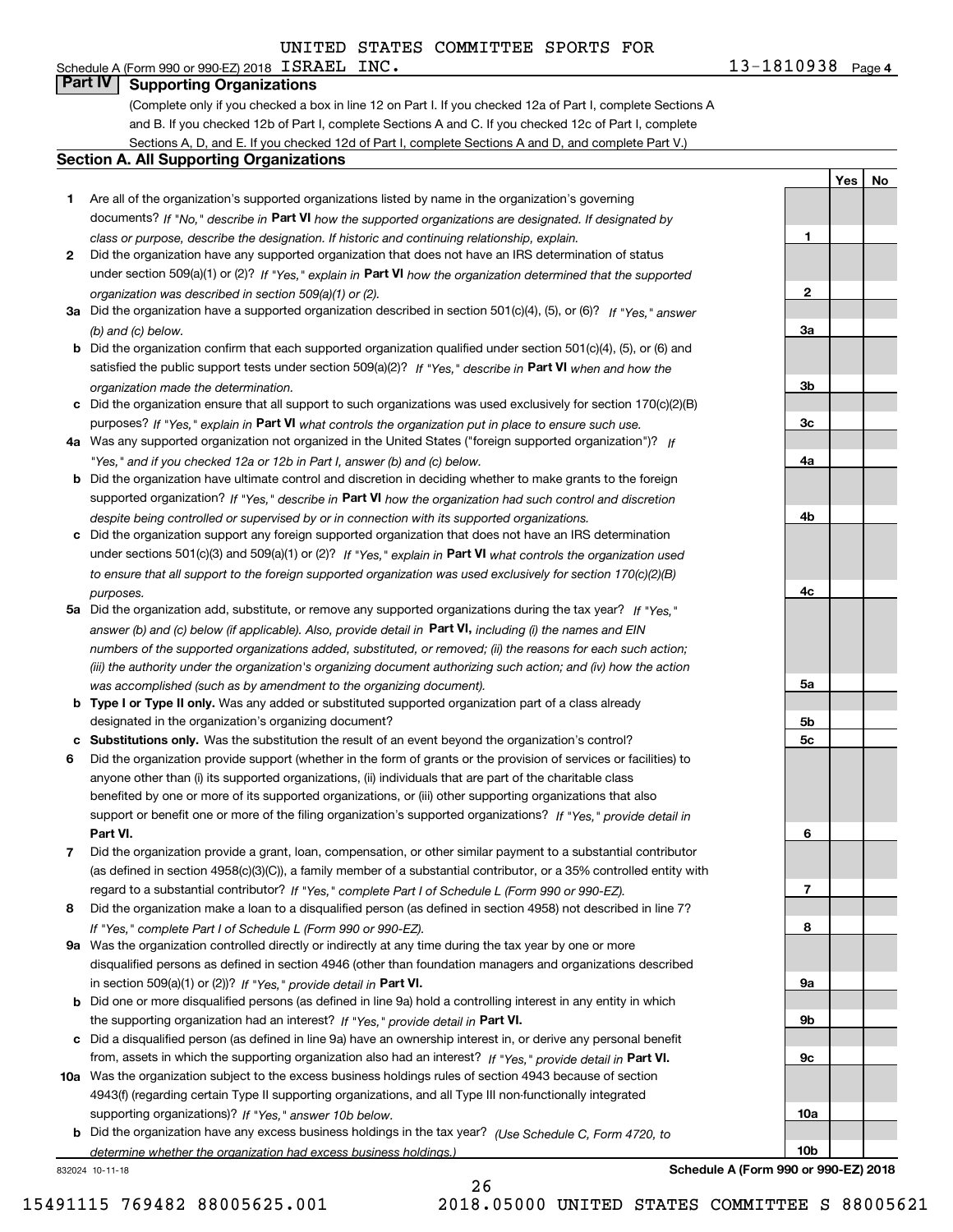| Schedule A (Form 990 or 990-EZ) 2018 $\,$ $\rm ISRAEL$<br>$\overline{\phantom{a}}$ inc. | $13 - 1810938$ Page 5 |  |
|-----------------------------------------------------------------------------------------|-----------------------|--|
|-----------------------------------------------------------------------------------------|-----------------------|--|

|              | Part IV<br><b>Supporting Organizations (continued)</b>                                                                            |              |     |    |
|--------------|-----------------------------------------------------------------------------------------------------------------------------------|--------------|-----|----|
|              |                                                                                                                                   |              | Yes | No |
| 11           | Has the organization accepted a gift or contribution from any of the following persons?                                           |              |     |    |
|              | a A person who directly or indirectly controls, either alone or together with persons described in (b) and (c)                    |              |     |    |
|              | below, the governing body of a supported organization?                                                                            | 11a          |     |    |
|              | <b>b</b> A family member of a person described in (a) above?                                                                      | 11b          |     |    |
|              | c A 35% controlled entity of a person described in (a) or (b) above? If "Yes" to a, b, or c, provide detail in Part VI.           | 11c          |     |    |
|              | <b>Section B. Type I Supporting Organizations</b>                                                                                 |              |     |    |
|              |                                                                                                                                   |              | Yes | No |
| 1            | Did the directors, trustees, or membership of one or more supported organizations have the power to                               |              |     |    |
|              | regularly appoint or elect at least a majority of the organization's directors or trustees at all times during the                |              |     |    |
|              | tax year? If "No," describe in Part VI how the supported organization(s) effectively operated, supervised, or                     |              |     |    |
|              | controlled the organization's activities. If the organization had more than one supported organization,                           |              |     |    |
|              | describe how the powers to appoint and/or remove directors or trustees were allocated among the supported                         |              |     |    |
|              | organizations and what conditions or restrictions, if any, applied to such powers during the tax year.                            | 1            |     |    |
| $\mathbf{2}$ | Did the organization operate for the benefit of any supported organization other than the supported                               |              |     |    |
|              | organization(s) that operated, supervised, or controlled the supporting organization? If "Yes," explain in                        |              |     |    |
|              | Part VI how providing such benefit carried out the purposes of the supported organization(s) that operated,                       |              |     |    |
|              | supervised, or controlled the supporting organization.                                                                            | 2            |     |    |
|              | <b>Section C. Type II Supporting Organizations</b>                                                                                |              |     |    |
|              |                                                                                                                                   |              | Yes | No |
| 1            | Were a majority of the organization's directors or trustees during the tax year also a majority of the directors                  |              |     |    |
|              | or trustees of each of the organization's supported organization(s)? If "No," describe in Part VI how control                     |              |     |    |
|              | or management of the supporting organization was vested in the same persons that controlled or managed                            |              |     |    |
|              | the supported organization(s).                                                                                                    | 1            |     |    |
|              | <b>Section D. All Type III Supporting Organizations</b>                                                                           |              |     |    |
|              |                                                                                                                                   |              | Yes | No |
| 1            | Did the organization provide to each of its supported organizations, by the last day of the fifth month of the                    |              |     |    |
|              | organization's tax year, (i) a written notice describing the type and amount of support provided during the prior tax             |              |     |    |
|              | year, (ii) a copy of the Form 990 that was most recently filed as of the date of notification, and (iii) copies of the            |              |     |    |
|              | organization's governing documents in effect on the date of notification, to the extent not previously provided?                  | 1            |     |    |
| 2            | Were any of the organization's officers, directors, or trustees either (i) appointed or elected by the supported                  |              |     |    |
|              | organization(s) or (ii) serving on the governing body of a supported organization? If "No," explain in Part VI how                |              |     |    |
|              | the organization maintained a close and continuous working relationship with the supported organization(s).                       | $\mathbf{2}$ |     |    |
| 3            | By reason of the relationship described in (2), did the organization's supported organizations have a                             |              |     |    |
|              | significant voice in the organization's investment policies and in directing the use of the organization's                        |              |     |    |
|              | income or assets at all times during the tax year? If "Yes," describe in Part VI the role the organization's                      |              |     |    |
|              | supported organizations played in this regard.                                                                                    | 3            |     |    |
|              | Section E. Type III Functionally Integrated Supporting Organizations                                                              |              |     |    |
| 1            | Check the box next to the method that the organization used to satisfy the Integral Part Test during the year (see instructions). |              |     |    |
| a            | The organization satisfied the Activities Test. Complete line 2 below.                                                            |              |     |    |
| b            | The organization is the parent of each of its supported organizations. Complete line 3 below.                                     |              |     |    |
| c            | The organization supported a governmental entity. Describe in Part VI how you supported a government entity (see instructions),   |              |     |    |
| 2            | Activities Test. Answer (a) and (b) below.                                                                                        |              | Yes | No |
| a            | Did substantially all of the organization's activities during the tax year directly further the exempt purposes of                |              |     |    |
|              | the supported organization(s) to which the organization was responsive? If "Yes," then in Part VI identify                        |              |     |    |
|              | those supported organizations and explain how these activities directly furthered their exempt purposes,                          |              |     |    |
|              | how the organization was responsive to those supported organizations, and how the organization determined                         |              |     |    |
|              | that these activities constituted substantially all of its activities.                                                            | 2a           |     |    |
|              | <b>b</b> Did the activities described in (a) constitute activities that, but for the organization's involvement, one or more      |              |     |    |
|              | of the organization's supported organization(s) would have been engaged in? If "Yes," explain in Part VI the                      |              |     |    |
|              | reasons for the organization's position that its supported organization(s) would have engaged in these                            |              |     |    |
|              | activities but for the organization's involvement.                                                                                | 2b           |     |    |
| 3            | Parent of Supported Organizations. Answer (a) and (b) below.                                                                      |              |     |    |
|              | a Did the organization have the power to regularly appoint or elect a majority of the officers, directors, or                     |              |     |    |
|              | trustees of each of the supported organizations? Provide details in Part VI.                                                      | За           |     |    |
|              | <b>b</b> Did the organization exercise a substantial degree of direction over the policies, programs, and activities of each      |              |     |    |
|              | of its supported organizations? If "Yes." describe in Part VI the role played by the organization in this regard                  | Зb           |     |    |
|              | Schedule A (Form 990 or 990-EZ) 2018<br>832025 10-11-18                                                                           |              |     |    |
|              |                                                                                                                                   |              |     |    |

27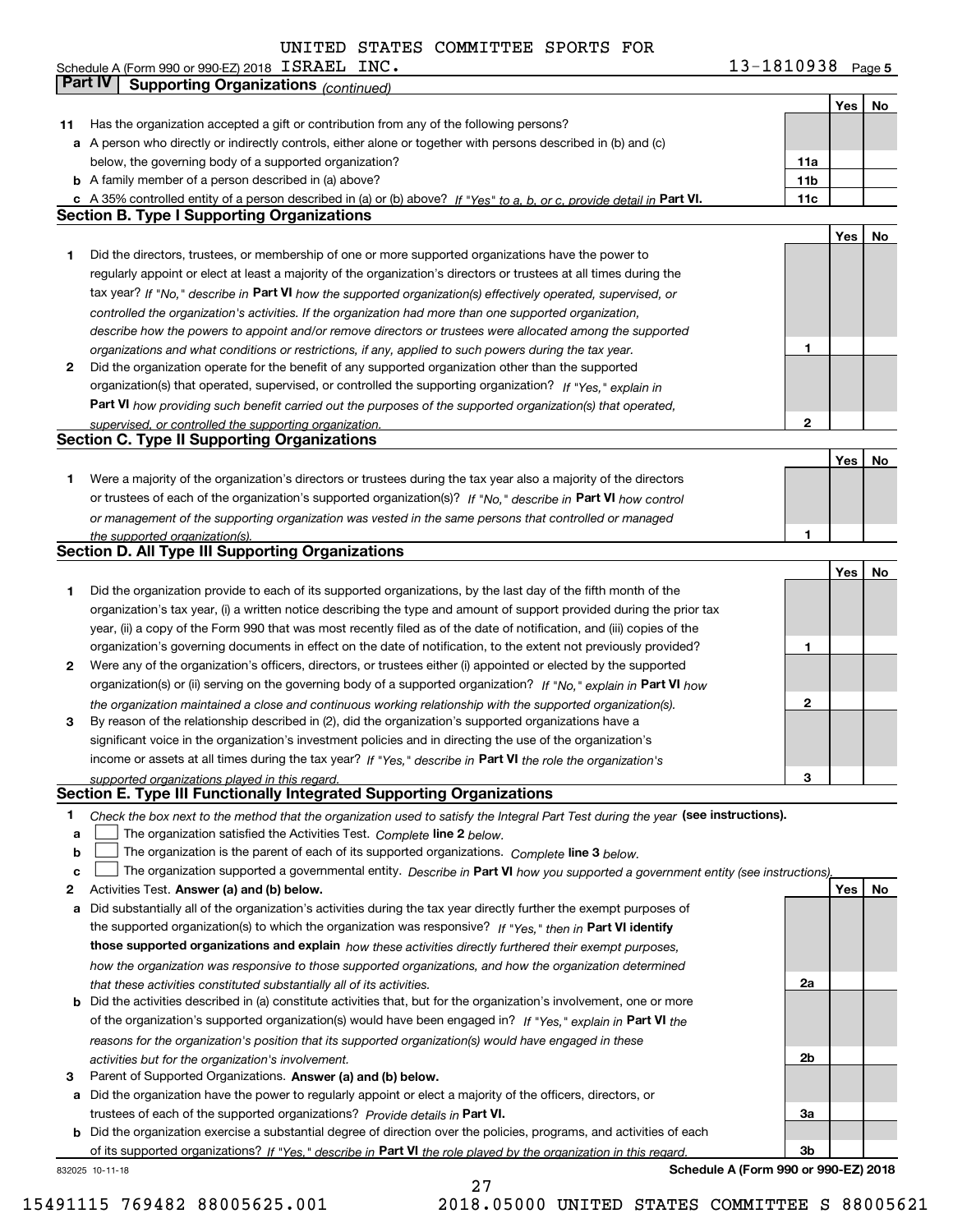|              | Schedule A (Form 990 or 990-EZ) 2018 ISRAEL INC.                                                                                                  |                |                | 13-1810938 Page 6              |
|--------------|---------------------------------------------------------------------------------------------------------------------------------------------------|----------------|----------------|--------------------------------|
|              | <b>Part V</b><br>Type III Non-Functionally Integrated 509(a)(3) Supporting Organizations                                                          |                |                |                                |
| 1            | Check here if the organization satisfied the Integral Part Test as a qualifying trust on Nov. 20, 1970 (explain in Part VI.) See instructions. Al |                |                |                                |
|              | other Type III non-functionally integrated supporting organizations must complete Sections A through E.                                           |                |                |                                |
|              | Section A - Adjusted Net Income                                                                                                                   |                | (A) Prior Year | (B) Current Year<br>(optional) |
| $\mathbf{1}$ | Net short-term capital gain                                                                                                                       | 1              |                |                                |
| 2            | Recoveries of prior-year distributions                                                                                                            | $\mathbf{2}$   |                |                                |
| 3            | Other gross income (see instructions)                                                                                                             | 3              |                |                                |
| 4            | Add lines 1 through 3                                                                                                                             | 4              |                |                                |
| 5            | Depreciation and depletion                                                                                                                        | 5              |                |                                |
| 6            | Portion of operating expenses paid or incurred for production or                                                                                  |                |                |                                |
|              | collection of gross income or for management, conservation, or                                                                                    |                |                |                                |
|              | maintenance of property held for production of income (see instructions)                                                                          | 6              |                |                                |
| 7            | Other expenses (see instructions)                                                                                                                 | $\overline{7}$ |                |                                |
| 8            | Adjusted Net Income (subtract lines 5, 6, and 7 from line 4)                                                                                      | 8              |                |                                |
|              | <b>Section B - Minimum Asset Amount</b>                                                                                                           |                | (A) Prior Year | (B) Current Year<br>(optional) |
| 1            | Aggregate fair market value of all non-exempt-use assets (see                                                                                     |                |                |                                |
|              | instructions for short tax year or assets held for part of year):                                                                                 |                |                |                                |
|              | a Average monthly value of securities                                                                                                             | 1a             |                |                                |
|              | <b>b</b> Average monthly cash balances                                                                                                            | 1 <sub>b</sub> |                |                                |
|              | c Fair market value of other non-exempt-use assets                                                                                                | 1c             |                |                                |
|              | d Total (add lines 1a, 1b, and 1c)                                                                                                                | 1d             |                |                                |
|              | <b>e</b> Discount claimed for blockage or other                                                                                                   |                |                |                                |
|              | factors (explain in detail in Part VI):                                                                                                           |                |                |                                |
| $\mathbf{2}$ | Acquisition indebtedness applicable to non-exempt-use assets                                                                                      | $\mathbf{2}$   |                |                                |
| 3            | Subtract line 2 from line 1d                                                                                                                      | 3              |                |                                |
| 4            | Cash deemed held for exempt use. Enter 1-1/2% of line 3 (for greater amount,                                                                      |                |                |                                |
|              | see instructions)                                                                                                                                 | 4              |                |                                |
| 5            | Net value of non-exempt-use assets (subtract line 4 from line 3)                                                                                  | 5              |                |                                |
| 6            | Multiply line 5 by .035                                                                                                                           | 6              |                |                                |
| 7            | Recoveries of prior-year distributions                                                                                                            | 7              |                |                                |
| 8            | <b>Minimum Asset Amount</b> (add line 7 to line 6)                                                                                                | 8              |                |                                |
|              | <b>Section C - Distributable Amount</b>                                                                                                           |                |                | <b>Current Year</b>            |
| 1            | Adjusted net income for prior year (from Section A, line 8, Column A)                                                                             | 1              |                |                                |
| $\mathbf{2}$ | Enter 85% of line 1                                                                                                                               | $\overline{2}$ |                |                                |
| 3            | Minimum asset amount for prior year (from Section B, line 8, Column A)                                                                            | 3              |                |                                |
| 4            | Enter greater of line 2 or line 3                                                                                                                 | 4              |                |                                |
| 5            | Income tax imposed in prior year                                                                                                                  | 5              |                |                                |
| 6            | <b>Distributable Amount.</b> Subtract line 5 from line 4, unless subject to                                                                       |                |                |                                |
|              | emergency temporary reduction (see instructions)                                                                                                  | 6              |                |                                |

**7**Check here if the current year is the organization's first as a non-functionally integrated Type III supporting organization (see instructions).

**Schedule A (Form 990 or 990-EZ) 2018**

832026 10-11-18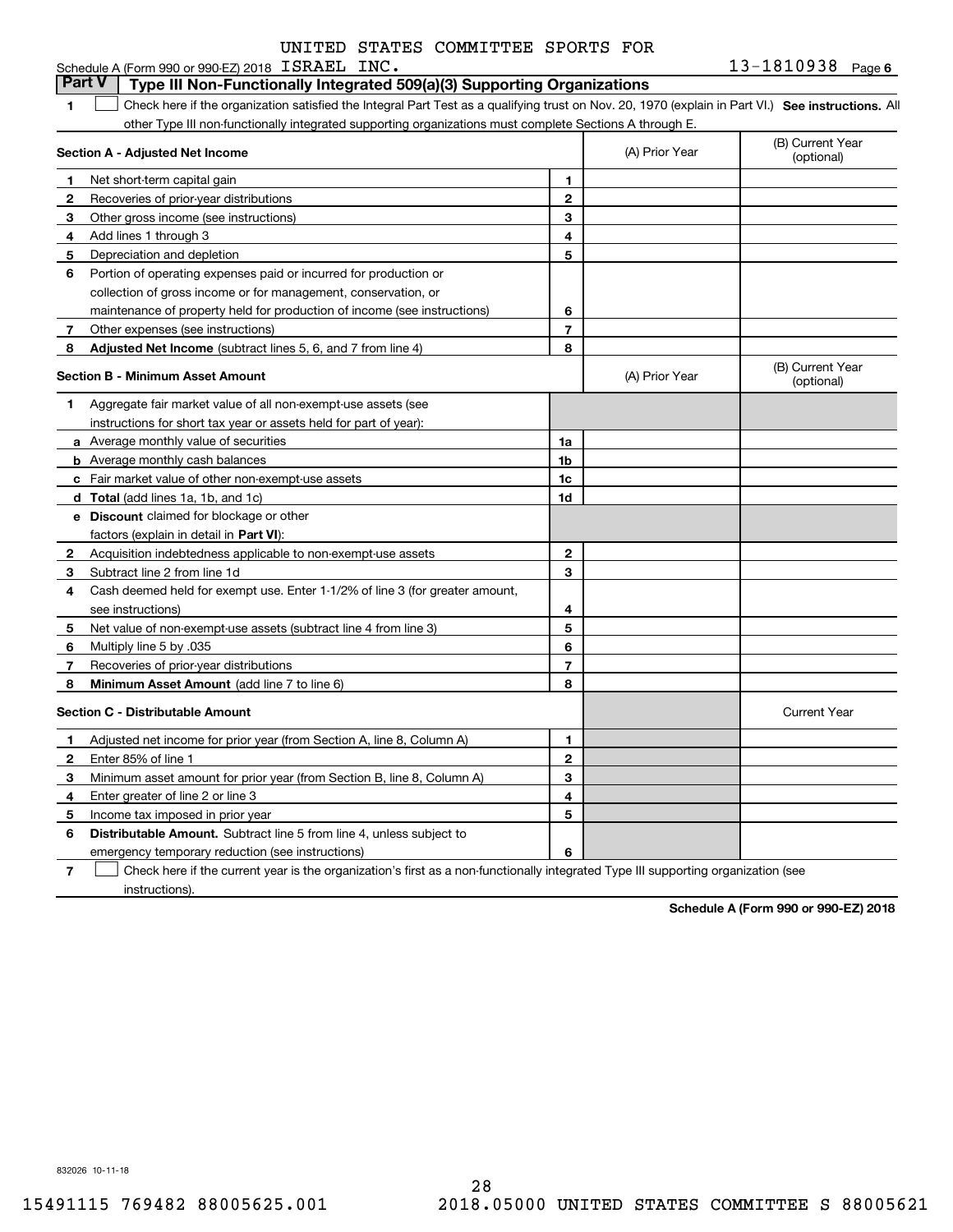| Part V | Schedule A (Form 990 or 990-EZ) 2018 ISRAEL INC.<br>Type III Non-Functionally Integrated 509(a)(3) Supporting Organizations                                   |                                    |                                               | 13-1810938 Page 7                                |
|--------|---------------------------------------------------------------------------------------------------------------------------------------------------------------|------------------------------------|-----------------------------------------------|--------------------------------------------------|
|        |                                                                                                                                                               |                                    | (continued)                                   | <b>Current Year</b>                              |
|        | <b>Section D - Distributions</b>                                                                                                                              |                                    |                                               |                                                  |
| 1<br>2 | Amounts paid to supported organizations to accomplish exempt purposes<br>Amounts paid to perform activity that directly furthers exempt purposes of supported |                                    |                                               |                                                  |
|        | organizations, in excess of income from activity                                                                                                              |                                    |                                               |                                                  |
| 3      | Administrative expenses paid to accomplish exempt purposes of supported organizations                                                                         |                                    |                                               |                                                  |
| 4      | Amounts paid to acquire exempt-use assets                                                                                                                     |                                    |                                               |                                                  |
| 5      | Qualified set-aside amounts (prior IRS approval required)                                                                                                     |                                    |                                               |                                                  |
| 6      | Other distributions (describe in Part VI). See instructions.                                                                                                  |                                    |                                               |                                                  |
| 7      | Total annual distributions. Add lines 1 through 6.                                                                                                            |                                    |                                               |                                                  |
| 8      | Distributions to attentive supported organizations to which the organization is responsive                                                                    |                                    |                                               |                                                  |
|        | (provide details in Part VI). See instructions.                                                                                                               |                                    |                                               |                                                  |
| 9      | Distributable amount for 2018 from Section C, line 6                                                                                                          |                                    |                                               |                                                  |
| 10     | Line 8 amount divided by line 9 amount                                                                                                                        |                                    |                                               |                                                  |
|        | <b>Section E - Distribution Allocations</b> (see instructions)                                                                                                | (i)<br><b>Excess Distributions</b> | (ii)<br><b>Underdistributions</b><br>Pre-2018 | (iii)<br><b>Distributable</b><br>Amount for 2018 |
| 1      | Distributable amount for 2018 from Section C, line 6                                                                                                          |                                    |                                               |                                                  |
| 2      | Underdistributions, if any, for years prior to 2018 (reason-                                                                                                  |                                    |                                               |                                                  |
|        | able cause required- explain in Part VI). See instructions.                                                                                                   |                                    |                                               |                                                  |
| 3      | Excess distributions carryover, if any, to 2018                                                                                                               |                                    |                                               |                                                  |
|        | <b>a</b> From 2013                                                                                                                                            |                                    |                                               |                                                  |
|        | <b>b</b> From 2014                                                                                                                                            |                                    |                                               |                                                  |
|        | $c$ From 2015                                                                                                                                                 |                                    |                                               |                                                  |
|        | d From 2016                                                                                                                                                   |                                    |                                               |                                                  |
|        | e From 2017                                                                                                                                                   |                                    |                                               |                                                  |
|        | f Total of lines 3a through e                                                                                                                                 |                                    |                                               |                                                  |
|        | g Applied to underdistributions of prior years                                                                                                                |                                    |                                               |                                                  |
|        | <b>h</b> Applied to 2018 distributable amount                                                                                                                 |                                    |                                               |                                                  |
| Ť.     | Carryover from 2013 not applied (see instructions)                                                                                                            |                                    |                                               |                                                  |
|        | Remainder. Subtract lines 3g, 3h, and 3i from 3f.                                                                                                             |                                    |                                               |                                                  |
| 4      | Distributions for 2018 from Section D,                                                                                                                        |                                    |                                               |                                                  |
|        | \$<br>line 7:                                                                                                                                                 |                                    |                                               |                                                  |
|        | <b>a</b> Applied to underdistributions of prior years                                                                                                         |                                    |                                               |                                                  |
|        | <b>b</b> Applied to 2018 distributable amount                                                                                                                 |                                    |                                               |                                                  |
|        | <b>c</b> Remainder. Subtract lines 4a and 4b from 4.                                                                                                          |                                    |                                               |                                                  |
| 5      | Remaining underdistributions for years prior to 2018, if                                                                                                      |                                    |                                               |                                                  |
|        | any. Subtract lines 3g and 4a from line 2. For result greater                                                                                                 |                                    |                                               |                                                  |
|        | than zero, explain in Part VI. See instructions.                                                                                                              |                                    |                                               |                                                  |
| 6      | Remaining underdistributions for 2018. Subtract lines 3h                                                                                                      |                                    |                                               |                                                  |
|        | and 4b from line 1. For result greater than zero, explain in                                                                                                  |                                    |                                               |                                                  |
|        | Part VI. See instructions.                                                                                                                                    |                                    |                                               |                                                  |
| 7      | Excess distributions carryover to 2019. Add lines 3j                                                                                                          |                                    |                                               |                                                  |
|        | and 4c.                                                                                                                                                       |                                    |                                               |                                                  |
| 8      | Breakdown of line 7:                                                                                                                                          |                                    |                                               |                                                  |
|        | a Excess from 2014                                                                                                                                            |                                    |                                               |                                                  |
|        | <b>b</b> Excess from 2015                                                                                                                                     |                                    |                                               |                                                  |
|        | c Excess from 2016                                                                                                                                            |                                    |                                               |                                                  |
|        | d Excess from 2017                                                                                                                                            |                                    |                                               |                                                  |
|        | e Excess from 2018                                                                                                                                            |                                    |                                               |                                                  |

**Schedule A (Form 990 or 990-EZ) 2018**

832027 10-11-18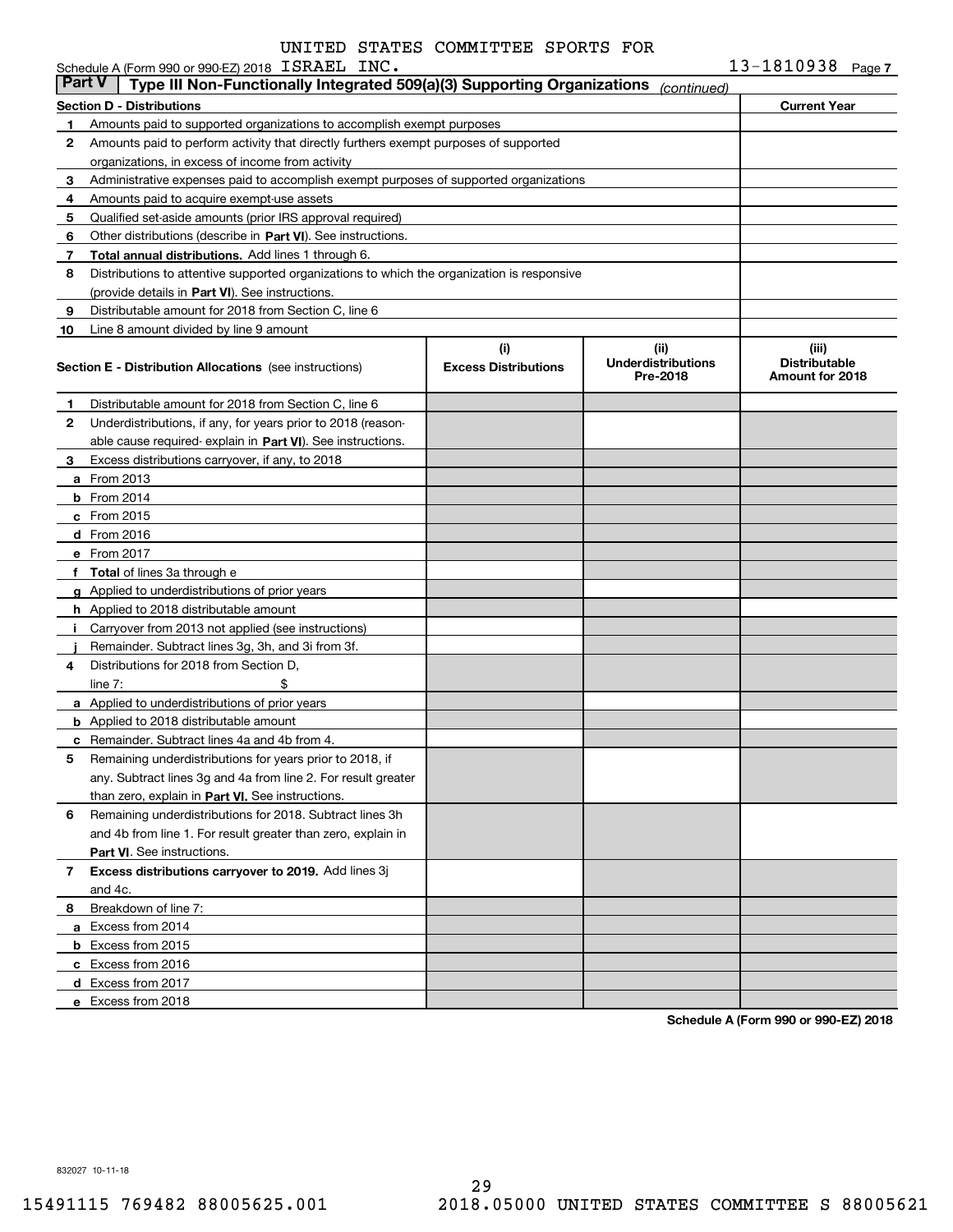|                 |                                                                                                                                                        |  | UNITED STATES COMMITTEE SPORTS FOR |  |                                                                                                                                                                                                                                                                                                  |  |
|-----------------|--------------------------------------------------------------------------------------------------------------------------------------------------------|--|------------------------------------|--|--------------------------------------------------------------------------------------------------------------------------------------------------------------------------------------------------------------------------------------------------------------------------------------------------|--|
|                 | Schedule A (Form 990 or 990-EZ) 2018 ISRAEL INC.                                                                                                       |  |                                    |  | 13-1810938 Page 8                                                                                                                                                                                                                                                                                |  |
| <b>Part VI</b>  | Supplemental Information. Provide the explanations required by Part II, line 10; Part II, line 17a or 17b; Part III, line 12;                          |  |                                    |  | Part IV, Section A, lines 1, 2, 3b, 3c, 4b, 4c, 5a, 6, 9a, 9b, 9c, 11a, 11b, and 11c; Part IV, Section B, lines 1 and 2; Part IV, Section C,<br>line 1; Part IV, Section D, lines 2 and 3; Part IV, Section E, lines 1c, 2a, 2b, 3a, and 3b; Part V, line 1; Part V, Section B, line 1e; Part V, |  |
|                 | Section D, lines 5, 6, and 8; and Part V, Section E, lines 2, 5, and 6. Also complete this part for any additional information.<br>(See instructions.) |  |                                    |  |                                                                                                                                                                                                                                                                                                  |  |
|                 |                                                                                                                                                        |  |                                    |  |                                                                                                                                                                                                                                                                                                  |  |
|                 |                                                                                                                                                        |  |                                    |  |                                                                                                                                                                                                                                                                                                  |  |
|                 |                                                                                                                                                        |  |                                    |  |                                                                                                                                                                                                                                                                                                  |  |
|                 |                                                                                                                                                        |  |                                    |  |                                                                                                                                                                                                                                                                                                  |  |
|                 |                                                                                                                                                        |  |                                    |  |                                                                                                                                                                                                                                                                                                  |  |
|                 |                                                                                                                                                        |  |                                    |  |                                                                                                                                                                                                                                                                                                  |  |
|                 |                                                                                                                                                        |  |                                    |  |                                                                                                                                                                                                                                                                                                  |  |
|                 |                                                                                                                                                        |  |                                    |  |                                                                                                                                                                                                                                                                                                  |  |
|                 |                                                                                                                                                        |  |                                    |  |                                                                                                                                                                                                                                                                                                  |  |
|                 |                                                                                                                                                        |  |                                    |  |                                                                                                                                                                                                                                                                                                  |  |
|                 |                                                                                                                                                        |  |                                    |  |                                                                                                                                                                                                                                                                                                  |  |
|                 |                                                                                                                                                        |  |                                    |  |                                                                                                                                                                                                                                                                                                  |  |
|                 |                                                                                                                                                        |  |                                    |  |                                                                                                                                                                                                                                                                                                  |  |
|                 |                                                                                                                                                        |  |                                    |  |                                                                                                                                                                                                                                                                                                  |  |
|                 |                                                                                                                                                        |  |                                    |  |                                                                                                                                                                                                                                                                                                  |  |
|                 |                                                                                                                                                        |  |                                    |  |                                                                                                                                                                                                                                                                                                  |  |
|                 |                                                                                                                                                        |  |                                    |  |                                                                                                                                                                                                                                                                                                  |  |
|                 |                                                                                                                                                        |  |                                    |  |                                                                                                                                                                                                                                                                                                  |  |
|                 |                                                                                                                                                        |  |                                    |  |                                                                                                                                                                                                                                                                                                  |  |
|                 |                                                                                                                                                        |  |                                    |  |                                                                                                                                                                                                                                                                                                  |  |
|                 |                                                                                                                                                        |  |                                    |  |                                                                                                                                                                                                                                                                                                  |  |
|                 |                                                                                                                                                        |  |                                    |  |                                                                                                                                                                                                                                                                                                  |  |
|                 |                                                                                                                                                        |  |                                    |  |                                                                                                                                                                                                                                                                                                  |  |
|                 |                                                                                                                                                        |  |                                    |  |                                                                                                                                                                                                                                                                                                  |  |
|                 |                                                                                                                                                        |  |                                    |  |                                                                                                                                                                                                                                                                                                  |  |
|                 |                                                                                                                                                        |  |                                    |  |                                                                                                                                                                                                                                                                                                  |  |
|                 |                                                                                                                                                        |  |                                    |  |                                                                                                                                                                                                                                                                                                  |  |
|                 |                                                                                                                                                        |  |                                    |  |                                                                                                                                                                                                                                                                                                  |  |
|                 |                                                                                                                                                        |  |                                    |  |                                                                                                                                                                                                                                                                                                  |  |
|                 |                                                                                                                                                        |  |                                    |  |                                                                                                                                                                                                                                                                                                  |  |
|                 |                                                                                                                                                        |  |                                    |  |                                                                                                                                                                                                                                                                                                  |  |
|                 |                                                                                                                                                        |  |                                    |  |                                                                                                                                                                                                                                                                                                  |  |
|                 |                                                                                                                                                        |  |                                    |  |                                                                                                                                                                                                                                                                                                  |  |
|                 |                                                                                                                                                        |  |                                    |  |                                                                                                                                                                                                                                                                                                  |  |
|                 |                                                                                                                                                        |  |                                    |  |                                                                                                                                                                                                                                                                                                  |  |
|                 |                                                                                                                                                        |  |                                    |  |                                                                                                                                                                                                                                                                                                  |  |
|                 |                                                                                                                                                        |  |                                    |  |                                                                                                                                                                                                                                                                                                  |  |
|                 |                                                                                                                                                        |  |                                    |  |                                                                                                                                                                                                                                                                                                  |  |
|                 |                                                                                                                                                        |  |                                    |  |                                                                                                                                                                                                                                                                                                  |  |
|                 |                                                                                                                                                        |  |                                    |  |                                                                                                                                                                                                                                                                                                  |  |
|                 |                                                                                                                                                        |  |                                    |  |                                                                                                                                                                                                                                                                                                  |  |
| 832028 10-11-18 |                                                                                                                                                        |  | 30                                 |  | Schedule A (Form 990 or 990-EZ) 2018                                                                                                                                                                                                                                                             |  |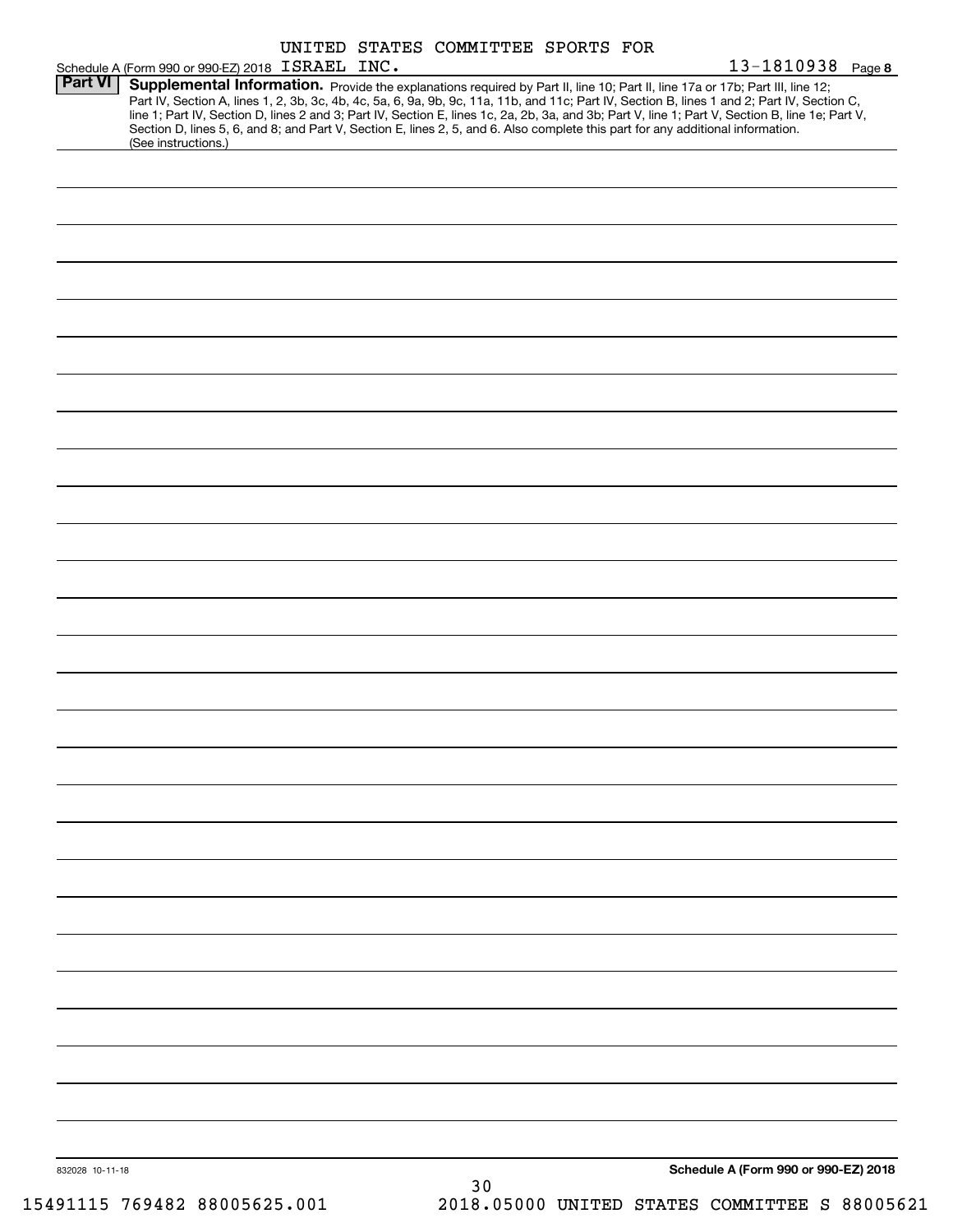|         | <b>SCHEDULE D</b>                                                                                                                        |                               |                                                                                                   |  | <b>Supplemental Financial Statements</b>                                                                                                                                                                                      |                                                    |  |                          | OMB No. 1545-0047                                   |           |
|---------|------------------------------------------------------------------------------------------------------------------------------------------|-------------------------------|---------------------------------------------------------------------------------------------------|--|-------------------------------------------------------------------------------------------------------------------------------------------------------------------------------------------------------------------------------|----------------------------------------------------|--|--------------------------|-----------------------------------------------------|-----------|
|         | (Form 990)                                                                                                                               |                               |                                                                                                   |  | Complete if the organization answered "Yes" on Form 990,                                                                                                                                                                      |                                                    |  |                          |                                                     |           |
|         | Department of the Treasury                                                                                                               |                               |                                                                                                   |  | Part IV, line 6, 7, 8, 9, 10, 11a, 11b, 11c, 11d, 11e, 11f, 12a, or 12b.<br>Attach to Form 990.                                                                                                                               |                                                    |  |                          | <b>Open to Public</b>                               |           |
|         | Go to www.irs.gov/Form990 for instructions and the latest information.<br>Internal Revenue Service<br>UNITED STATES COMMITTEE SPORTS FOR |                               |                                                                                                   |  |                                                                                                                                                                                                                               |                                                    |  |                          | Inspection                                          |           |
|         | Name of the organization                                                                                                                 |                               | ISRAEL INC.                                                                                       |  |                                                                                                                                                                                                                               |                                                    |  |                          | <b>Employer identification number</b><br>13-1810938 |           |
| Part I  |                                                                                                                                          |                               |                                                                                                   |  | Organizations Maintaining Donor Advised Funds or Other Similar Funds or Accounts. Complete if the                                                                                                                             |                                                    |  |                          |                                                     |           |
|         |                                                                                                                                          |                               | organization answered "Yes" on Form 990, Part IV, line 6.                                         |  |                                                                                                                                                                                                                               |                                                    |  |                          |                                                     |           |
|         |                                                                                                                                          |                               |                                                                                                   |  | (a) Donor advised funds                                                                                                                                                                                                       |                                                    |  |                          | (b) Funds and other accounts                        |           |
| 1       |                                                                                                                                          |                               |                                                                                                   |  |                                                                                                                                                                                                                               |                                                    |  |                          |                                                     |           |
| 2       |                                                                                                                                          |                               | Aggregate value of contributions to (during year)                                                 |  |                                                                                                                                                                                                                               |                                                    |  |                          |                                                     |           |
| з       |                                                                                                                                          |                               |                                                                                                   |  |                                                                                                                                                                                                                               |                                                    |  |                          |                                                     |           |
| 4       |                                                                                                                                          |                               |                                                                                                   |  |                                                                                                                                                                                                                               |                                                    |  |                          |                                                     |           |
| 5       |                                                                                                                                          |                               |                                                                                                   |  | Did the organization inform all donors and donor advisors in writing that the assets held in donor advised funds                                                                                                              |                                                    |  |                          |                                                     |           |
|         |                                                                                                                                          |                               |                                                                                                   |  |                                                                                                                                                                                                                               |                                                    |  |                          | Yes                                                 | No        |
| 6       |                                                                                                                                          |                               |                                                                                                   |  | Did the organization inform all grantees, donors, and donor advisors in writing that grant funds can be used only                                                                                                             |                                                    |  |                          |                                                     |           |
|         |                                                                                                                                          |                               |                                                                                                   |  | for charitable purposes and not for the benefit of the donor or donor advisor, or for any other purpose conferring                                                                                                            |                                                    |  |                          |                                                     |           |
| Part II | impermissible private benefit?                                                                                                           |                               |                                                                                                   |  | Conservation Easements. Complete if the organization answered "Yes" on Form 990, Part IV, line 7.                                                                                                                             |                                                    |  |                          | Yes                                                 | No        |
|         |                                                                                                                                          |                               |                                                                                                   |  |                                                                                                                                                                                                                               |                                                    |  |                          |                                                     |           |
| 1       |                                                                                                                                          |                               | Preservation of land for public use (e.g., recreation or education)                               |  | Purpose(s) of conservation easements held by the organization (check all that apply).                                                                                                                                         | Preservation of a historically important land area |  |                          |                                                     |           |
|         |                                                                                                                                          | Protection of natural habitat |                                                                                                   |  |                                                                                                                                                                                                                               | Preservation of a certified historic structure     |  |                          |                                                     |           |
|         |                                                                                                                                          | Preservation of open space    |                                                                                                   |  |                                                                                                                                                                                                                               |                                                    |  |                          |                                                     |           |
| 2       |                                                                                                                                          |                               |                                                                                                   |  | Complete lines 2a through 2d if the organization held a qualified conservation contribution in the form of a conservation easement on the last                                                                                |                                                    |  |                          |                                                     |           |
|         | day of the tax year.                                                                                                                     |                               |                                                                                                   |  |                                                                                                                                                                                                                               |                                                    |  |                          | Held at the End of the Tax Year                     |           |
|         |                                                                                                                                          |                               |                                                                                                   |  |                                                                                                                                                                                                                               |                                                    |  | 2a                       |                                                     |           |
| b       |                                                                                                                                          |                               |                                                                                                   |  |                                                                                                                                                                                                                               |                                                    |  | 2b                       |                                                     |           |
|         |                                                                                                                                          |                               |                                                                                                   |  | Number of conservation easements on a certified historic structure included in (a) manufacture included in (a)                                                                                                                |                                                    |  | 2c                       |                                                     |           |
| d       |                                                                                                                                          |                               |                                                                                                   |  | Number of conservation easements included in (c) acquired after 7/25/06, and not on a historic structure                                                                                                                      |                                                    |  |                          |                                                     |           |
|         |                                                                                                                                          |                               |                                                                                                   |  | listed in the National Register [[11] matter contract the state of the state of the National Register [11] matter state in the National Register [11] matter state in the National Register [11] matter state in the state of |                                                    |  | 2d                       |                                                     |           |
| 3       |                                                                                                                                          |                               |                                                                                                   |  | Number of conservation easements modified, transferred, released, extinguished, or terminated by the organization during the tax                                                                                              |                                                    |  |                          |                                                     |           |
|         | $year \blacktriangleright$                                                                                                               |                               |                                                                                                   |  |                                                                                                                                                                                                                               |                                                    |  |                          |                                                     |           |
| 4       |                                                                                                                                          |                               | Number of states where property subject to conservation easement is located $\blacktriangleright$ |  |                                                                                                                                                                                                                               |                                                    |  |                          |                                                     |           |
| 5       |                                                                                                                                          |                               | violations, and enforcement of the conservation easements it holds?                               |  | Does the organization have a written policy regarding the periodic monitoring, inspection, handling of                                                                                                                        |                                                    |  |                          | Yes                                                 | <b>No</b> |
| 6       |                                                                                                                                          |                               |                                                                                                   |  | Staff and volunteer hours devoted to monitoring, inspecting, handling of violations, and enforcing conservation easements during the year                                                                                     |                                                    |  |                          |                                                     |           |
|         |                                                                                                                                          |                               |                                                                                                   |  |                                                                                                                                                                                                                               |                                                    |  |                          |                                                     |           |
| 7       |                                                                                                                                          |                               |                                                                                                   |  | Amount of expenses incurred in monitoring, inspecting, handling of violations, and enforcing conservation easements during the year                                                                                           |                                                    |  |                          |                                                     |           |
|         | ▶ \$                                                                                                                                     |                               |                                                                                                   |  |                                                                                                                                                                                                                               |                                                    |  |                          |                                                     |           |
| 8       |                                                                                                                                          |                               |                                                                                                   |  | Does each conservation easement reported on line 2(d) above satisfy the requirements of section 170(h)(4)(B)(i)                                                                                                               |                                                    |  |                          |                                                     |           |
|         | and section $170(h)(4)(B)(ii)?$                                                                                                          |                               |                                                                                                   |  |                                                                                                                                                                                                                               |                                                    |  |                          | Yes                                                 | No        |
| 9       |                                                                                                                                          |                               |                                                                                                   |  | In Part XIII, describe how the organization reports conservation easements in its revenue and expense statement, and balance sheet, and                                                                                       |                                                    |  |                          |                                                     |           |
|         |                                                                                                                                          |                               |                                                                                                   |  | include, if applicable, the text of the footnote to the organization's financial statements that describes the organization's accounting for                                                                                  |                                                    |  |                          |                                                     |           |
|         | conservation easements.<br>Part III                                                                                                      |                               |                                                                                                   |  | Organizations Maintaining Collections of Art, Historical Treasures, or Other Similar Assets.                                                                                                                                  |                                                    |  |                          |                                                     |           |
|         |                                                                                                                                          |                               | Complete if the organization answered "Yes" on Form 990, Part IV, line 8.                         |  |                                                                                                                                                                                                                               |                                                    |  |                          |                                                     |           |
|         |                                                                                                                                          |                               |                                                                                                   |  | 1a If the organization elected, as permitted under SFAS 116 (ASC 958), not to report in its revenue statement and balance sheet works of art,                                                                                 |                                                    |  |                          |                                                     |           |
|         |                                                                                                                                          |                               |                                                                                                   |  | historical treasures, or other similar assets held for public exhibition, education, or research in furtherance of public service, provide, in Part XIII,                                                                     |                                                    |  |                          |                                                     |           |
|         |                                                                                                                                          |                               | the text of the footnote to its financial statements that describes these items.                  |  |                                                                                                                                                                                                                               |                                                    |  |                          |                                                     |           |
| b       |                                                                                                                                          |                               |                                                                                                   |  | If the organization elected, as permitted under SFAS 116 (ASC 958), to report in its revenue statement and balance sheet works of art, historical                                                                             |                                                    |  |                          |                                                     |           |
|         |                                                                                                                                          |                               |                                                                                                   |  | treasures, or other similar assets held for public exhibition, education, or research in furtherance of public service, provide the following amounts                                                                         |                                                    |  |                          |                                                     |           |
|         | relating to these items:                                                                                                                 |                               |                                                                                                   |  |                                                                                                                                                                                                                               |                                                    |  |                          |                                                     |           |
|         |                                                                                                                                          |                               |                                                                                                   |  |                                                                                                                                                                                                                               |                                                    |  |                          | $\triangleright$ \$                                 |           |
|         | (ii) Assets included in Form 990, Part X                                                                                                 |                               |                                                                                                   |  |                                                                                                                                                                                                                               |                                                    |  |                          | $\bullet$ \$                                        |           |
| 2       |                                                                                                                                          |                               |                                                                                                   |  | If the organization received or held works of art, historical treasures, or other similar assets for financial gain, provide                                                                                                  |                                                    |  |                          |                                                     |           |
|         |                                                                                                                                          |                               |                                                                                                   |  | the following amounts required to be reported under SFAS 116 (ASC 958) relating to these items:                                                                                                                               |                                                    |  |                          |                                                     |           |
| а       |                                                                                                                                          |                               |                                                                                                   |  |                                                                                                                                                                                                                               |                                                    |  | \$                       |                                                     |           |
| b       |                                                                                                                                          |                               |                                                                                                   |  |                                                                                                                                                                                                                               |                                                    |  | $\blacktriangleright$ \$ |                                                     |           |
|         |                                                                                                                                          |                               | LHA For Paperwork Reduction Act Notice, see the Instructions for Form 990.                        |  |                                                                                                                                                                                                                               |                                                    |  |                          | Schedule D (Form 990) 2018                          |           |
|         | 832051 10-29-18                                                                                                                          |                               |                                                                                                   |  | ግ ሮ                                                                                                                                                                                                                           |                                                    |  |                          |                                                     |           |

|        | 36 |    |  |
|--------|----|----|--|
| 10 م ( |    | ∩ҕ |  |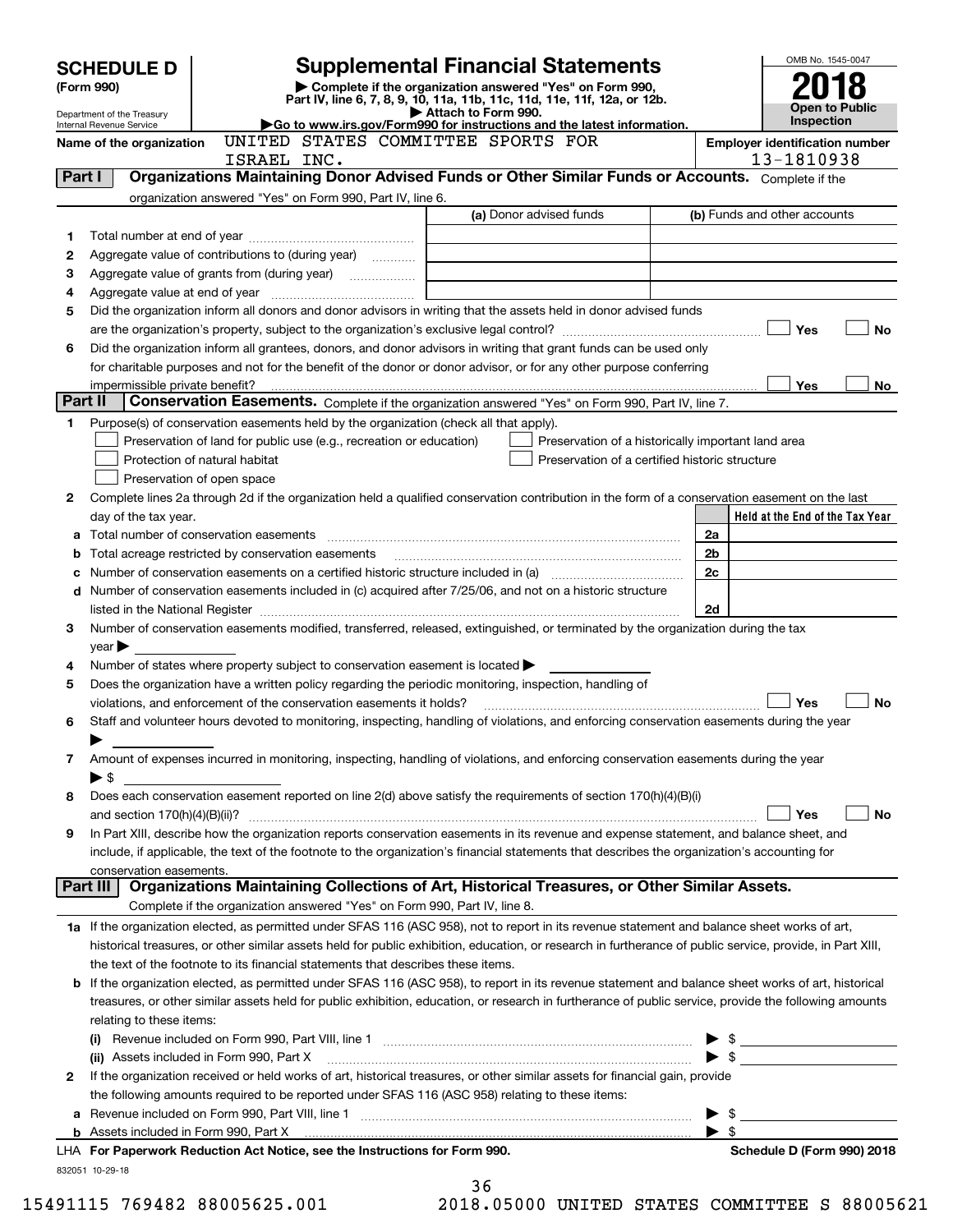|               |                                                                                                                                                                                                                                       | UNITED STATES COMMITTEE SPORTS FOR      |                |                                                                                                                                                                                                                               |              |                                 |          |                       |               |    |
|---------------|---------------------------------------------------------------------------------------------------------------------------------------------------------------------------------------------------------------------------------------|-----------------------------------------|----------------|-------------------------------------------------------------------------------------------------------------------------------------------------------------------------------------------------------------------------------|--------------|---------------------------------|----------|-----------------------|---------------|----|
|               | ISRAEL INC.<br>Schedule D (Form 990) 2018                                                                                                                                                                                             |                                         |                |                                                                                                                                                                                                                               |              |                                 |          | $13 - 1810938$ Page 2 |               |    |
| Part III      | Organizations Maintaining Collections of Art, Historical Treasures, or Other Similar Assets (continued)                                                                                                                               |                                         |                |                                                                                                                                                                                                                               |              |                                 |          |                       |               |    |
| 3             | Using the organization's acquisition, accession, and other records, check any of the following that are a significant use of its collection items<br>(check all that apply):                                                          |                                         |                |                                                                                                                                                                                                                               |              |                                 |          |                       |               |    |
|               | Public exhibition                                                                                                                                                                                                                     | d                                       |                | Loan or exchange programs                                                                                                                                                                                                     |              |                                 |          |                       |               |    |
| a             |                                                                                                                                                                                                                                       |                                         |                | Other and the contract of the contract of the contract of the contract of the contract of the contract of the contract of the contract of the contract of the contract of the contract of the contract of the contract of the |              |                                 |          |                       |               |    |
| b             | Scholarly research                                                                                                                                                                                                                    | e                                       |                |                                                                                                                                                                                                                               |              |                                 |          |                       |               |    |
| c             | Preservation for future generations                                                                                                                                                                                                   |                                         |                |                                                                                                                                                                                                                               |              |                                 |          |                       |               |    |
|               | Provide a description of the organization's collections and explain how they further the organization's exempt purpose in Part XIII.                                                                                                  |                                         |                |                                                                                                                                                                                                                               |              |                                 |          |                       |               |    |
| 5             | During the year, did the organization solicit or receive donations of art, historical treasures, or other similar assets                                                                                                              |                                         |                |                                                                                                                                                                                                                               |              |                                 |          |                       |               |    |
|               | to be sold to raise funds rather than to be maintained as part of the organization's collection?<br><b>Part IV</b><br>Escrow and Custodial Arrangements. Complete if the organization answered "Yes" on Form 990, Part IV, line 9, or |                                         |                |                                                                                                                                                                                                                               | . <u>.</u> . |                                 |          | Yes                   |               | No |
|               | reported an amount on Form 990, Part X, line 21.                                                                                                                                                                                      |                                         |                |                                                                                                                                                                                                                               |              |                                 |          |                       |               |    |
|               | 1a Is the organization an agent, trustee, custodian or other intermediary for contributions or other assets not included                                                                                                              |                                         |                |                                                                                                                                                                                                                               |              |                                 |          |                       |               |    |
|               |                                                                                                                                                                                                                                       |                                         |                |                                                                                                                                                                                                                               |              |                                 |          | Yes                   |               | No |
|               | b If "Yes," explain the arrangement in Part XIII and complete the following table:                                                                                                                                                    |                                         |                |                                                                                                                                                                                                                               |              |                                 |          |                       |               |    |
|               |                                                                                                                                                                                                                                       |                                         |                |                                                                                                                                                                                                                               |              |                                 |          | Amount                |               |    |
|               |                                                                                                                                                                                                                                       |                                         |                |                                                                                                                                                                                                                               |              | 1c                              |          |                       |               |    |
|               |                                                                                                                                                                                                                                       |                                         |                |                                                                                                                                                                                                                               |              | 1d                              |          |                       |               |    |
|               | e Distributions during the year manufactured and contain an account of the year manufactured and the year manufactured and the year manufactured and the year manufactured and the year manufactured and the year manufactured        |                                         |                |                                                                                                                                                                                                                               |              | 1e                              |          |                       |               |    |
|               | Ending balance manufactured and contract the contract of the contract of the contract of the contract of the contract of the contract of the contract of the contract of the contract of the contract of the contract of the c        |                                         |                |                                                                                                                                                                                                                               |              | 1f                              |          |                       |               |    |
|               | 2a Did the organization include an amount on Form 990, Part X, line 21, for escrow or custodial account liability?                                                                                                                    |                                         |                |                                                                                                                                                                                                                               |              |                                 |          | Yes                   |               | No |
|               | <b>b</b> If "Yes," explain the arrangement in Part XIII. Check here if the explanation has been provided on Part XIII                                                                                                                 |                                         |                |                                                                                                                                                                                                                               |              |                                 |          |                       |               |    |
| <b>Part V</b> | Endowment Funds. Complete if the organization answered "Yes" on Form 990, Part IV, line 10.                                                                                                                                           |                                         |                |                                                                                                                                                                                                                               |              |                                 |          |                       |               |    |
|               |                                                                                                                                                                                                                                       | (a) Current year                        | (b) Prior year | (c) Two years back                                                                                                                                                                                                            |              | (d) Three years back            |          | (e) Four years back   |               |    |
| 1a            | Beginning of year balance                                                                                                                                                                                                             | 11,799,897.                             | 10,527,047.    | 10,655,389.                                                                                                                                                                                                                   |              | 10, 144, 624.                   |          |                       | 9,812,623.    |    |
| b             |                                                                                                                                                                                                                                       | 300,000.                                | 312,514.       |                                                                                                                                                                                                                               | 80,872.      |                                 | 55,000.  |                       | 12,690.       |    |
|               | Net investment earnings, gains, and losses                                                                                                                                                                                            | $-534,002.$                             | 2,348,746.     |                                                                                                                                                                                                                               | 160,733.     | 1,029,674.                      |          |                       | 1,268,160.    |    |
|               | Grants or scholarships                                                                                                                                                                                                                | 468,822.                                | 1,297,706.     |                                                                                                                                                                                                                               | 284,501.     |                                 | 487,566. |                       | 304,206.      |    |
|               | e Other expenditures for facilities                                                                                                                                                                                                   |                                         |                |                                                                                                                                                                                                                               |              |                                 |          |                       |               |    |
|               | and programs                                                                                                                                                                                                                          |                                         |                |                                                                                                                                                                                                                               |              |                                 |          |                       | 566,364.      |    |
|               | f Administrative expenses                                                                                                                                                                                                             | 95,110.                                 | 90,704.        |                                                                                                                                                                                                                               | 85,446.      |                                 | 86, 343. |                       | 78,279.       |    |
| g             | End of year balance                                                                                                                                                                                                                   | 11,001,963.                             | 11,799,897.    | 10,527,047.                                                                                                                                                                                                                   |              | 10,655,389.                     |          |                       | 10, 144, 624. |    |
| 2             | Provide the estimated percentage of the current year end balance (line 1g, column (a)) held as:                                                                                                                                       |                                         |                |                                                                                                                                                                                                                               |              |                                 |          |                       |               |    |
|               | Board designated or quasi-endowment                                                                                                                                                                                                   | 5.02                                    | %              |                                                                                                                                                                                                                               |              |                                 |          |                       |               |    |
|               | Permanent endowment > 92.33                                                                                                                                                                                                           | %                                       |                |                                                                                                                                                                                                                               |              |                                 |          |                       |               |    |
|               | c Temporarily restricted endowment $\blacktriangleright$                                                                                                                                                                              | 2.65<br>%                               |                |                                                                                                                                                                                                                               |              |                                 |          |                       |               |    |
|               | The percentages on lines 2a, 2b, and 2c should equal 100%.                                                                                                                                                                            |                                         |                |                                                                                                                                                                                                                               |              |                                 |          |                       |               |    |
|               | 3a Are there endowment funds not in the possession of the organization that are held and administered for the organization                                                                                                            |                                         |                |                                                                                                                                                                                                                               |              |                                 |          |                       |               |    |
|               | by:                                                                                                                                                                                                                                   |                                         |                |                                                                                                                                                                                                                               |              |                                 |          |                       | Yes           | No |
|               | (i)                                                                                                                                                                                                                                   |                                         |                |                                                                                                                                                                                                                               |              |                                 |          | 3a(i)                 |               | X  |
|               | related organizations<br>(ii)                                                                                                                                                                                                         |                                         |                |                                                                                                                                                                                                                               |              |                                 |          | 3a(ii)                | х             |    |
|               |                                                                                                                                                                                                                                       |                                         |                |                                                                                                                                                                                                                               |              |                                 |          | 3b                    | X             |    |
|               | Describe in Part XIII the intended uses of the organization's endowment funds.                                                                                                                                                        |                                         |                |                                                                                                                                                                                                                               |              |                                 |          |                       |               |    |
|               | Land, Buildings, and Equipment.<br><b>Part VI</b>                                                                                                                                                                                     |                                         |                |                                                                                                                                                                                                                               |              |                                 |          |                       |               |    |
|               | Complete if the organization answered "Yes" on Form 990, Part IV, line 11a. See Form 990, Part X, line 10.                                                                                                                            |                                         |                |                                                                                                                                                                                                                               |              |                                 |          |                       |               |    |
|               | Description of property                                                                                                                                                                                                               | (a) Cost or other<br>basis (investment) |                | (b) Cost or other<br>basis (other)                                                                                                                                                                                            |              | (c) Accumulated<br>depreciation |          | (d) Book value        |               |    |
|               |                                                                                                                                                                                                                                       |                                         |                |                                                                                                                                                                                                                               |              |                                 |          |                       |               |    |
| b             |                                                                                                                                                                                                                                       |                                         |                |                                                                                                                                                                                                                               |              |                                 |          |                       |               |    |
|               |                                                                                                                                                                                                                                       |                                         |                |                                                                                                                                                                                                                               |              |                                 |          |                       |               |    |
|               |                                                                                                                                                                                                                                       |                                         |                | 128,067.                                                                                                                                                                                                                      |              | 124,178.                        |          |                       | 3,889.        |    |
|               |                                                                                                                                                                                                                                       |                                         |                |                                                                                                                                                                                                                               |              |                                 |          |                       |               |    |
|               |                                                                                                                                                                                                                                       |                                         |                |                                                                                                                                                                                                                               |              |                                 |          |                       | 3,889.        |    |
|               |                                                                                                                                                                                                                                       |                                         |                |                                                                                                                                                                                                                               |              |                                 |          |                       |               |    |

**Schedule D (Form 990) 2018**

832052 10-29-18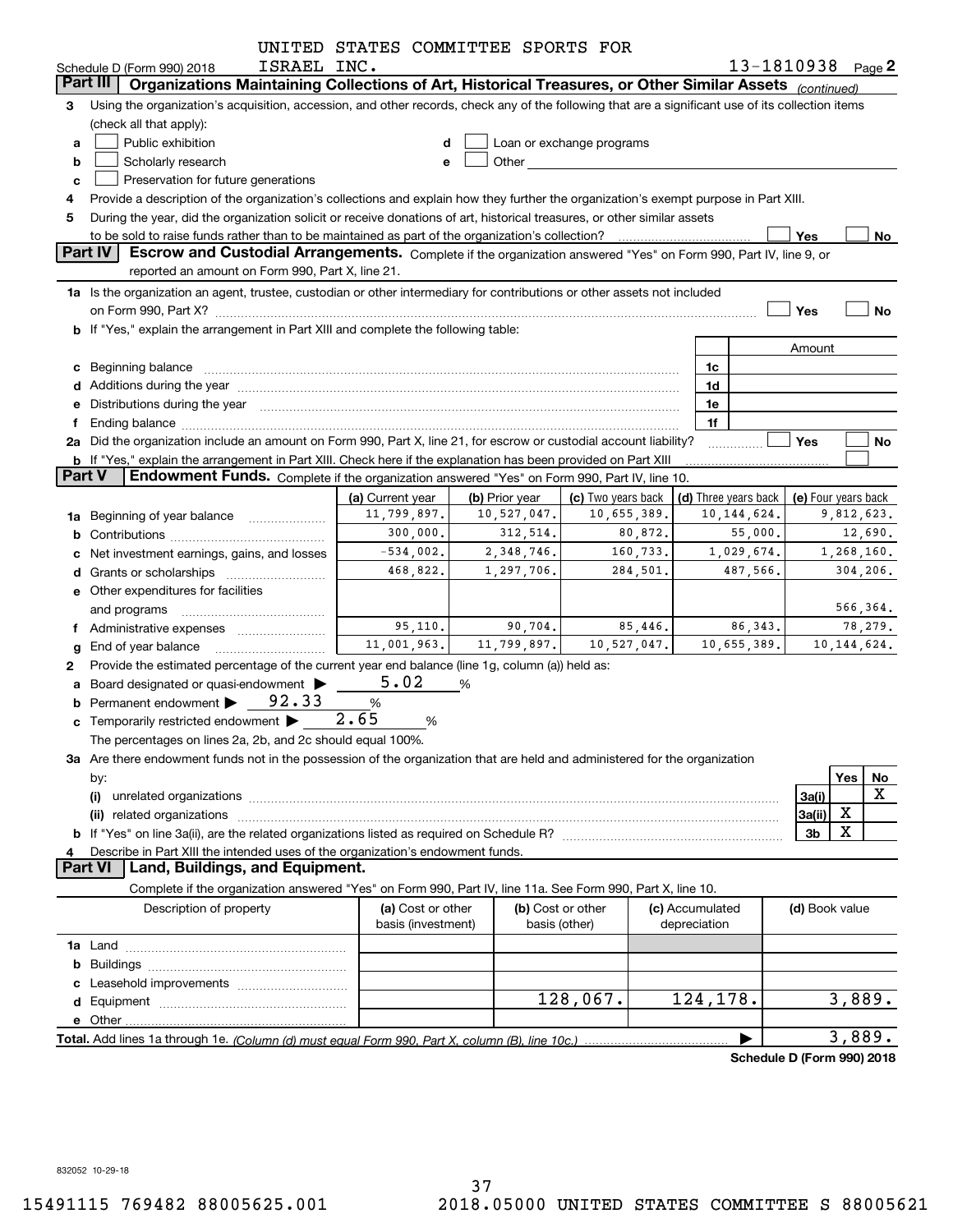| Part VIII        | ISRAEL INC.<br>Schedule D (Form 990) 2018                                                                         |                 |                | 13-1810938                                                | Page $3$ |
|------------------|-------------------------------------------------------------------------------------------------------------------|-----------------|----------------|-----------------------------------------------------------|----------|
|                  | <b>Investments - Other Securities.</b>                                                                            |                 |                |                                                           |          |
|                  | Complete if the organization answered "Yes" on Form 990, Part IV, line 11b. See Form 990, Part X, line 12.        |                 |                |                                                           |          |
|                  | (a) Description of security or category (including name of security)                                              | (b) Book value  |                | (c) Method of valuation: Cost or end-of-year market value |          |
|                  | (1) Financial derivatives                                                                                         |                 |                |                                                           |          |
|                  |                                                                                                                   |                 |                |                                                           |          |
| $(3)$ Other      |                                                                                                                   |                 |                |                                                           |          |
| (A)              |                                                                                                                   |                 |                |                                                           |          |
| (B)              |                                                                                                                   |                 |                |                                                           |          |
| (C)              |                                                                                                                   |                 |                |                                                           |          |
| (D)              |                                                                                                                   |                 |                |                                                           |          |
| (E)              |                                                                                                                   |                 |                |                                                           |          |
| (F)              |                                                                                                                   |                 |                |                                                           |          |
| (G)              |                                                                                                                   |                 |                |                                                           |          |
| (H)              |                                                                                                                   |                 |                |                                                           |          |
|                  | Total. (Col. (b) must equal Form 990, Part X, col. (B) line 12.)                                                  |                 |                |                                                           |          |
|                  | Part VIII Investments - Program Related.                                                                          |                 |                |                                                           |          |
|                  | Complete if the organization answered "Yes" on Form 990, Part IV, line 11c. See Form 990, Part X, line 13.        |                 |                |                                                           |          |
|                  | (a) Description of investment                                                                                     | (b) Book value  |                | (c) Method of valuation: Cost or end-of-year market value |          |
| (1)              |                                                                                                                   |                 |                |                                                           |          |
| (2)              |                                                                                                                   |                 |                |                                                           |          |
| (3)              |                                                                                                                   |                 |                |                                                           |          |
| (4)              |                                                                                                                   |                 |                |                                                           |          |
| (5)              |                                                                                                                   |                 |                |                                                           |          |
| (6)              |                                                                                                                   |                 |                |                                                           |          |
| (7)              |                                                                                                                   |                 |                |                                                           |          |
|                  |                                                                                                                   |                 |                |                                                           |          |
|                  |                                                                                                                   |                 |                |                                                           |          |
| (8)              |                                                                                                                   |                 |                |                                                           |          |
| (9)              |                                                                                                                   |                 |                |                                                           |          |
|                  | Total. (Col. (b) must equal Form 990, Part X, col. (B) line 13.)                                                  |                 |                |                                                           |          |
|                  | <b>Other Assets.</b>                                                                                              |                 |                |                                                           |          |
|                  | Complete if the organization answered "Yes" on Form 990, Part IV, line 11d. See Form 990, Part X, line 15.        |                 |                |                                                           |          |
|                  |                                                                                                                   | (a) Description |                | (b) Book value                                            |          |
| (1)              |                                                                                                                   |                 |                |                                                           |          |
| (2)              |                                                                                                                   |                 |                |                                                           |          |
| (3)              |                                                                                                                   |                 |                |                                                           |          |
| (4)              |                                                                                                                   |                 |                |                                                           |          |
| (5)              |                                                                                                                   |                 |                |                                                           |          |
| (6)              |                                                                                                                   |                 |                |                                                           |          |
| (7)              |                                                                                                                   |                 |                |                                                           |          |
| (8)              |                                                                                                                   |                 |                |                                                           |          |
| Part IX<br>(9)   |                                                                                                                   |                 |                |                                                           |          |
|                  | <b>Total.</b> (Column (b) must equal Form 990. Part X, col. (B) line 15.)                                         |                 |                |                                                           |          |
| Part X           | <b>Other Liabilities.</b>                                                                                         |                 |                |                                                           |          |
|                  | Complete if the organization answered "Yes" on Form 990, Part IV, line 11e or 11f. See Form 990, Part X, line 25. |                 |                |                                                           |          |
|                  | (a) Description of liability                                                                                      |                 | (b) Book value |                                                           |          |
| (1)              | Federal income taxes                                                                                              |                 |                |                                                           |          |
| (2)              | LINE OF CREDIT                                                                                                    |                 | 150,000.       |                                                           |          |
| (3)              | DEFERRED RENT                                                                                                     |                 | 11,551.        |                                                           |          |
| (4)              |                                                                                                                   |                 |                |                                                           |          |
|                  |                                                                                                                   |                 |                |                                                           |          |
| (5)              |                                                                                                                   |                 |                |                                                           |          |
| (6)              |                                                                                                                   |                 |                |                                                           |          |
| (7)              |                                                                                                                   |                 |                |                                                           |          |
| 1.<br>(8)<br>(9) |                                                                                                                   |                 |                |                                                           |          |

**2.**Liability for uncertain tax positions. In Part XIII, provide the text of the footnote to the organization's financial statements that reports the organization's liability for uncertain tax positions under FIN 48 (ASC 740). Check here if the text of the footnote has been provided in Part XIII  $~\boxed{\rm X}$ 

832053 10-29-18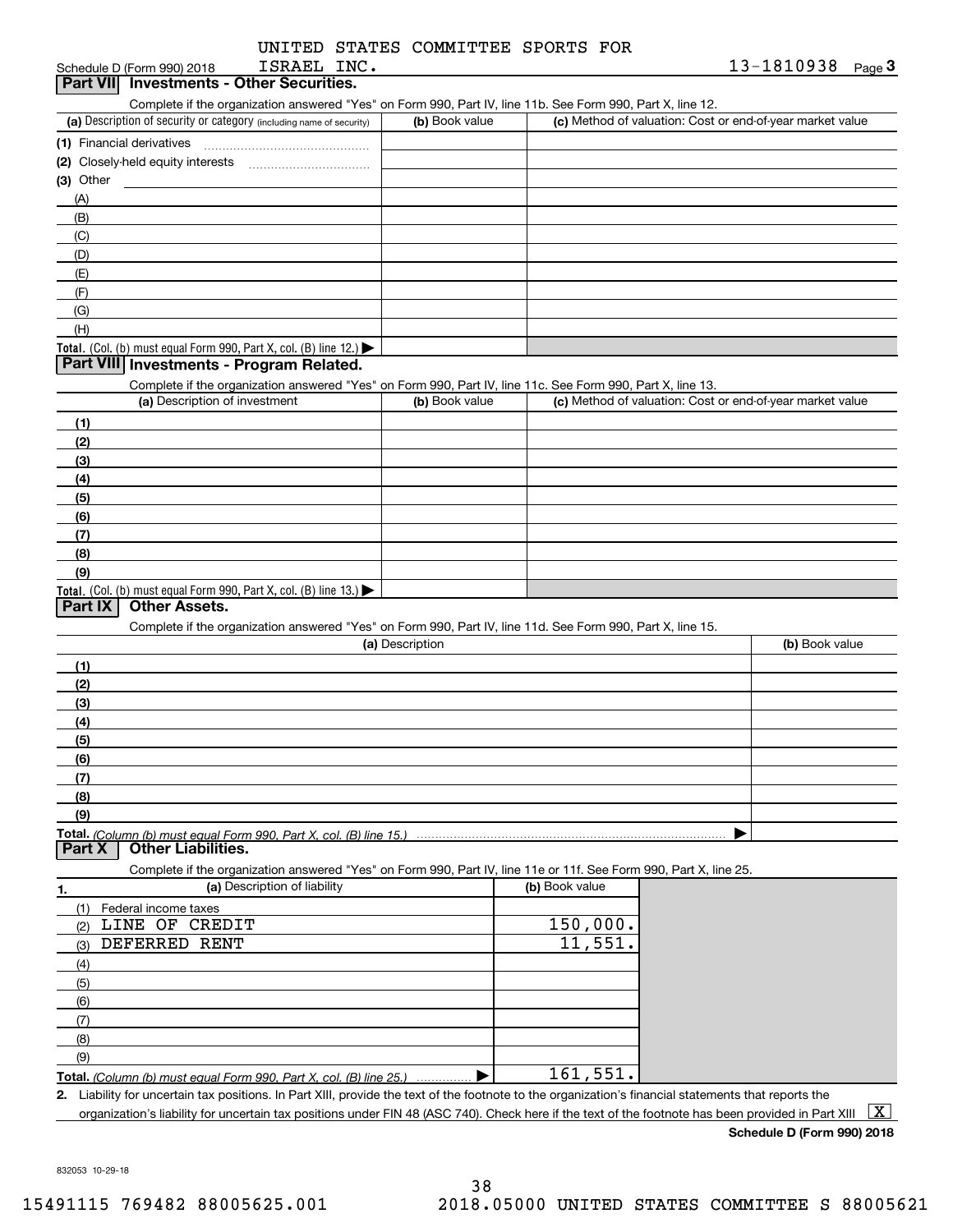|    | UNITED STATES COMMITTEE SPORTS FOR                                                                                         |                |           |                |                         |
|----|----------------------------------------------------------------------------------------------------------------------------|----------------|-----------|----------------|-------------------------|
|    | ISRAEL INC.<br>Schedule D (Form 990) 2018                                                                                  |                |           |                | 13-1810938 Page 4       |
|    | Reconciliation of Revenue per Audited Financial Statements With Revenue per Return.<br>Part XI                             |                |           |                |                         |
|    | Complete if the organization answered "Yes" on Form 990, Part IV, line 12a.                                                |                |           |                |                         |
| 1  | Total revenue, gains, and other support per audited financial statements                                                   |                |           | $\blacksquare$ | $\overline{2,140,101}.$ |
| 2  | Amounts included on line 1 but not on Form 990, Part VIII, line 12:                                                        |                |           |                |                         |
| a  | Net unrealized gains (losses) on investments [11] matter contracts and the unrealized gains (losses) on investments        | 2a             |           |                |                         |
| b  |                                                                                                                            | 2 <sub>b</sub> | 60,000.   |                |                         |
| с  |                                                                                                                            | 2c             |           |                |                         |
|    | Other (Describe in Part XIII.) <b>COLOGIST:</b> (2010)                                                                     | 2d             | 163,336.  |                |                         |
| e  | Add lines 2a through 2d                                                                                                    |                |           | 2e             | 223, 336.               |
| 3  | Subtract line 2e from line 1 <b>manufacture in the contract of the 2e</b> from line 1                                      |                |           | 3              | 1,916,765.              |
| 4  | Amounts included on Form 990, Part VIII, line 12, but not on line 1:                                                       |                |           |                |                         |
| a  | Investment expenses not included on Form 990, Part VIII, line 7b                                                           | 4a             |           |                |                         |
| b  | Other (Describe in Part XIII.) <b>Construction Contract Construction</b> Chemistry Chemistry Chemistry Chemistry Chemistry | 4 <sub>h</sub> |           |                |                         |
| C. | Add lines 4a and 4b                                                                                                        |                |           | 4c             | $0$ .                   |
|    |                                                                                                                            |                |           | 5              | 1,916,765.              |
|    | Part XII   Reconciliation of Expenses per Audited Financial Statements With Expenses per Return.                           |                |           |                |                         |
|    | Complete if the organization answered "Yes" on Form 990, Part IV, line 12a.                                                |                |           |                |                         |
| 1  | Total expenses and losses per audited financial statements                                                                 |                |           | $\mathbf{1}$   | 2,662,027.              |
| 2  | Amounts included on line 1 but not on Form 990, Part IX, line 25:                                                          |                |           |                |                         |
| a  |                                                                                                                            | 2a             | 60,000.   |                |                         |
| b  | Prior year adjustments <i>www.www.www.www.www.www.www.www.www.</i> ww.                                                     | 2 <sub>b</sub> |           |                |                         |
|    | Other losses                                                                                                               | 2c             |           |                |                         |
|    |                                                                                                                            | 2d             | 163, 340. |                |                         |
| e  | Add lines 2a through 2d <b>must be a constructed as the constant of the constant of the constant of the construction</b>   |                |           | 2е             | 223, 340.               |
| 3  |                                                                                                                            |                |           | $\mathbf{a}$   | 2,438,687.              |
| 4  | Amounts included on Form 990, Part IX, line 25, but not on line 1:                                                         |                |           |                |                         |
| a  | Investment expenses not included on Form 990, Part VIII, line 7b [100] [100] [100] [100] [100] [100] [100] [10             | 4a             |           |                |                         |
| b  |                                                                                                                            | 4b             |           |                |                         |
|    | Add lines 4a and 4b                                                                                                        |                |           | 4c             | 0.                      |
|    |                                                                                                                            |                |           | 5              | 2,438,687.              |
|    | Part XIII Supplemental Information.                                                                                        |                |           |                |                         |

Provide the descriptions required for Part II, lines 3, 5, and 9; Part III, lines 1a and 4; Part IV, lines 1b and 2b; Part V, line 4; Part X, line 2; Part XI, lines 2d and 4b; and Part XII, lines 2d and 4b. Also complete this part to provide any additional information.

PART V, LINE 4:

THE ENDOWMENT IS HELD BY THE ENDOWMENT FUND OF MACCABI USA SPORTS FOR

ISRAEL INC. TO SUPPORT QUALIFIED CHARITABLE ORGANIZATIONS.

THE ORGANIZATION HAS INVESTMENT AND SPENDING POLICIES FOR ENDOWMENT ASSETS

UNDER THE PERCENTAGE OF PORTFOLIO REPORTING METHOD THAT ATTEMPTS TO

PROVIDE A PREDICTABLE STREAM OF FUNDING TO PROGRAM SERVICES SUPPORTED BY

ITS ENDOWMENT WHILE SEEKING TO MAINTAIN THE PURCHASING POWER OF THE

ENDOWMENT ASSETS.

PART X, LINE 2:

832054 10-29-18

MANAGEMENT OF THE ORGANIZATION CONSIDERS THE LIKELIHOOD OF CHANGES BY

TAXING AUTHORITIES IN ITS FILED INCOME TAX RETURNS AND RECOGNIZES A

**Schedule D (Form 990) 2018**

39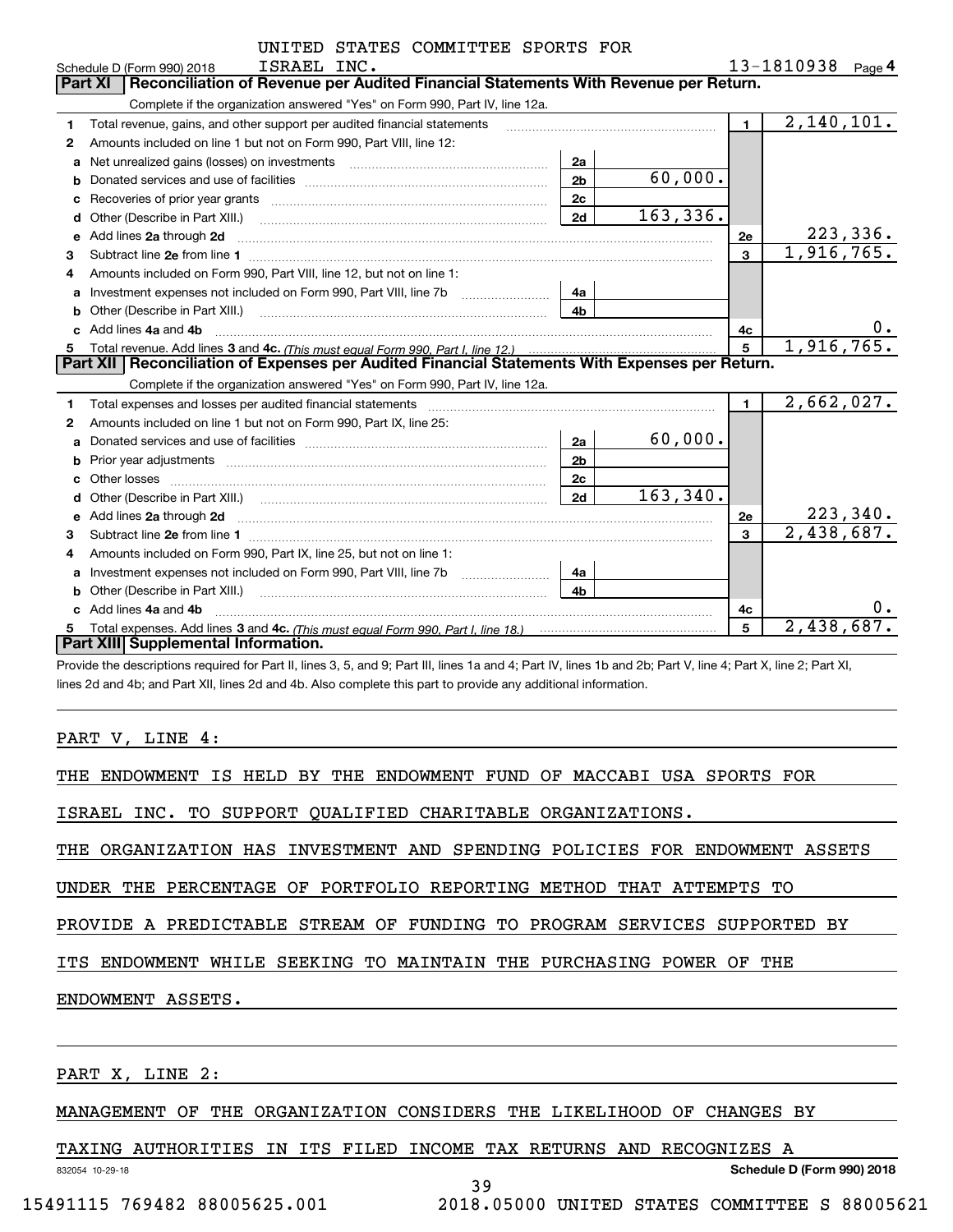| UNITED STATES COMMITTEE SPORTS FOR<br>13-1810938 Page 5<br>ISRAEL INC.<br>Schedule D (Form 990) 2018                                                |
|-----------------------------------------------------------------------------------------------------------------------------------------------------|
| <b>Part XIII Supplemental Information</b> (continued)                                                                                               |
| LIABILITY OR DISCLOSES POTENTIAL SIGNIFICANT CHANGES THAT MANAGEMENT                                                                                |
| BELIEVES ARE MORE LIKELY THAN NOT TO OCCUR UPON EXAMINATION BY TAX                                                                                  |
| AUTHORITIES, INCLUDING CHANGES TO THE ORGANIZATION'S STATUS AS A NOT-FOR                                                                            |
| PROFIT ENTITY. MANAGEMENT BELIEVES THAT THE ORGANIZATION MET THE                                                                                    |
| REQUIREMENTS TO MAINTAIN ITS TAX-EXEMPT STATUS AND HAS NO INCOME SUBJECT                                                                            |
| UNRELATED BUSINESS INCOME TAX, THEREFORE NO PROVISION FOR INCOME TAXES<br>TO.                                                                       |
| HAS BEEN PROVIDED IN THESE FINANCIAL STATEMENTS.                                                                                                    |
|                                                                                                                                                     |
| PART XI, LINE 2D - OTHER ADJUSTMENTS:                                                                                                               |
| PRIOR YEAR ADJUSTMENT<br>$-4$ .<br>and the control of the control of the control of the control of the control of the control of the control of the |
| 152,840.<br>FUNDRAISING EVENTS                                                                                                                      |
| 10,500.<br><b>GAMING EVENT</b>                                                                                                                      |
| 163,336.<br>TOTAL TO SCHEDULE D, PART XI, LINE 2D                                                                                                   |
|                                                                                                                                                     |
| PART XII, LINE 2D - OTHER ADJUSTMENTS:                                                                                                              |
| 152,840.<br>FUNDRAISING EVENTS                                                                                                                      |
| 10,500.<br><b>GAMING EVENT</b>                                                                                                                      |
| TOTAL TO SCHEDULE D, PART XII, LINE 2D<br>163,340.                                                                                                  |
|                                                                                                                                                     |
|                                                                                                                                                     |
|                                                                                                                                                     |
|                                                                                                                                                     |
|                                                                                                                                                     |
|                                                                                                                                                     |
|                                                                                                                                                     |
|                                                                                                                                                     |
|                                                                                                                                                     |
|                                                                                                                                                     |

**Schedule D (Form 990) 2018**

832055 10-29-18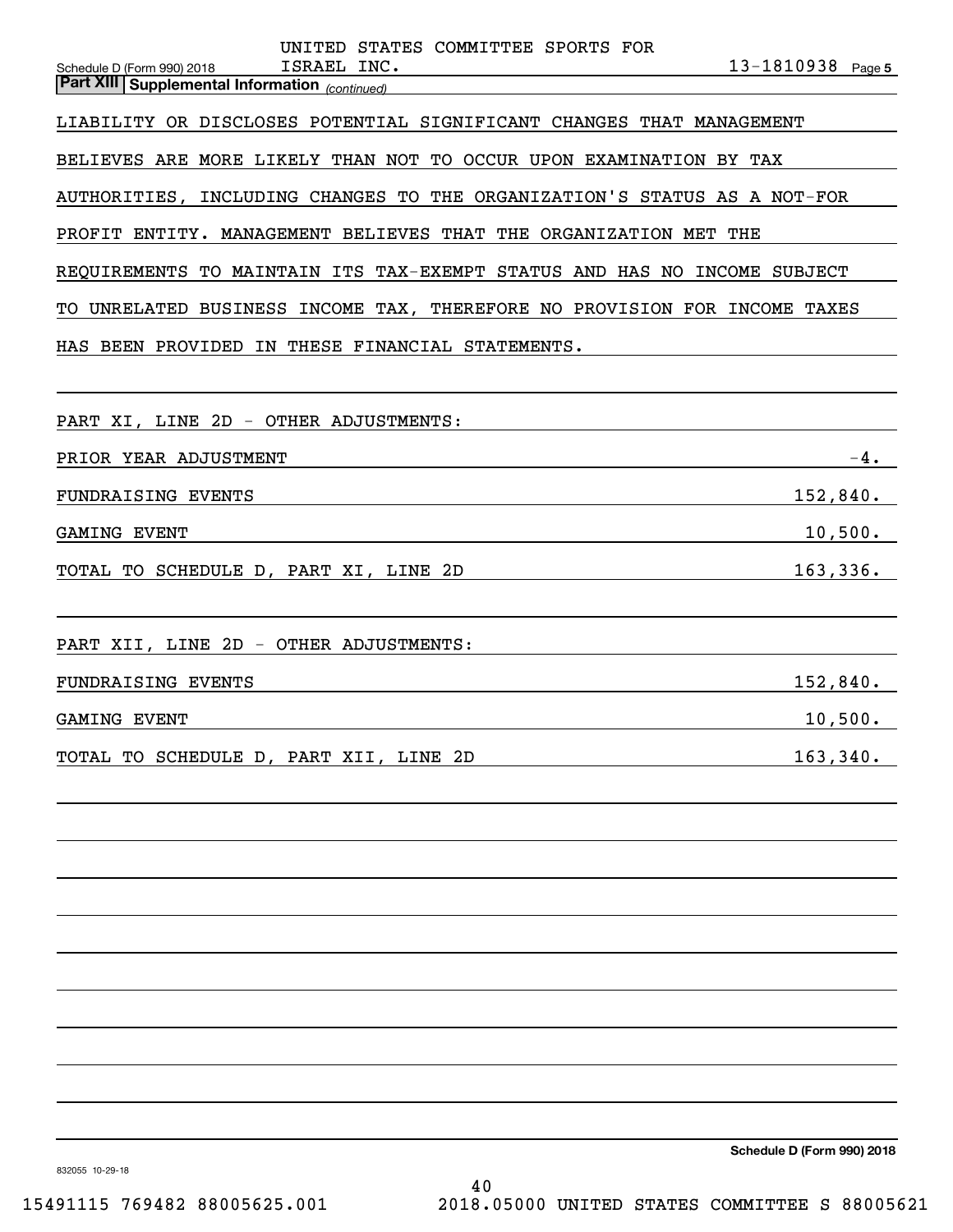|   | <b>SCHEDULE F</b>                                    |                                           |                                                                                           | <b>Statement of Activities Outside the United States</b>                                                                                                                                                                                             |                     |                                                                                                                 | OMB No. 1545-0047                                                    |
|---|------------------------------------------------------|-------------------------------------------|-------------------------------------------------------------------------------------------|------------------------------------------------------------------------------------------------------------------------------------------------------------------------------------------------------------------------------------------------------|---------------------|-----------------------------------------------------------------------------------------------------------------|----------------------------------------------------------------------|
|   | (Form 990)                                           |                                           |                                                                                           | Complete if the organization answered "Yes" on Form 990, Part IV, line 14b, 15, or 16.                                                                                                                                                               |                     |                                                                                                                 |                                                                      |
|   | Department of the Treasury                           |                                           |                                                                                           | Attach to Form 990.                                                                                                                                                                                                                                  |                     |                                                                                                                 | <b>Open to Public</b><br>Inspection                                  |
|   | Internal Revenue Service<br>Name of the organization |                                           |                                                                                           | Go to www.irs.gov/Form990 for instructions and the latest information.                                                                                                                                                                               |                     |                                                                                                                 | <b>Employer identification number</b>                                |
|   | UNITED STATES                                        | COMMITTEE SPORTS FOR                      |                                                                                           |                                                                                                                                                                                                                                                      |                     |                                                                                                                 |                                                                      |
|   | ISRAEL INC.<br>Part I                                |                                           |                                                                                           | General Information on Activities Outside the United States. Complete if the organization answered "Yes" on                                                                                                                                          |                     | 13-1810938                                                                                                      |                                                                      |
|   |                                                      | Form 990, Part IV, line 14b.              |                                                                                           |                                                                                                                                                                                                                                                      |                     |                                                                                                                 |                                                                      |
| 1 |                                                      |                                           |                                                                                           | For grantmakers. Does the organization maintain records to substantiate the amount of its grants and other assistance,<br>the grantees' eligibility for the grants or assistance, and the selection criteria used to award the grants or assistance? |                     |                                                                                                                 | Yes<br>No                                                            |
| 2 | United States.                                       |                                           |                                                                                           | For grantmakers. Describe in Part V the organization's procedures for monitoring the use of its grants and other assistance outside the                                                                                                              |                     |                                                                                                                 |                                                                      |
|   |                                                      |                                           |                                                                                           | Activities per Region. (The following Part I, line 3 table can be duplicated if additional space is needed.)                                                                                                                                         |                     |                                                                                                                 |                                                                      |
|   | (a) Region                                           | (b) Number of<br>offices<br>in the region | (c) Number of<br>employees,<br>agents, and<br>independent<br>contractors<br>in the region | (d) Activities conducted in the region<br>(by type) (such as, fundraising, pro-<br>gram services, investments, grants to<br>recipients located in the region)                                                                                        |                     | (e) If activity listed in (d)<br>is a program service,<br>describe specific type<br>of service(s) in the region | (f) Total<br>expenditures<br>for and<br>investments<br>in the region |
|   | MIDDLE EAST AND                                      |                                           |                                                                                           |                                                                                                                                                                                                                                                      |                     |                                                                                                                 |                                                                      |
|   | NORTH AFRICA                                         | 0                                         | 0                                                                                         | PROGRAM SERVICE, GRANTS                                                                                                                                                                                                                              | MACCABI YOUTH GAMES |                                                                                                                 | 591,683.                                                             |
|   |                                                      |                                           |                                                                                           |                                                                                                                                                                                                                                                      |                     |                                                                                                                 |                                                                      |
|   |                                                      |                                           |                                                                                           |                                                                                                                                                                                                                                                      |                     |                                                                                                                 |                                                                      |
|   |                                                      |                                           |                                                                                           |                                                                                                                                                                                                                                                      |                     |                                                                                                                 |                                                                      |
|   |                                                      |                                           |                                                                                           |                                                                                                                                                                                                                                                      |                     |                                                                                                                 |                                                                      |
|   |                                                      |                                           |                                                                                           |                                                                                                                                                                                                                                                      |                     |                                                                                                                 |                                                                      |
|   |                                                      |                                           |                                                                                           |                                                                                                                                                                                                                                                      |                     |                                                                                                                 |                                                                      |
|   |                                                      |                                           |                                                                                           |                                                                                                                                                                                                                                                      |                     |                                                                                                                 |                                                                      |
|   |                                                      |                                           |                                                                                           |                                                                                                                                                                                                                                                      |                     |                                                                                                                 |                                                                      |
|   |                                                      |                                           |                                                                                           |                                                                                                                                                                                                                                                      |                     |                                                                                                                 |                                                                      |
|   |                                                      |                                           |                                                                                           |                                                                                                                                                                                                                                                      |                     |                                                                                                                 |                                                                      |
|   | <b>3 a</b> Subtotal<br>.                             | 0                                         | 0                                                                                         |                                                                                                                                                                                                                                                      |                     |                                                                                                                 | 591,683.                                                             |
|   | <b>b</b> Total from continuation<br>sheets to Part I | 0                                         | 0                                                                                         |                                                                                                                                                                                                                                                      |                     |                                                                                                                 | 0.                                                                   |
|   | c Totals (add lines 3a<br>and 3b)                    | 0                                         | 0                                                                                         |                                                                                                                                                                                                                                                      |                     |                                                                                                                 | 591,683.                                                             |

**For Paperwork Reduction Act Notice, see the Instructions for Form 990. Schedule F (Form 990) 2018** LHA

832071 10-31-18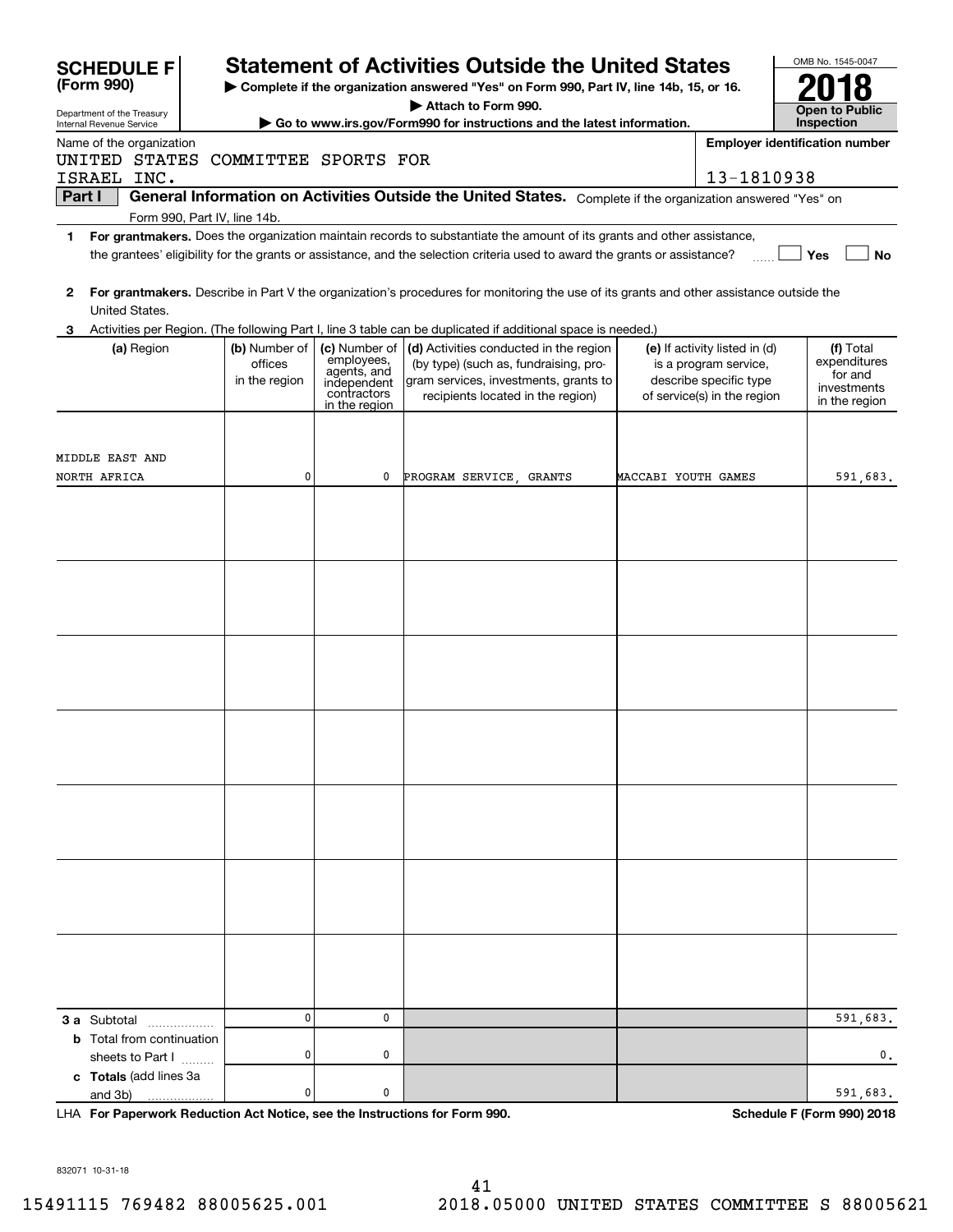Schedule F (Form 990) 2018  $I$ SRAEL INC.  $13-1810938$ ISRAEL INC.

Part II | Grants and Other Assistance to Organizations or Entities Outside the United States. Complete if the organization answered "Yes" on Form 990, Part IV, line 15, for any recipient who received more than \$5,000. Part II can be duplicated if additional space is needed.

| 1<br>(a) Name of organization | (b) IRS code section<br>and EIN (if applicable)         | (c) Region | (d) Purpose of<br>grant                                                                                                                      | (e) Amount | (f) Manner of<br>of cash grant cash disbursement | (g) Amount of<br>noncash<br>assistance | (h) Description<br>of noncash<br>assistance | (i) Method of<br>valuation (book, FMV,<br>appraisal, other) |  |
|-------------------------------|---------------------------------------------------------|------------|----------------------------------------------------------------------------------------------------------------------------------------------|------------|--------------------------------------------------|----------------------------------------|---------------------------------------------|-------------------------------------------------------------|--|
|                               |                                                         |            |                                                                                                                                              |            |                                                  |                                        |                                             |                                                             |  |
|                               |                                                         |            |                                                                                                                                              |            |                                                  |                                        |                                             |                                                             |  |
|                               |                                                         |            |                                                                                                                                              |            |                                                  |                                        |                                             |                                                             |  |
|                               |                                                         |            |                                                                                                                                              |            |                                                  |                                        |                                             |                                                             |  |
|                               |                                                         |            |                                                                                                                                              |            |                                                  |                                        |                                             |                                                             |  |
|                               |                                                         |            |                                                                                                                                              |            |                                                  |                                        |                                             |                                                             |  |
|                               |                                                         |            |                                                                                                                                              |            |                                                  |                                        |                                             |                                                             |  |
|                               |                                                         |            |                                                                                                                                              |            |                                                  |                                        |                                             |                                                             |  |
|                               |                                                         |            |                                                                                                                                              |            |                                                  |                                        |                                             |                                                             |  |
|                               |                                                         |            |                                                                                                                                              |            |                                                  |                                        |                                             |                                                             |  |
|                               |                                                         |            |                                                                                                                                              |            |                                                  |                                        |                                             |                                                             |  |
|                               |                                                         |            |                                                                                                                                              |            |                                                  |                                        |                                             |                                                             |  |
|                               |                                                         |            |                                                                                                                                              |            |                                                  |                                        |                                             |                                                             |  |
|                               |                                                         |            |                                                                                                                                              |            |                                                  |                                        |                                             |                                                             |  |
|                               |                                                         |            |                                                                                                                                              |            |                                                  |                                        |                                             |                                                             |  |
|                               |                                                         |            |                                                                                                                                              |            |                                                  |                                        |                                             |                                                             |  |
| $\mathbf{2}$                  |                                                         |            | Enter total number of recipient organizations listed above that are recognized as charities by the foreign country, recognized as tax-exempt |            |                                                  |                                        |                                             |                                                             |  |
|                               | 3 Enter total number of other organizations or entities |            |                                                                                                                                              |            |                                                  |                                        |                                             |                                                             |  |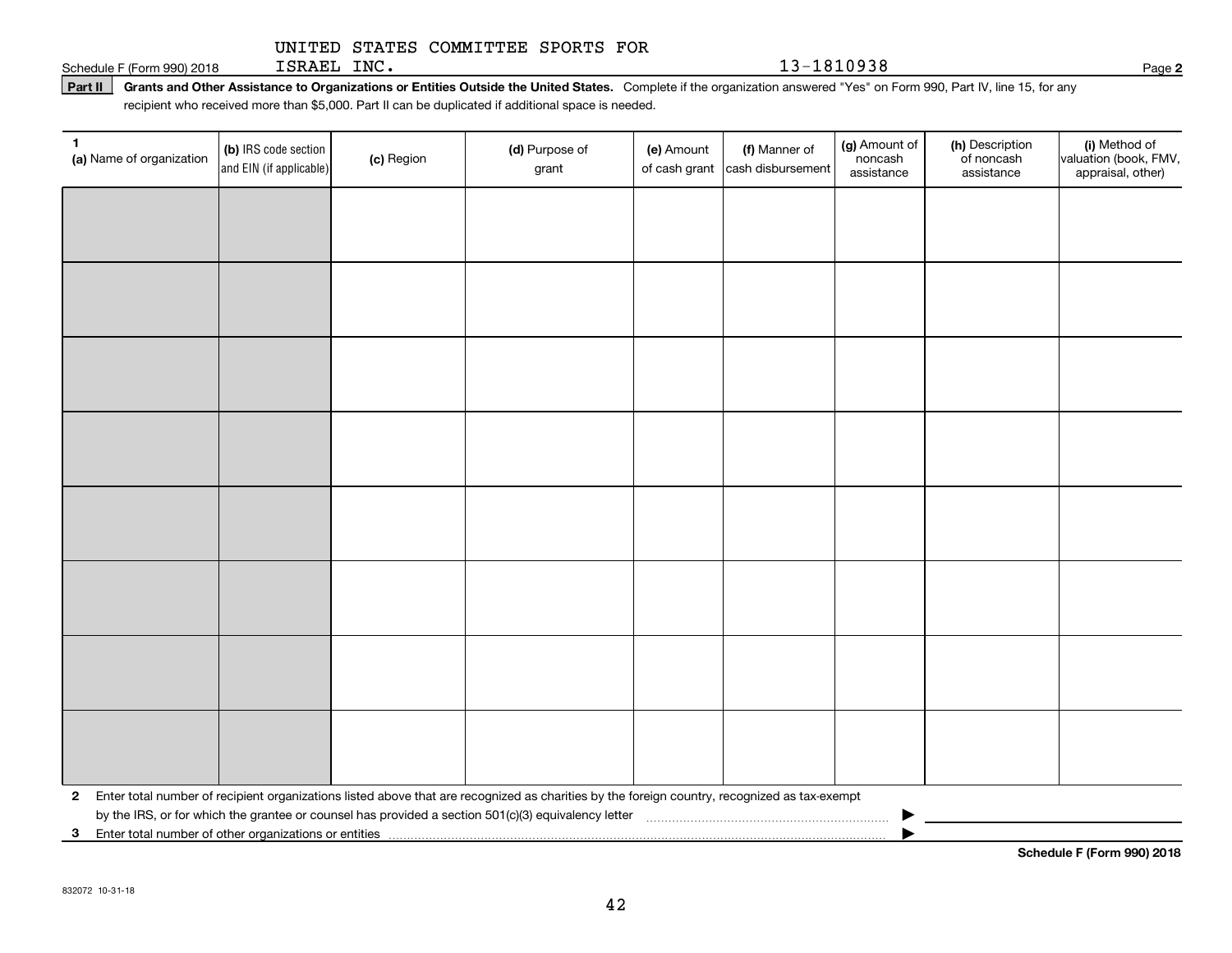## 832073 10-31-18

| Schedule F (Form 990) 2018                                | ISRAEL INC. | 13-1810938                                                                                                                                                | Page |
|-----------------------------------------------------------|-------------|-----------------------------------------------------------------------------------------------------------------------------------------------------------|------|
|                                                           |             | Part III Grants and Other Assistance to Individuals Outside the United States. Complete if the organization answered "Yes" on Form 990, Part IV, line 16. |      |
| Part III can be duplicated if additional space is needed. |             |                                                                                                                                                           |      |

UNITED STATES COMMITTEE SPORTS FOR

| (a) Type of grant or assistance | (b) Region | (c) Number of<br>recipients | (d) Amount of<br>cash grant | (e) Manner of<br>cash disbursement | (f) Amount of<br>noncash<br>assistance | (g) Description of<br>noncash assistance | (h) Method of<br>valuation<br>(book, FMV,<br>appraisal, other) |
|---------------------------------|------------|-----------------------------|-----------------------------|------------------------------------|----------------------------------------|------------------------------------------|----------------------------------------------------------------|
|                                 |            |                             |                             |                                    |                                        |                                          |                                                                |
|                                 |            |                             |                             |                                    |                                        |                                          |                                                                |
|                                 |            |                             |                             |                                    |                                        |                                          |                                                                |
|                                 |            |                             |                             |                                    |                                        |                                          |                                                                |
|                                 |            |                             |                             |                                    |                                        |                                          |                                                                |
|                                 |            |                             |                             |                                    |                                        |                                          |                                                                |
|                                 |            |                             |                             |                                    |                                        |                                          |                                                                |
|                                 |            |                             |                             |                                    |                                        |                                          |                                                                |
|                                 |            |                             |                             |                                    |                                        |                                          |                                                                |
|                                 |            |                             |                             |                                    |                                        |                                          |                                                                |
|                                 |            |                             |                             |                                    |                                        |                                          |                                                                |
|                                 |            |                             |                             |                                    |                                        |                                          | $\sim$ $\sim$ $\sim$ $\sim$                                    |

**Schedule F (Form 990) 2018**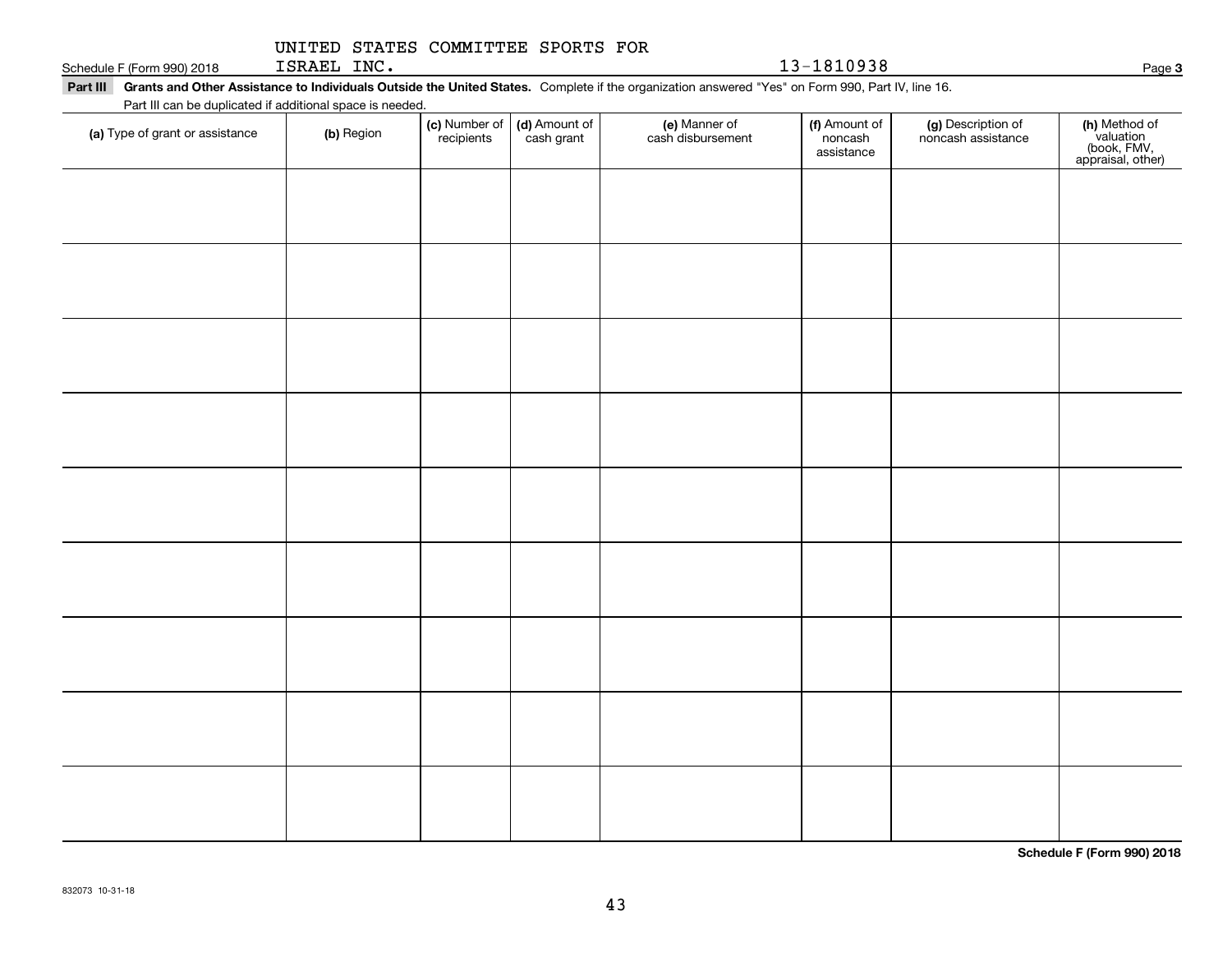|                | ISRAEL INC.<br>Schedule F (Form 990) 2018                                                                                                                                                                                                                                                                                                                      | 13-1810938 | Page 4         |
|----------------|----------------------------------------------------------------------------------------------------------------------------------------------------------------------------------------------------------------------------------------------------------------------------------------------------------------------------------------------------------------|------------|----------------|
| <b>Part IV</b> | <b>Foreign Forms</b>                                                                                                                                                                                                                                                                                                                                           |            |                |
| 1              | Was the organization a U.S. transferor of property to a foreign corporation during the tax year? If "Yes," the<br>organization may be required to file Form 926, Return by a U.S. Transferor of Property to a Foreign                                                                                                                                          | Yes        | $ X $ No       |
| $\mathbf{2}$   | Did the organization have an interest in a foreign trust during the tax year? If "Yes." the organization                                                                                                                                                                                                                                                       |            |                |
|                | may be required to separately file Form 3520, Annual Return To Report Transactions With Foreign<br>Trusts and Receipt of Certain Foreign Gifts, and/or Form 3520-A, Annual Information Return of Foreign                                                                                                                                                       | <b>Yes</b> | $X \mid No$    |
| 3              | Did the organization have an ownership interest in a foreign corporation during the tax year? If "Yes."<br>the organization may be required to file Form 5471, Information Return of U.S. Persons With Respect To                                                                                                                                              | Yes        | $X \mid N_{0}$ |
| 4              | Was the organization a direct or indirect shareholder of a passive foreign investment company or a<br>qualified electing fund during the tax year? If "Yes," the organization may be required to file Form 8621,<br>Information Return by a Shareholder of a Passive Foreign Investment Company or Qualified Electing Fund<br>(see Instructions for Form 8621) | <b>Yes</b> | $X \mid No$    |
| 5              | Did the organization have an ownership interest in a foreign partnership during the tax year? If "Yes."<br>the organization may be required to file Form 8865, Return of U.S. Persons With Respect to Certain                                                                                                                                                  | <b>Yes</b> | $X \mid No$    |
| 6              | Did the organization have any operations in or related to any boycotting countries during the tax year? If<br>"Yes," the organization may be required to separately file Form 5713, International Boycott Report (see                                                                                                                                          | Yes        |                |

**Schedule F (Form 990) 2018**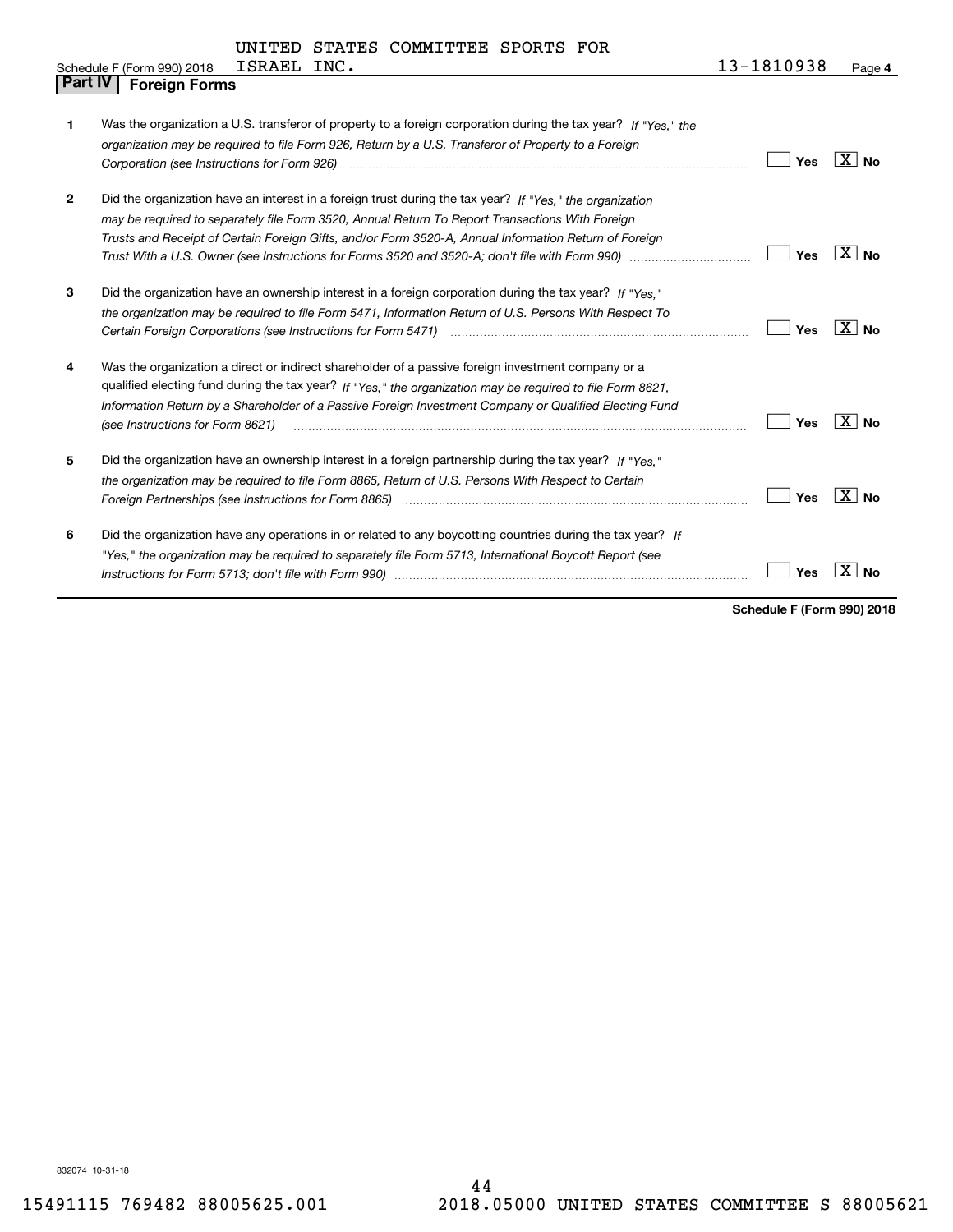|                 | Schedule F (Form 990) 2018      | ISRAEL INC. |    | 13-1810938                                                                                                                                                                                                                                                                 | Page 5 |
|-----------------|---------------------------------|-------------|----|----------------------------------------------------------------------------------------------------------------------------------------------------------------------------------------------------------------------------------------------------------------------------|--------|
| Part V          | <b>Supplemental Information</b> |             |    |                                                                                                                                                                                                                                                                            |        |
|                 |                                 |             |    | Provide the information required by Part I, line 2 (monitoring of funds); Part I, line 3, column (f) (accounting method; amounts of                                                                                                                                        |        |
|                 |                                 |             |    | investments vs. expenditures per region); Part II, line 1 (accounting method); Part III (accounting method); and Part III, column (c)<br>(estimated number of recipients), as applicable. Also complete this part to provide any additional information. See instructions. |        |
|                 |                                 |             |    |                                                                                                                                                                                                                                                                            |        |
|                 |                                 |             |    |                                                                                                                                                                                                                                                                            |        |
|                 |                                 |             |    |                                                                                                                                                                                                                                                                            |        |
|                 |                                 |             |    |                                                                                                                                                                                                                                                                            |        |
|                 |                                 |             |    |                                                                                                                                                                                                                                                                            |        |
|                 |                                 |             |    |                                                                                                                                                                                                                                                                            |        |
|                 |                                 |             |    |                                                                                                                                                                                                                                                                            |        |
|                 |                                 |             |    |                                                                                                                                                                                                                                                                            |        |
|                 |                                 |             |    |                                                                                                                                                                                                                                                                            |        |
|                 |                                 |             |    |                                                                                                                                                                                                                                                                            |        |
|                 |                                 |             |    |                                                                                                                                                                                                                                                                            |        |
|                 |                                 |             |    |                                                                                                                                                                                                                                                                            |        |
|                 |                                 |             |    |                                                                                                                                                                                                                                                                            |        |
|                 |                                 |             |    |                                                                                                                                                                                                                                                                            |        |
|                 |                                 |             |    |                                                                                                                                                                                                                                                                            |        |
|                 |                                 |             |    |                                                                                                                                                                                                                                                                            |        |
|                 |                                 |             |    |                                                                                                                                                                                                                                                                            |        |
|                 |                                 |             |    |                                                                                                                                                                                                                                                                            |        |
|                 |                                 |             |    |                                                                                                                                                                                                                                                                            |        |
|                 |                                 |             |    |                                                                                                                                                                                                                                                                            |        |
|                 |                                 |             |    |                                                                                                                                                                                                                                                                            |        |
|                 |                                 |             |    |                                                                                                                                                                                                                                                                            |        |
|                 |                                 |             |    |                                                                                                                                                                                                                                                                            |        |
|                 |                                 |             |    |                                                                                                                                                                                                                                                                            |        |
|                 |                                 |             |    |                                                                                                                                                                                                                                                                            |        |
|                 |                                 |             |    |                                                                                                                                                                                                                                                                            |        |
|                 |                                 |             |    |                                                                                                                                                                                                                                                                            |        |
|                 |                                 |             |    |                                                                                                                                                                                                                                                                            |        |
|                 |                                 |             |    |                                                                                                                                                                                                                                                                            |        |
|                 |                                 |             |    |                                                                                                                                                                                                                                                                            |        |
|                 |                                 |             |    |                                                                                                                                                                                                                                                                            |        |
|                 |                                 |             |    |                                                                                                                                                                                                                                                                            |        |
|                 |                                 |             |    |                                                                                                                                                                                                                                                                            |        |
|                 |                                 |             |    |                                                                                                                                                                                                                                                                            |        |
|                 |                                 |             |    |                                                                                                                                                                                                                                                                            |        |
|                 |                                 |             |    |                                                                                                                                                                                                                                                                            |        |
|                 |                                 |             |    |                                                                                                                                                                                                                                                                            |        |
|                 |                                 |             |    |                                                                                                                                                                                                                                                                            |        |
|                 |                                 |             |    |                                                                                                                                                                                                                                                                            |        |
|                 |                                 |             |    |                                                                                                                                                                                                                                                                            |        |
|                 |                                 |             |    |                                                                                                                                                                                                                                                                            |        |
|                 |                                 |             |    |                                                                                                                                                                                                                                                                            |        |
|                 |                                 |             |    |                                                                                                                                                                                                                                                                            |        |
| 832075 10-31-18 |                                 |             |    | Schedule F (Form 990) 2018                                                                                                                                                                                                                                                 |        |
|                 |                                 |             | 45 |                                                                                                                                                                                                                                                                            |        |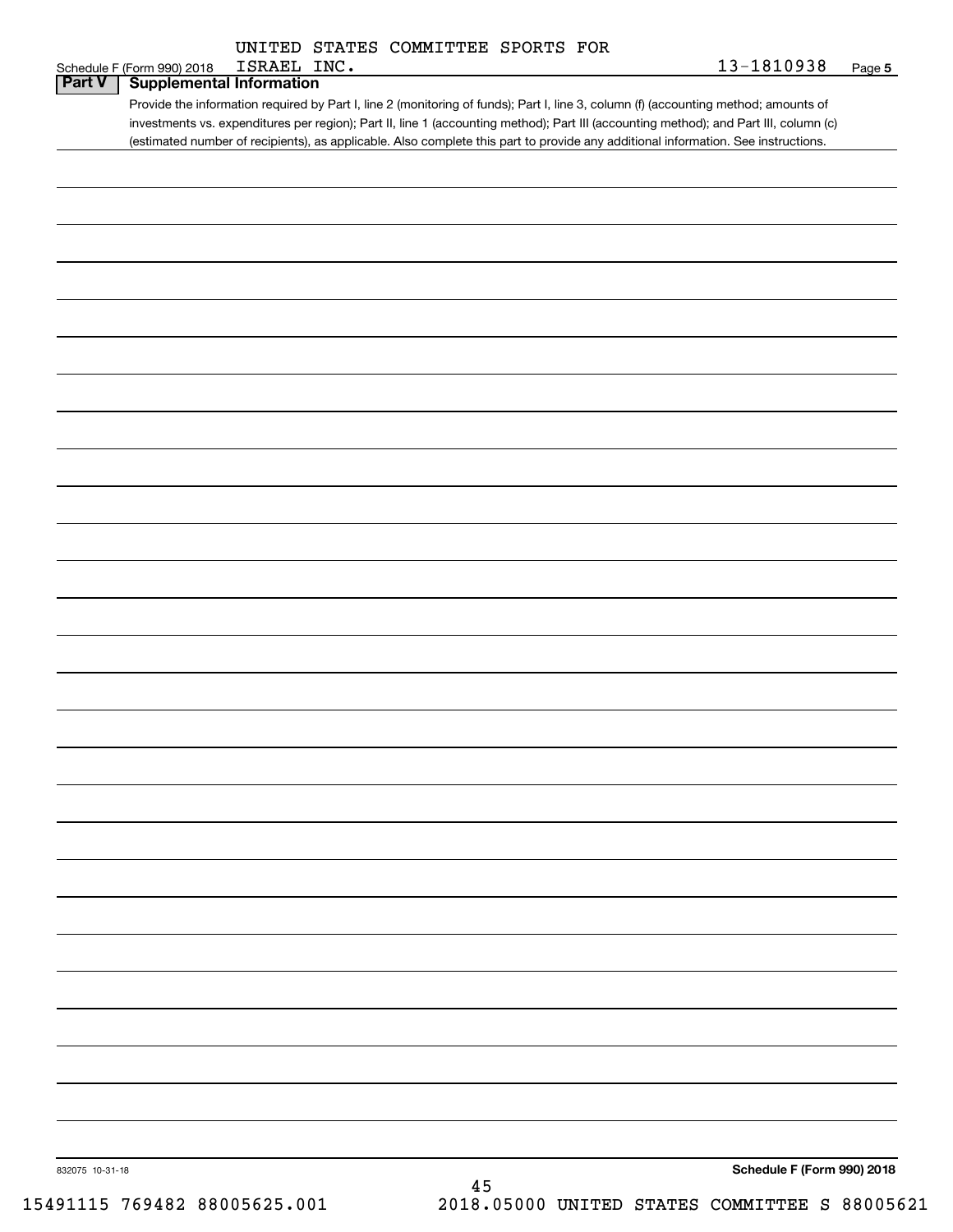| <b>SCHEDULE G</b>                                                                                                                                           |                                  | <b>Supplemental Information Regarding Fundraising or Gaming Activities</b>                                                                   |                                         |    |                                                                            |                                   | OMB No. 1545-0047                       |
|-------------------------------------------------------------------------------------------------------------------------------------------------------------|----------------------------------|----------------------------------------------------------------------------------------------------------------------------------------------|-----------------------------------------|----|----------------------------------------------------------------------------|-----------------------------------|-----------------------------------------|
| (Form 990 or 990-EZ)                                                                                                                                        |                                  | Complete if the organization answered "Yes" on Form 990, Part IV, line 17, 18, or 19, or if the                                              |                                         |    |                                                                            |                                   | 2018                                    |
|                                                                                                                                                             |                                  | organization entered more than \$15,000 on Form 990-EZ, line 6a.<br>Attach to Form 990 or Form 990-EZ.                                       |                                         |    |                                                                            |                                   | <b>Open to Public</b>                   |
| Department of the Treasury<br>Internal Revenue Service                                                                                                      |                                  | Go to www.irs.gov/Form990 for instructions and the latest information.                                                                       |                                         |    |                                                                            |                                   | Inspection                              |
| Name of the organization                                                                                                                                    | ISRAEL INC.                      | UNITED STATES COMMITTEE SPORTS FOR                                                                                                           |                                         |    |                                                                            | 13-1810938                        | <b>Employer identification number</b>   |
| Part I                                                                                                                                                      |                                  | Fundraising Activities. Complete if the organization answered "Yes" on Form 990, Part IV, line 17. Form 990-EZ filers are not                |                                         |    |                                                                            |                                   |                                         |
|                                                                                                                                                             | required to complete this part.  |                                                                                                                                              |                                         |    |                                                                            |                                   |                                         |
| 1 Indicate whether the organization raised funds through any of the following activities. Check all that apply.                                             |                                  |                                                                                                                                              |                                         |    |                                                                            |                                   |                                         |
| Mail solicitations<br>a<br>b                                                                                                                                | Internet and email solicitations | e<br>f                                                                                                                                       |                                         |    | Solicitation of non-government grants<br>Solicitation of government grants |                                   |                                         |
| Phone solicitations<br>с                                                                                                                                    |                                  | Special fundraising events<br>g                                                                                                              |                                         |    |                                                                            |                                   |                                         |
| In-person solicitations<br>d                                                                                                                                |                                  |                                                                                                                                              |                                         |    |                                                                            |                                   |                                         |
| 2 a Did the organization have a written or oral agreement with any individual (including officers, directors, trustees, or                                  |                                  |                                                                                                                                              |                                         |    |                                                                            |                                   |                                         |
|                                                                                                                                                             |                                  | key employees listed in Form 990, Part VII) or entity in connection with professional fundraising services?                                  |                                         |    |                                                                            | Yes                               | No                                      |
| compensated at least \$5,000 by the organization.                                                                                                           |                                  | <b>b</b> If "Yes," list the 10 highest paid individuals or entities (fundraisers) pursuant to agreements under which the fundraiser is to be |                                         |    |                                                                            |                                   |                                         |
|                                                                                                                                                             |                                  |                                                                                                                                              |                                         |    |                                                                            | (v) Amount paid                   |                                         |
| (i) Name and address of individual                                                                                                                          |                                  | (ii) Activity                                                                                                                                | (iii) Did<br>fundraiser<br>have custody |    | (iv) Gross receipts                                                        | to (or retained by)<br>fundraiser | (vi) Amount paid<br>to (or retained by) |
| or entity (fundraiser)                                                                                                                                      |                                  |                                                                                                                                              | or control of<br>contributions?         |    | from activity                                                              | listed in col. (i)                | organization                            |
|                                                                                                                                                             |                                  |                                                                                                                                              | Yes                                     | No |                                                                            |                                   |                                         |
|                                                                                                                                                             |                                  |                                                                                                                                              |                                         |    |                                                                            |                                   |                                         |
|                                                                                                                                                             |                                  |                                                                                                                                              |                                         |    |                                                                            |                                   |                                         |
|                                                                                                                                                             |                                  |                                                                                                                                              |                                         |    |                                                                            |                                   |                                         |
|                                                                                                                                                             |                                  |                                                                                                                                              |                                         |    |                                                                            |                                   |                                         |
|                                                                                                                                                             |                                  |                                                                                                                                              |                                         |    |                                                                            |                                   |                                         |
|                                                                                                                                                             |                                  |                                                                                                                                              |                                         |    |                                                                            |                                   |                                         |
|                                                                                                                                                             |                                  |                                                                                                                                              |                                         |    |                                                                            |                                   |                                         |
|                                                                                                                                                             |                                  |                                                                                                                                              |                                         |    |                                                                            |                                   |                                         |
|                                                                                                                                                             |                                  |                                                                                                                                              |                                         |    |                                                                            |                                   |                                         |
|                                                                                                                                                             |                                  |                                                                                                                                              |                                         |    |                                                                            |                                   |                                         |
|                                                                                                                                                             |                                  |                                                                                                                                              |                                         |    |                                                                            |                                   |                                         |
|                                                                                                                                                             |                                  |                                                                                                                                              |                                         |    |                                                                            |                                   |                                         |
|                                                                                                                                                             |                                  |                                                                                                                                              |                                         |    |                                                                            |                                   |                                         |
|                                                                                                                                                             |                                  |                                                                                                                                              |                                         |    |                                                                            |                                   |                                         |
|                                                                                                                                                             |                                  |                                                                                                                                              |                                         |    |                                                                            |                                   |                                         |
| Total<br>3 List all states in which the organization is registered or licensed to solicit contributions or has been notified it is exempt from registration |                                  |                                                                                                                                              |                                         |    |                                                                            |                                   |                                         |
| or licensing.                                                                                                                                               |                                  |                                                                                                                                              |                                         |    |                                                                            |                                   |                                         |
|                                                                                                                                                             |                                  |                                                                                                                                              |                                         |    |                                                                            |                                   |                                         |
|                                                                                                                                                             |                                  |                                                                                                                                              |                                         |    |                                                                            |                                   |                                         |
|                                                                                                                                                             |                                  |                                                                                                                                              |                                         |    |                                                                            |                                   |                                         |
|                                                                                                                                                             |                                  |                                                                                                                                              |                                         |    |                                                                            |                                   |                                         |
|                                                                                                                                                             |                                  |                                                                                                                                              |                                         |    |                                                                            |                                   |                                         |
|                                                                                                                                                             |                                  |                                                                                                                                              |                                         |    |                                                                            |                                   |                                         |
|                                                                                                                                                             |                                  |                                                                                                                                              |                                         |    |                                                                            |                                   |                                         |
|                                                                                                                                                             |                                  |                                                                                                                                              |                                         |    |                                                                            |                                   |                                         |
| LHA For Paperwork Reduction Act Notice, see the Instructions for Form 990 or 990-EZ.                                                                        |                                  |                                                                                                                                              |                                         |    |                                                                            |                                   | Schedule G (Form 990 or 990-EZ) 2018    |

832081 10-03-18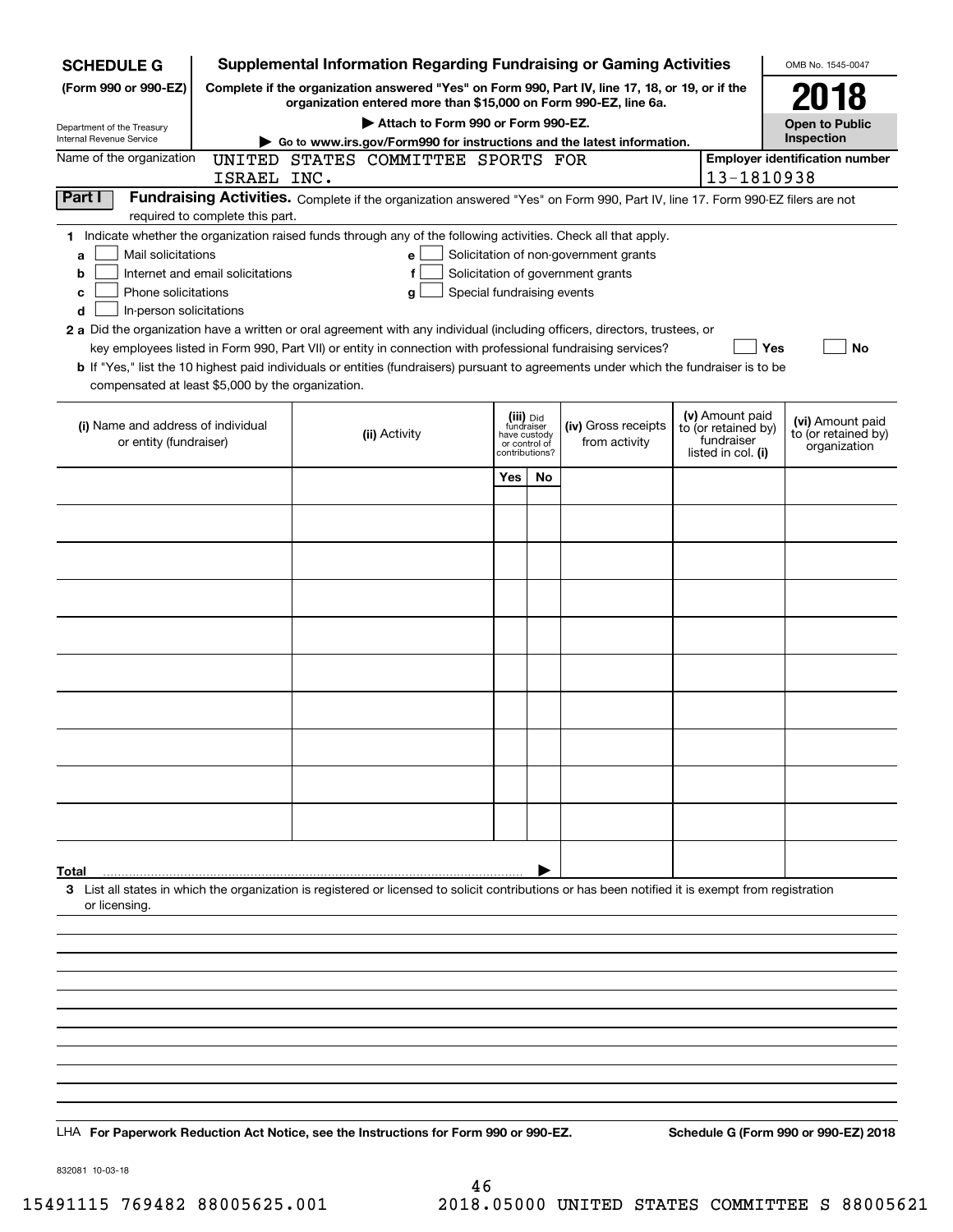13-1810938 Page 2

UNITED STATES COMMITTEE SPORTS FOR Schedule G (Form 990 or 990-EZ) 2018 Page ISRAEL INC. 13-1810938 **Part II** | Fundraising Events. Complete if the organization answered "Yes" on Form 990, Part IV, line 18, or reported more than \$15,000 of fundraising event contributions and gross income on Form 990-EZ, lines 1 and 6b. List events with gross receipts greater than \$5,000. **(a)** Event #1  $\vert$  **(b)** Event #2 (c) Other events **(d)**  Total events (add col. **(a)** through GOLF EVENT LEGENDS 1 col. **(c)**) (event type) (event type) (total number) Revenue Revenue 115,990. 250,705. 366,695. **1**Gross receipts 79,237. 243,934. 323,171. **2** Less: Contributions ................................ 36,753. Gross income (line 1 minus line 2) 6,771. 43,524. **3**. . . . . . . . . . . . 21,400. 21,400. **4** Cash prizes <sub>……………………………………</sub> 1,068. 2,560. 3,628. **5** Noncash prizes \_\_\_\_\_\_\_\_\_\_\_\_\_\_\_\_\_\_\_\_\_\_\_\_\_\_\_\_ Direct Expenses Direct Expense: 18,726. 33,359. 52,085. **6**Rent/facility costs ~~~~~~~~~~~~**7**Food and beverages 3,304. 7,652. 10,956. **8**Entertainment <sub>……………………………………</sub> 13,654. 48,221. 2,896. 64,771. Other direct expenses ~~~~~~~~~~ **9**152,840.  $\blacktriangleright$ **10** Direct expense summary. Add lines 4 through 9 in column (d) -109,316. …… ▶ **11** Net income summary. Subtract line 10 from line 3, column (d) **Part III | Gaming.** Complete if the organization answered "Yes" on Form 990, Part IV, line 19, or reported more than \$15,000 on Form 990-EZ, line 6a. **(b)**  Pull tabs/instant **(d)**  Total gaming (add **(a)**  Revenue Bingo **Contract of Contract Contract Contract Contract Contract Contract Contract Contract Contract Contract Contract Contract Contract Contract Contract Contract Contract Contract Contract Contract Contract Contract Contr** Revenue bingo/progressive bingo col. **(a)** through col. **(c)**) 29,768. 29,768. **1**Gross revenue 10,500. 10,500. **2** Cash prizes <sub>……………………………………</sub> Direct Expenses Direct Expenses **3**Noncash prizes **4**Rent/facility costs ~~~~~~~~~~~~**5**Other direct expenses  $\boxed{\Box}$  Yes \_\_\_\_\_\_\_ %  $\boxed{\Box}$  Yes \_\_\_\_\_\_\_ %  $\boxed{\Box}$  $\mathcal{L}^{\text{max}}$ %**Yes Yes Yes** % %  $\overline{\mathbf{X}}$   $\mathcal{L}^{\text{max}}$ **6** Volunteer labor **No No No** Direct expense summary. Add lines 2 through 5 in column (d) 10,500. **7** | 19,268. …… ▶ **8**Net gaming income summary. Subtract line 7 from line 1, column (d) **9**Enter the state(s) in which the organization conducts gaming activities: PA **Yes** X **No a**Is the organization licensed to conduct gaming activities in each of these states? ~~~~~~~~~~~~~~~~~~~~**b**If "No," explain: **Yes** es  $|\,\texttt{X}\,|$  No **10a**Were any of the organization's gaming licenses revoked, suspended, or terminated during the tax year? **b** If "Yes," explain:

832082 10-03-18

**Schedule G (Form 990 or 990-EZ) 2018**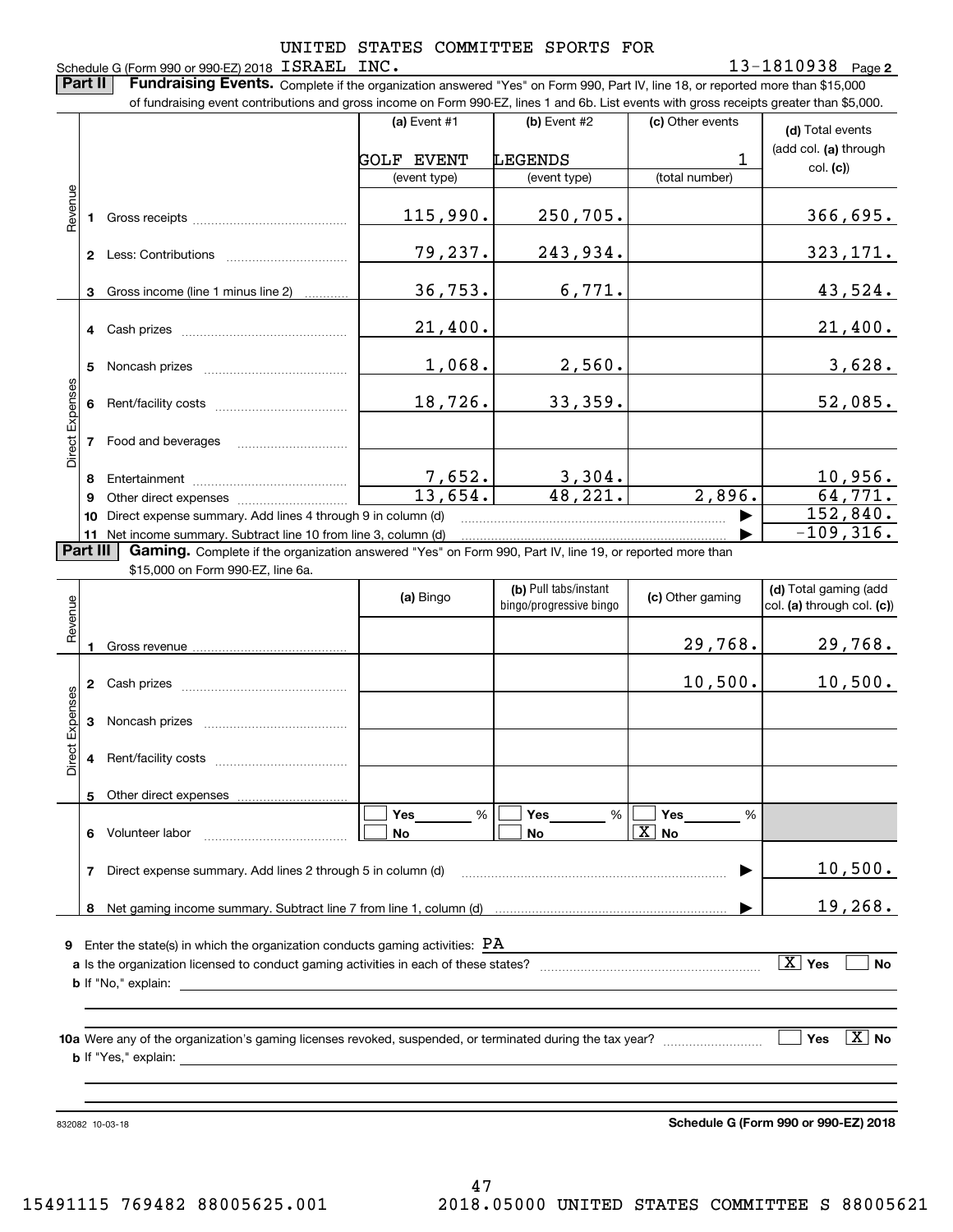|                                                                                                                                                                                                                                                              | UNITED STATES COMMITTEE SPORTS FOR |                                      |                         |
|--------------------------------------------------------------------------------------------------------------------------------------------------------------------------------------------------------------------------------------------------------------|------------------------------------|--------------------------------------|-------------------------|
| Schedule G (Form 990 or 990-EZ) 2018 ISRAEL INC.                                                                                                                                                                                                             |                                    | 13-1810938                           | Page 3                  |
|                                                                                                                                                                                                                                                              |                                    | $\boxed{\text{X}}$ Yes               | <b>No</b>               |
| 12 Is the organization a grantor, beneficiary or trustee of a trust, or a member of a partnership or other entity formed                                                                                                                                     |                                    |                                      |                         |
|                                                                                                                                                                                                                                                              |                                    | Yes                                  | $\boxed{\text{X}}$ No   |
| 13 Indicate the percentage of gaming activity conducted in:                                                                                                                                                                                                  |                                    |                                      |                         |
| a The organization's facility <b>continuum continuum continuum continuum continuum continuum continuum continuum</b>                                                                                                                                         |                                    | 13а                                  | %                       |
| <b>b</b> An outside facility <i>www.communicality www.communicality.communicality www.communicality www.communicality.com</i>                                                                                                                                |                                    | $13b \, 100.00$                      | %                       |
| 14 Enter the name and address of the person who prepares the organization's gaming/special events books and records:<br>Name > DAVID SNYDER                                                                                                                  |                                    |                                      |                         |
| Address > 1515 WALNUT STREET, SUITE 401 - PHILADELPHIA, PA 19102                                                                                                                                                                                             |                                    |                                      |                         |
| 15a Does the organization have a contract with a third party from whom the organization receives gaming revenue?                                                                                                                                             |                                    | Yes                                  | $\boxed{\text{X}}$ No   |
| of gaming revenue retained by the third party $\triangleright$ \$<br>c If "Yes," enter name and address of the third party:                                                                                                                                  |                                    |                                      |                         |
| Name $\blacktriangleright$                                                                                                                                                                                                                                   |                                    |                                      |                         |
| Address $\blacktriangleright$                                                                                                                                                                                                                                |                                    |                                      |                         |
| Gaming manager information:<br>16                                                                                                                                                                                                                            |                                    |                                      |                         |
| Name > DAVID SNYDER                                                                                                                                                                                                                                          |                                    |                                      |                         |
| Gaming manager compensation $\triangleright$ \$                                                                                                                                                                                                              |                                    |                                      |                         |
| Description of services provided > OVERSIGHT OF THE MANAGEMENT OF THE GAMING ACTIVITY.                                                                                                                                                                       |                                    |                                      |                         |
|                                                                                                                                                                                                                                                              |                                    |                                      |                         |
| $X$ Employee<br>Director/officer                                                                                                                                                                                                                             | Independent contractor             |                                      |                         |
| <b>17</b> Mandatory distributions:                                                                                                                                                                                                                           |                                    |                                      |                         |
| a Is the organization required under state law to make charitable distributions from the gaming proceeds to                                                                                                                                                  |                                    |                                      |                         |
| retain the state gaming license?                                                                                                                                                                                                                             |                                    | <b>Yes</b>                           | $\boxed{\mathbf{X}}$ No |
| <b>b</b> Enter the amount of distributions required under state law to be distributed to other exempt organizations or spent in the                                                                                                                          |                                    |                                      |                         |
| organization's own exempt activities during the tax year $\triangleright$ \$                                                                                                                                                                                 |                                    |                                      |                         |
| <b>Part IV</b><br>Supplemental Information. Provide the explanations required by Part I, line 2b, columns (iii) and (v); and Part III, lines 9, 9b, 10b,<br>15b, 15c, 16, and 17b, as applicable. Also provide any additional information. See instructions. |                                    |                                      |                         |
|                                                                                                                                                                                                                                                              |                                    |                                      |                         |
|                                                                                                                                                                                                                                                              |                                    |                                      |                         |
|                                                                                                                                                                                                                                                              |                                    |                                      |                         |
|                                                                                                                                                                                                                                                              |                                    |                                      |                         |
|                                                                                                                                                                                                                                                              |                                    |                                      |                         |
|                                                                                                                                                                                                                                                              |                                    |                                      |                         |
|                                                                                                                                                                                                                                                              |                                    |                                      |                         |
|                                                                                                                                                                                                                                                              |                                    |                                      |                         |
|                                                                                                                                                                                                                                                              |                                    |                                      |                         |
|                                                                                                                                                                                                                                                              |                                    | Schedule G (Form 990 or 990-EZ) 2018 |                         |
| 832083 10-03-18                                                                                                                                                                                                                                              | 48                                 |                                      |                         |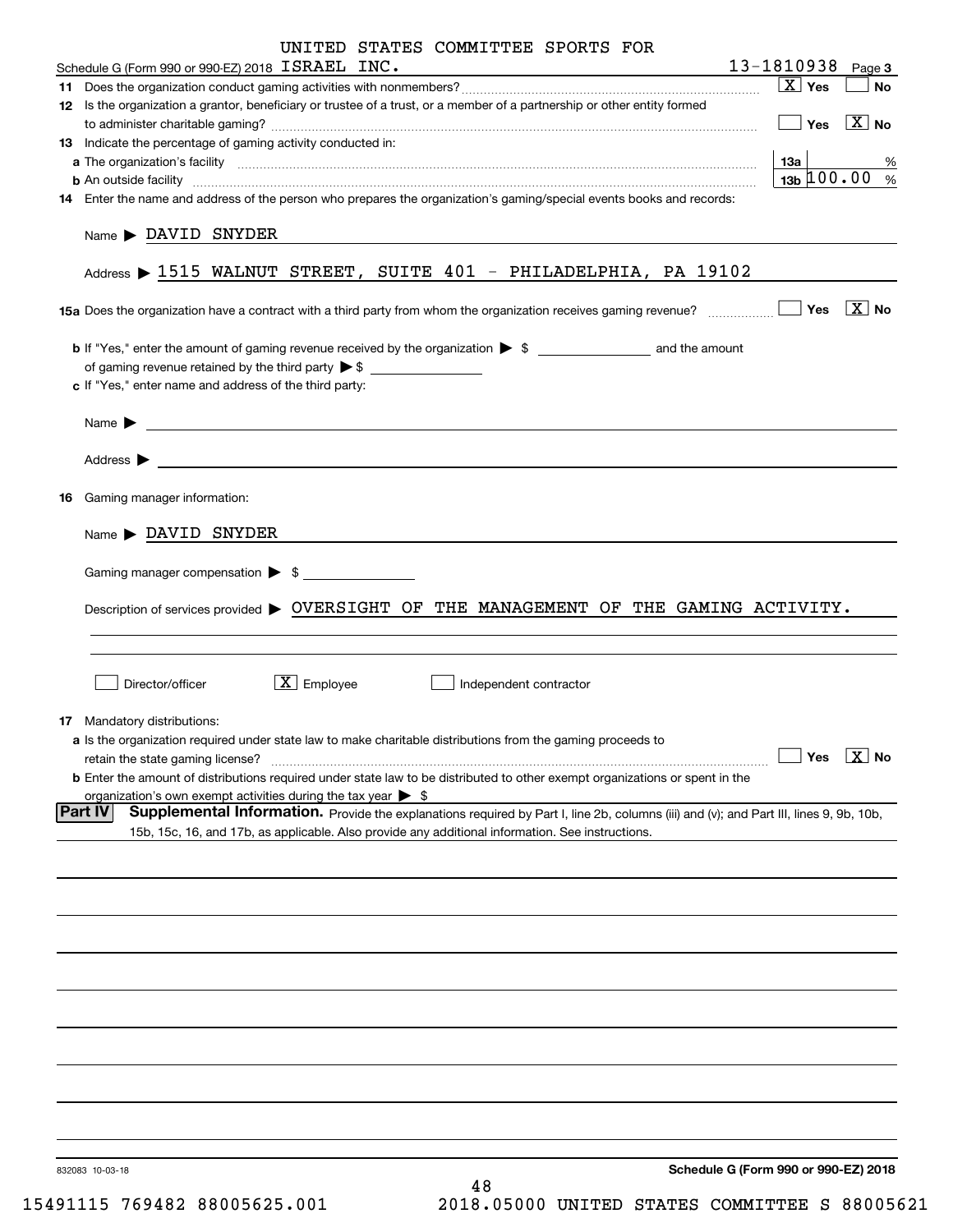|                        |                                                                                            | ISRAEL INC. | UNITED STATES COMMITTEE SPORTS FOR |  | 13-1810938 Page 4               |  |
|------------------------|--------------------------------------------------------------------------------------------|-------------|------------------------------------|--|---------------------------------|--|
|                        | Schedule G (Form 990 or 990-EZ) ISRAEL INC<br>Part IV Supplemental Information (continued) |             |                                    |  |                                 |  |
|                        |                                                                                            |             |                                    |  |                                 |  |
|                        |                                                                                            |             |                                    |  |                                 |  |
|                        |                                                                                            |             |                                    |  |                                 |  |
|                        |                                                                                            |             |                                    |  |                                 |  |
|                        |                                                                                            |             |                                    |  |                                 |  |
|                        |                                                                                            |             |                                    |  |                                 |  |
|                        |                                                                                            |             |                                    |  |                                 |  |
|                        |                                                                                            |             |                                    |  |                                 |  |
|                        |                                                                                            |             |                                    |  |                                 |  |
|                        |                                                                                            |             |                                    |  |                                 |  |
|                        |                                                                                            |             |                                    |  |                                 |  |
|                        |                                                                                            |             |                                    |  |                                 |  |
|                        |                                                                                            |             |                                    |  |                                 |  |
|                        |                                                                                            |             |                                    |  |                                 |  |
|                        |                                                                                            |             |                                    |  |                                 |  |
|                        |                                                                                            |             |                                    |  |                                 |  |
|                        |                                                                                            |             |                                    |  |                                 |  |
|                        |                                                                                            |             |                                    |  |                                 |  |
|                        |                                                                                            |             |                                    |  |                                 |  |
|                        |                                                                                            |             |                                    |  |                                 |  |
|                        |                                                                                            |             |                                    |  |                                 |  |
|                        |                                                                                            |             |                                    |  |                                 |  |
|                        |                                                                                            |             |                                    |  |                                 |  |
|                        |                                                                                            |             |                                    |  |                                 |  |
|                        |                                                                                            |             |                                    |  |                                 |  |
|                        |                                                                                            |             |                                    |  |                                 |  |
|                        |                                                                                            |             |                                    |  |                                 |  |
|                        |                                                                                            |             |                                    |  |                                 |  |
|                        |                                                                                            |             |                                    |  |                                 |  |
|                        |                                                                                            |             |                                    |  |                                 |  |
|                        |                                                                                            |             |                                    |  |                                 |  |
|                        |                                                                                            |             |                                    |  |                                 |  |
|                        |                                                                                            |             |                                    |  |                                 |  |
|                        |                                                                                            |             |                                    |  |                                 |  |
|                        |                                                                                            |             |                                    |  |                                 |  |
|                        |                                                                                            |             |                                    |  |                                 |  |
|                        |                                                                                            |             |                                    |  |                                 |  |
|                        |                                                                                            |             |                                    |  |                                 |  |
|                        |                                                                                            |             |                                    |  |                                 |  |
|                        |                                                                                            |             |                                    |  |                                 |  |
|                        |                                                                                            |             |                                    |  |                                 |  |
|                        |                                                                                            |             |                                    |  |                                 |  |
|                        |                                                                                            |             |                                    |  |                                 |  |
|                        |                                                                                            |             |                                    |  |                                 |  |
|                        |                                                                                            |             |                                    |  |                                 |  |
|                        |                                                                                            |             |                                    |  |                                 |  |
|                        |                                                                                            |             |                                    |  |                                 |  |
|                        |                                                                                            |             |                                    |  |                                 |  |
|                        |                                                                                            |             |                                    |  |                                 |  |
|                        |                                                                                            |             |                                    |  |                                 |  |
|                        |                                                                                            |             |                                    |  |                                 |  |
|                        |                                                                                            |             |                                    |  |                                 |  |
|                        |                                                                                            |             |                                    |  |                                 |  |
|                        |                                                                                            |             |                                    |  |                                 |  |
|                        |                                                                                            |             |                                    |  | Schedule G (Form 990 or 990-EZ) |  |
| <b>932094 04-01-19</b> |                                                                                            |             |                                    |  |                                 |  |

832084 04-01-18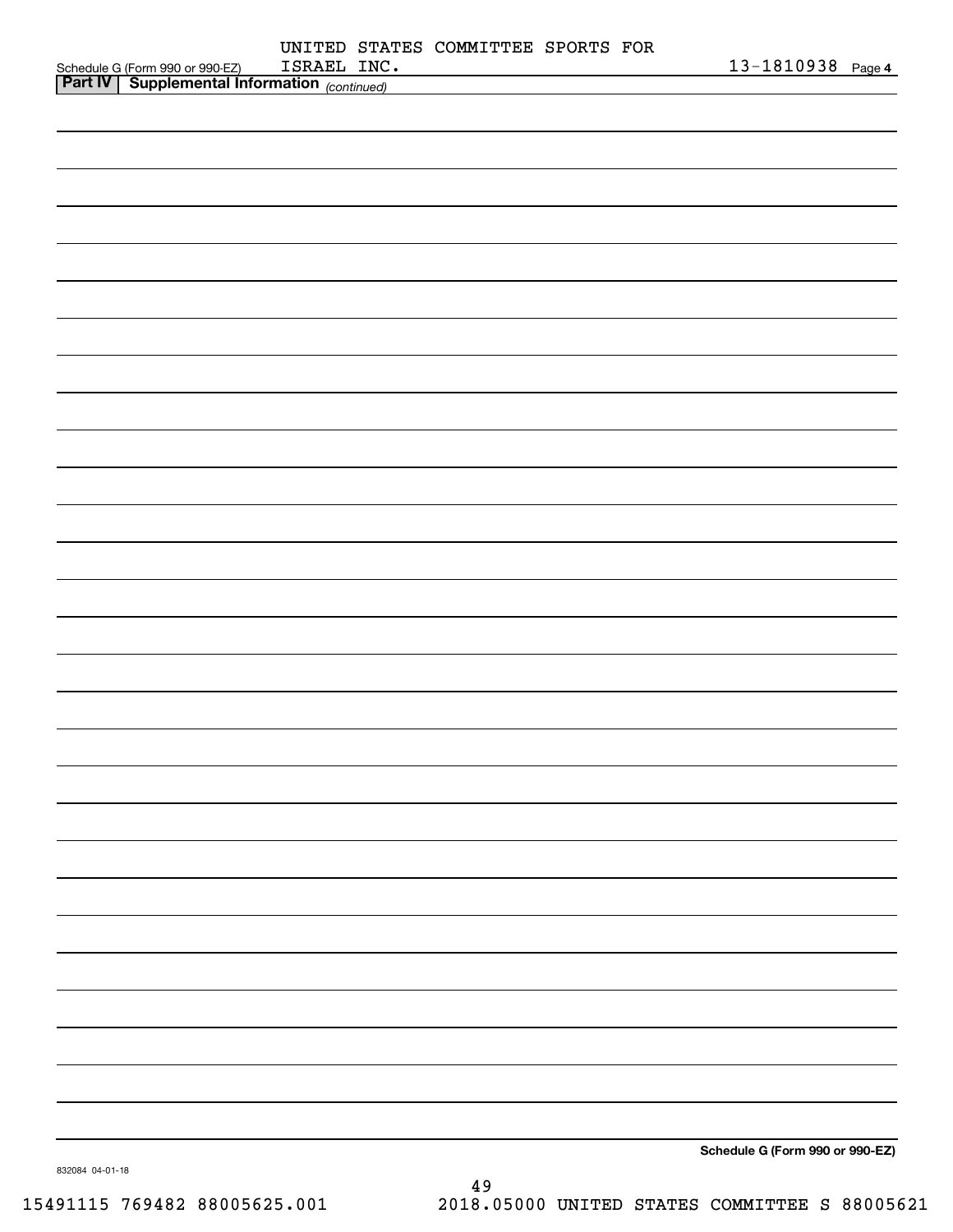|    | <b>SCHEDULE J</b>                                      | <b>Compensation Information</b>                                                                                                                                                                                                      |                                       | OMB No. 1545-0047          |     |                              |
|----|--------------------------------------------------------|--------------------------------------------------------------------------------------------------------------------------------------------------------------------------------------------------------------------------------------|---------------------------------------|----------------------------|-----|------------------------------|
|    | (Form 990)                                             | For certain Officers, Directors, Trustees, Key Employees, and Highest                                                                                                                                                                |                                       |                            |     |                              |
|    |                                                        | <b>Compensated Employees</b>                                                                                                                                                                                                         |                                       | 2018                       |     |                              |
|    |                                                        | Complete if the organization answered "Yes" on Form 990, Part IV, line 23.<br>Attach to Form 990.                                                                                                                                    |                                       | <b>Open to Public</b>      |     |                              |
|    | Department of the Treasury<br>Internal Revenue Service | Go to www.irs.gov/Form990 for instructions and the latest information.                                                                                                                                                               |                                       | Inspection                 |     |                              |
|    | Name of the organization                               | UNITED STATES COMMITTEE SPORTS FOR                                                                                                                                                                                                   | <b>Employer identification number</b> |                            |     |                              |
|    |                                                        | ISRAEL INC.                                                                                                                                                                                                                          |                                       | 13-1810938                 |     |                              |
|    | Part I                                                 | <b>Questions Regarding Compensation</b>                                                                                                                                                                                              |                                       |                            |     |                              |
|    |                                                        |                                                                                                                                                                                                                                      |                                       |                            | Yes | No                           |
|    |                                                        | <b>1a</b> Check the appropriate box(es) if the organization provided any of the following to or for a person listed on Form 990,                                                                                                     |                                       |                            |     |                              |
|    |                                                        | Part VII, Section A, line 1a. Complete Part III to provide any relevant information regarding these items.                                                                                                                           |                                       |                            |     |                              |
|    | First-class or charter travel                          | Housing allowance or residence for personal use                                                                                                                                                                                      |                                       |                            |     |                              |
|    | Travel for companions                                  | Payments for business use of personal residence                                                                                                                                                                                      |                                       |                            |     |                              |
|    |                                                        | Tax indemnification and gross-up payments<br>Health or social club dues or initiation fees                                                                                                                                           |                                       |                            |     |                              |
|    |                                                        | Discretionary spending account<br>Personal services (such as maid, chauffeur, chef)                                                                                                                                                  |                                       |                            |     |                              |
|    |                                                        |                                                                                                                                                                                                                                      |                                       |                            |     |                              |
|    |                                                        | <b>b</b> If any of the boxes on line 1a are checked, did the organization follow a written policy regarding payment or                                                                                                               |                                       |                            |     |                              |
|    |                                                        | reimbursement or provision of all of the expenses described above? If "No," complete Part III to explain                                                                                                                             |                                       | 1b                         |     |                              |
| 2  |                                                        | Did the organization require substantiation prior to reimbursing or allowing expenses incurred by all directors,                                                                                                                     |                                       |                            |     |                              |
|    |                                                        |                                                                                                                                                                                                                                      |                                       | $\mathbf{2}$               | х   |                              |
|    |                                                        |                                                                                                                                                                                                                                      |                                       |                            |     |                              |
| З  |                                                        | Indicate which, if any, of the following the filing organization used to establish the compensation of the organization's                                                                                                            |                                       |                            |     |                              |
|    |                                                        | CEO/Executive Director. Check all that apply. Do not check any boxes for methods used by a related organization to                                                                                                                   |                                       |                            |     |                              |
|    |                                                        | establish compensation of the CEO/Executive Director, but explain in Part III.                                                                                                                                                       |                                       |                            |     |                              |
|    | Compensation committee                                 | $X$ Written employment contract                                                                                                                                                                                                      |                                       |                            |     |                              |
|    |                                                        | Compensation survey or study<br>Independent compensation consultant                                                                                                                                                                  |                                       |                            |     |                              |
|    | $\boxed{\textbf{X}}$ Form 990 of other organizations   | Approval by the board or compensation committee                                                                                                                                                                                      |                                       |                            |     |                              |
|    |                                                        |                                                                                                                                                                                                                                      |                                       |                            |     |                              |
|    |                                                        | During the year, did any person listed on Form 990, Part VII, Section A, line 1a, with respect to the filing                                                                                                                         |                                       |                            |     |                              |
|    | organization or a related organization:                |                                                                                                                                                                                                                                      |                                       |                            |     |                              |
|    |                                                        | Receive a severance payment or change-of-control payment?                                                                                                                                                                            |                                       | 4a                         |     | х<br>$\overline{\textbf{X}}$ |
|    |                                                        |                                                                                                                                                                                                                                      |                                       | 4b                         |     | X                            |
|    |                                                        |                                                                                                                                                                                                                                      |                                       | 4c                         |     |                              |
|    |                                                        | If "Yes" to any of lines 4a-c, list the persons and provide the applicable amounts for each item in Part III.                                                                                                                        |                                       |                            |     |                              |
|    |                                                        |                                                                                                                                                                                                                                      |                                       |                            |     |                              |
|    |                                                        | Only section 501(c)(3), 501(c)(4), and 501(c)(29) organizations must complete lines 5-9.                                                                                                                                             |                                       |                            |     |                              |
| 5. |                                                        | For persons listed on Form 990, Part VII, Section A, line 1a, did the organization pay or accrue any compensation                                                                                                                    |                                       |                            |     |                              |
|    | contingent on the revenues of:                         |                                                                                                                                                                                                                                      |                                       | 5а                         |     | X                            |
|    |                                                        | a The organization? <b>Entitled Strategies and Strategies and Strategies and Strategies and Strategies and Strategies and Strategies and Strategies and Strategies and Strategies and Strategies and Strategies and Strategies a</b> |                                       | 5b                         |     | $\overline{\mathbf{x}}$      |
|    |                                                        | If "Yes" on line 5a or 5b, describe in Part III.                                                                                                                                                                                     |                                       |                            |     |                              |
| 6. |                                                        | For persons listed on Form 990, Part VII, Section A, line 1a, did the organization pay or accrue any compensation                                                                                                                    |                                       |                            |     |                              |
|    | contingent on the net earnings of:                     |                                                                                                                                                                                                                                      |                                       |                            |     |                              |
|    |                                                        |                                                                                                                                                                                                                                      |                                       | 6a                         |     | X                            |
|    |                                                        |                                                                                                                                                                                                                                      |                                       | 6b                         |     | $\overline{\mathbf{x}}$      |
|    |                                                        | If "Yes" on line 6a or 6b, describe in Part III.                                                                                                                                                                                     |                                       |                            |     |                              |
|    |                                                        | 7 For persons listed on Form 990, Part VII, Section A, line 1a, did the organization provide any nonfixed payments                                                                                                                   |                                       |                            |     |                              |
|    |                                                        |                                                                                                                                                                                                                                      |                                       | 7                          |     | х                            |
| 8  |                                                        | Were any amounts reported on Form 990, Part VII, paid or accrued pursuant to a contract that was subject to the                                                                                                                      |                                       |                            |     |                              |
|    |                                                        |                                                                                                                                                                                                                                      |                                       | 8                          |     | х                            |
| 9  |                                                        | If "Yes" on line 8, did the organization also follow the rebuttable presumption procedure described in                                                                                                                               |                                       |                            |     |                              |
|    |                                                        |                                                                                                                                                                                                                                      |                                       | 9                          |     |                              |
|    |                                                        | LHA For Paperwork Reduction Act Notice, see the Instructions for Form 990.                                                                                                                                                           |                                       | Schedule J (Form 990) 2018 |     |                              |

832111 10-26-18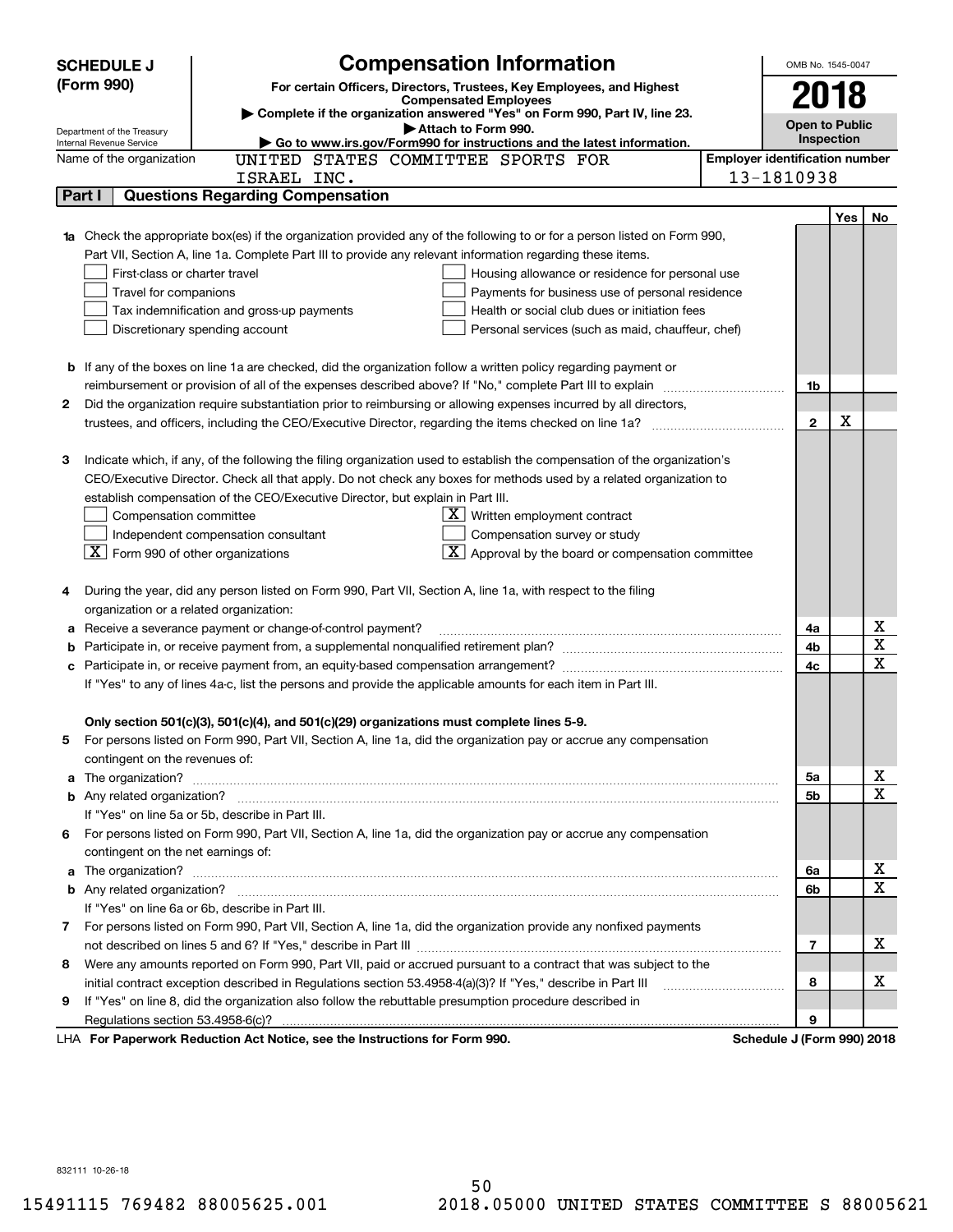| ISRAEL | INC. |
|--------|------|
|        |      |

13-1810938

**2**

**Part II Officers, Directors, Trustees, Key Employees, and Highest Compensated Employees.**  Schedule J (Form 990) 2018 Page Use duplicate copies if additional space is needed.

For each individual whose compensation must be reported on Schedule J, report compensation from the organization on row (i) and from related organizations, described in the instructions, on row (ii). Do not list any individuals that aren't listed on Form 990, Part VII.

**Note:**  The sum of columns (B)(i)-(iii) for each listed individual must equal the total amount of Form 990, Part VII, Section A, line 1a, applicable column (D) and (E) amounts for that individual.

|                                            |                              | (B) Breakdown of W-2 and/or 1099-MISC compensation |                                           | (C) Retirement and             | (D) Nontaxable   | (E) Total of columns | (F) Compensation<br>in column (B)         |
|--------------------------------------------|------------------------------|----------------------------------------------------|-------------------------------------------|--------------------------------|------------------|----------------------|-------------------------------------------|
| (A) Name and Title                         | (i) Base<br>compensation     | (ii) Bonus &<br>incentive<br>compensation          | (iii) Other<br>reportable<br>compensation | other deferred<br>compensation | benefits         | $(B)(i)-(D)$         | reported as deferred<br>on prior Form 990 |
| <b>JED MARGOLIS</b><br>(TO 02/2018)<br>(1) | 180,498.<br>(i)              | $\overline{0}$ .                                   | $\overline{0}$ .                          | $\overline{0}$ .               | $\overline{0}$ . | 180,498.             | 0.                                        |
| EXECUTIVE DIRECTOR<br><u>(ii)</u>          | $\overline{0}$ .             | $\overline{0}$ .                                   | $\overline{0}$ .                          | $\overline{0}$ .               | $\overline{0}$ . | $\overline{0}$ .     | $\overline{0}$ .                          |
| DAVID SNYDER<br>(2)                        | 210,000.<br>(i)              | $\overline{0}$ .                                   | $\overline{0}$ .                          | 6,300.                         | 7,044.           | 223, 344.            | $\overline{0}$ .                          |
| EXECUTIVE DIRECTOR<br>(ii)                 | $\overline{0}$ .             | $\overline{0}$ .                                   | $\overline{0}$ .                          | $\overline{0}$ .               | $\overline{0}$ . | $\overline{0}$ .     | $\overline{0}$ .                          |
|                                            | (i)                          |                                                    |                                           |                                |                  |                      |                                           |
| (ii)                                       |                              |                                                    |                                           |                                |                  |                      |                                           |
|                                            | (i)                          |                                                    |                                           |                                |                  |                      |                                           |
| (ii)                                       |                              |                                                    |                                           |                                |                  |                      |                                           |
|                                            | (i)                          |                                                    |                                           |                                |                  |                      |                                           |
|                                            | (ii)                         |                                                    |                                           |                                |                  |                      |                                           |
|                                            | (i)                          |                                                    |                                           |                                |                  |                      |                                           |
|                                            | (ii)                         |                                                    |                                           |                                |                  |                      |                                           |
|                                            | (i)                          |                                                    |                                           |                                |                  |                      |                                           |
|                                            | (ii)                         |                                                    |                                           |                                |                  |                      |                                           |
|                                            | (i)                          |                                                    |                                           |                                |                  |                      |                                           |
|                                            | (ii)                         |                                                    |                                           |                                |                  |                      |                                           |
|                                            | (i)                          |                                                    |                                           |                                |                  |                      |                                           |
|                                            | (ii)                         |                                                    |                                           |                                |                  |                      |                                           |
|                                            | (i)<br>(ii)                  |                                                    |                                           |                                |                  |                      |                                           |
|                                            | (i)                          |                                                    |                                           |                                |                  |                      |                                           |
|                                            | (ii)                         |                                                    |                                           |                                |                  |                      |                                           |
|                                            | (i)                          |                                                    |                                           |                                |                  |                      |                                           |
|                                            | (ii)                         |                                                    |                                           |                                |                  |                      |                                           |
|                                            | (i)                          |                                                    |                                           |                                |                  |                      |                                           |
|                                            | (ii)                         |                                                    |                                           |                                |                  |                      |                                           |
|                                            | (i)                          |                                                    |                                           |                                |                  |                      |                                           |
|                                            | (ii)                         |                                                    |                                           |                                |                  |                      |                                           |
|                                            | (i)                          |                                                    |                                           |                                |                  |                      |                                           |
|                                            | (ii)                         |                                                    |                                           |                                |                  |                      |                                           |
|                                            | $\qquad \qquad \textbf{(i)}$ |                                                    |                                           |                                |                  |                      |                                           |
|                                            | (ii)                         |                                                    |                                           |                                |                  |                      |                                           |

**Schedule J (Form 990) 2018**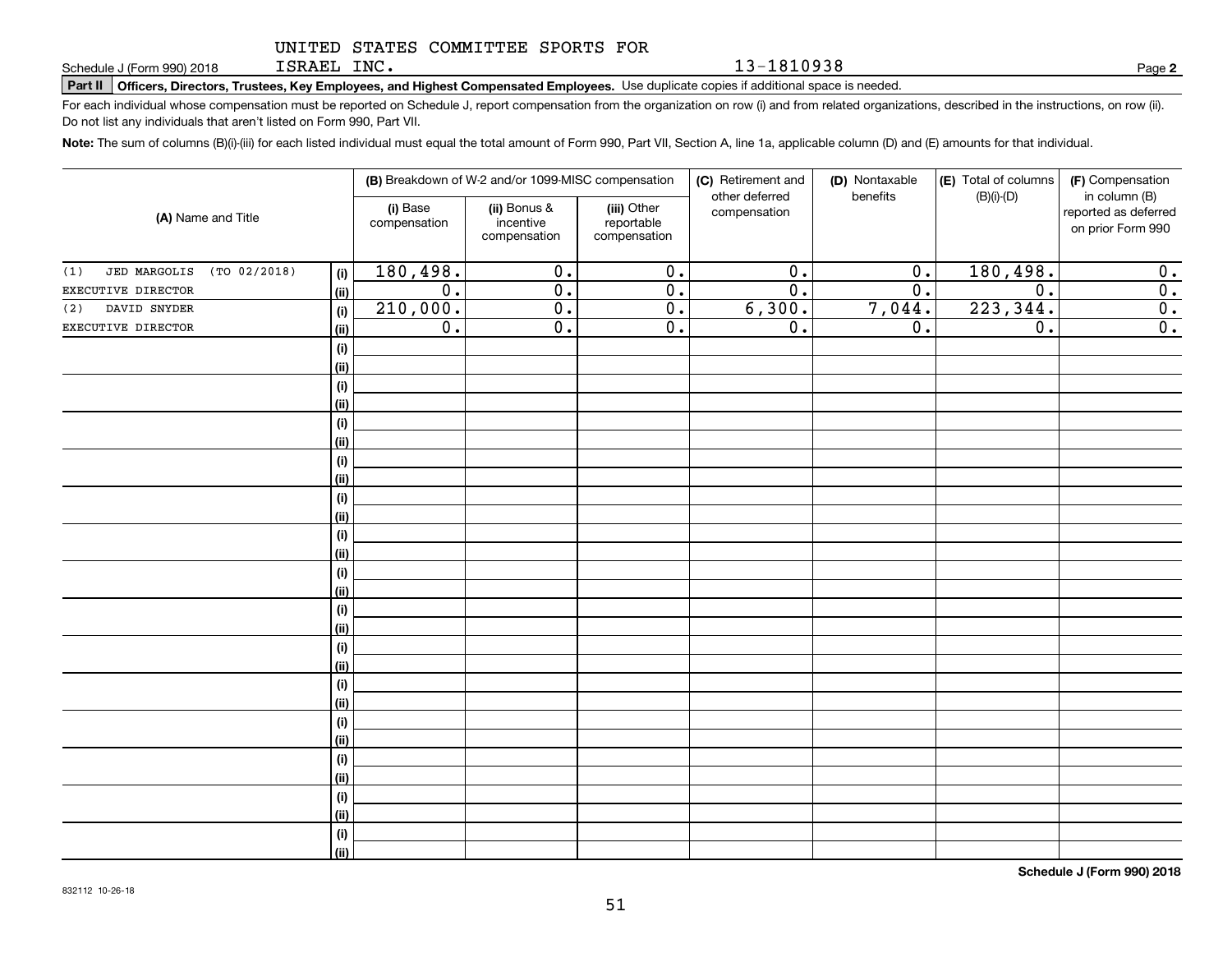|  |  | v. |
|--|--|----|
|  |  |    |
|  |  |    |

UNITED STATES COMMITTEE SPORTS FOR ISRAEL INC.

**Part III Supplemental Information**

Schedule J (Form 990) 2018 ISRAEL INC.<br>Part III Supplemental Information<br>Provide the information, explanation, or descriptions required for Part I, lines 1a, 1b, 3, 4a, 4b, 4c, 5a, 5b, 6a, 6b, 7, and 8, and for Part II. Al

**Schedule J (Form 990) 2018**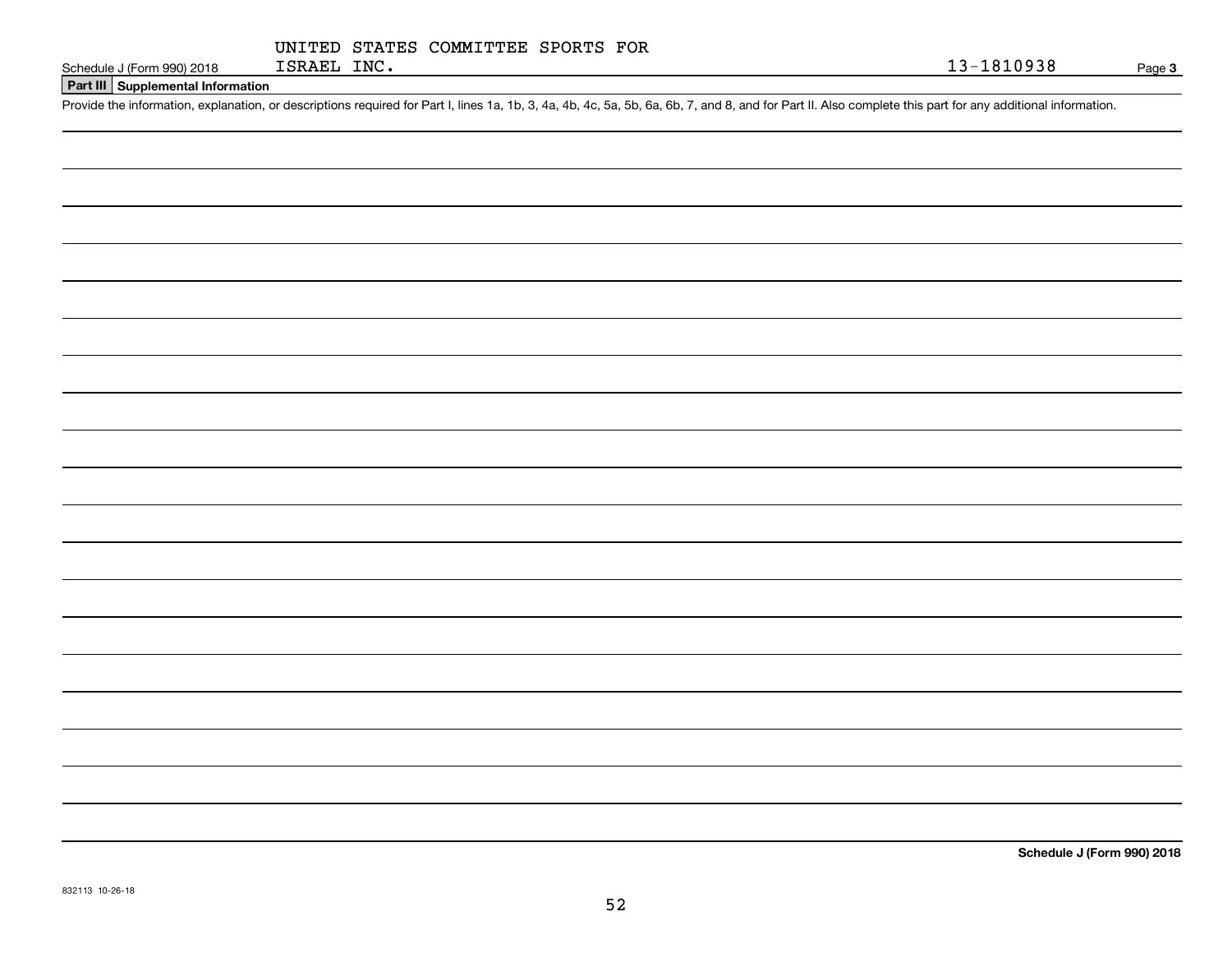| <b>SCHEDULE L</b>                                                                                             |                                                                               | <b>Transactions With Interested Persons</b>                           |    |                           |                                    |                                                                                                                                    |     |          |                                                     | OMB No. 1545-0047                       |     |                |
|---------------------------------------------------------------------------------------------------------------|-------------------------------------------------------------------------------|-----------------------------------------------------------------------|----|---------------------------|------------------------------------|------------------------------------------------------------------------------------------------------------------------------------|-----|----------|-----------------------------------------------------|-----------------------------------------|-----|----------------|
| (Form 990 or 990-EZ)                                                                                          |                                                                               | 28b, or 28c, or Form 990-EZ, Part V, line 38a or 40b.                 |    |                           |                                    | Complete if the organization answered "Yes" on Form 990, Part IV, line 25a, 25b, 26, 27, 28a,                                      |     |          |                                                     | 2018                                    |     |                |
| Department of the Treasury                                                                                    |                                                                               |                                                                       |    |                           | Attach to Form 990 or Form 990-EZ. |                                                                                                                                    |     |          |                                                     | <b>Open To Public</b>                   |     |                |
| Internal Revenue Service                                                                                      |                                                                               |                                                                       |    |                           |                                    | Go to www.irs.gov/Form990 for instructions and the latest information.                                                             |     |          |                                                     | Inspection                              |     |                |
| Name of the organization                                                                                      | ISRAEL INC.                                                                   | UNITED STATES COMMITTEE SPORTS FOR                                    |    |                           |                                    |                                                                                                                                    |     |          | <b>Employer identification number</b><br>13-1810938 |                                         |     |                |
| Part I                                                                                                        |                                                                               |                                                                       |    |                           |                                    | Excess Benefit Transactions (section 501(c)(3), section 501(c)(4), and 501(c)(29) organizations only).                             |     |          |                                                     |                                         |     |                |
|                                                                                                               |                                                                               |                                                                       |    |                           |                                    | Complete if the organization answered "Yes" on Form 990, Part IV, line 25a or 25b, or Form 990-EZ, Part V, line 40b.               |     |          |                                                     |                                         |     |                |
| 1<br>(a) Name of disqualified person                                                                          |                                                                               | (b) Relationship between disqualified<br>person and organization      |    |                           |                                    | (c) Description of transaction                                                                                                     |     |          |                                                     |                                         |     | (d) Corrected? |
|                                                                                                               |                                                                               |                                                                       |    |                           |                                    |                                                                                                                                    |     |          |                                                     |                                         | Yes | No.            |
|                                                                                                               |                                                                               |                                                                       |    |                           |                                    |                                                                                                                                    |     |          |                                                     |                                         |     |                |
|                                                                                                               |                                                                               |                                                                       |    |                           |                                    |                                                                                                                                    |     |          |                                                     |                                         |     |                |
|                                                                                                               |                                                                               |                                                                       |    |                           |                                    |                                                                                                                                    |     |          |                                                     |                                         |     |                |
|                                                                                                               |                                                                               |                                                                       |    |                           |                                    |                                                                                                                                    |     |          |                                                     |                                         |     |                |
| 2 Enter the amount of tax incurred by the organization managers or disqualified persons during the year under |                                                                               |                                                                       |    |                           |                                    |                                                                                                                                    |     |          |                                                     |                                         |     |                |
| section 4958                                                                                                  |                                                                               |                                                                       |    |                           |                                    |                                                                                                                                    |     |          |                                                     |                                         |     |                |
|                                                                                                               |                                                                               |                                                                       |    |                           |                                    |                                                                                                                                    |     |          | $\triangleright$ \$                                 |                                         |     |                |
| Part II                                                                                                       | Loans to and/or From Interested Persons.                                      |                                                                       |    |                           |                                    |                                                                                                                                    |     |          |                                                     |                                         |     |                |
|                                                                                                               |                                                                               |                                                                       |    |                           |                                    | Complete if the organization answered "Yes" on Form 990-EZ, Part V, line 38a or Form 990, Part IV, line 26; or if the organization |     |          |                                                     |                                         |     |                |
| (a) Name of                                                                                                   | reported an amount on Form 990, Part X, line 5, 6, or 22.<br>(b) Relationship | (c) Purpose                                                           |    | (d) Loan to or            | (e) Original                       | (f) Balance due                                                                                                                    |     | $(g)$ In | (h) Approved                                        |                                         |     | (i) Written    |
| interested person                                                                                             | with organization                                                             | of loan                                                               |    | from the<br>organization? | principal amount                   |                                                                                                                                    |     | default? |                                                     | by board or<br>agreement?<br>committee? |     |                |
|                                                                                                               |                                                                               |                                                                       | To | From                      |                                    |                                                                                                                                    | Yes | No.      | Yes                                                 | No                                      | Yes | No             |
|                                                                                                               |                                                                               |                                                                       |    |                           |                                    |                                                                                                                                    |     |          |                                                     |                                         |     |                |
|                                                                                                               |                                                                               |                                                                       |    |                           |                                    |                                                                                                                                    |     |          |                                                     |                                         |     |                |
|                                                                                                               |                                                                               |                                                                       |    |                           |                                    |                                                                                                                                    |     |          |                                                     |                                         |     |                |
|                                                                                                               |                                                                               |                                                                       |    |                           |                                    |                                                                                                                                    |     |          |                                                     |                                         |     |                |
|                                                                                                               |                                                                               |                                                                       |    |                           |                                    |                                                                                                                                    |     |          |                                                     |                                         |     |                |
|                                                                                                               |                                                                               |                                                                       |    |                           |                                    |                                                                                                                                    |     |          |                                                     |                                         |     |                |
|                                                                                                               |                                                                               |                                                                       |    |                           |                                    |                                                                                                                                    |     |          |                                                     |                                         |     |                |
|                                                                                                               |                                                                               |                                                                       |    |                           |                                    |                                                                                                                                    |     |          |                                                     |                                         |     |                |
| Total<br>Part III                                                                                             | <b>Grants or Assistance Benefiting Interested Persons.</b>                    |                                                                       |    |                           | \$                                 |                                                                                                                                    |     |          |                                                     |                                         |     |                |
|                                                                                                               | Complete if the organization answered "Yes" on Form 990, Part IV, line 27.    |                                                                       |    |                           |                                    |                                                                                                                                    |     |          |                                                     |                                         |     |                |
| (a) Name of interested person                                                                                 |                                                                               | (b) Relationship between<br>interested person and<br>the organization |    |                           | (c) Amount of<br>assistance        | (d) Type of<br>assistance                                                                                                          |     |          |                                                     | (e) Purpose of<br>assistance            |     |                |
|                                                                                                               |                                                                               |                                                                       |    |                           |                                    |                                                                                                                                    |     |          |                                                     |                                         |     |                |
|                                                                                                               |                                                                               |                                                                       |    |                           |                                    |                                                                                                                                    |     |          |                                                     |                                         |     |                |
|                                                                                                               |                                                                               |                                                                       |    |                           |                                    |                                                                                                                                    |     |          |                                                     |                                         |     |                |
|                                                                                                               |                                                                               |                                                                       |    |                           |                                    |                                                                                                                                    |     |          |                                                     |                                         |     |                |
|                                                                                                               |                                                                               |                                                                       |    |                           |                                    |                                                                                                                                    |     |          |                                                     |                                         |     |                |
|                                                                                                               |                                                                               |                                                                       |    |                           |                                    |                                                                                                                                    |     |          |                                                     |                                         |     |                |
|                                                                                                               |                                                                               |                                                                       |    |                           |                                    |                                                                                                                                    |     |          |                                                     |                                         |     |                |
|                                                                                                               |                                                                               |                                                                       |    |                           |                                    |                                                                                                                                    |     |          |                                                     |                                         |     |                |
|                                                                                                               |                                                                               |                                                                       |    |                           |                                    |                                                                                                                                    |     |          |                                                     |                                         |     |                |

LHA For Paperwork Reduction Act Notice, see the Instructions for Form 990 or 990-EZ. Schedule L (Form 990 or 990-EZ) 2018

832131 10-25-18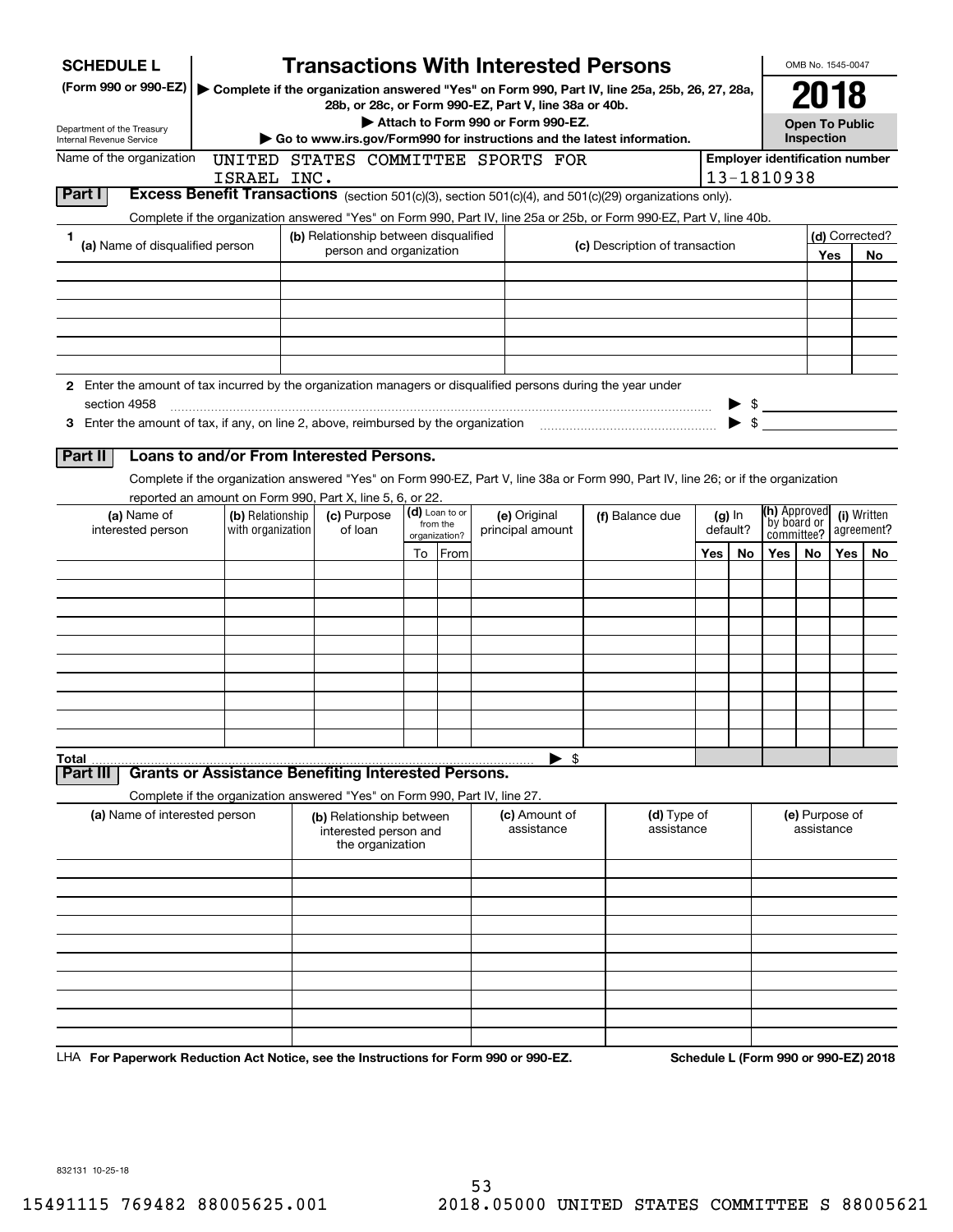Schedule L (Form 990 or 990-EZ) 2018 Page ISRAEL INC.

### **Part IV** Business Transactions Involving Interested Persons.

Complete if the organization answered "Yes" on Form 990, Part IV, line 28a, 28b, or 28c.

| (a) Name of interested person | (b) Relationship between interested<br>person and the organization | (c) Amount of<br>transaction | (d) Description of<br>transaction | (e) Sharing of<br>organization's<br>revenues? |    |
|-------------------------------|--------------------------------------------------------------------|------------------------------|-----------------------------------|-----------------------------------------------|----|
|                               |                                                                    |                              |                                   | Yes                                           | No |
| TRAVEL<br>GIL                 | IRIS HAMI'S<br>(TRUSTE)                                            |                              | 478,536. TRAVEL SERV              |                                               | X  |
| INVESTMENTS<br>ICIS           | IRIS HAMI'S<br>(TRUSTE)                                            |                              | 64,009. PAYMENT TO                |                                               | х  |
| DANIEL KURTZ                  | DANIEL'S FATHER,<br>HA                                             |                              | 75,600. EMPLOYMENT                |                                               | X  |
|                               |                                                                    |                              |                                   |                                               |    |
|                               |                                                                    |                              |                                   |                                               |    |
|                               |                                                                    |                              |                                   |                                               |    |
|                               |                                                                    |                              |                                   |                                               |    |
|                               |                                                                    |                              |                                   |                                               |    |
|                               |                                                                    |                              |                                   |                                               |    |
|                               |                                                                    |                              |                                   |                                               |    |

### **Part V Supplemental Information.**

Provide additional information for responses to questions on Schedule L (see instructions).

SCH L, PART IV, BUSINESS TRANSACTIONS INVOLVING INTERESTED PERSONS:

(A) NAME OF PERSON: GIL TRAVEL

(B) RELATIONSHIP BETWEEN INTERESTED PERSON AND ORGANIZATION:

IRIS HAMI'S (TRUSTEE) HUSBAND IS THE OWNER AND CEO OF GIL TRAVEL

(D) DESCRIPTION OF TRANSACTION: TRAVEL SERVICES

(A) NAME OF PERSON: ICIS INVESTMENTS

(B) RELATIONSHIP BETWEEN INTERESTED PERSON AND ORGANIZATION:

IRIS HAMI'S (TRUSTEE) HUSBAND IS A PARTNER IN ICIS

(D) DESCRIPTION OF TRANSACTION: PAYMENT TO OFFICE LEASE

### (A) NAME OF PERSON: DANIEL KURTZ

(B) RELATIONSHIP BETWEEN INTERESTED PERSON AND ORGANIZATION:

DANIEL'S FATHER, HAROLD KURTZ, IS A TRUSTEE OF THE ORGANIZATION

(D) DESCRIPTION OF TRANSACTION: EMPLOYMENT COMPENSATION

**Schedule L (Form 990 or 990-EZ) 2018**

832132 10-25-18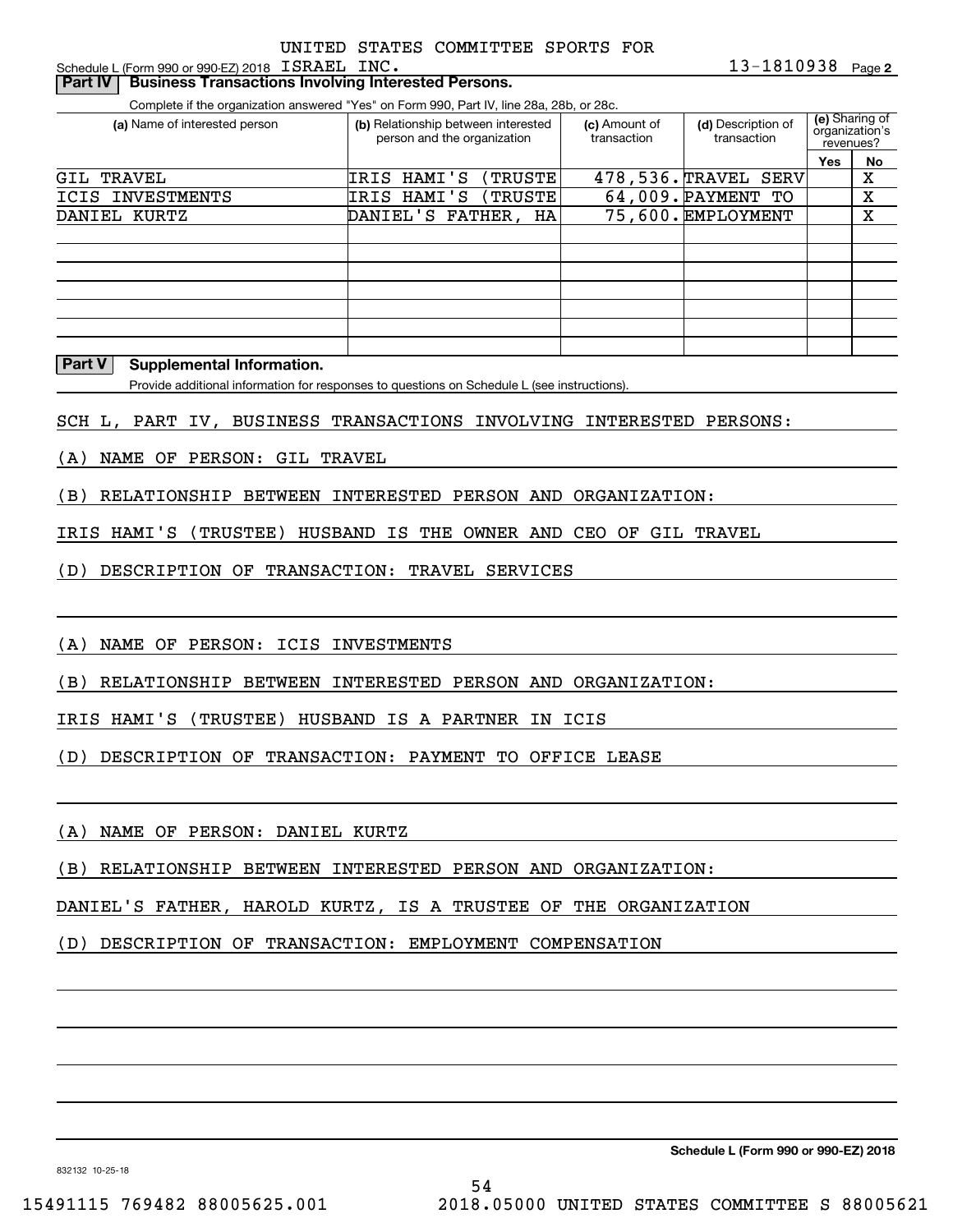**(Form 990 or 990-EZ) SCHEDULE O Supplemental Information to Form 990 or 990-EZ**

Department of the Treasury Internal Revenue Service

Name of the organization

**Complete to provide information for responses to specific questions on Form 990 or 990-EZ or to provide any additional information. | Attach to Form 990 or 990-EZ. | Go to www.irs.gov/Form990 for the latest information.**



ISRAEL INC. 13-1810938

FORM 990, PART I, LINE 1, DESCRIPTION OF ORGANIZATION MISSION:

UNITED STATES COMMITTEE SPORTS FOR

GAMES ARE HELD IN ISRAEL, AS WELL AS OTHER INTERNATIONAL MACCABI GAMES

IN LATIN AMERICA, AND EUROPE. EACH TEAM IS COMPRISED OF JEWISH ATHLETES

FROM THE USA WHO REPRESENT THEIR COUNTRY IN THE ATHLETIC COMPETITION

AND LEARN ABOUT THE JEWISH CULTURE AND HERITAGE IN THE HOST COUNTRY

WHERE THE GAMES TAKE PLACE. IT IS THE UNIQUE COMBINATION OF SPORTS AND

HISTORY THAT ALLOWS MACCABI USA TO CHANGE THE LIVES OF ALL WHO

PARTICIPATE IN THE GAMES. ATHLETES LEAVE THE COMPETITION WITH A FEELING

OF ACCOMPLISHMENT FOR THEIR ATHLETIC ABILITY, GREAT NEW FRIENDS FROM

AROUND THE WORLD, AND MOST IMPORTANT, A SENSE OF PRIDE FOR THEIR UNIQUE

CULTURE AND HERITAGE. THEY FEEL A SPECIAL CONNECTION WITH THEIR FELLOW

JEWS FROM AROUND THE WORLD AND A STRONG CONNECTION TO THE STATE OF

ISRAEL.

FORM 990, PART III, LINE 1, DESCRIPTION OF ORGANIZATION MISSION:

MACCABI USA ENDEAVORS, THROUGH SPORTS, TO PERPETUATE AND PRESERVE THE

AMERICAN JEWISH COMMUNITY BY ENCOURAGING JEWISH PRIDE, STRENGTHENING

JEWISH BONDS AND BY CREATING A HEIGHTENED SENSE OF AWARENESS OF ISRAEL

AND JEWISH IDENTITY. OUR VOLUNTEER ORGANIZATION SEEKS TO ENRICH THE

LIVES OF JEWISH YOUTH IN THE UNITED STATES, ISRAEL AND THE DIASPORA

THROUGH ATHLETIC, CULTURAL AND EDUCATIONAL PROGRAMS.

FORM 990, PART VI, SECTION A, LINE 2:

ELLEN ATLAS (SENIOR ADVISOR) AND SIMON ATLAS (TRUSTEE) HAVE A FAMILY

RELATIONSHIP.

832211 10-10-18 LHA For Paperwork Reduction Act Notice, see the Instructions for Form 990 or 990-EZ. Schedule O (Form 990 or 990-EZ) (2018)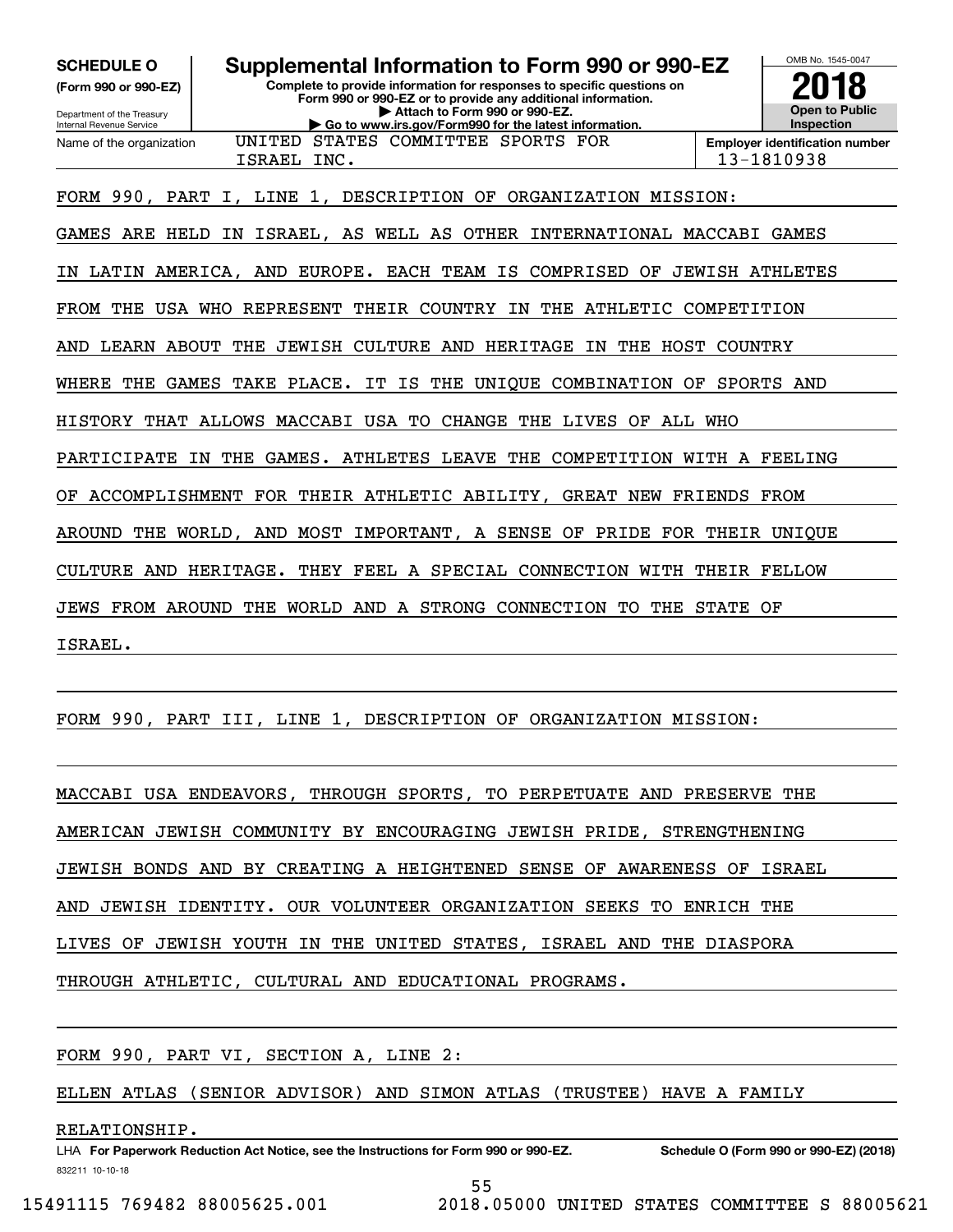| Schedule O (Form 990 or 990-EZ) (2018) |             |                                    |  | Page 2                                              |
|----------------------------------------|-------------|------------------------------------|--|-----------------------------------------------------|
| Name of the organization               | ISRAEL INC. | UNITED STATES COMMITTEE SPORTS FOR |  | <b>Employer identification number</b><br>13-1810938 |

FORM 990, PART VI, SECTION A, LINE 2:

JOSHUA FLUG (TRUSTEE) AND JOSIE SANDLER (TRUSTEE) HAVE A FAMILY

RELATIONSHIP.

FORM 990, PART VI, SECTION A, LINE 2:

HARVEY LEFF (TRUSTEE) AND LAWRENCE LEFF (TRUSTEE) HAVE A FAMILY

RELATIONSHIP.

FORM 990, PART VI, SECTION A, LINE 2:

MAX LEVINE (TRUSTEE), SARAH LEVINE (TRUSTEE), MARK SUSSON (TRUSTEE), DANA

SUSSON (TRUSTEE), AND MATTHEW SUSSON (TRUSTEE) HAVE A FAMILY RELATIONSHIP.

FORM 990, PART VI, SECTION A, LINE 2:

DEBORAH LICHTENFELD (TRUSTEE) AND JEFFREY SCHULMAN (TRUSTEE) HAVE A FAMILY RELATIONSHIP.

FORM 990, PART VI, SECTION A, LINE 2:

ALAN MAGERMAN (TRUSTEE), JOEL MAGERMAN (TRUSTEE), RACHEL MAGERMAN

(TRUSTEE), AND TONJA MAGERMAN (VICE PRESIDENT) HAVE A FAMILY RELATIONSHIP.

FORM 990, PART VI, SECTION A, LINE 2:

JONATHAN MILLER (TRUSTEE) AND MELVYN MILLER (TRUSTEE) HAVE A FAMILY

RELATIONSHIP.

FORM 990, PART VI, SECTION A, LINE 2:

HARVEY MORGAN (REGIONAL VP) AND SUSAN MORGAN (TRUSTEE) HAVE A FAMILY

56

RELATIONSHIP.

832212 10-10-18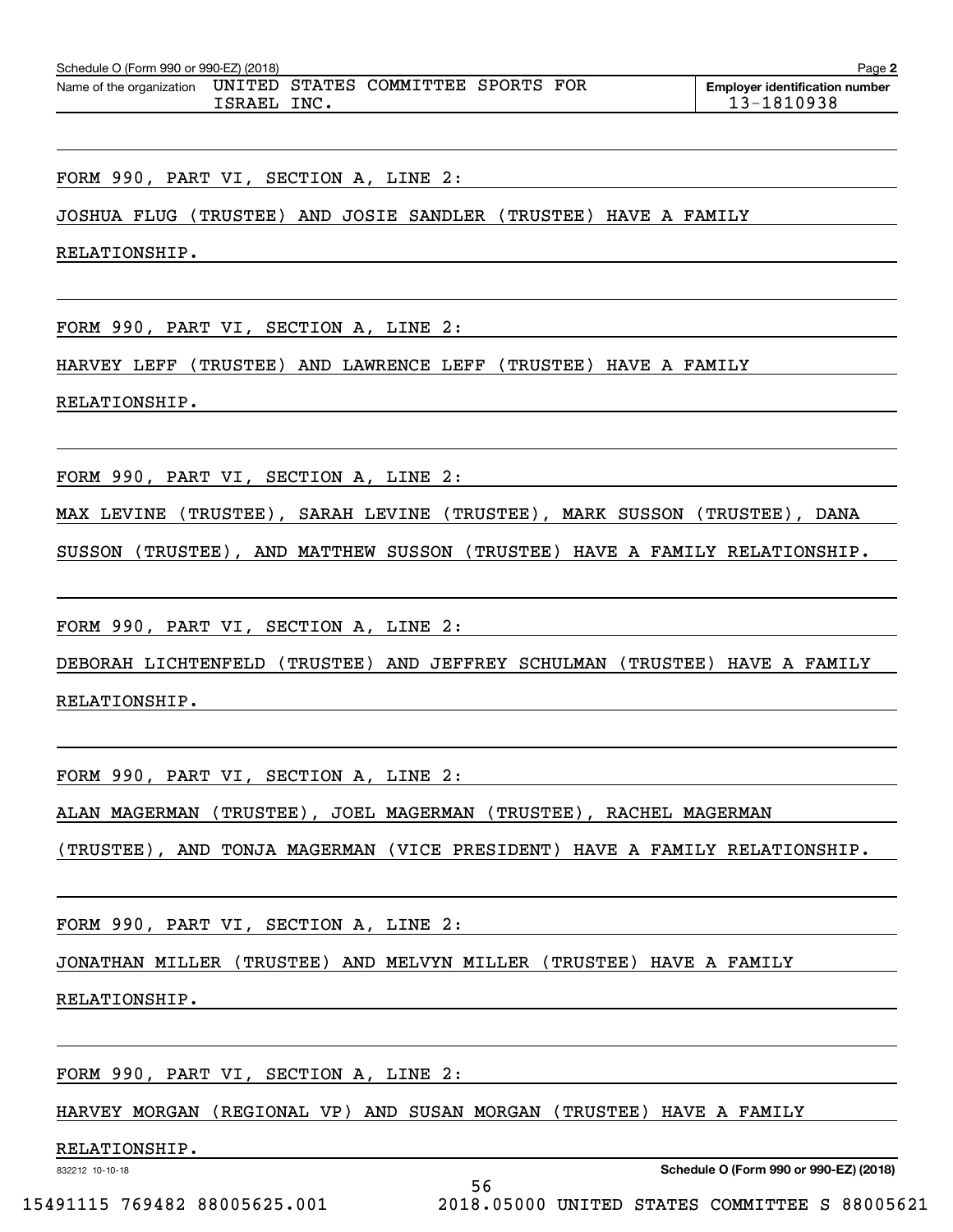| Schedule O (Form 990 or 990-EZ) (2018) |        |      |                                    |  | Page 2                                              |
|----------------------------------------|--------|------|------------------------------------|--|-----------------------------------------------------|
| Name of the organization               | ISRAEL | INC. | UNITED STATES COMMITTEE SPORTS FOR |  | <b>Employer identification number</b><br>13-1810938 |

FORM 990, PART VI, SECTION A, LINE 2:

ADAM MOYERMAN (TRUSTEE) AND LOUIS MOYERMAN (VICE PRESIDENT) HAVE A FAMILY

RELATIONSHIP.

FORM 990, PART VI, SECTION A, LINE 2:

DEANE PENN (TRUSTEE) AND SUSAN PENN (TRUSTEE) HAVE A FAMILY RELATIONSHIP.

FORM 990, PART VI, SECTION A, LINE 2:

JODI REFF (TRUSTEE) AND RICHARD REFF (TRUSTEE) HAVE A FAMILY RELATIONSHIP.

FORM 990, PART VI, SECTION A, LINE 2:

WALTER WORTMAN (REGIONAL VP) AND TONIA WORTMAN (TRUSTEE) HAVE A FAMILY

RELATIONSHIP.

FORM 990, PART VI, SECTION B, LINE 11B:

FORM 990 IS ANNUALLY REVIEWED BY BOARD.

FORM 990, PART VI, SECTION B, LINE 12C:

CONFLICT OF INTEREST POLICY IS REVIEWED PERIODICALLY.

FORM 990, PART VI, SECTION B, LINE 15:

COMPENSATION LEVELS ARE DETERMINED BY BOARD ANNUALY.

FORM 990, PART VI, LINE 17, LIST OF STATES RECEIVING COPY OF FORM 990:

AL,AR,CA,FL,GA,IL,KS,KY,MD,MA,MI,MN,MS,NH,NJ,NM,NY,NC,OR,PA,RI,SC,TN,VA,WV

57

WI

832212 10-10-18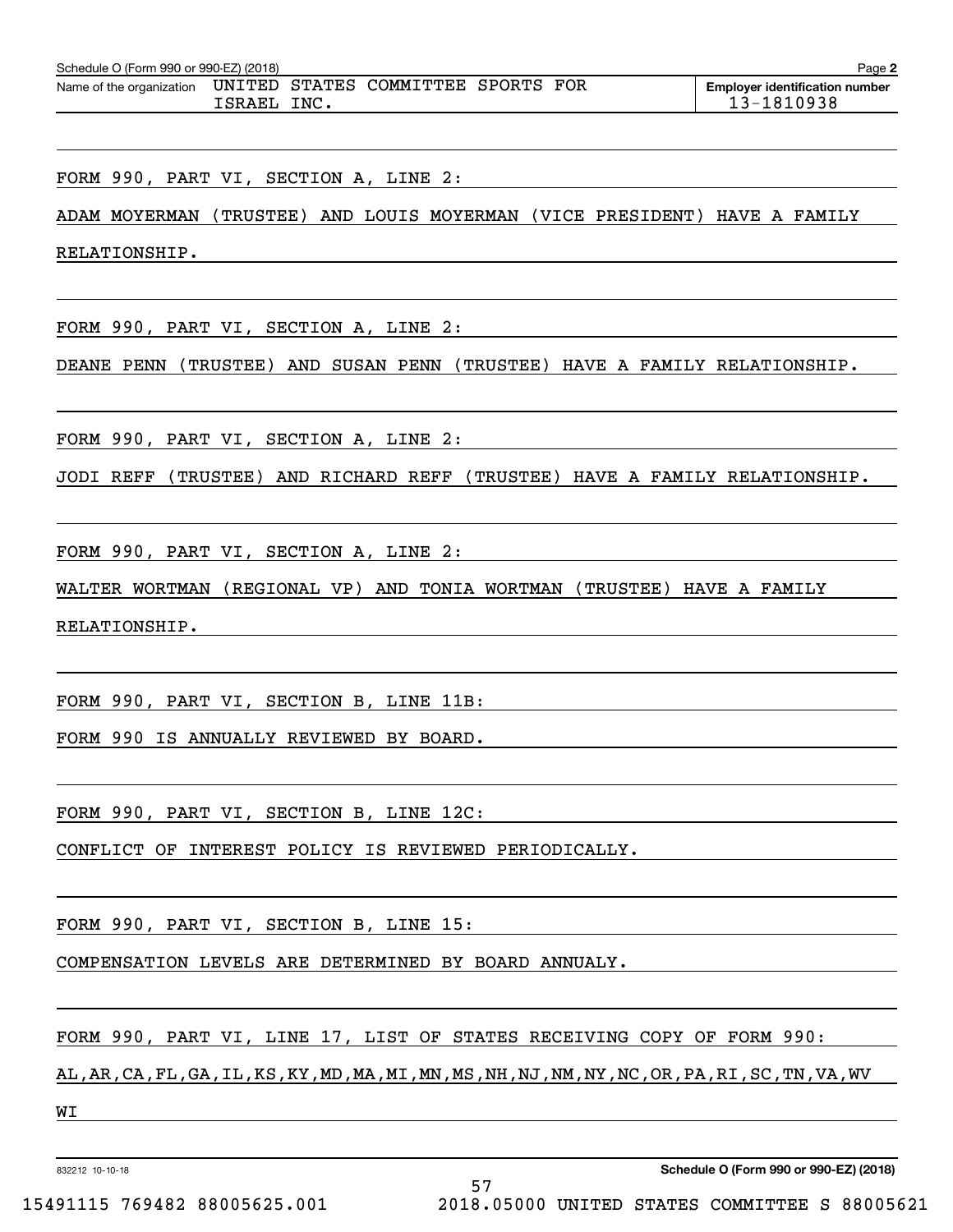| Schedule O (Form 990 or 990-EZ) (2018)<br>Name of the organization<br>ISRAEL INC. | UNITED STATES COMMITTEE SPORTS FOR | <b>Employer identification number</b><br>13-1810938 |
|-----------------------------------------------------------------------------------|------------------------------------|-----------------------------------------------------|
|                                                                                   |                                    |                                                     |
| FORM 990, PART VI, SECTION C, LINE 19:                                            |                                    |                                                     |
| FORM 990 IS POSTED ON ORGANIZATION'S WEBSITE. GOVERNING DOCUMENTS AND             |                                    |                                                     |
| CONFLICT OF INTEREST POLICY IS AVAILABLE FOR REVIEW UPON REQUEST.                 |                                    |                                                     |
|                                                                                   |                                    |                                                     |
|                                                                                   |                                    |                                                     |
|                                                                                   |                                    |                                                     |
|                                                                                   |                                    |                                                     |
|                                                                                   |                                    |                                                     |
|                                                                                   |                                    |                                                     |
|                                                                                   |                                    |                                                     |
|                                                                                   |                                    |                                                     |
|                                                                                   |                                    |                                                     |
|                                                                                   |                                    |                                                     |
|                                                                                   |                                    |                                                     |
|                                                                                   |                                    |                                                     |
|                                                                                   |                                    |                                                     |
|                                                                                   |                                    |                                                     |
|                                                                                   |                                    |                                                     |
|                                                                                   |                                    |                                                     |
|                                                                                   |                                    |                                                     |
|                                                                                   |                                    |                                                     |
|                                                                                   |                                    |                                                     |
|                                                                                   |                                    |                                                     |
|                                                                                   |                                    |                                                     |
|                                                                                   |                                    |                                                     |
|                                                                                   |                                    |                                                     |
|                                                                                   |                                    |                                                     |
|                                                                                   |                                    |                                                     |
|                                                                                   |                                    |                                                     |
|                                                                                   |                                    |                                                     |
|                                                                                   |                                    |                                                     |
|                                                                                   |                                    |                                                     |
|                                                                                   |                                    |                                                     |
|                                                                                   |                                    |                                                     |
| 832212 10-10-18                                                                   |                                    | Schedule O (Form 990 or 990-EZ) (2018)              |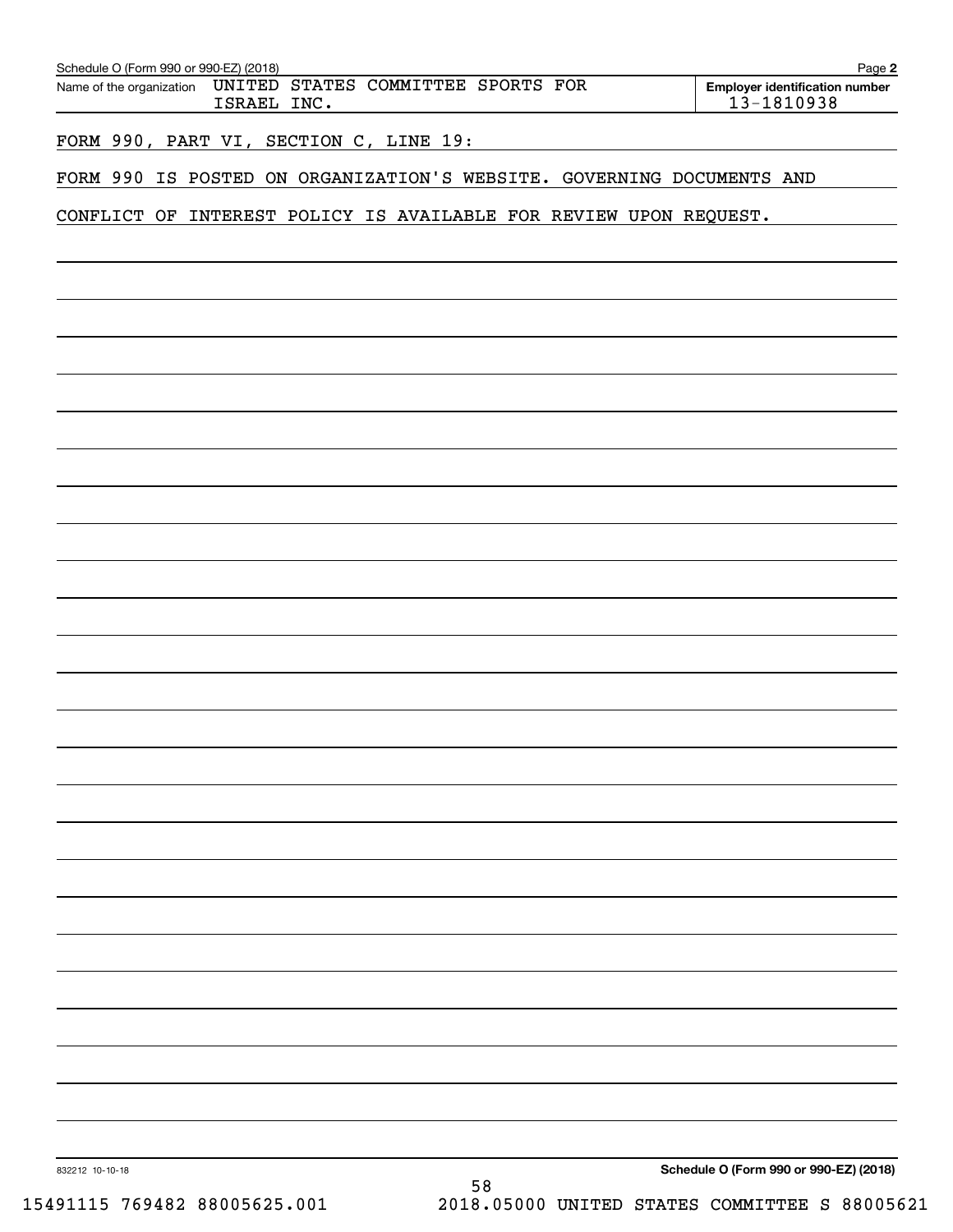| <b>SCHEDULE R</b><br>(Form 990)                                        | Complete if the organization answered "Yes" on Form 990, Part IV, line 33, 34, 35b, 36, or 37.                                                                               |                                                                              |                                                     | OMB No. 1545-0047<br>2018<br><b>Open to Public</b> |                                                          |                                     |                                     |                            |                                                            |  |  |  |  |
|------------------------------------------------------------------------|------------------------------------------------------------------------------------------------------------------------------------------------------------------------------|------------------------------------------------------------------------------|-----------------------------------------------------|----------------------------------------------------|----------------------------------------------------------|-------------------------------------|-------------------------------------|----------------------------|------------------------------------------------------------|--|--|--|--|
| Department of the Treasury<br>Internal Revenue Service                 | Attach to Form 990.<br>Go to www.irs.gov/Form990 for instructions and the latest information.                                                                                |                                                                              |                                                     |                                                    |                                                          |                                     |                                     |                            |                                                            |  |  |  |  |
| Name of the organization                                               | UNITED STATES COMMITTEE SPORTS FOR<br><b>Employer identification number</b><br>13-1810938<br>ISRAEL INC.                                                                     |                                                                              |                                                     |                                                    |                                                          |                                     |                                     |                            |                                                            |  |  |  |  |
| Part I                                                                 | Identification of Disregarded Entities. Complete if the organization answered "Yes" on Form 990, Part IV, line 33.                                                           |                                                                              |                                                     |                                                    |                                                          |                                     |                                     |                            |                                                            |  |  |  |  |
| (a)<br>Name, address, and EIN (if applicable)<br>of disregarded entity |                                                                                                                                                                              | (b)<br>Primary activity                                                      | (c)<br>Legal domicile (state or<br>foreign country) | (d)<br>Total income                                | (e)<br>End-of-year assets                                |                                     | (f)<br>Direct controlling<br>entity |                            |                                                            |  |  |  |  |
|                                                                        |                                                                                                                                                                              |                                                                              |                                                     |                                                    |                                                          |                                     |                                     |                            |                                                            |  |  |  |  |
|                                                                        |                                                                                                                                                                              |                                                                              |                                                     |                                                    |                                                          |                                     |                                     |                            |                                                            |  |  |  |  |
|                                                                        | Identification of Related Tax-Exempt Organizations. Complete if the organization answered "Yes" on Form 990, Part IV, line 34, because it had one or more related tax-exempt |                                                                              |                                                     |                                                    |                                                          |                                     |                                     |                            |                                                            |  |  |  |  |
| Part II                                                                | organizations during the tax year.                                                                                                                                           |                                                                              |                                                     |                                                    |                                                          |                                     |                                     |                            |                                                            |  |  |  |  |
| (a)<br>Name, address, and EIN<br>of related organization               |                                                                                                                                                                              | (b)<br>Primary activity                                                      | (c)<br>Legal domicile (state or<br>foreign country) | (d)<br><b>Exempt Code</b><br>section               | (e)<br>Public charity<br>status (if section<br>501(c)(3) | (f)<br>Direct controlling<br>entity |                                     | Yes                        | $(g)$<br>Section 512(b)(13)<br>controlled<br>entity?<br>No |  |  |  |  |
|                                                                        | THE ENDOWMENT FUND OF MACCABI USA/SPORTS FOR<br>ISRAEL INC. - 26-0043932, 1511 WALNUT<br>STREET, SUITE 401, PHILADELPHIA, PA 19102                                           | RAISE AND MAINTAIN FUNDS.<br>AND INVEST AND MANAGE<br><b>ENDOWMENT FUNDS</b> | PENNSYLVANIA                                        | 501(C)(3)                                          | LINE 12B, II                                             | UNITED STATES<br>FOR ISRAEL INC.    | COMMITTEE SPORTS                    | X                          |                                                            |  |  |  |  |
|                                                                        |                                                                                                                                                                              |                                                                              |                                                     |                                                    |                                                          |                                     |                                     |                            |                                                            |  |  |  |  |
|                                                                        |                                                                                                                                                                              |                                                                              |                                                     |                                                    |                                                          |                                     |                                     |                            |                                                            |  |  |  |  |
|                                                                        | For Paperwork Reduction Act Notice, see the Instructions for Form 990.                                                                                                       |                                                                              |                                                     |                                                    |                                                          |                                     |                                     | Schedule R (Form 990) 2018 |                                                            |  |  |  |  |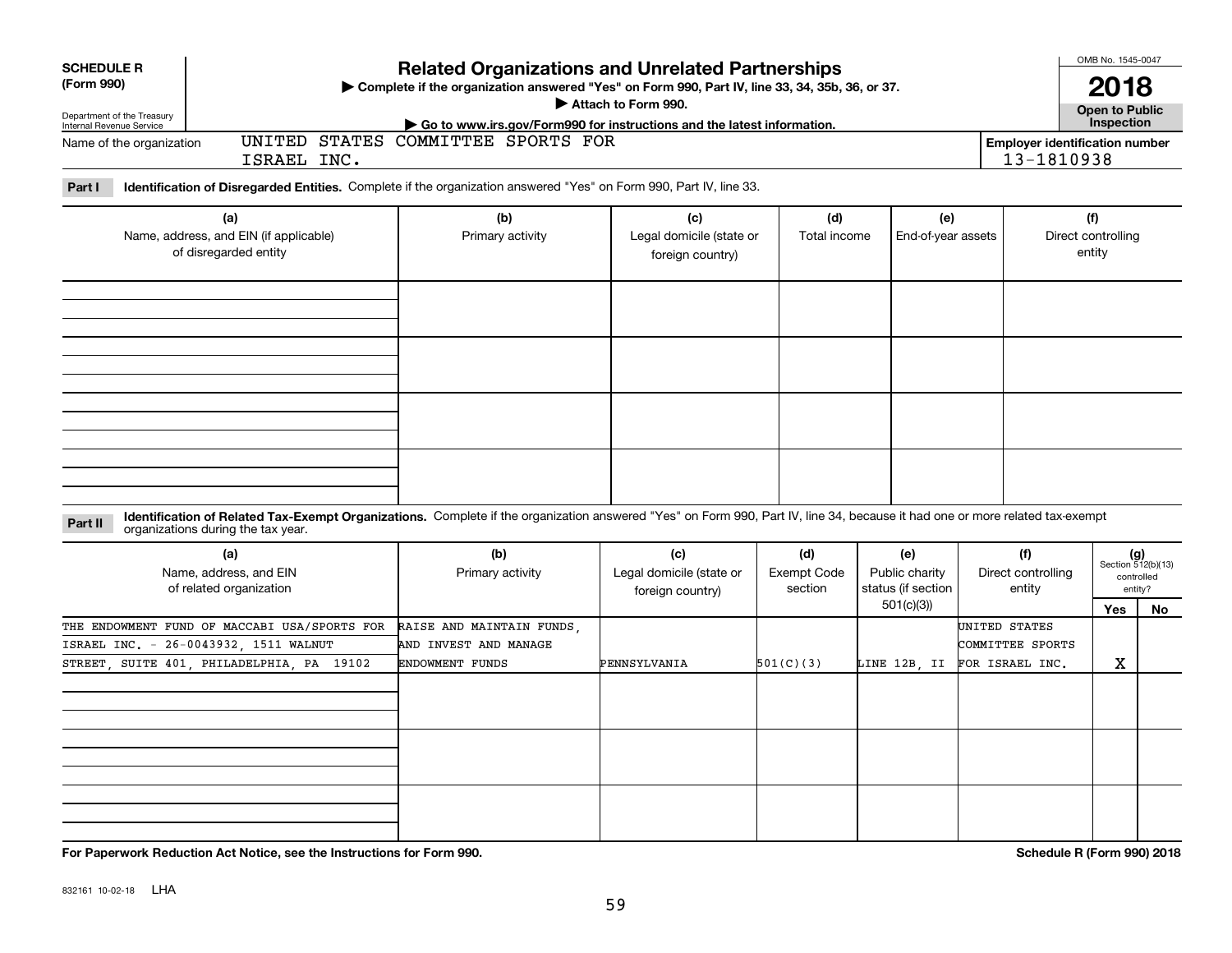### Schedule R (Form 990) 2018  $I$  SRAEL INC  $\cdot$   $13-1810938$ ISRAEL INC.

### **2**

**Identification of Related Organizations Taxable as a Partnership.** Complete if the organization answered "Yes" on Form 990, Part IV, line 34, because it had one or more related **Part III** organizations treated as a partnership during the tax year.

| (a)                                               | (b)              | (c)                  | (d)                          | (e)                                                                 | (f)                      | (g)                     | (h)              | (i)                                      | (j) | (k)                   |
|---------------------------------------------------|------------------|----------------------|------------------------------|---------------------------------------------------------------------|--------------------------|-------------------------|------------------|------------------------------------------|-----|-----------------------|
| Name, address, and EIN<br>of related organization | Primary activity | Legal<br>domicile    | Direct controlling<br>entity | Predominant income                                                  | Share of total<br>income | Share of<br>end-of-year | Disproportionate | Code V-UBI<br>amount in box              |     | General or Percentage |
|                                                   |                  | (state or<br>foreign |                              |                                                                     |                          | assets                  | allocations?     |                                          |     | managing ownership    |
|                                                   |                  | country)             |                              | related, unrelated,<br>excluded from tax under<br>sections 512-514) |                          |                         | Yes   No         | 20 of Schedule<br>K-1 (Form 1065) Yes No |     |                       |
|                                                   |                  |                      |                              |                                                                     |                          |                         |                  |                                          |     |                       |
|                                                   |                  |                      |                              |                                                                     |                          |                         |                  |                                          |     |                       |
|                                                   |                  |                      |                              |                                                                     |                          |                         |                  |                                          |     |                       |
|                                                   |                  |                      |                              |                                                                     |                          |                         |                  |                                          |     |                       |
|                                                   |                  |                      |                              |                                                                     |                          |                         |                  |                                          |     |                       |
|                                                   |                  |                      |                              |                                                                     |                          |                         |                  |                                          |     |                       |
|                                                   |                  |                      |                              |                                                                     |                          |                         |                  |                                          |     |                       |
|                                                   |                  |                      |                              |                                                                     |                          |                         |                  |                                          |     |                       |
|                                                   |                  |                      |                              |                                                                     |                          |                         |                  |                                          |     |                       |
|                                                   |                  |                      |                              |                                                                     |                          |                         |                  |                                          |     |                       |
|                                                   |                  |                      |                              |                                                                     |                          |                         |                  |                                          |     |                       |
|                                                   |                  |                      |                              |                                                                     |                          |                         |                  |                                          |     |                       |
|                                                   |                  |                      |                              |                                                                     |                          |                         |                  |                                          |     |                       |
|                                                   |                  |                      |                              |                                                                     |                          |                         |                  |                                          |     |                       |
|                                                   |                  |                      |                              |                                                                     |                          |                         |                  |                                          |     |                       |
|                                                   |                  |                      |                              |                                                                     |                          |                         |                  |                                          |     |                       |
|                                                   |                  |                      |                              |                                                                     |                          |                         |                  |                                          |     |                       |

**Identification of Related Organizations Taxable as a Corporation or Trust.** Complete if the organization answered "Yes" on Form 990, Part IV, line 34, because it had one or more related **Part IV** organizations treated as a corporation or trust during the tax year.

| (a)<br>Name, address, and EIN<br>of related organization | (b)<br>Primary activity | (c)<br>Legal domicile<br>(state or<br>foreign | (d)<br>Direct controlling<br>entity | (e)<br>Type of entity<br>(C corp, S corp,<br>or trust) | (f)<br>Share of total<br>income | (g)<br>Share of<br>end-of-year<br>assets | (h)<br>Percentage<br>ownership | $\begin{array}{c} \textbf{(i)}\\ \text{Section}\\ 512 \text{(b)} \text{(13)}\\ \text{controlled}\\ \text{entity?} \end{array}$ |  |
|----------------------------------------------------------|-------------------------|-----------------------------------------------|-------------------------------------|--------------------------------------------------------|---------------------------------|------------------------------------------|--------------------------------|--------------------------------------------------------------------------------------------------------------------------------|--|
|                                                          |                         | country)                                      |                                     |                                                        |                                 |                                          |                                | Yes No                                                                                                                         |  |
|                                                          |                         |                                               |                                     |                                                        |                                 |                                          |                                |                                                                                                                                |  |
|                                                          |                         |                                               |                                     |                                                        |                                 |                                          |                                |                                                                                                                                |  |
|                                                          |                         |                                               |                                     |                                                        |                                 |                                          |                                |                                                                                                                                |  |
|                                                          |                         |                                               |                                     |                                                        |                                 |                                          |                                |                                                                                                                                |  |
|                                                          |                         |                                               |                                     |                                                        |                                 |                                          |                                |                                                                                                                                |  |
|                                                          |                         |                                               |                                     |                                                        |                                 |                                          |                                |                                                                                                                                |  |
|                                                          |                         |                                               |                                     |                                                        |                                 |                                          |                                |                                                                                                                                |  |
|                                                          |                         |                                               |                                     |                                                        |                                 |                                          |                                |                                                                                                                                |  |
|                                                          |                         |                                               |                                     |                                                        |                                 |                                          |                                |                                                                                                                                |  |
|                                                          |                         |                                               |                                     |                                                        |                                 |                                          |                                |                                                                                                                                |  |
|                                                          |                         |                                               |                                     |                                                        |                                 |                                          |                                |                                                                                                                                |  |
|                                                          |                         |                                               |                                     |                                                        |                                 |                                          |                                |                                                                                                                                |  |
|                                                          |                         |                                               |                                     |                                                        |                                 |                                          |                                |                                                                                                                                |  |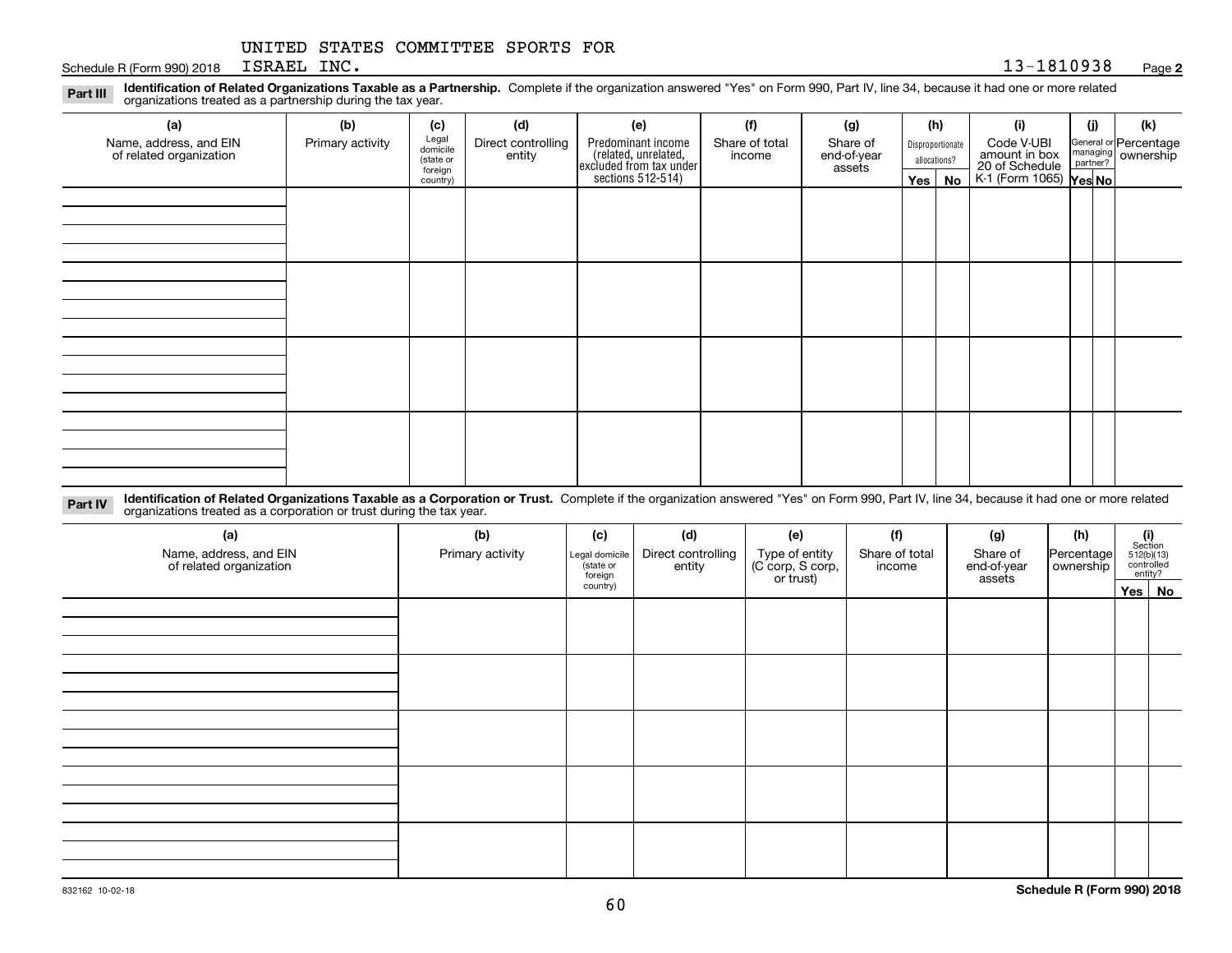| Schedule R (Form 990) 2018 | ISRAEL<br>INC. | 1810938 | Page |
|----------------------------|----------------|---------|------|
|----------------------------|----------------|---------|------|

|  | Part V Transactions With Related Organizations. Complete if the organization answered "Yes" on Form 990, Part IV, line 34, 35b, or 36 |  |  |
|--|---------------------------------------------------------------------------------------------------------------------------------------|--|--|
|--|---------------------------------------------------------------------------------------------------------------------------------------|--|--|

| Note: Complete line 1 if any entity is listed in Parts II, III, or IV of this schedule.                                                                                                                                        |     | Yes | No                      |
|--------------------------------------------------------------------------------------------------------------------------------------------------------------------------------------------------------------------------------|-----|-----|-------------------------|
| 1 During the tax year, did the organization engage in any of the following transactions with one or more related organizations listed in Parts II-IV?                                                                          |     |     |                         |
|                                                                                                                                                                                                                                | 1a  |     | X                       |
| <b>b</b> Gift, grant, or capital contribution to related organization(s)                                                                                                                                                       | 1b  |     | X                       |
| c Gift, grant, or capital contribution from related organization(s) manufaction contribution from related organization(s) manufaction contribution from related organization(s) manufaction contribution from related organiza | 1c  | X   |                         |
| <b>d</b> Loans or loan quarantees to or for related organization(s)                                                                                                                                                            | 1d  |     | X                       |
| <b>e</b> Loans or loan quarantees by related organization(s)                                                                                                                                                                   | 1e  |     | X                       |
|                                                                                                                                                                                                                                |     |     |                         |
| f Dividends from related organization(s) material content and content and content and content and content and content and content and content and content and content and content and content and content and content and cont | 1f  |     | X                       |
|                                                                                                                                                                                                                                | 1g  |     | X                       |
|                                                                                                                                                                                                                                | 1h  |     | X                       |
| Exchange of assets with related organization(s) www.array.com/www.array.com/www.array.com/www.array.com/www.array.com/www.array.com/www.array.com/www.array.com/www.array.com/www.array.com/www.array.com/www.array.com/www.ar | 1i. |     | X                       |
|                                                                                                                                                                                                                                | 1i  |     | $\overline{\mathbf{X}}$ |
|                                                                                                                                                                                                                                |     |     |                         |
|                                                                                                                                                                                                                                | 1k  |     | х                       |
| Performance of services or membership or fundraising solicitations for related organization(s)                                                                                                                                 | 11  |     | $\mathbf X$             |
| m Performance of services or membership or fundraising solicitations by related organization(s)                                                                                                                                | 1m  |     | х                       |
|                                                                                                                                                                                                                                | 1n  |     | X                       |
| o Sharing of paid employees with related organization(s)                                                                                                                                                                       | 10  |     | X                       |
|                                                                                                                                                                                                                                |     |     |                         |
| p Reimbursement paid to related organization(s) for expenses [1111] and the content of the content of the content of the content of the content of the content of the content of the content of the content of the content of  | 1p  |     | х                       |
|                                                                                                                                                                                                                                | 1a  |     | X                       |
|                                                                                                                                                                                                                                |     |     |                         |
| r Other transfer of cash or property to related organization(s)                                                                                                                                                                |     |     | х                       |
| <b>s</b> Other transfer of cash or property from related organization(s)                                                                                                                                                       | 1s  |     | X                       |

**2**If the answer to any of the above is "Yes," see the instructions for information on who must complete this line, including covered relationships and transaction thresholds.

| (a)<br>Name of related organization | (b)<br>Transaction<br>type (a-s) | (c)<br>Amount involved | (d)<br>Method of determining amount involved |
|-------------------------------------|----------------------------------|------------------------|----------------------------------------------|
| (1) ENDOWMENT FUND OF MACCABI USA   | $\mathcal{C}$                    | $468,822.$ COST        |                                              |
| (2)                                 |                                  |                        |                                              |
| (3)                                 |                                  |                        |                                              |
| (4)                                 |                                  |                        |                                              |
| (5)                                 |                                  |                        |                                              |
| (6)                                 |                                  |                        |                                              |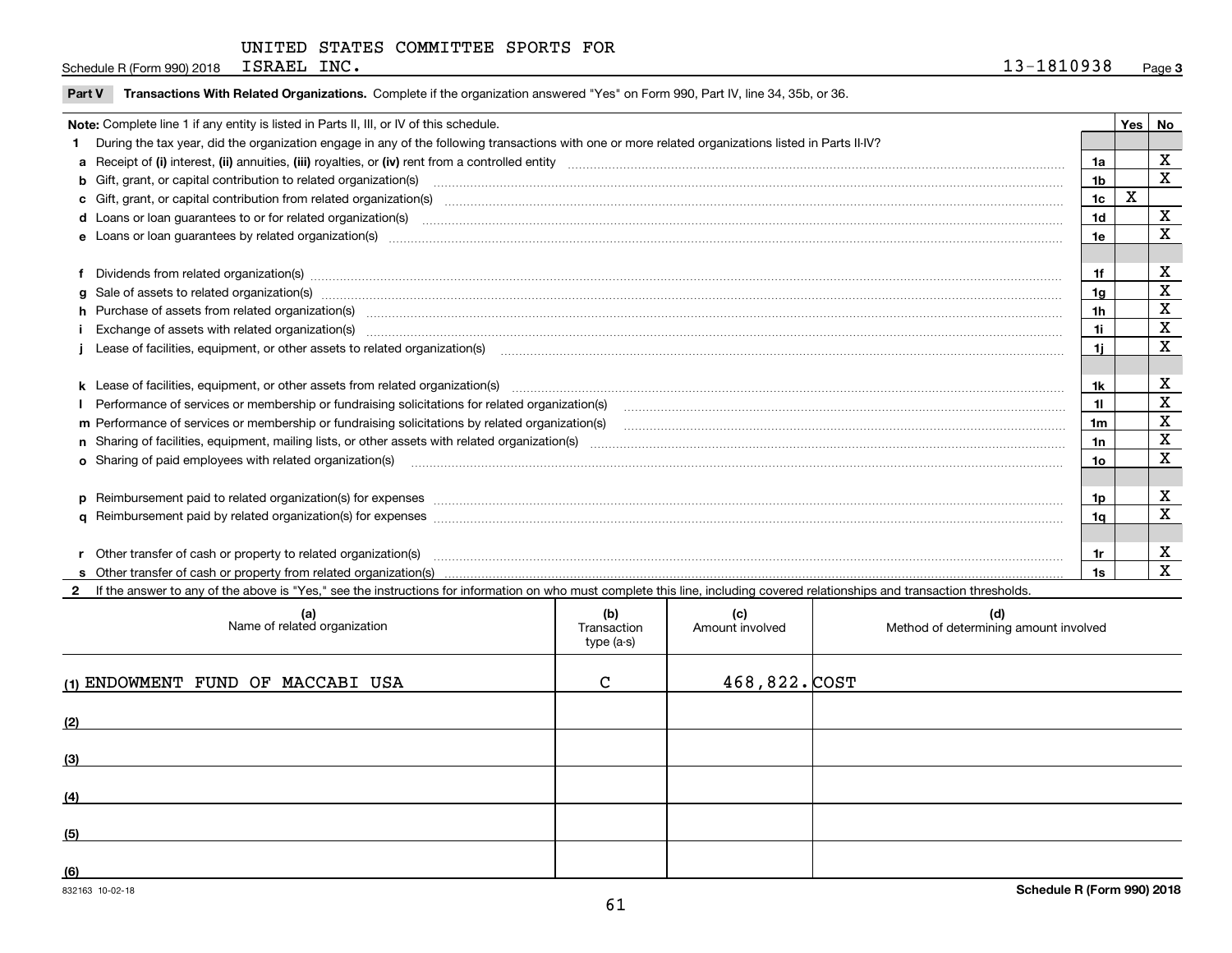Schedule R (Form 990) 2018 Page ISRAEL INC. 13-1810938

### **Part VI Unrelated Organizations Taxable as a Partnership. Complete if the organization answered "Yes" on Form 990, Part IV, line 37.**

Provide the following information for each entity taxed as a partnership through which the organization conducted more than five percent of its activities (measured by total assets or gross revenue) that was not a related organization. See instructions regarding exclusion for certain investment partnerships.

| (a)                                 | י יש שיש יש יש<br>(b) | (c)                                 | <br>(d)                                                                                    |                                                          |  | (f)               | (g)                     |                                  | (h)                   | (i)                                                                                          | (i)    | (k) |
|-------------------------------------|-----------------------|-------------------------------------|--------------------------------------------------------------------------------------------|----------------------------------------------------------|--|-------------------|-------------------------|----------------------------------|-----------------------|----------------------------------------------------------------------------------------------|--------|-----|
| Name, address, and EIN<br>of entity | Primary activity      | Legal domicile<br>(state or foreign | Predominant income<br>(related, unrelated,<br>excluded from tax under<br>sections 512-514) | (e)<br>Are all<br>partners sec.<br>$501(c)(3)$<br>orgs.? |  | Share of<br>total | Share of<br>end-of-year |                                  | Dispropor-<br>tionate | Code V-UBI<br>amount in box 20 managing<br>of Schedule K-1 partner?<br>(Form 1065)<br>ves No |        |     |
|                                     |                       | country)                            |                                                                                            | Yes No                                                   |  | income            | assets                  | allocations?<br>$\sqrt{Y}$ es No |                       |                                                                                              | Yes No |     |
|                                     |                       |                                     |                                                                                            |                                                          |  |                   |                         |                                  |                       |                                                                                              |        |     |
|                                     |                       |                                     |                                                                                            |                                                          |  |                   |                         |                                  |                       |                                                                                              |        |     |
|                                     |                       |                                     |                                                                                            |                                                          |  |                   |                         |                                  |                       |                                                                                              |        |     |
|                                     |                       |                                     |                                                                                            |                                                          |  |                   |                         |                                  |                       |                                                                                              |        |     |
|                                     |                       |                                     |                                                                                            |                                                          |  |                   |                         |                                  |                       |                                                                                              |        |     |
|                                     |                       |                                     |                                                                                            |                                                          |  |                   |                         |                                  |                       |                                                                                              |        |     |
|                                     |                       |                                     |                                                                                            |                                                          |  |                   |                         |                                  |                       |                                                                                              |        |     |
|                                     |                       |                                     |                                                                                            |                                                          |  |                   |                         |                                  |                       |                                                                                              |        |     |
|                                     |                       |                                     |                                                                                            |                                                          |  |                   |                         |                                  |                       |                                                                                              |        |     |
|                                     |                       |                                     |                                                                                            |                                                          |  |                   |                         |                                  |                       |                                                                                              |        |     |
|                                     |                       |                                     |                                                                                            |                                                          |  |                   |                         |                                  |                       |                                                                                              |        |     |
|                                     |                       |                                     |                                                                                            |                                                          |  |                   |                         |                                  |                       |                                                                                              |        |     |
|                                     |                       |                                     |                                                                                            |                                                          |  |                   |                         |                                  |                       |                                                                                              |        |     |
|                                     |                       |                                     |                                                                                            |                                                          |  |                   |                         |                                  |                       |                                                                                              |        |     |
|                                     |                       |                                     |                                                                                            |                                                          |  |                   |                         |                                  |                       |                                                                                              |        |     |
|                                     |                       |                                     |                                                                                            |                                                          |  |                   |                         |                                  |                       |                                                                                              |        |     |
|                                     |                       |                                     |                                                                                            |                                                          |  |                   |                         |                                  |                       |                                                                                              |        |     |
|                                     |                       |                                     |                                                                                            |                                                          |  |                   |                         |                                  |                       |                                                                                              |        |     |
|                                     |                       |                                     |                                                                                            |                                                          |  |                   |                         |                                  |                       |                                                                                              |        |     |
|                                     |                       |                                     |                                                                                            |                                                          |  |                   |                         |                                  |                       |                                                                                              |        |     |
|                                     |                       |                                     |                                                                                            |                                                          |  |                   |                         |                                  |                       |                                                                                              |        |     |
|                                     |                       |                                     |                                                                                            |                                                          |  |                   |                         |                                  |                       |                                                                                              |        |     |
|                                     |                       |                                     |                                                                                            |                                                          |  |                   |                         |                                  |                       |                                                                                              |        |     |
|                                     |                       |                                     |                                                                                            |                                                          |  |                   |                         |                                  |                       |                                                                                              |        |     |
|                                     |                       |                                     |                                                                                            |                                                          |  |                   |                         |                                  |                       |                                                                                              |        |     |
|                                     |                       |                                     |                                                                                            |                                                          |  |                   |                         |                                  |                       |                                                                                              |        |     |

**Schedule R (Form 990) 2018**